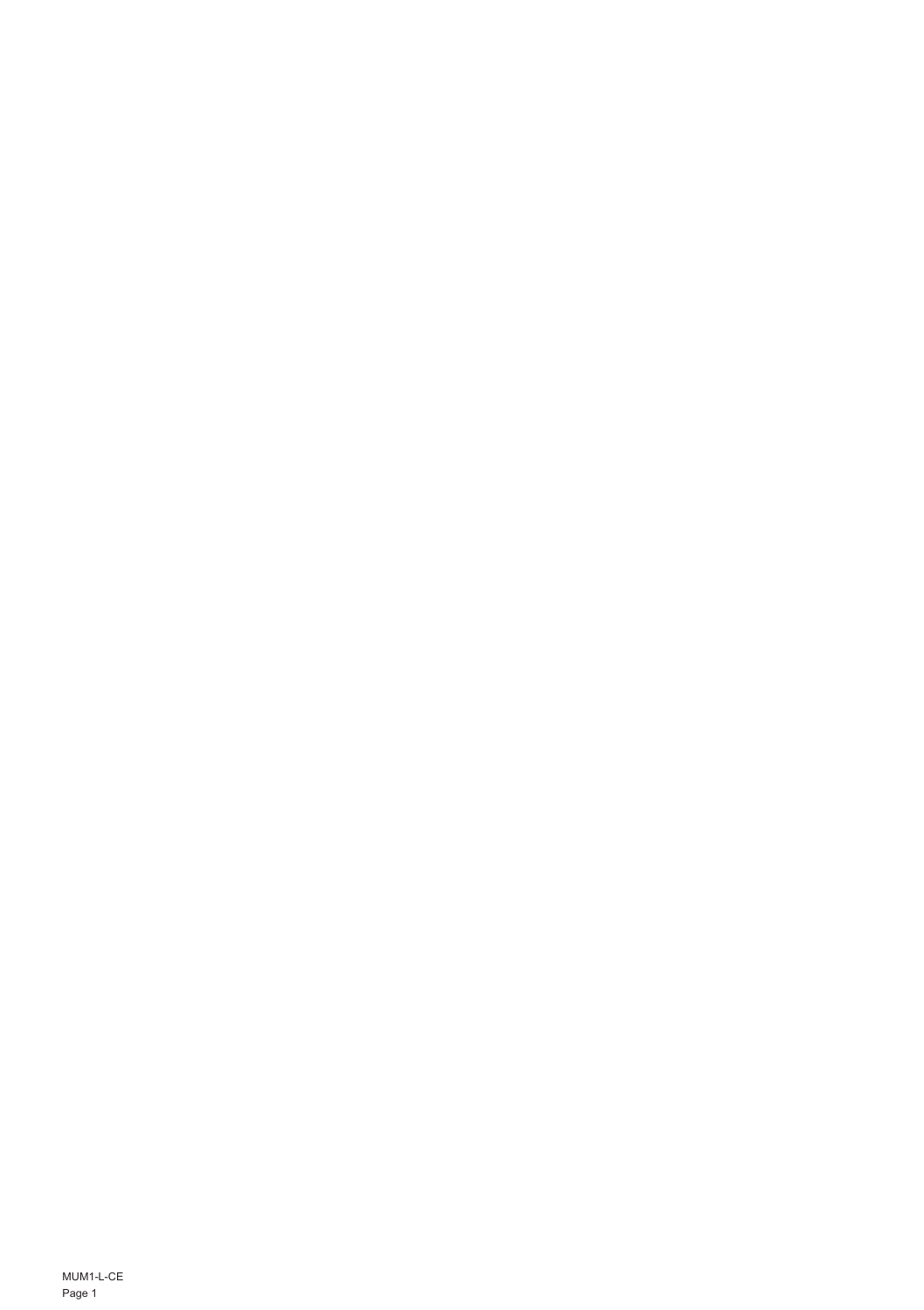# <span id="page-2-0"></span>**Novocastra™ Liquid Mouse Monoclonal Antibody Multiple Myeloma Oncogene 1 (MUM-1) Product Code: NCL-L-MUM1**

# **Intended Use**

### *For in vitro diagnostic use.*

NCL-L-MUM1 is intended for the qualitative identification by light microscopy of human multiple myeloma oncogene 1 (MUM-1) in paraffin sections. The clinical interpretation of any staining or its absence should be complemented by morphological studies using proper controls and should be evaluated within the context of the patient's clinical history and other diagnostic tests by a qualified pathologist.

## **Principle of Procedure**

Immunohistochemical (IHC) staining techniques allow for the visualization of antigens via the sequential application of a specific antibody to the antigen (primary antibody), a secondary antibody to the primary antibody and an enzyme complex with a chromogenic substrate with interposed washing steps. The enzymatic activation of the chromogen results in a visible reaction product at the antigen site. The specimen may then be counterstained and coverslipped. Results are interpreted using a light microscope and aid in the differential diagnosis of pathophysiological processes, which may or may not be associated with a particular antigen.

## **Clone**

EAU32

## **Immunogen**

Prokaryotic recombinant protein corresponding to 313 amino acids of the human multiple myeloma oncogene 1 (MUM-1) molecule.

## **Specificity**

Human multiple myeloma oncogene 1 (MUM-1).

## **Reagent Composition**

NCL-L-MUM1 is a liquid tissue culture supernatant containing sodium azide as a preservative.

# **Ig Class**

IgG1

# **Total Protein Concentration Total Protein**

Refer to vial label for lot specific total protein concentration.

### **Antibody Concentration**

Greater than or equal to 263 mg/L as determined by ELISA. Refer to vial label for lot specific Ig concentration.

## **Recommendations On Use**

Immunohistochemistry on paraffin sections.

**Heat Induced Epitope Retrieval (HIER):** Please follow the instructions for use in Novocastra Epitope Retrieval Solution pH 9. **Suggested dilution:** 1:100 for 30 minutes at 25 °C. This is provided as a guide and users should determine their own optimal working dilutions.

**Visualization:** Please follow the instructions for use in the Novolink™ Polymer Detection Systems. For further product information or support, contact your local distributor or regional office of Leica Biosystems, or alternatively, visit the Leica Biosystems Web site, www.LeicaBiosystems.com

The performance of this antibody should be validated when utilized with other manual staining systems or automated platforms.

### **Storage and Stability**

Store at 2–8 °C. Do not freeze. Return to 2–8 °C immediately after use. Do not use after expiration date indicated on the vial label. Storage conditions other than those specified above must be verified by the user.

## **Specimen Preparation**

The recommended fixative is 10% neutral-buffered formalin for paraffin-embedded tissue sections.

## **Warnings and Precautions**

This reagent has been prepared from the supernatant of cell culture. As it is a biological product, reasonable care should be taken when handling it.

This reagent contains sodium azide. A Material Safety Data Sheet is available upon request or available from www.LeicaBiosystems.com

Consult federal, state or local regulations for disposal of any potentially toxic components.

Specimens, before and after fixation, and all materials exposed to them, should be handled as if capable of transmitting infection and disposed of with proper precautions.1 Never pipette reagents by mouth and avoid contacting the skin and mucous membranes with reagents and specimens. If reagents or specimens come in contact with sensitive areas, wash with copious amounts of water. Seek medical advice.

Minimize microbial contamination of reagents or an increase in non-specific staining may occur.

Incubation times or temperatures, other than those specified, may give erroneous results. Any such changes must be validated by the user.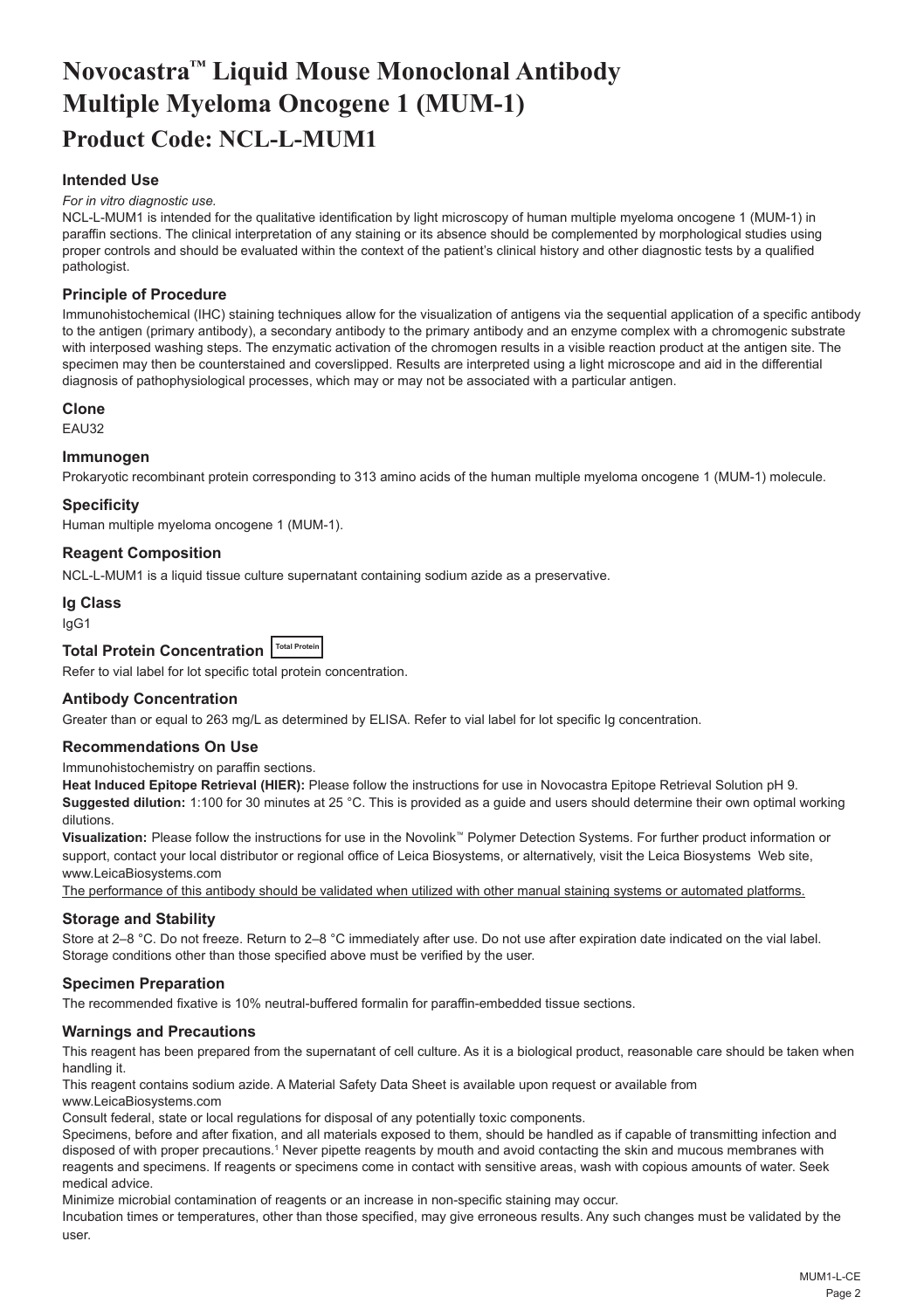# **Quality Control**

Differences in tissue processing and technical procedures in the user's laboratory may produce significant variability in results, necessitating regular performance of in-house controls in addition to the following procedures.

Controls should be fresh autopsy/biopsy/surgical specimens, formalin-fixed, processed and paraffin wax-embedded as soon as possible in the same manner as the patient sample(s).

# **Positive Tissue Control**

Used to indicate correctly prepared tissues and proper staining techniques.

One positive tissue control should be included for each set of test conditions in each staining run.

A tissue with weak positive staining is more suitable than a tissue with strong positive staining for optimal quality control and to detect minor levels of reagent degradation.<sup>2</sup>

Recommended positive control tissue is tonsil.

If the positive tissue control fails to demonstrate positive staining, results with the test specimens should be considered invalid.

## **Negative Tissue Control**

Should be examined after the positive tissue control to verify the specificity of the labeling of the target antigen by the primary antibody. Recommended negative control tissue is cerebellum.

Alternatively, the variety of different cell types present in most tissue sections frequently offers negative control sites, but this should be verified by the user.

Non-specific staining, if present, usually has a diffuse appearance. Sporadic staining of connective tissue may also be observed in sections from excessively formalin-fixed tissues. Use intact cells for interpretation of staining results. Necrotic or degenerated cells often stain non-specifically.<sup>3</sup> False-positive results may be seen due to non-immunological binding of proteins or substrate reaction products. They may also be caused by endogenous enzymes such as pseudoperoxidase (erythrocytes), endogenous peroxidase

(cytochrome C), or endogenous biotin (eg. liver, breast, brain, kidney) depending on the type of immunostain used. To differentiate endogenous enzyme activity or non-specific binding of enzymes from specific immunoreactivity, additional patient tissues may be stained exclusively with substrate chromogen or enzyme complexes (avidin-biotin, streptavidin, labeled polymer) and substrate-chromogen, respectively. If specific staining occurs in the negative tissue control, results with the patient specimens should be considered invalid.

# **Negative Reagent Control**

Use a non-specific negative reagent control in place of the primary antibody with a section of each patient specimen to evaluate non-specific staining and allow better interpretation of specific staining at the antigen site.

## **Patient Tissue**

Examine patient specimens stained with NCL-L-MUM1 last. Positive staining intensity should be assessed within the context of any non-specific background staining of the negative reagent control. As with any immunohistochemical test, a negative result means that the antigen was not detected, not that the antigen was absent in the cells/tissue assayed. If necessary, use a panel of antibodies to identify false-negative reactions.

## **Results Expected**

# Normal Tissues

Clone EAU32 detected the multiple myeloma oncogene-1 (MUM-1) protein expressed in the nucleus of a subset of lymphocytes. Expression was detected in spleen and tonsil and in lymphocytes in additional tissues, where present. Weak expression was also noted in basal layers of the skin and in the cytoplasm of pituicytes. (Total number of cases = 35).

# Abnormal Tissues

Clone EAU32 detected the MUM-1 protein in 37/42 hematological malignancies evaluated including 14/14 diffuse large B cell lymphomas, 5/5 Hodgkin's lymphomas, 5/6 follicular lymphomas, 4/6 peripheral T cell lymphomas, 2/2 MALTomas, 2/2 anaplastic large cell lymphomas, 1/2 mantle cell lymphomas, 1/1 Burkitt's lymphomas, 1/1 angioimmunoblastic lymphomas, 1/1 NK/T cell lymphomas, 1/1 marginal zone lymphomas, 0/1 lymphoblastic lymphomas. Except for infiltrating lymphocytes, the MUM-1 protein was also detected in 11/51 non-lymphoid malignancies, including 10/10 melanomas and 1/4 ovarian tumors. No staining was detected in squamous cell carcinomas (0/10), liver tumors (0/4), thyroid tumors (0/4), colorectal tumors (0/3), brain tumors (0/2), breast tumors (0/2), stomach tumors (0/2), pancreatic tumors (0/2), lung tumors (0/2), kidney tumors (0/2), prostate tumors (0/2), lymph node metastatic carcinomas (0/2). (Total number of cases =93).

## **NCL-L-MUM1 is recommended for the detection of human multiple myeloma oncogene-1 protein in normal and neoplastic tissues, as an adjunct to conventional histopathology using non-immunologic histochemical stains.**

# **General Limitations**

Immunohistochemistry is a multistep diagnostic process that consists of specialized training in the selection of the appropriate reagents; tissue selection, fixation, and processing; preparation of the IHC slide; and interpretation of the staining results.

Tissue staining is dependent on the handling and processing of the tissue prior to staining. Improper fixation, freezing, thawing, washing, drying, heating, sectioning or contamination with other tissues or fluids may produce artifacts, antibody trapping, or false negative results. Inconsistent results may be due to variations in fixation and embedding methods, or to inherent irregularities within the tissue.4 Excessive or incomplete counterstaining may compromise proper interpretation of results.

The clinical interpretation of any staining or its absence should be complemented by morphological studies using proper controls and should be evaluated within the context of the patient's clinical history and other diagnostic tests by a qualified pathologist. Antibodies from Leica Biosystems Newcastle Ltd are for use, as indicated, on either frozen or paraffin-embedded sections with specific fixation requirements. Unexpected antigen expression may occur, especially in neoplasms. The clinical interpretation of any stained

tissue section must include morphological analysis and the evaluation of appropriate controls.

MUM1-L-CE Page 3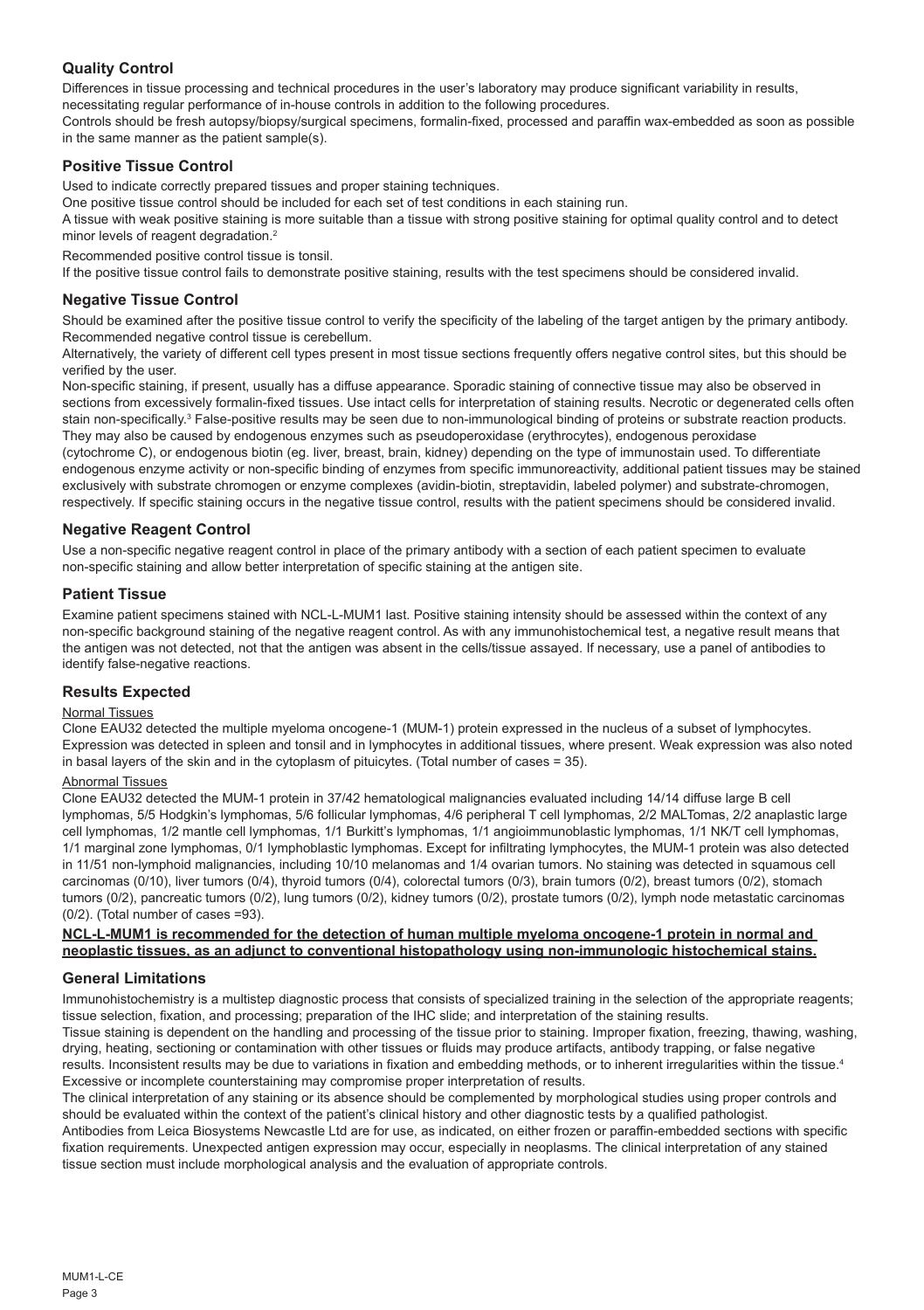# **Bibliography - General**

- 1. National Committee for Clinical Laboratory Standards (NCCLS). Protection of laboratory workers from infectious diseases transmitted by blood and tissue; proposed guideline. Villanova, P.A. 1991; 7(9). Order code M29-P.
- 2. Battifora H. Diagnostic uses of antibodies to keratins: a review and immunohistochemical comparison of seven monoclonal and three polyclonal antibodies. Progress in Surgical Pathology. 6:1–15. eds. Fenoglio-Preiser C, Wolff CM, Rilke F. Field & Wood, Inc., Philadelphia.
- 3. Nadji M, Morales AR. Immunoperoxidase, part I: the techniques and pitfalls. Laboratory Medicine. 1983; 14:767.
- 4. Omata M, Liew CT, Ashcavai M, Peters RL. Nonimmunologic binding of horseradish peroxidase to hepatitis B surface antigen: a possible source of error in immunohistochemistry. American Journal of Clinical Pathology. 1980; 73:626.
- 5. Bergsagel P and Kuehl W. Chromosome translocations in multiple myeloma. Oncogene. 2001: 20(40);5611-5622.
- 6. Iida S, Rao P, Butler M et al. Deregulation of MUM1/IRF4 by chromosomal translocation in multiple myeloma. Nature Genetics. 1997:17(2);226-230.

# **Amendments to Previous Issue**

Recommendations On Use, Results Expected.

# **Date of Issue**

23 November 2018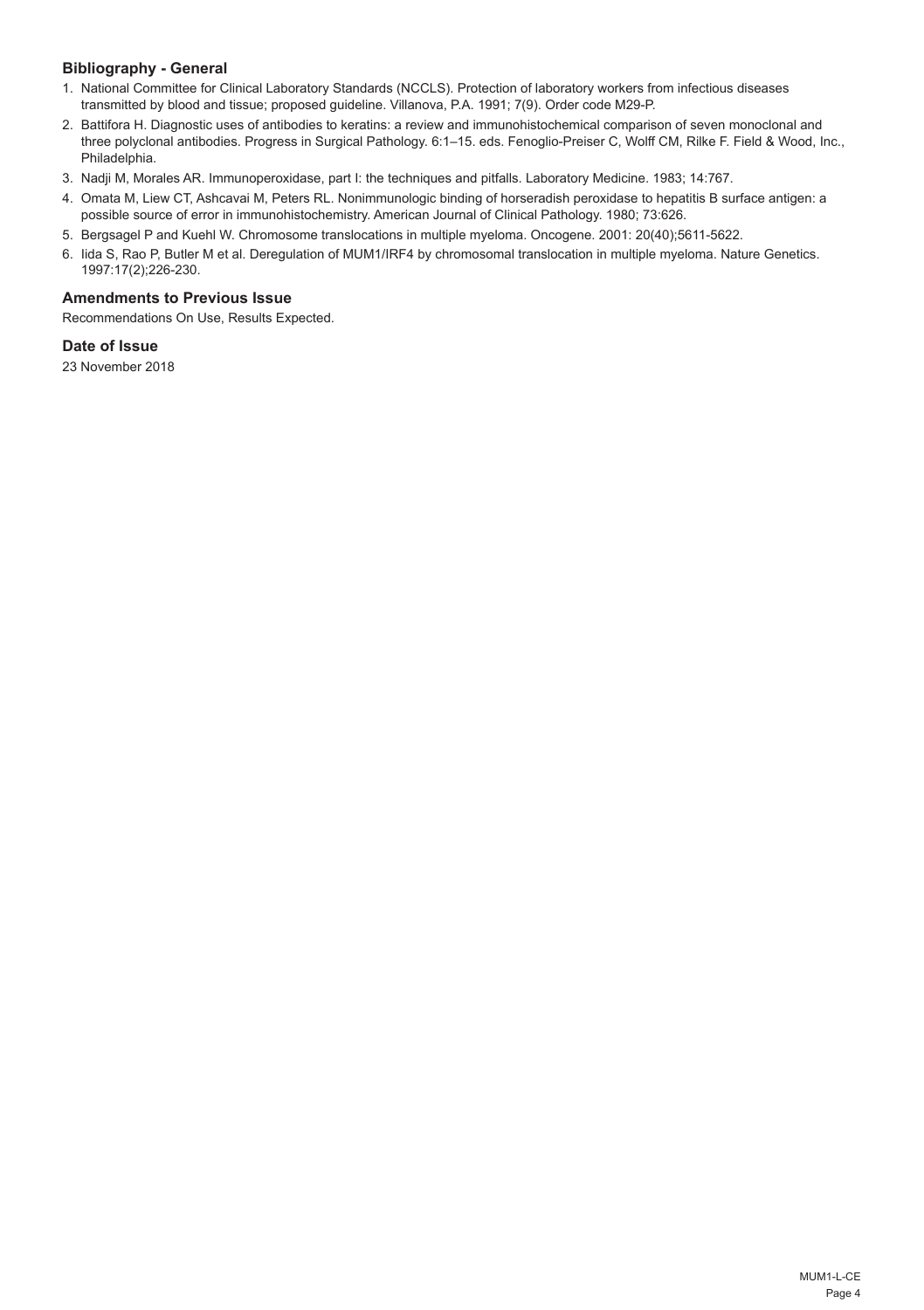# <span id="page-5-0"></span>**Novocastra™ Anticorps Monoclonal Liquide de Souris Multiple Myeloma Oncogene 1 (MUM-1) Référence du Produit: NCL-L-MUM1**

# **Utilisation Prévue**

### *Diagnostic in vitro*.

NCL-L-MUM1 est destiné à l'identification qualitative par microscopie optique de l'oncogène 1 du myélome multiple (MUM-1) humain dans les coupes en inclusion de paraffine. L'interprétation clinique de tout marquage, ou absence de marquage, doit être complétée par des études morphologiques utilisant des contrôles appropriés et doit être évaluée par un pathologiste qualifié à la lumière des antécédents cliniques du patient et d'autres analyses diagnostiques.

## **Principe de la Procédure**

Les techniques de marquage immunohistochimique (IHC) permettent la visualisation des antigènes via l'application séquentielle d'un anticorps spécifique sur un antigène (anticorps primaire), d'un anticorps secondaire sur l'anticorps primaire et d'un complexe enzymatique comportant un substrat chromogène, avec des étapes de lavage intercalées. L'activation enzymatique du chromogène se traduit par la présence d'un produit de réaction visible au niveau du site de l'antigène. Le spécimen peut ensuite faire l'objet d'une coloration de contraste et être placé sous une lamelle. Les résultats sont interprétés à l'aide d'un microscope optique et participent au diagnostic différentiel des processus physiopathologiques, susceptibles, ou non, d'être associés à un antigène particulier.

### **Clone**

EAU32

### **Immunogène**

Protéine recombinante procaryote correspondant à 313 acides aminés de la molécule de l'oncogène 1 du myélome multiple (MUM-1) humain.

## **Spécificité**

Oncogène 1 du myélome multiple (MUM-1) humain.

### **Composition du Réactif**

Le NCL-L-MUM1 est un surnageant de culture tissulaire liquide contenant une solution d'azide de sodium comme conservateur.

## **Classe d'Ig**

IgG1

# **Concentration Totale en Protéines Total Protein**

La concentration totale en protéines, spécifique du lot, figure sur l'étiquette du flacon.

### **Concentration en Anticorps**

Supérieure ou égale à 263 mg/L, déterminée par la méthode ELISA. La concentration totale en Ig, spécifique du lot, figure sur l'étiquette du flacon.

## **Recommandations d'utilisation**

Immunohistochimie sur coupes en paraffine.

**Récupération d'épitopes induite par la chaleur (HIER):** Suivre les instructions pour utilisation avec la Novocastra Epitope Retrieval Solution pH 9.

**Dilution préconisée:** 1:100 durant 30 minutes à 25 °C. Ceci n'est donné qu'à titre indicatif et les utilisateurs doivent déterminer leurs propres dilutions de travail optimales.

**Visualisation:** Veuillez respecter le mode d'emploi des Novolink™ Polymer Detection Systems. Pour plus d'informations sur le produit ou pour toute assistance, contactez votre représentant local ou le bureau régional de Leica Biosystems , ou sinon rendez vous sur le site www.LeicaBiosystems.com de Leica Biosystems .

Les performances de cet anticorps devront être validées lorsqu'il est utilisé avec d'autres systèmes de coloration manuels ou platesformes automatisées.

### **Conservation et Stabilité**

Conserver à 2–8 °C. Ne pas congeler. Remettre immédiatement à 2–8 °C après utilisation. Ne pas utiliser après la date de péremption indiquée sur l'étiquette du récipient. Les conditions de conservation autres que celles qui sont spécifiées ci-dessus doivent faire l'objet d'une vérification par l'utilisateur.

### **Préparation des Spécimens**

Le fixateur recommandé est le formol à 10%, tamponné, neutre, pour coupes tissulaires incluses en paraffine.

### **Mises en Garde et Précautions**

Ce réactif a été préparé à partir du surnageant d'une culture cellulaire. Du fait de sa nature de produit biologique, sa manipulation doit faire l'objet du plus grand soin.

Ce réactif contient de l'azide de sodium. Une Fiche de données de sécurité est disponible sur demande ou sur le site www.LeicaBiosystems.com

Consulter les réglementations nationales, régionales ou locales en vigueur relatives à l'élimination de tous les éléments potentiellement toxiques.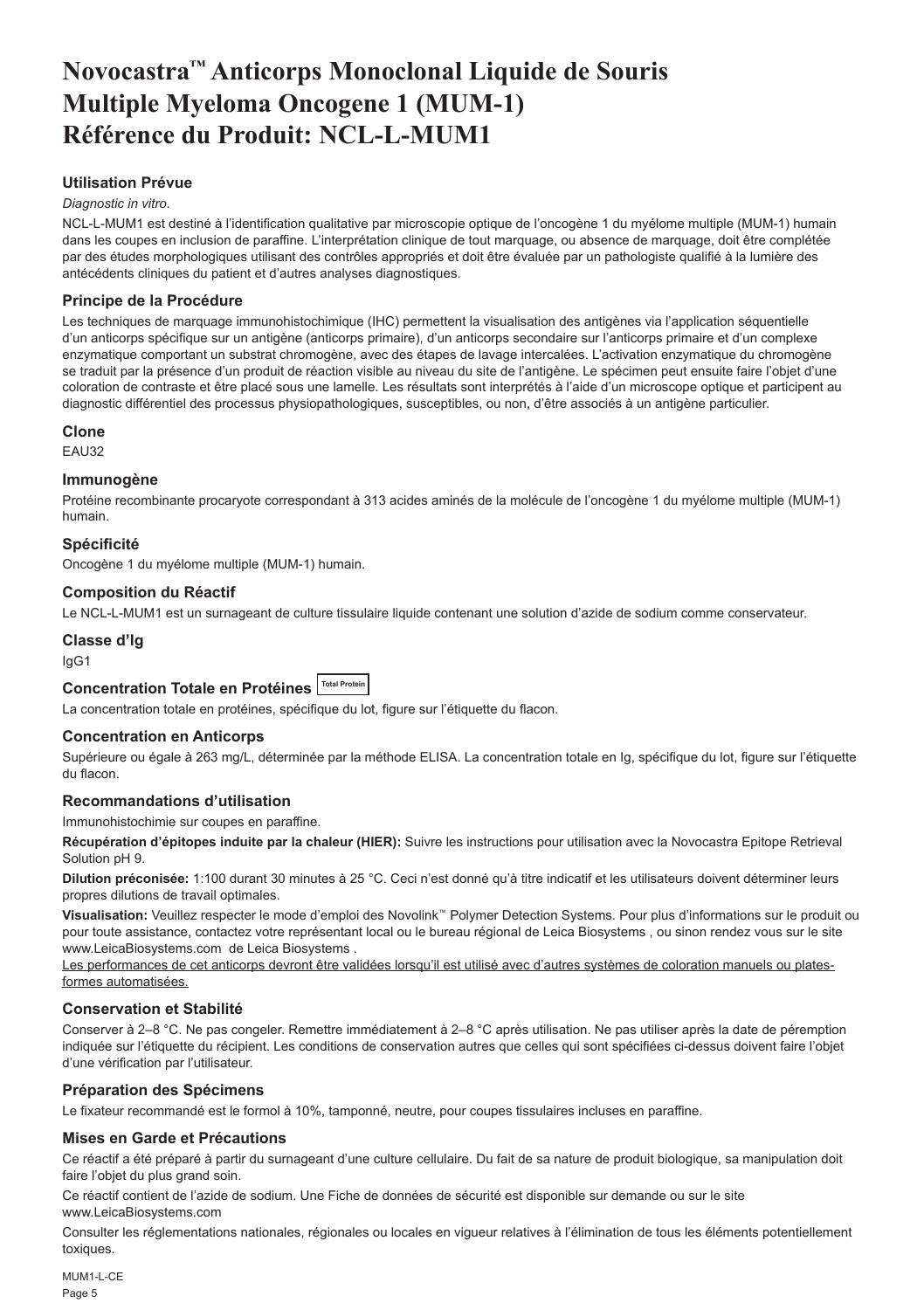Les spécimens, avant et après fixation, ainsi que toutes les matières ayant été en contact avec eux, doivent être manipulés comme s'ils étaient susceptibles de transmettre une infection et être éliminés en respectant les précautions appropriées'. Ne jamais pipeter les réactifs avec la bouche et éviter tout contact des réactifs et des spécimens avec la peau et les membranes muqueuses. Rincer avec de grandes quantités d'eau en cas de contact des réactifs ou des spécimens avec des zones sensibles. Consulter un médecin.

Minimiser la contamination microbienne des réactifs sinon un accroissement du marquage non spécifique est susceptible de se produire. Des durées et des températures d'incubation différentes de celles qui ont été spécifiées sont susceptibles de conduire à des résultats erronés. Toutes les modifications doivent être validées par l'utilisateur.

## **Contrôle de Qualité**

Des différences de traitement des tissus et de procédures techniques du laboratoire de l'utilisateur sont susceptibles de conduire à une variabilité significative des résultats, ce qui rend nécessaire la mise en œuvre de contrôles en interne en plus des procédures suivantes. Les contrôles doivent être des spécimens frais provenant d'autopsies, de biopsies ou d'interventions chirurgicales, fixés au formol, traités et inclus en cire de paraffine dès que possible, de la même façon que le(s) échantillon(s) de patient.

## **Tissu de Contrôle Positif**

Il est utilisé pour indiquer que les tissus ont été préparés correctement et que les techniques de marquage étaient appropriées. Un contrôle tissulaire positif doit être inclus dans toute opération de marquage pour chaque ensemble de conditions d'analyse.

Un tissu présentant un marquage faiblement positif est plus adapté à un contrôle de qualité optimal qu'un tissu présentant un marquage fortement positif et il permet de détecter de moindres niveaux de dégradation du réactif.<sup>2</sup>

Le tissu de contrôle positif recommandé est les amygdales.

Si le tissu de contrôle positif ne présente pas de marquage positif, les résultats des spécimens analysés doivent être considérés comme invalides.

## **Tissu de Contrôle Négatif**

Il doit être examiné après le tissu de contrôle positif afin de vérifier la spécificité du marquage de l'antigène cible par l'anticorps primaire. Le tissu de contrôle négatif recommandé est le cervelet.

Sinon, la diversité des types cellulaires présents dans la plupart des tissus permet de disposer fréquemment de sites de contrôle négatif, mais ils doivent être vérifiés par l'utilisateur.

S'il est présent, le marquage non spécifique prend habituellement une apparence diffuse. Un marquage sporadique du tissu conjonctif peut également être observé sur des coupes de tissus qui ont été fixées par un excès de formol. Utiliser des cellules intactes pour l'interprétation des résultats du marquage. Les cellules nécrotiques ou dégénérées sont souvent marquées de façon non spécifique.<sup>3</sup> Des résultats faussement positifs peuvent être observés en raison d'une liaison non immunologique à des protéines ou à des produits de réaction du substrat. Ils peuvent également être provoqués par des enzymes endogènes comme la pseudoperoxydase (érythrocytes), la peroxydase endogène (cytochrome C), ou la biotine endogène (foie, sein, cerveau, rein, par exemple) selon le type d'immunomarquage utilisé. Pour différencier l'activité des enzymes endogènes ou la liaison non spécifique d'enzymes de l'immunoréactivité spécifique, des tissus supplémentaires du patient peuvent être marqués exclusivement avec le substrat chromogène ou par des complexes enzymatiques (avidine-biotine, streptavidine, polymère marqué) et le substrat chromogène respectivement. Si un marquage spécifique se produit dans le tissu de contrôle négatif, les résultats des spécimens du patient doivent être considérés comme invalides.

## **Réactif de Contrôle Négatif**

Utiliser un réactif de contrôle négatif non spécifique à la place de l'anticorps primaire avec une coupe de chaque spécimen du patient afin d'évaluer le marquage non spécifique et de permettre une meilleure interprétation du marquage spécifique au niveau du site antigénique.

## **Tissu du Patient**

Examiner les échantillons du patient marqués au NCL-L-MUM1 en dernier lieu. L'intensité du marquage positif doit être évaluée à la lumière du bruit de fond du marquage non spécifique du réactif de contrôle négatif. Comme pour toutes les analyses immunohistochimiques, un résultat négatif signifie que l'antigène n'a pas été détecté mais ne signifie pas qu'il est absent des cellules/ tissus testés. Si nécessaire, employer un panel d'anticorps pour identifier les réactions faussement négatives.

# **Résultats Attendus**

## Tissus normaux

Le clone EAU32 a détecté la protéine MUM-1 exprimée dans le noyau d'un sous-groupe des lymphocytes. Une expression a été détectée dans la rate, les amygdales et dans les lymphocytes présents dans different autres tissus. Une expression faible a également été observée dans les couches basales de la peau et dans le cytoplasme des pituicytes. (Nombre total de cas = 35).

### Tissus anormaux

Le clone EAU32 a détecté la protéine MUM-1 dans 37 des 42 affections hématologiques malignes évaluées dont des lymphomes diffus à grandes cellules B (14/14), des lymphomes de Hodgkin (5/5), des lymphomes folliculaires (5/6), des lymphomes à cellules T périphériques (4/6), des MALTomes (2/2), des lymphomes à grandes cellules anaplasiques (2/2), un lymphome à cellules du manteau (1/2), un lymphome de Burkitt (1/1), un lymphome angioimmunoblastique (1/1), un lymphome à cellules NK/T (1/1), un lymphome de la région marginale (1/1) et aucun lymphome lymphoblastique (0/1). A l'exception des lymphocytes infiltrants, la protéine MUM-1 a également été détectée dans 11 des 51 affections malignes non lymphoïdes dont des mélanomes (10/10) et des tumeurs ovariennes (1/4). Aucun marquage n'a été détecté dans les carcinomes des cellules squameuses (0/10), les tumeurs du foie (0/4), les tumeurs de la thyroïde (0/4), les tumeurs colorectales (0/3), les tumeurs du cerveau (0/2), les tumeurs du sein (0/2), les tumeurs de l'estomac (0/2), les tumeurs pancréatiques (0/2), les tumeurs du poumon (0/2), les tumeurs du rein (0/2), les tumeurs de la prostate (0/2) et les carcinomes métastatiques des ganglions lymphatiques (0/2). (Nombre total de cas = 93).

**Le NCL-L-MUM1 est recommandé pour la détection de la protéine de l'oncogène 1 du myélome multiple humain dans les tissus normaux et néoplasiques, en complément à l'histopathologie traditionnelle utilisant des marqueurs histochimiques non immunologiques.**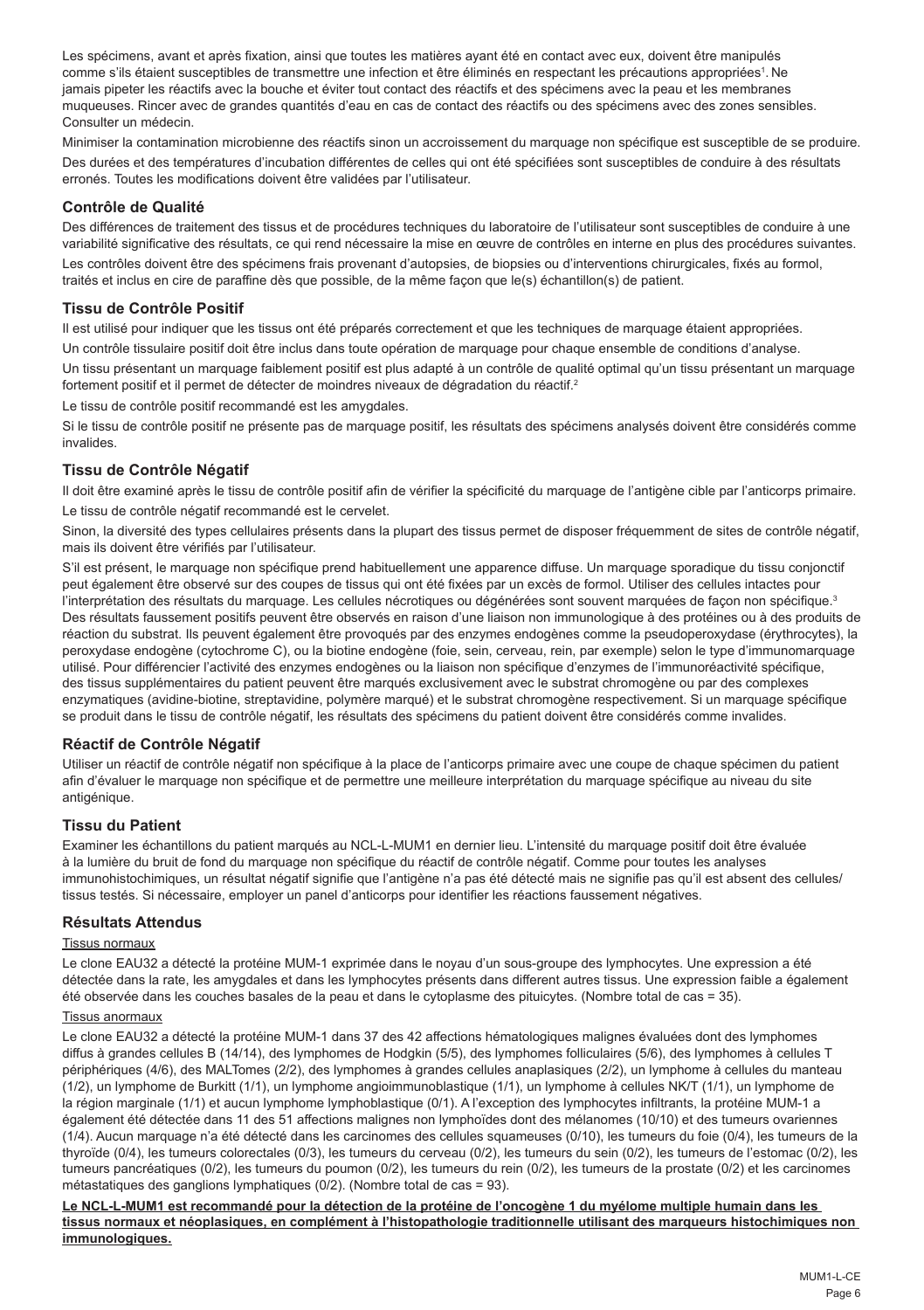# **Limites Générales**

L'immunohistochimie est un processus diagnostique constitué de plusieurs étapes qui nécessite une formation spécialisée relative au choix des réactifs appropriés ; au choix, à la fixation et au traitement des tissus ; à la préparation des lames IHC ; et à l'interprétation des résultats du marquage.

Le marquage des tissus dépend de leur manipulation et de leur traitement avant le marquage. Une fixation, une congélation, une décongélation, un lavage, un séchage, un chauffage, une coupe, incorrects ou une contamination par d'autres tissus ou d'autres liquides sont susceptibles de conduire à la production d'artefacts, au piégeage de l'anticorps ou à des résultats faussement négatifs. Des variations dans les méthodes de fixation et d'inclusion, ainsi que des irrégularités propres au tissu, peuvent conduire à des résultats incohérents.4

Une coloration de contraste excessive ou incomplète peut gêner l'interprétation correcte des résultats.

L'interprétation clinique de tout marquage, ou absence de marquage, doit être complétée par des études morphologiques utilisant des contrôles appropriés et doit être évaluée par un pathologiste qualifié à la lumière des antécédents cliniques du patient et d'autres analyses diagnostiques.

Les anticorps de Leica Biosystems Newcastle Ltd sont destinés, selon les besoins, à être utilisés sur des coupes incluses en paraffine ou des coupes congelées, et conformément à des exigences particulières en matière de fixation. Une expression antigénique inattendue est susceptible de se produire, en particulier au niveau des néoplasmes. L'interprétation clinique de toute coupe tissulaire marquée doit comporter une analyse morphologique et l'évaluation des contrôles appropriés.

## **Bibliographie Générale**

- 1. National Committee for Clinical Laboratory Standards (NCCLS). Protection of laboratory workers from infectious diseases transmitted by blood and tissue; proposed guideline. Villanova, P.A. 1991; 7(9). Order code M29-P.
- 2. Battifora H. Diagnostic uses of antibodies to keratins: a review and immunohistochemical comparison of seven monoclonal and three polyclonal antibodies. Progress in Surgical Pathology. 6:1–15. eds. Fenoglio-Preiser C, Wolff CM, Rilke F. Field & Wood, Inc., Philadelphia.
- 3. Nadji M, Morales AR. Immunoperoxidase, part I: the techniques and pitfalls. Laboratory Medicine. 1983; 14:767.
- 4. Omata M, Liew CT, Ashcavai M, Peters RL. Nonimmunologic binding of horseradish peroxidase to hepatitis B surface antigen: a possible source of error in immunohistochemistry. American Journal of Clinical Pathology. 1980; 73:626.
- 5. Bergsagel P and Kuehl W. Chromosome translocations in multiple myeloma. Oncogene. 2001: 20(40);5611-5622.
- 6. Iida S, Rao P, Butler M et al. Deregulation of MUM1/IRF4 by chromosomal translocation in multiple myeloma. Nature Genetics. 1997:17(2);226-230.

# **Amendements Apportés à la Version Précédente**

Recommandations d'usage, Résultats prévus.

# **Date de Publication**

23 novembre 2018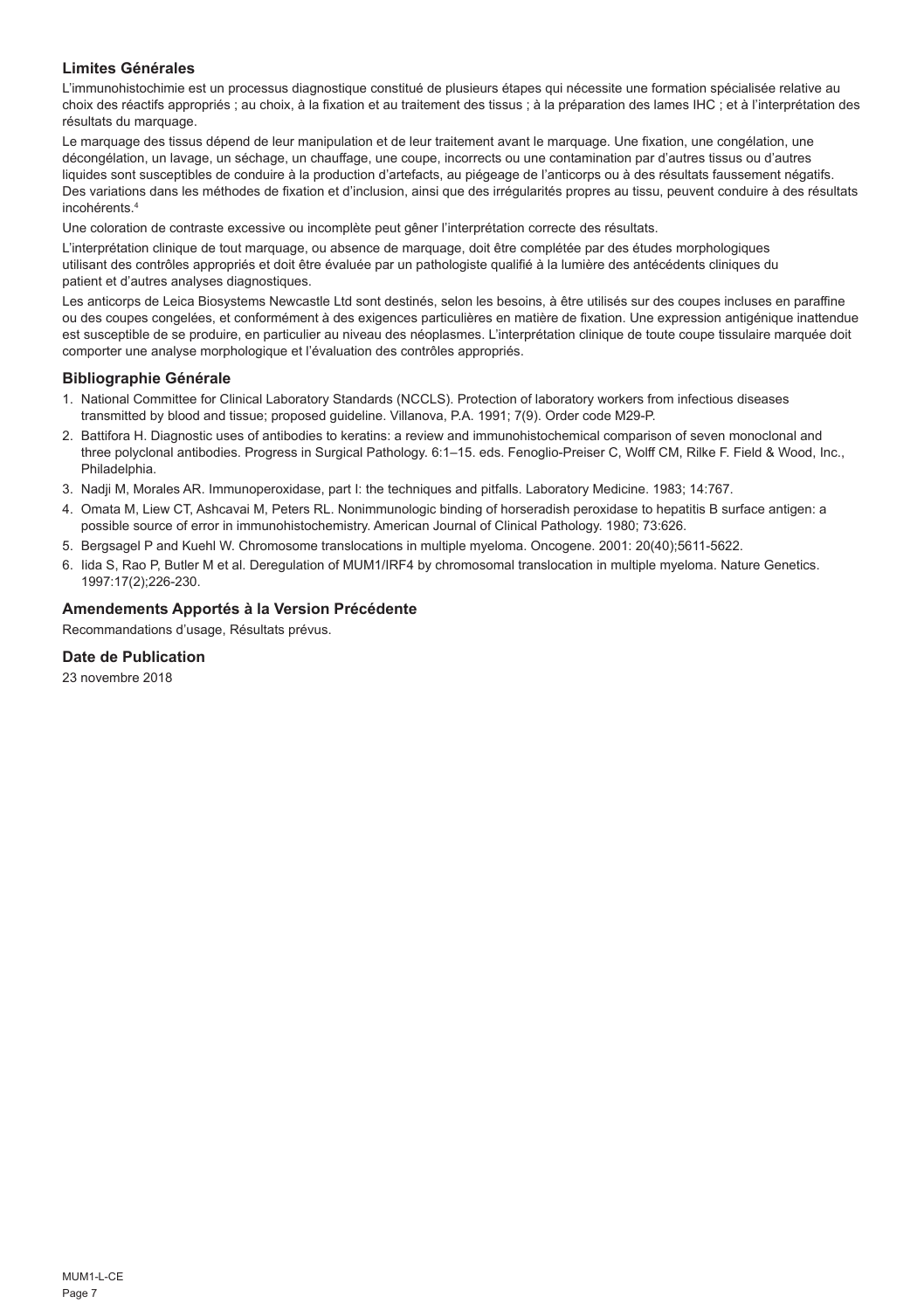# <span id="page-8-0"></span>**Novocastra™ Anticorpo Monoclonale Murino Liquido Multiple Myeloma Oncogene 1 (MUM-1) Codice Del Prodotto: NCL-L-MUM1**

# **Uso Previsto**

*Per uso diagnostico in vitro*.

NCL-L-MUM1 è progettato per l'identificazione qualitativa con microscopio ottico dell'oncogene 1 del mieloma multiplo umano (MUM-1) in sezioni di paraffina. L'interpretazione clinica di ogni colorazione o della sua assenza va integrata da studi morfologici che utilizzino i controlli appropriati e deve essere valutata da un patologo qualificato, nel contesto della storia clinica del paziente e delle altre metodiche diagnostiche adoperate.

# **Principio Della Procedura**

Le tecniche di colorazione immunoistochimica (IHC) consentono la visualizzazione degli antigeni mediante l'applicazione sequenziale di un anticorpo specifico per l'antigene (anticorpo primario), di un anticorpo secondario che lega l'anticorpo primario e di un complesso enzimatico con un substrato cromogeno; l'applicazione dei tre reagenti è intervallata da fasi di lavaggio. L'attivazione enzimatica del cromogeno produce una reazione visibile in corrispondenza del sito antigenico. Il campione biologico può, quindi, essere controcolorato e montato. I risultati vengono interpretati mediante un microscopio ottico e sono utili nella diagnosi differenziale di processi fisiopatologici, che possono essere più o meno associati ad un particolare antigene.

## **Clone**

EAU32

# **Immunogeno**

Proteina ricombinante di tipo procariota corrispondente a 313 amminoacidi della molecola dell'oncogene 1 del mieloma multiplo umano (MUM-1).

## **Specificità**

Oncogene 1 del mieloma multiplo umano (MUM-1).

## **Composizione Del Reagente**

NCL-L-MUM1 è un supernatante liquido di coltura tissutale, contenente di sodio azide come conservante.

## **Classe Ig**

IgG1

# **Concentrazione Proteica Totale Total Protein**

Consultare l'etichetta del flacone per la concentrazione proteica totale specifica del lotto.

### **Concentrazione Anticorpale**

Superiore o uguale a 263 mg/L, come determinato mediante test ELISA. Consultare l'etichetta del flacone per la concentrazione di Ig specifica del lotto.

## **Raccomandazioni Per L'uso**

Immunoistochimica su sezioni incluse in paraffina.

**Smascheramento termoindotto dell'epitopo (HIER):** Si raccomanda di seguire le istruzioni per l'uso di Novocastra Epitope Retrieval Solution pH 9.

**Diluizione raccomandata:** 1:100 per 30 minuti a 25 °C. Queste raccomandazioni costituiscono delle semplici linee guida; spetta al singolo utente stabilire le diluizioni di lavoro ottimali.

**Visualizzazione:** Si raccomanda di seguire le istruzioni per l'uso dei Novolink™ Polymer Detection Systems. Per ulteriori informazioni sui prodotti o assistenza, contattare il distributore di zona o la sede regionale di Leica Biosystems , oppure visitare il sito internet di Leica Biosystems , www.LeicaBiosystems.com

La resa di questo anticorpo deve essere validata quando viene utilizzato con altri metodi di colorazione manuale o piattaforme automatizzate.

### **Conservazione E Stabilità**

Conservare a 2–8 °C. Non congelare. Immediatamente dopo l'uso, raffreddare di nuovo a 2–8 °C. Non usare dopo la data di scadenza, indicata sull'etichetta del flacone. Condizioni di conservazione diverse da quelle sopra specificate vanno verificate dall'utente.

## **Preparazione Del Campione Biologico**

Il fissativo raccomandato è la formalina tamponata neutra al 10% per sezioni tissutali incluse in paraffina.

## **Avvertenze E Precauzioni**

Questo reagente è stato preparato dal supernatante di coltura cellulare. Trattandosi di un prodotto biologico, va maneggiato con cautela.

Questo reagente contiene sodio azide. Una scheda di sicurezza del prodotto (MSDS) è disponibile su richiesta o dal sito www.LeicaBiosystems.com

Fare riferimento alla normativa federale, statale o locale per lo smaltimento dei componenti potenzialmente tossici.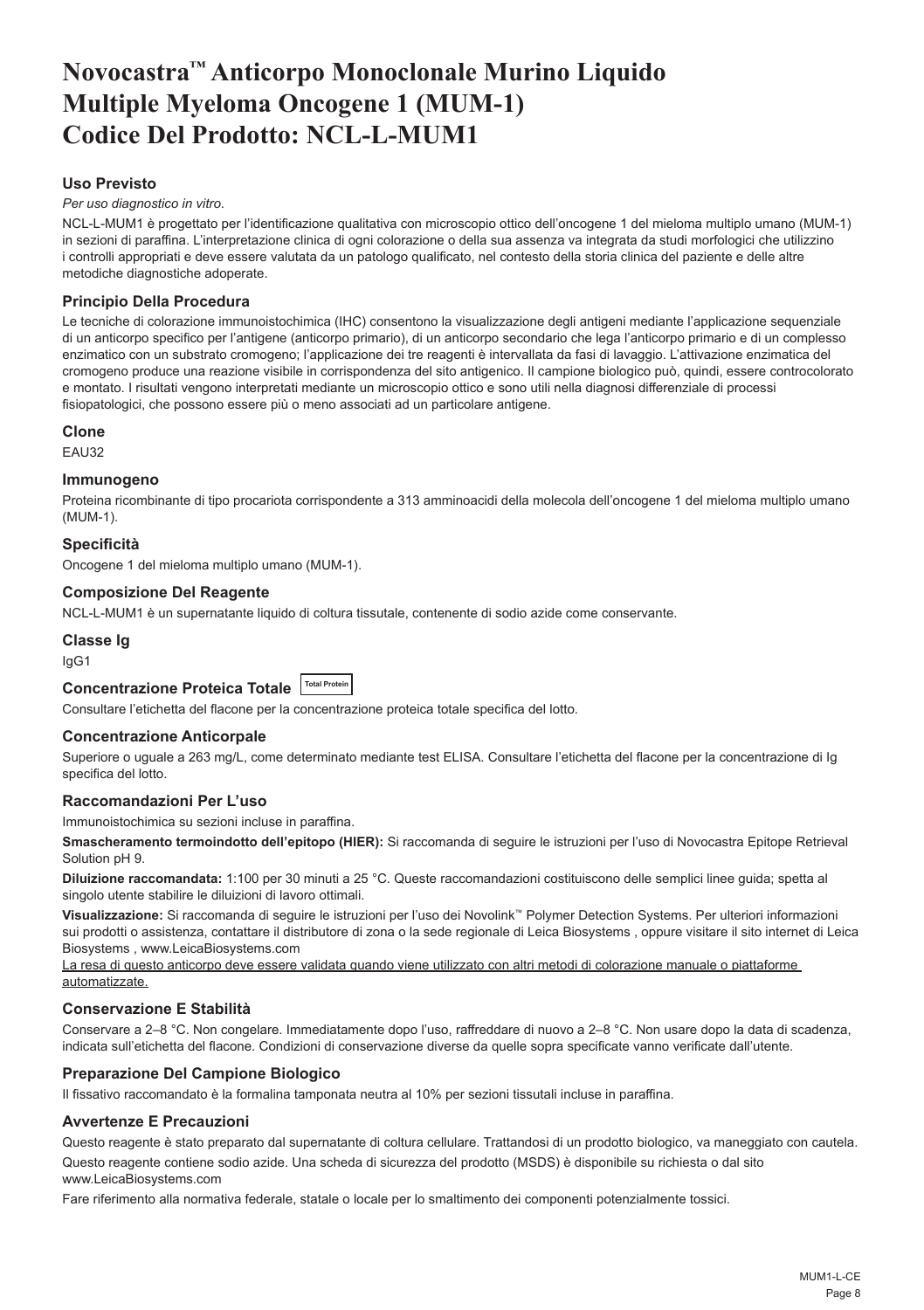Prima e dopo la fissazione, i campioni biologici e tutti i materiali ad essi esposti vanno trattati come potenzialmente infettanti e smaltiti con le appropriate precauzioni.<sup>1</sup> Non pipettare i reagenti con la bocca ed evitare il contatto dei reagenti e dei campioni biologici con la pelle e con le mucose. Se i reagenti o i campioni biologici vengono a contatto con zone sensibili, sciacquare abbondantemente le parti interessate. Consultare il medico.

Ridurre al minimo la contaminazione microbica dei reagenti, allo scopo di evitare un aumento di colorazione aspecifica. Tempi o temperature d'incubazione diversi da quelli specificati possono condurre a risultati non veritieri. Tali variazioni devono essere convalidate dall'utente.

# **Controllo Qualità**

Differenze nella processazione del tessuto e nelle tecniche in uso presso il laboratorio dell'utente possono produrre una discrepanza significativa nei risultati, rendendo necessaria la regolare esecuzione di controlli interni, in aggiunta alle procedure descritte di seguito.

I controlli devono essere costituiti da campioni biologici freschi autoptici/bioptici/chirurgici e devono essere il più rapidamente possibile fissati in formalina, processati ed inclusi in paraffina, allo stesso modo dei campioni biologici ottenuti dal paziente.

# **Controllo Positivo Del Tessuto**

È usato per indicare tessuti correttamente preparati e tecniche di colorazione appropriate.

Per ogni gruppo di condizioni del test e ogni volta che viene eseguita la colorazione, deve essere incluso un controllo positivo del tessuto.

Un tessuto a debole colorazione positiva è più adatto di uno a colorazione positiva intensa per un ottimale controllo qualità e per mettere in evidenza anche minimi livelli di degradazione del reagente.<sup>2</sup>

Il tessuto di controllo positivo raccomandato è la tonsilla.

Se il controllo positivo del tessuto non dimostra colorazione positiva, i risultati con i campioni biologici del test vanno considerati non validi.

# **Controllo Negativo Del Tessuto**

Va esaminato dopo il controllo positivo, per verificare la specificità nei confronti dell'antigene bersaglio da parte dell'anticorpo primario. Il tessuto di controllo negativo raccomandato è il cervelletto.

In alternativa, la varietà dei tipi cellulari presenti nella maggior parte delle sezioni tissutali offre spesso siti di controllo negativo, ma questo va verificato dall'utente.

La colorazione aspecifica, se presente, assume di solito aspetto diffuso. La colorazione sporadica del tessuto connettivo può anche manifestarsi in seguito ad iperfissazione di sezioni di tessuto in formalina. Per l'interpretazione dei risultati della colorazione, usare cellule intatte. Le cellule necrotiche o degenerate si colorano spesso in maniera aspecifica<sup>3</sup>. Si possono osservare risultati falsamente positivi, dovuti a legame non immunologico delle proteine o a prodotti di reazione del substrato. Tali falsi positivi possono essere anche causati da enzimi endogeni quali la pseudoperossidasi (eritrociti), la perossidasi endogena (citocromo C) o la biotina endogena (es. fegato, mammella, cervello, rene), a seconda del tipo di immunocolorazione usato. Per differenziare l'attività enzimatica endogena o il legame enzimatico aspecifico dall'immunoreattività specifica, possono essere colorati ulteriori tessuti del paziente esclusivamente con substrato cromogeno o con complessi enzimatici (avidina-biotina, streptavidina, polimero marcato) e substrato cromogeno. Se nel controllo negativo del tessuto compare una colorazione specifica, i risultati sui campioni biologici ottenuti dal paziente devono essere considerati non validi.

# **Controllo Negativo Del Reagente**

Usare un controllo negativo aspecifico del reagente in luogo dell'anticorpo primario, con una sezione di ogni campione biologico del paziente, per valutare la colorazione aspecifica e per consentire una migliore interpretazione della colorazione specifica in corrispondenza del sito antigenico.

## **Tessuto Del Paziente**

Successivamente, esaminare i campioni biologici del paziente colorati con NCL-L-MUM1. L'intensità della colorazione positiva va analizzata nel contesto di qualsiasi colorazione aspecifica di fondo del controllo negativo del reagente. Come per tutti gli altri test immunoistochimici, un risultato negativo significa che l'antigene non è stato determinato, ma non necessariamente che fosse assente dalle cellule o dal tessuto esaminato. Se necessario, usare un pannello di anticorpi per identificare reazioni falsamente negative.

## **Risultati Attesi**

### Tessuti normali

Il clone EAU32 ha rilevato la proteina MUM-1 nel nucleo di un sottogruppo di linfociti. L'espressione è stata rilevata nella milza, nella tonsilla e nei linfociti presenti in vari altri tessuti. Un'espressione debole è stata anche osservata negli strati basali della pelle e nel citoplasma dei pituiciti. (Numero totale di casi = 35).

## Abnorme dei tessuti

Il clone EAU32 ha rilevato la proteina MUM-1 in 37/42 affezioni maligne ematologiche valutate, inclusi 14/14 linfomi diffusi a grandi cellule B, 5/5 linfomi di Hodgkin, 5/6 linfomi follicolari, 4/6 linfomi periferici a cellule T, 2/2 MALTomi, 2/2 linfomi anaplastici a grandi cellule, 1/2 linfomi della zona mantellare, 1/1 linfoma di Burkitt, 1/1 linfoma angioimmunoblastico, 1/1 linfoma a cellule NK/T, 1/1 linfoma della zona marginale, 0/1 linfoma linfoblastico. Fatta eccezione per i linfociti infiltranti, la proteina MUM-1 è stata inoltre rilevata in 11/51 malignità non linfoidi, inclusi 10/10 melanomi e 1/4 tumori ovarici. Nessuna colorazione è stata osservata nei carcinomi a cellule squamose (0/10), nei tumori del fegato (0/4), nei tumori della tiroide (0/4), nei tumori colorettali (0/3), nei tumori del cervello (0/2), nei tumori della mammella (0/2), nei tumori dello stomaco (0/2), nei tumori pancreatici (0/2), nei tumori del polmone (0/2), nei tumori del rene (0/2), nei tumori della prostata (0/2) e nei carcinomi linfonodali metastatici (0/2). (Numero totale di casi = 93).

**L'uso di NCL-L-MUM1 è consigliato per il rilevamento della proteina oncogene 1 umana del mieloma multiplo in tessuti normali e neoplastici, in aggiunta all'istopatologia convenzionale che si avvale di colorazioni istochimiche non immunologiche.**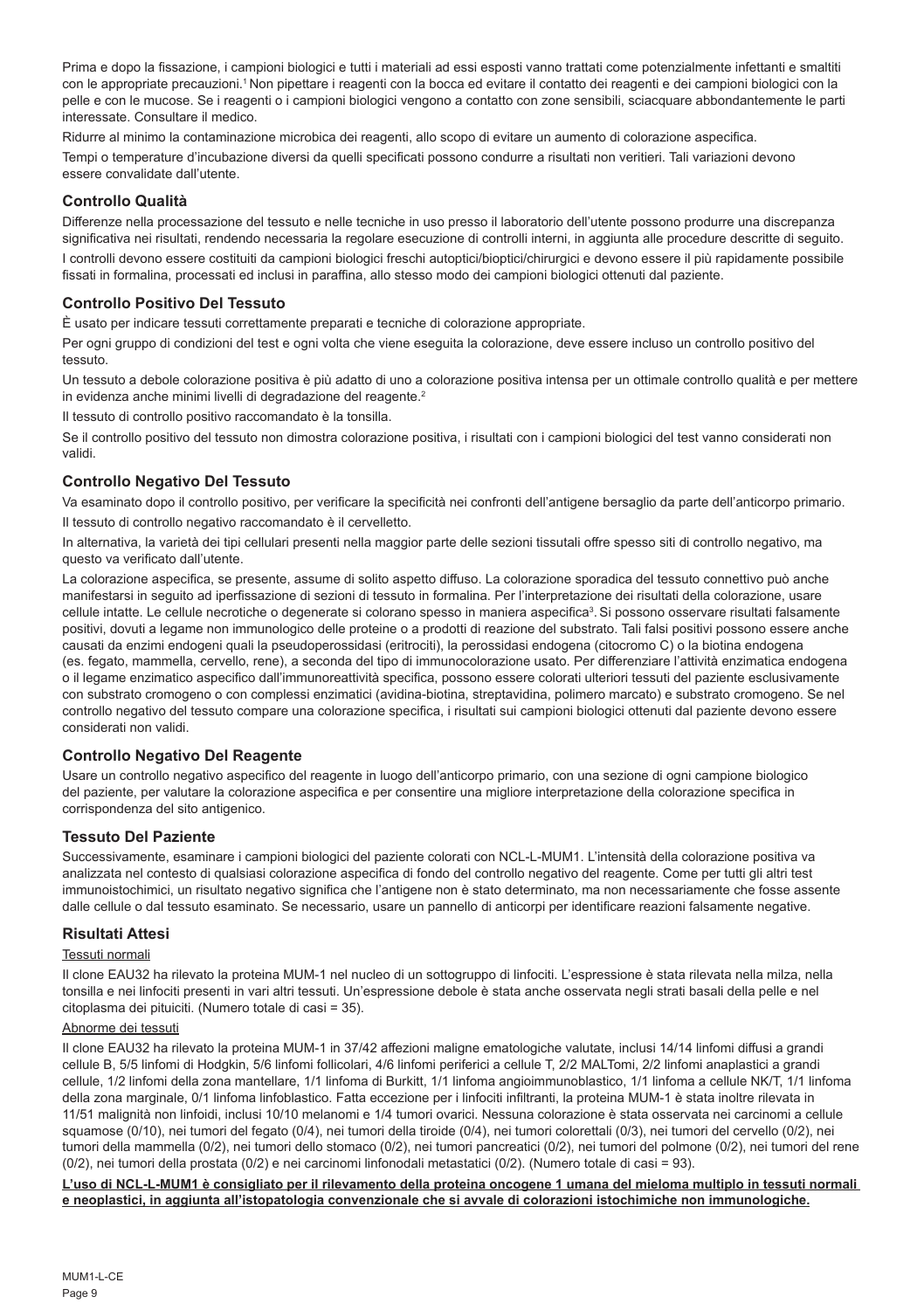# **Limitazioni Generali**

L'immunoistochimica è un procedimento diagnostico a più passi (multistep) che richiede un'esperienza specifica nella selezione dei reagenti appropriati, nella selezione, fissazione e processazione dei tessuti, nella preparazione di vetrini IHC e nell'interpretazione dei risultati della colorazione.

La colorazione del tessuto dipende dalle modalità di manipolazione e di processazione del tessuto stesso, adottate prima della colorazione. La fissazione, il congelamento, lo scongelamento, il lavaggio, l'asciugatura, il riscaldamento o la sezione condotti in modo non corretto, o la contaminazione con altri tessuti o liquidi, possono produrre artefatti, intrappolamento (trapping) anticorpale o risultati falsi negativi. Risultati incompatibili possono essere dovuti a modifiche dei metodi di fissazione e di inclusione o ad irregolarità intrinseche al tessuto.4

Una controcolorazione eccessiva o incompleta può compromettere la corretta interpretazione dei risultati.

L'interpretazione clinica di ogni colorazione o della sua assenza va integrata da studi morfologici che utilizzino i controlli appropriati e deve essere valutata da un patologo qualificato, nel contesto della storia clinica del paziente e delle altre metodiche diagnostiche adoperate.

Gli anticorpi di Leica Biosystems Newcastle Ltd. sono destinati all'uso, quando indicato, su sezioni congelate o incluse in paraffina, con specifici requisiti di fissazione. Un'espressione antigenica inattesa può manifestarsi in particolare nelle neoplasie. L'interpretazione clinica di ogni sezione tissutale colorata deve includere l'analisi morfologica e la valutazione dei controlli appropriati.

## **Riferimenti Bibliografici Di Base**

- 1. National Committee for Clinical Laboratory Standards (NCCLS). Protection of laboratory workers from infectious diseases transmitted by blood and tissue; proposed guideline. Villanova, P.A. 1991; 7(9). Order code M29-P.
- 2. Battifora H. Diagnostic uses of antibodies to keratins: a review and immunohistochemical comparison of seven monoclonal and three polyclonal antibodies. Progress in Surgical Pathology. 6:1–15. eds. Fenoglio-Preiser C, Wolff CM, Rilke F. Field & Wood, Inc., Philadelphia.
- 3. Nadji M, Morales AR. Immunoperoxidase, part I: the techniques and pitfalls. Laboratory Medicine. 1983; 14:767.
- 4. Omata M, Liew CT, Ashcavai M, Peters RL. Nonimmunologic binding of horseradish peroxidase to hepatitis B surface antigen: a possible source of error in immunohistochemistry. American Journal of Clinical Pathology. 1980; 73:626.
- 5. Bergsagel P and Kuehl W. Chromosome translocations in multiple myeloma. Oncogene. 2001: 20(40);5611-5622.
- 6. Iida S, Rao P, Butler M et al. Deregulation of MUM1/IRF4 by chromosomal translocation in multiple myeloma. Nature Genetics. 1997:17(2);226-230.

# **Modifiche Alla Pubblicazione Precedente**

Raccomandazioni per l'uso, Risultati attesi.

## **Data Di Pubblicazione**

23 novembre 2018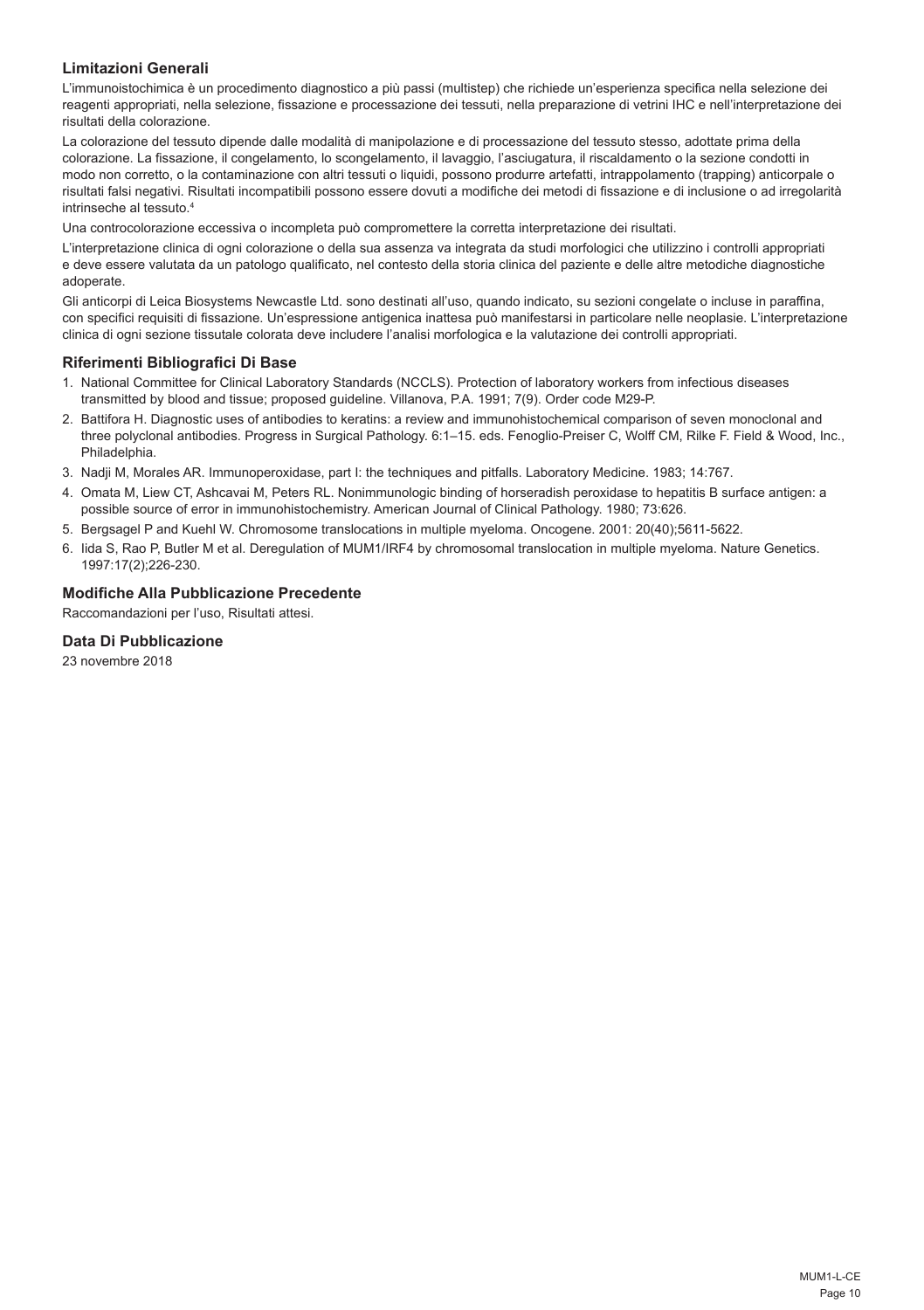# <span id="page-11-0"></span>**Novocastra™ Flüssiger Monoklonaler Maus-Antikörper Multiple Myeloma Oncogene 1 (MUM-1) Produkt-Nr.: NCL-L-MUM1**

## **Verwendungszweck**

#### *Für in-vitro-Diagnostik*.

NCL-L-MUM1 ist zur qualitativen lichtmikroskopischen Bestimmung von humanem Multiplem Myelom-Onkogen 1 (MUM-1) in Paraffinschnitten vorgesehen. Die klinische Bewertung einer vorliegenden bzw. fehlenden Färbung sollte durch morphologische Studien mit entsprechenden Kontrollen ergänzt und im Kontext der Krankengeschichte des Patienten und anderer diagnostischer Tests von einem qualifizierten Pathologen vorgenommen werden.

## **Verfahrensgrundlage**

Immunhistochemische (IHC) Färbetechniken gestatten die optische Darstellung von Antigenen mittels sequentieller Anwendung eines spezifischen Antikörpers zum Antigen (primärer Antikörper), eines sekundären Antikörpers zum primären Antikörper und eines Enzymkomplexes mit einem chromogenen Substrat, jeweils getrennt durch dazwischen liegende Waschschritte. Die enzymatische Aktivierung des Chromogens führt zu einem sichtbaren Reaktionsprodukt am Ort des Antigens. Die Probe kann dann gegengefärbt und mit einem Deckglas versehen werden. Die Ergebnisse werden mithilfe eines Lichtmikroskops interpretiert und unterstützen die Differentialdiagnose pathophysiologischer Prozesse, die mit einem bestimmten Antigen assoziiert sein könnten.

### **Klon**

EAU32

# **Immunogen**

Prokaryotisches, rekombinantes Protein, das 313 Aminosäuren des humanen MUM-1-Moleküls (Multiples Myelom-Onkogen 1) entspricht.

### **Spezifität**

Humanes Multiples Myelom-Onkogen 1 (MUM-1).

## **Reagenzzusammensetzung**

NCL-L-MUM1 ist ein flüssiger Gewebekulturüberstand, der Natriumazid als Konservierungsmittel enthält.

### **Ig-Klasse**

IgG1

# **Gesamtproteinkonzentration Total Protein**

Siehe Angaben auf dem Produktetikett bezüglich der chargenspezifischen Gesamtproteinkonzentration.

### **Antikörperkonzentration**

Größer als oder gleich 263 mg/L laut ELISA-Bestimmung. Hinsichtlich der chargenspezifischen Ig-Konzentration siehe Angaben auf dem Produktetikett.

### **Gebrauchsempfehlungen**

Immunhistochemie in Paraffinschnitten

**Hitzeinduzierte Epitopdemaskierung (HIER):** Bitte Gebrauchsanweisung für Novocastra Epitope Retrieval Solution pH 9 befolgen.

**Empfohlene Verdünnung:** 1:100 über einen Zeitraum von 30 Minuten bei 25 °C. Dies ist nur eine Empfehlung, und die Benutzer sollten ihre eigenen optimalen Arbeitsverdünnungen bestimmen.

**Visualisierung:** Bitte Gebrauchsanweisung für Novolink™ Polymer Detection Systems befolgen. Wenn Sie weitere Produktinformationen oder Unterstützung wünschen, setzen Sie sich bitte mit ihrem Händler vor Ort oder mit der Zweigniederlassung von Leica Biosystems in Verbindung beziehungsweise besuchen Sie die Internetseite von Leica Biosystems , www.LeicaBiosystems.com Die Leistungsfähigkeit dieses Antikörpers sollte bestätigt werden, wenn er mit anderen manuellen Färbesystemen oder automatisierten

Plattformen eingesetzt wird.

# **Lagerung und Stabilität**

Bei 2–8 °C lagern. Nicht einfrieren. Nach Gebrauch sofort wieder bei 2–8 °C lagern. Nach Ablauf des Verfallsdatums (auf dem Behälteretikett) darf das Produkt nicht mehr verwendet werden. Lagerbedingungen, die von den oben genannten Bedingungen abweichen, müssen vom Benutzer verifiziert werden.

## **Probenvorbereitung**

Für paraffineingebettete Gewebeschnitte ist das empfohlene Fixativ 10% neutral gepuffertes Formalin.

### **Warnhinweise und Sicherheitsmaßnahmen**

Dieses Reagenz wurde aus Zellkulturüberstand zubereitet. Das Reagenz ist ein biologisches Produkt und sollte mit entsprechender Vorsicht gehandhabt werden.

Dieses Reagenz enthält Natriumazid. Ein Materialsicherheits-Datenblatt ist auf Anfrage von www.LeicaBiosystems.com erhältlich.

Die entsprechenden nationalen und lokalen Bestimmungen und Vorschriften zur Entsorgung potentiell giftiger Komponenten sind einzuhalten.

Vor und nach der Fixierung sind die Proben sowie alle Materialien, die mit ihnen in Kontakt gekommen sind, als potentiell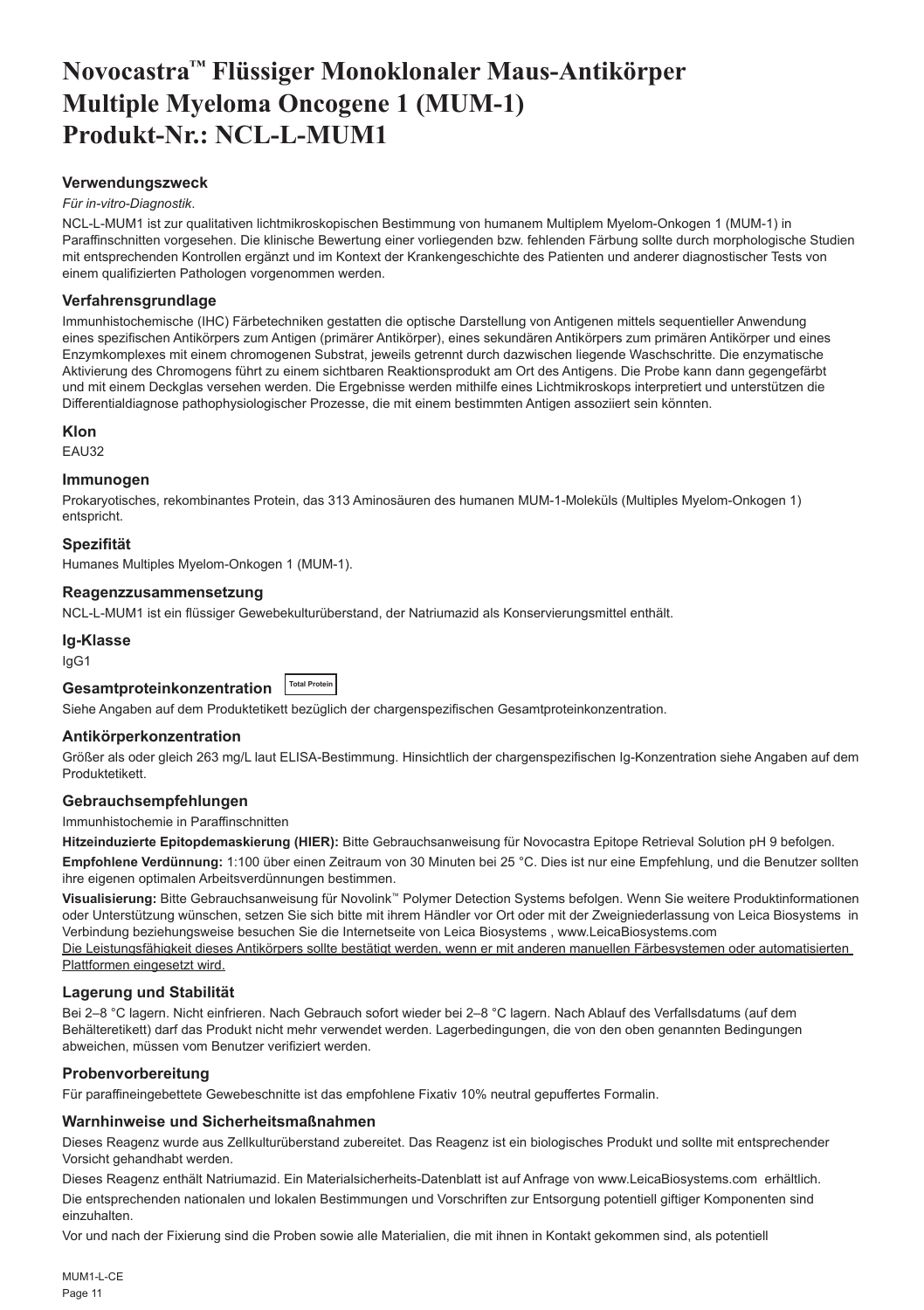infektiös zu behandeln und daher mit entsprechender Vorsicht zu entsorgen.<sup>1</sup> Reagenzien dürfen niemals mit dem Mund pipettiert werden, und jeglicher Kontakt der Reagenzien und Proben mit Haut und Schleimhäuten ist zu vermeiden. Falls Reagenzien oder Proben mit empfindlichen Bereichen in Kontakt gekommen sind, müssen diese mit reichlich Wasser gespült werden. Ärztlichen Rat einholen. Die mikrobielle Verunreinigung von Reagenzien ist zu minimieren, da ansonsten eine erhöhte unspezifische Färbung auftreten kann. Falls die spezifizierten Inkubationszeiten oder –temperaturen nicht eingehalten werden, kann es zu fehlerhaften Ergebnissen kommen.

## **Qualitätskontrolle**

Unterschiede bei der Gewebebearbeitung und den technischen Verfahren im Labor des Benutzers können zu signifikanten Schwankungen bei den Ergebnissen führen. Daher ist es wichtig, zusätzlich zu den folgenden Verfahren regelmäßige laborinterne Kontrollen durchzuführen.

Die Kontrollen sollten mit frischen Autopsie-/Biopsie-/chirurgischen Proben vorgenommen werden, die so bald wie möglich und auf dieselbe Weise wie die Patientenprobe(n) in Formalin fixiert, behandelt und in Paraffin eingebettet worden sind.

## **Positive Gewebekontrolle**

Zeigt korrekt vorbereitete Gewebe und korrekte Färbetechniken an.

In jedem Färbelauf sollte für jeden Satz Testbedingungen eine positive Gewebekontrolle durchgeführt werden.

Jegliche Abweichungen von den angegebenen Werten müssen vom Benutzer verifiziert werden.

Gewebe mit schwach positiver Färbung ist für die optimale Qualitätskontrolle und den Nachweis kleiner Minderungen in der Reagenzleistung besser geeignet als ein Gewebe mit stark positiver Färbung.<sup>2</sup>

Als positive Gewebekontrolle wird Tonsille empfohlen.

Falls das positive Kontrollgewebe keine positive Färbung nachweisen kann, sollten die mit den Testproben erzielten Ergebnisse als ungültig betrachtet werden.

## **Negative Gewebekontrolle**

Die negative Gewebekontrolle sollte nach der positiven Gewebekontrolle erfolgen, um die Spezifität der Zielantigenmarkierung durch den primären Antikörper zu verifizieren.

Als negative Gewebekontrolle wird Zerebellum empfohlen.

Alternativ bietet die Vielfalt unterschiedlicher Zelltypen, die in den meisten Gewebeschnitten vorliegen, häufig Stellen für eine negative Kontrolle. Jedoch sollte dies vom Benutzer verifiziert werden.

Liegt eine unspezifische Färbung vor, hat diese gewöhnlich ein diffuses Erscheinungsbild. Eine sporadische Färbung des Bindegewebes kann ebenfalls in Schnitten von übermäßig formalinfixierten Geweben beobachtet werden. Zur Bewertung der Färbeergebnisse intakte Zellen verwenden. Nekrotische oder degenerierte Zellen werden oft unspezifisch gefärbt.<sup>3</sup> Falsch-positive Ergebnisse können aufgrund einer nichtimmunologischen Bindung von Proteinen oder Substratreaktionsprodukten beobachtet werden. In Abhängigkeit von der Art der verwendeten Immunfärbung können solche Ergebnisse auch durch endogene Enzyme wie Pseudoperoxidase (Erythrozyten), endogene Peroxidase (Zytochrom C) oder endogenes Biotin (beispielsweise Leber, Mamma, Gehirn, Niere) hervorgerufen werden. Um eine endogene Enzymaktivität bzw. eine unspezifische Enzymbindung von einer spezifischen Immunreaktivität zu unterscheiden, können zusätzliche Patientengewebe ausschließlich mit Substratchromogen bzw. mit Enzymkomplexen (Avidin-Biotin, Streptavidin, markiertes Polymer) plus Substratchromogen gefärbt werden. Falls im negativen Kontrollgewebe eine spezifische Färbung auftritt, sollten die Ergebnisse mit den Patientenproben als ungültig betrachtet werden.

## **Negative Reagenzkontrolle**

Zur Beurteilung einer unspezifischen Färbung und zur besseren Bewertung einer spezifischen Färbung an der Antigenstelle ist mit einem Schnitt jedes Patientenpräparates anstelle des primären Antikörpers eine unspezifische negative Reagenzkontrolle zu verwenden.

### **Patientengewebe**

Die mit NCL-L-MUM1 gefärbten Patientenproben müssen zuletzt untersucht werden. Eine positive Färbeintensität ist im Kontext einer unspezifischen Hintergrundfärbung der negativen Reagenzkontrolle zu bewerten. Wie bei jedem immunhistochemischen Test bedeutet ein negatives Ergebnis, dass das Antigen nicht nachgewiesen wurde. Ein negatives Ergebnis bedeutet jedoch nicht notwendigerweise, dass das Antigen in den getesteten Zellen / im getesteten Gewebe nicht vorlag. Bei Bedarf sollte zur Identifizierung falsch-negativer Reaktionen eine Gruppe von Antikörpern verwendet werden.

### **Erwartete Ergebnisse**

### Normale Gewebe

Klon EAU32 wies eine Expression des MUM-1-Proteins in den Zellkernen einer Lymphozytenuntergruppe nach. Die Expression wurde in Milz und Tonsillen und in in anderen Geweben präsenten Lymphozyten nachgewiesen. Eine schwache Expression wurde außerdem in den Basalschichten der Haut und im Zytoplasma der Pituizyten festgestellt. (Gesamtzahl der Fälle = 35).

## Anomale Gewebe

Klon EAU32 wies das MUM-1-Protein in 37/42 der untersuchten hämatologischen malignen Tumoren nach, einschließlich von 14/14 diffusen großen B-Zell-Lymphomen, 5/5 Hodgkin-Lymphomen, 5/6 follikulären Lymphomen, 4/6 peripheren T-Zell-Lymphomen, 2/2 MALTomen, 2/2 anaplastischen großzelligen Lymphomen, 1/2 Mantelzelllymphomen, 1/1 Burkitt-Lymphom, 1/1 angioimmunoblastischen Lymphom, 1/1 NK-/T-Zell-Lymphom, 1/1 Marginalzonen-Lymphom und 1/1 lymphoblastischen Lymphom. Mit Ausnahme infiltrierender Lymphozyten wurde das MUM-1-Protein auch in 11/51 nicht-lymphoiden malignen Tumoren nachgewiesen, einschließlich von 10/10 Melanomen und 1/4 Ovarialtumoren. Bei Plattenzellkarzinomen (0/10), Lebertumoren (0/4), Schilddrüsentumoren (0/4), kolorektalen Tumoren (0/3), Hirntumoren (0/2), Mammatumoren (0/2), Magentumoren (0/2), Pankreastumoren (0/2), Lungentumoren (0/2), Nierentumoren (0/2), Prostatatumoren (0/2) und metastatischen Lymphknotenkarzinomen (0/2) wurde keine Färbung beobachtet. (Gesamtzahl der Fälle = 93).

**NCL-L-MUM1 wird für den Nachweis von humanem multiplem Myelom-Onkogen-1-Protein in normalem und neoplastischem Gewebe als zusätzliches Hilfsmittel zur herkömmlichen Histopathologie unter Verwendung nicht-immunologischer histochemischer Färbemittel empfohlen.**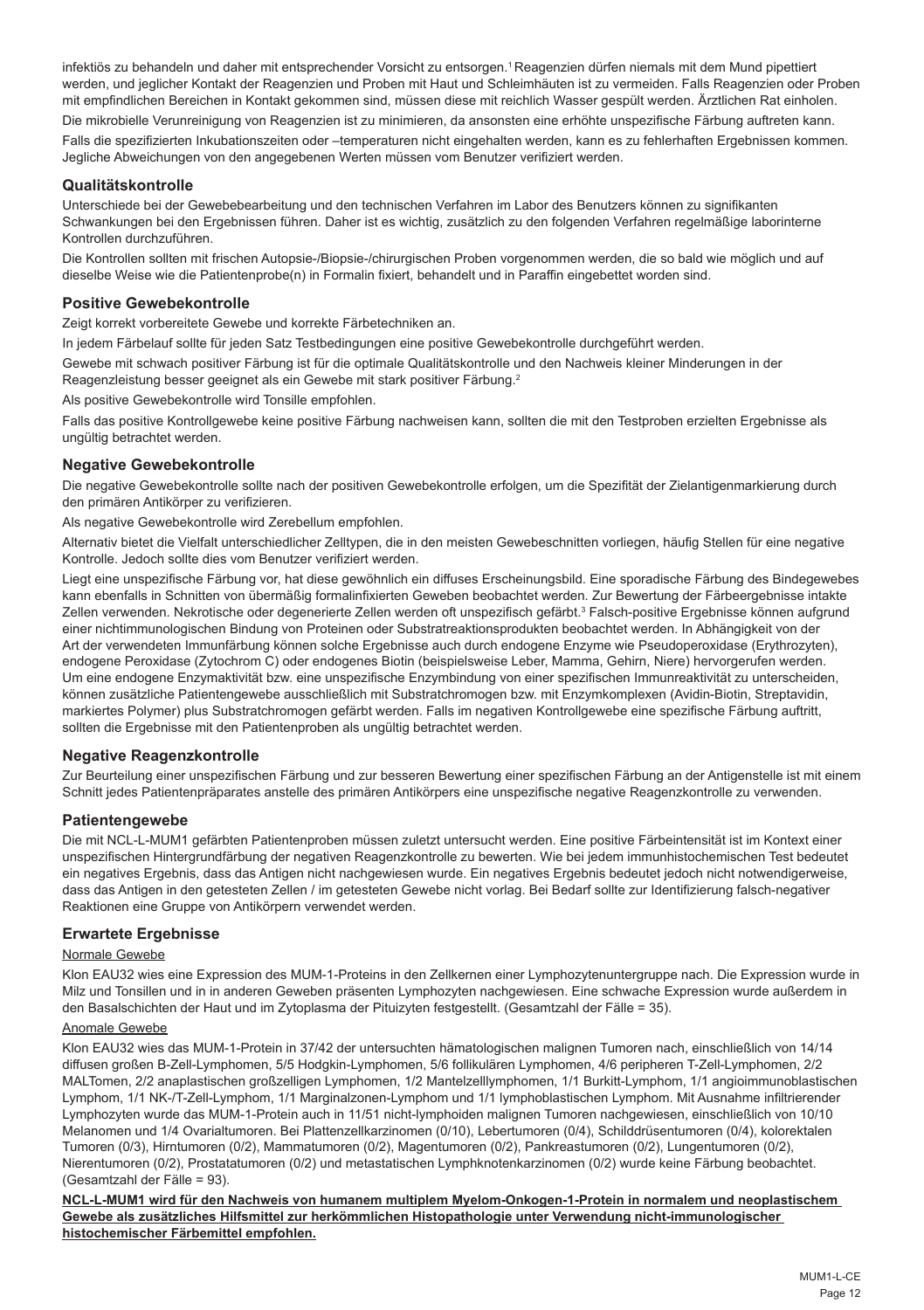# **Allgemeine Beschränkungen**

Die Immunhistochemie ist ein mehrstufiger diagnostischer Prozess, der eine spezialisierte Ausbildung auf den folgenden Gebieten erfordert: Auswahl der entsprechenden Reagenzien; Gewebeauswahl, -fixierung und -verarbeitung; Vorbereitung des IHC-Objektträgers sowie Bewertung der Färbeergebnisse.

Die Gewebefärbung hängt von der Handhabung und Verarbeitung des Gewebes vor dem Färben ab. Unsachgemäßes Fixieren, Einfrieren, Auftauen, Waschen, Trocknen, Erwärmen, Schneiden oder eine Kontamination mit anderen Geweben oder Flüssigkeiten kann zu Artefakten, Antikörper-Trapping oder falsch-negativen Ergebnissen führen. Abweichende Ergebnisse können aufgrund von Unterschieden bei der Fixierung und Einbettung oder intrinsischen Unregelmäßigkeiten im Gewebe selbst entstehen.4

Eine exzessive oder unvollständige Gegenfärbung kann die korrekte Bewertung von Ergebnissen gefährden.

Die klinische Bewertung einer vorliegenden bzw. fehlenden Färbung sollte durch morphologische Studien mit entsprechenden Kontrollen ergänzt und im Kontext der Krankengeschichte des Patienten und anderer diagnostischer Tests von einem qualifizierten Pathologen vorgenommen werden.

Antikörper von Leica Biosystems Newcastle Ltd sind wo angezeigt für die Verwendung entweder auf gefrorenen oder in Paraffin eingebetteten Schnitten mit spezifischen Fixierungsanforderungen bestimmt. Es kann insbesondere bei Neoplasmen zu einer unerwarteten Antigenexpression kommen. Die klinische Bewertung eines gefärbten Gewebeschnitts muss eine morphologische Analyse und die Auswertung der entsprechenden Kontrollen einschließen.

## **Literatur - Allgemein**

- 1. National Committee for Clinical Laboratory Standards (NCCLS). Protection of laboratory workers from infectious diseases transmitted by blood and tissue; proposed guideline. Villanova, P.A. 1991; 7(9). Order code M29-P.
- 2. Battifora H. Diagnostic uses of antibodies to keratins: a review and immunohistochemical comparison of seven monoclonal and three polyclonal antibodies. Progress in Surgical Pathology. 6:1–15. eds. Fenoglio-Preiser C, Wolff CM, Rilke F. Field & Wood, Inc., Philadelphia.
- 3. Nadji M, Morales AR. Immunoperoxidase, part I: the techniques and pitfalls. Laboratory Medicine. 1983; 14:767.
- 4. Omata M, Liew CT, Ashcavai M, Peters RL. Nonimmunologic binding of horseradish peroxidase to hepatitis B surface antigen: a possible source of error in immunohistochemistry. American Journal of Clinical Pathology. 1980; 73:626.
- 5. Bergsagel P and Kuehl W. Chromosome translocations in multiple myeloma. Oncogene. 2001: 20(40);5611-5622.
- 6. Iida S, Rao P, Butler M et al. Deregulation of MUM1/IRF4 by chromosomal translocation in multiple myeloma. Nature Genetics. 1997:17(2);226-230.

# **Änderungen zur vorhergehenden Ausgabe**

Anwendungsempfehlungen, Erwartete Ergebnisse.

## **Ausgabedatum**

23 November 2018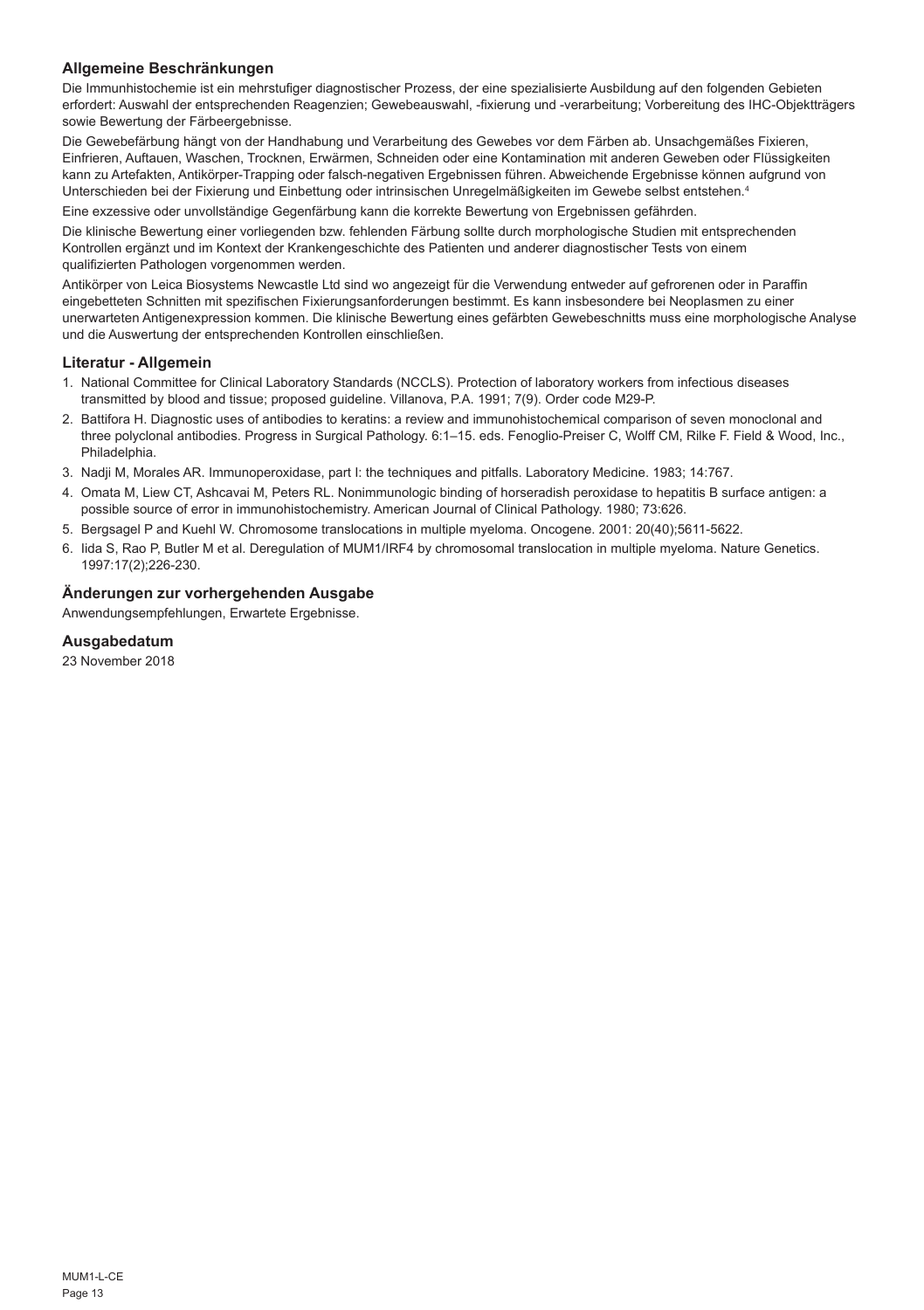# <span id="page-14-0"></span>**Novocastra™ Anticuerpos Monoclonal Líquidos de Ratón Multiple Myeloma Oncogene 1 (MUM-1) Código De Producto: NCL-L-MUM1**

# **Indicaciones De Uso**

## *Para uso diagnóstico in vitro*.

NCL-L-MUM1 está indicado para la caracterización cualitativa por microscopía óptica del oncogén del mieloma múltiple humano en cortes de parafina. La interpretación clínica de cualquier tinción o de su ausencia debe complementarse con estudios morfológicos, con el uso de los controles adecuados, y un anatomopatólogo cualificado debe evaluarla en el contexto del historial clínico del paciente y de otras pruebas diagnósticas.

# **Principio Del Procedimiento**

Las técnicas de tinción inmunohistocitoquímica (IHQ) permiten la visualización de antígenos mediante la aplicación secuencial de un anticuerpo específico dirigido contra el antígeno (anticuerpo primario), un anticuerpo secundario dirigido contra el anticuerpo primario y un complejo enzimático con un sustrato cromogénico, con pasos de lavado intercalados. La activación enzimática del cromógeno produce una reacción visible en el lugar en que se encuentra el antígeno. Luego se puede contrateñir la muestra y cubrirla con un cubreobjeto. Los resultados se interpretan utilizando un microscopio óptico y son de ayuda en el diagnóstico diferencial de los procesos fisiopatológicos, que pueden estar o no vinculados a un determinado antígeno.

## **Clon**

EAU32

## **Inmunógeno**

Proteína recombinante procariota correspondiente a 313 aminoácidos de la molécula del oncogén 1 del mieloma múltiple humano (MUM-1).

## **Especificidad**

Oncogén de mieloma múltiple humano 1 (MUM-1).

# **Composición Del Reactivo**

NCL-L-MUM1 es un sobrenadante de cultivo tisular líquido que contiene azida sódica como conservante.

## **Clase de Ig**

IgG1

# **Concentración Total De Proteína Total Protein**

Consulte la etiqueta del vial para ver la concentración total de proteína específica del lote.

### **Concentración De Anticuerpo**

Igual o superior a 263 mg/L según se ha determinado mediante ELISA. Consulte en la etiqueta del vial la concentración de Ig específica del lote.

## **Recomendaciones De Uso**

Inmunohistocitoquímica con secciones de parafina.

**Recuperación del epítopo inducido por calor (HIER):** Por favor, siga las instrucciones de uso de Novocastra Epitope Retrieval Solution pH 9.

**Dilución sugerida:** 1:100 durante 30 minutos a 25 °C. Esta es tan solo una pauta y cada usuario debe determinar sus propias diluciones de trabajo óptimas.

**Visualización:** Por favor, siga las instrucciones de uso de Novolink™ Polymer Detection Systems. Para obtener más información sobre el producto o para recibir soporte, póngase en contacto con su distribuidor local o con la oficina regional de Leica Biosystems , o bien visite el sitio web de Leica Biosystems , www.LeicaBiosystems.com

El rendimiento de este anticuerpo se debe validar cuando se utiliza con otros sistemas manuales de tinción o plataformas automatizadas.

### **Almacenamiento Y Estabilidad**

Almacénelo a una temperatura de 2–8 °C. No lo congele. Devuélvalo a 2–8 °C inmediatamente después de su uso. No lo utilice después de la fecha de caducidad indicada en la etiqueta del vial. Cualesquiera condiciones de almacenamiento que no sean las arriba especificadas deben ser verificadas por el usuario.

## **Preparación De Las Muestras**

El fijador recomendado para secciones de tejido incluidos en parafina es formol tamponado neutro al 10%.

## **Advertencias Y Precauciones**

Este reactivo se ha preparado a partir del sobrenadante de un cultivo celular. Como se trata de un producto de origen biológico, debe manipularse con precaución.

Este reactivo contiene azida sódica. Está disponible una Hoja de información sobre la seguridad del material, previa petición, o en www.LeicaBiosystems.com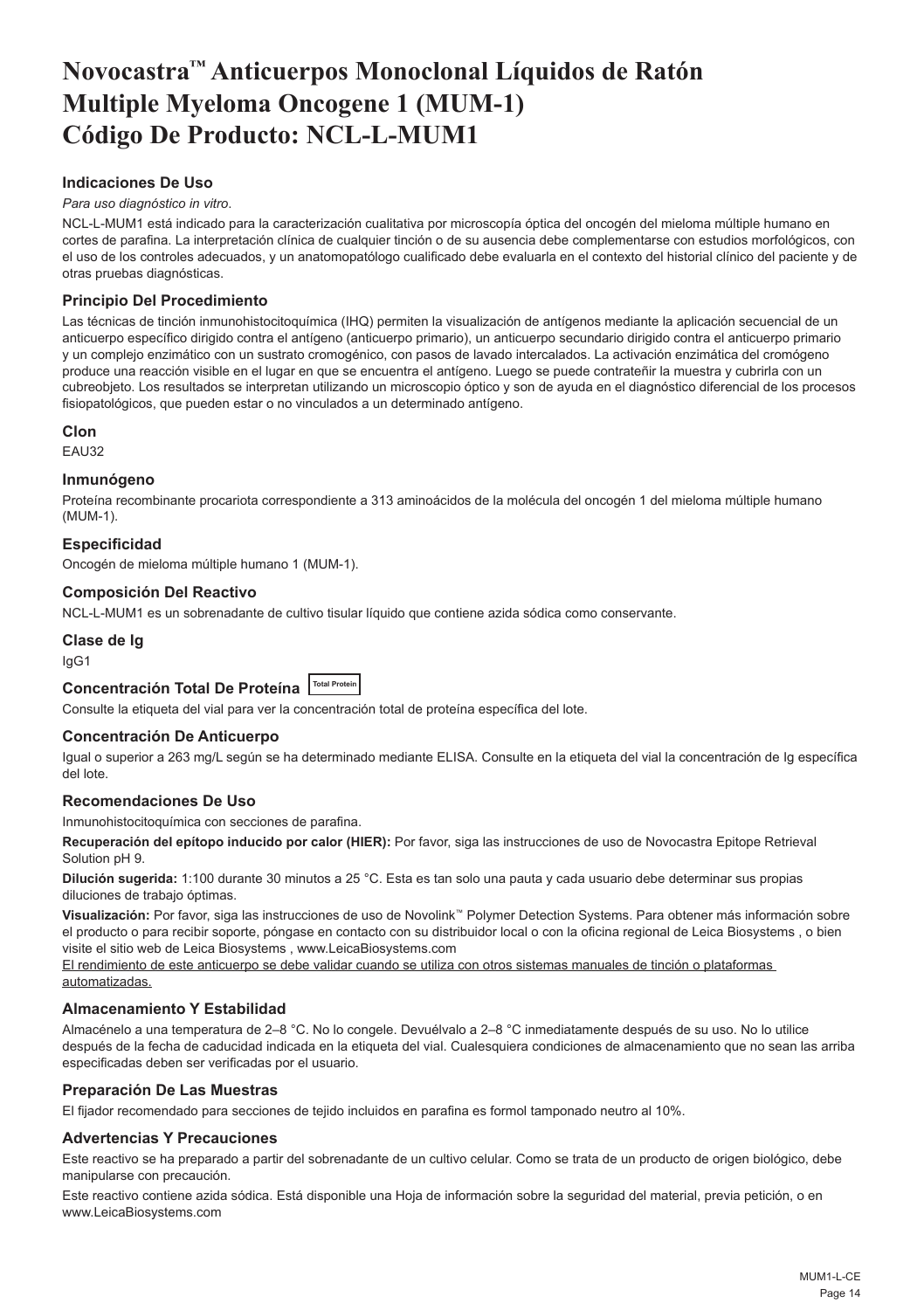Consulte las normativas nacionales, estatales, provinciales o municipales acerca de cómo desechar cualquier componente potencialmente tóxico.

Las muestras, antes y después de ser fijadas, así como todos los materiales expuestos a ellas, deben manipularse como susceptibles de transmitir una infección, y se deben desechar tomando las precauciones adecuadas.<sup>1</sup> No pipetee nunca los reactivos con la boca, y evite el contacto de la piel y de las membranas mucosas con los reactivos y las muestras. Si los reactivos o las muestras entran en contacto con zonas delicadas, lave éstas con abundante agua. Acuda inmediatamente al médico.

Reduzca al mínimo la contaminación microbiana de los reactivos; de lo contrario, podría producirse un aumento de la tinción no específica.

Cualquier tiempo o temperatura de incubación que no sean los aquí especificados pueden conducir a resultados erróneos. Cualquier cambio de tal naturaleza debe ser validado por el usuario.

# **Control De Calidad**

Las diferencias en el procesamiento de los tejidos y en los procedimientos técnicos del laboratorio del usuario pueden producir una variabilidad significativa en los resultados; por ello, es necesario que éste lleve a cabo regularmente los controles de su propio laboratorio, además de los siguientes procedimientos.

Los controles deben ser muestras frescas de autopsia, biopsia o quirúrgicas fijadas en formol, procesadas e incluidas en parafina, lo antes posible, de manera idéntica a la utilizada para la muestra o muestras del paciente o pacientes.

## **Control Tisular Positivo**

Se utiliza para indicar la preparación correcta de los tejidos y las técnicas de tinción adecuadas.

Debe incluirse un control tisular positivo por cada conjunto de condiciones de ensayo en cada tinción o serie de tinciones realizada.

Un tejido con una tinción positiva débil es más adecuado que un tejido con una tinción positiva intensa para lograr un control de calidad óptimo y para detectar niveles bajos de degradación del reactivo.<sup>2</sup>

El tejido de control positivo recomendado es el de la amígdala.

Si el tejido de control positivo no muestra tinción positiva, los resultados de las muestras analizadas deben considerarse no válidos.

## **Control Tisular Negativo**

Debe examinarse después del control de tejido positivo, a fin de verificar la especificidad del marcado del antígeno diana por el anticuerpo primario.

El tejido de control negativo recomendado es el del cerebelo.

O bien, la variedad de diferentes tipos de células presentes en la mayoría de los cortes de tejido ofrece con frecuencia lugares de control negativo, pero esto debe ser verificado por el usuario.

Si aparece una tinción no específica, ésta tiene generalmente aspecto difuso. En cortes de tejido fijados excesivamente con formol puede observarse también una tinción esporádica del tejido conectivo. Utilice células intactas para la interpretación de los resultados de la tinción. A menudo, las células necróticas o degeneradas quedan teñidas de forma no específica.<sup>3</sup> También pueden observarse falsos positivos causados por la unión no inmunológica a proteínas o a productos de reacción del sustrato. Estos falsos positivos pueden estar causados también por enzimas endógenas tales como la pseudoperoxidasa (eritrocitos), la peroxidasa endógena (citocromo C), o la biotina endógena (por ejemplo, de hígado, mama, cerebro, riñón), en función del tipo de inmunotinción utilizada. Para diferenciar la actividad de las enzimas endógenas o los enlaces no específicos de las enzimas de la inmunorreactividad específica, pueden teñirse otros tejidos del paciente exclusivamente con cromógeno sustrato o con complejos enzimáticos (avidina-biotina, estreptavidina, polímeros marcados) y cromógeno sustrato respectivamente. Si se produce una tinción específica del control tisular negativo, los resultados de las muestras de los pacientes deben considerarse no válidos.

## **Control De Reactivo Negativo**

Utilice un control de reactivo negativo no específico en lugar del anticuerpo primario con un corte de cada muestra del paciente a fin de evaluar la tinción no específica y obtener una mejor interpretación de la tinción específica en el lugar en que se encuentra el antígeno.

## **Tejido Del Paciente**

Examine las muestras del paciente o pacientes teñidas con NCL-L-MUM1 al final. La intensidad de la tinción positiva debe valorarse en el contexto de cualquier tinción de fondo no específica del control de reactivo negativo. Como con cualquier prueba inmunohistocitoquímica, un resultado negativo significa que no se ha detectado antígeno, y no que el antígeno esté ausente en las células o tejido probados. Si es necesario, use un panel de anticuerpos para identificar falsas reacciones negativas.

## **Resultados esperados**

## Teiidos normales

El clon EAU32 detectó la proteína MUM-1 expresada en el núcleo de un subgrupo de linfocitos. La expresión se detectó en bazo, amígdala y en linfocitos presentes en algunos otros tejidos. También se detectó una expresión débil en capas basales de la piel y en el citoplasma de pituicitos. (Número total de casos = 35).

# Anormal del tejido

El clon EAU32 detectó la proteína MUM-1 en 37 de 42 enfermedades malignas hematológicas evaluadas, incluidos 14 de 14 linfomas difusos de células B grandes, 5 de 5 linfomas de Hodgkin, 5 de 6 linfomas foliculares, 4 de 6 linfomas periféricos de células T, 2 de 2 maltomas, 2 de 2 linfomas anaplásicos de células grandes, 1 de 2 linfomas de células del manto, 1 de 1 linfoma de Burkitt, 1 de 1 linfoma angioinmunoblástico, 1 de 1 linfoma de células NK/T, 1 de 1 linfoma de zona marginal, 0 de 1 linfoma linfoblástico. Excepto por los linfocitos infiltrantes, se detectó también la proteína MUM-1 en 11 de 51 enfermedades malignas no linfoides incluidos 10 de 10 melanomas y 1 de 4 tumores ováricos. No se detectó tinción en carcinomas de células escamosas (0 de 10), tumores de hígado (0 de 4), tumores de tiroides (0 de 4), tumores colorrectales (0 de 3), tumores cerebrales (0 de 2), tumores de mama (0 de 2), tumores de estómago (0 de 2), tumores pancreáticos (0 de 2), tumores de pulmón (0 de 2), tumores de riñón (0 de 2), tumores de próstata (0 de 2) y carcinomas metastásicos de los ganglios linfáticos (0 de 2). (Número total de casos = 93).

**El NCL-L-MUM1 está recomendado para la detección de la proteína oncogén de mieloma múltiple 1 humana en tejidos normales y neoplásicos, como complemento de la histopatología tradicional con tinciones histoquímicas no inmunológicas.**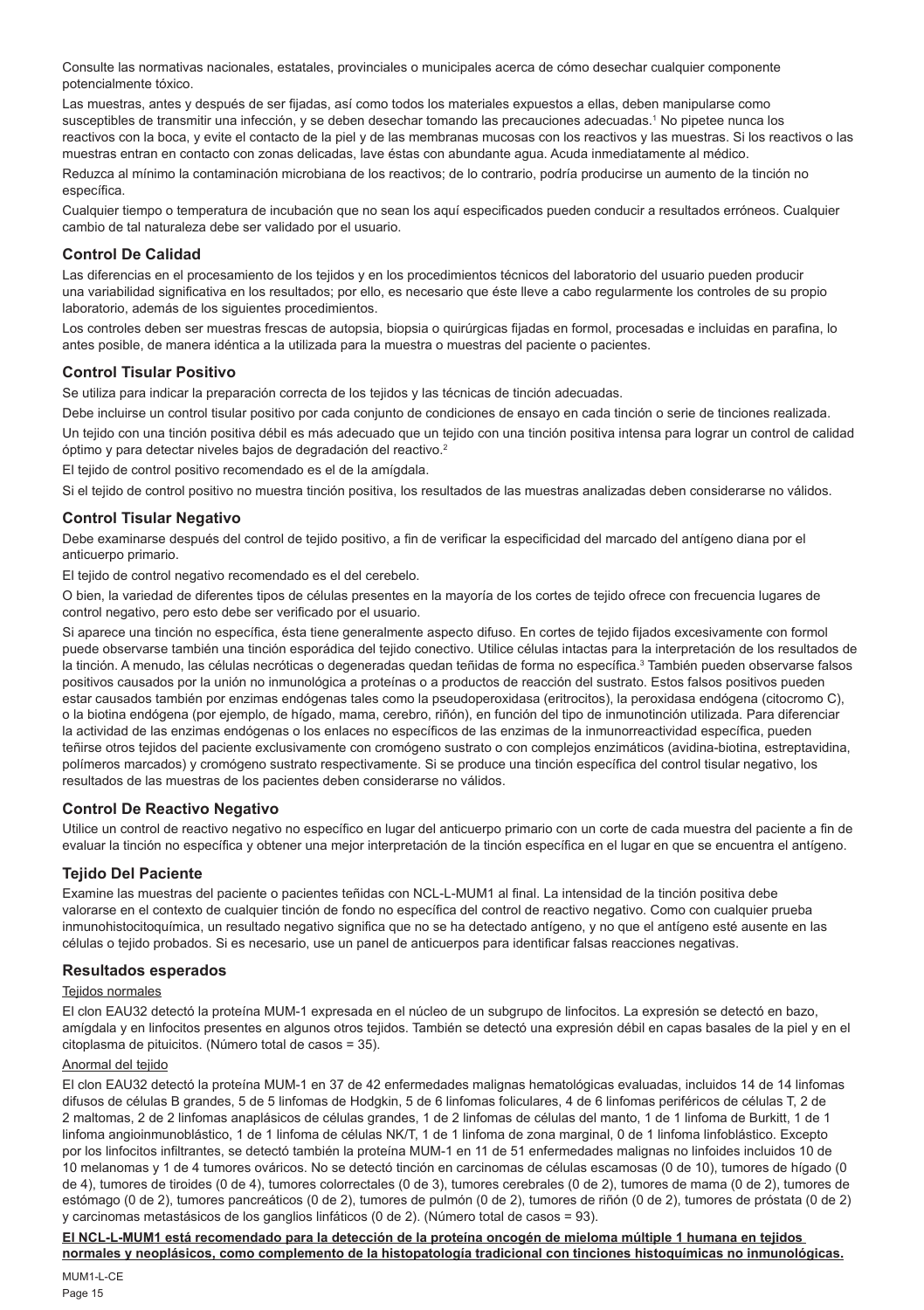# **Limitaciones Generales**

La inmunohistocitoquímica es un proceso de diagnóstico en varias fases que abarca: la formación especializada en la selección de los reactivos apropiados, la selección, fijación y procesamiento de tejidos, la preparación del portaobjeto para IHQ, y la interpretación de los resultados de la tinción.

La tinción de los tejidos depende de la manipulación y el procesamiento del tejido previos a la tinción. Una fijación, congelación, descongelación, lavado, secado, calentamiento o seccionamiento incorrectos, o la contaminación con otros tejidos o líquidos pueden generar artefactos, atrapamiento del anticuerpo o falsos negativos. La aparición de resultados incoherentes puede deberse a variaciones en los métodos de fijación y de inclusión, o a irregularidades inherentes al tejido.4

Una contratinción excesiva o incompleta puede poner en peligro la interpretación correcta de los resultados.

La interpretación clínica de cualquier tinción o de su ausencia debe complementarse con estudios morfológicos, con el uso de los controles adecuados, y un anatomopatólogo cualificado debe evaluarla en el contexto del historial clínico del paciente y de otras pruebas diagnósticas.

Los anticuerpos de Leica Biosystems Newcastle Ltd son para utilizarlos, según se indique, con secciones congeladas o incluidas en parafina, con requisitos de fijación específicos. Puede producirse una expresión inesperada del antígeno, especialmente en las neoplasias. La interpretación clínica de cualquier sección de tejido teñida debe incluir un análisis morfológico y la evaluación de los controles apropiados.

## **Bibliografía - General**

- 1. National Committee for Clinical Laboratory Standards (NCCLS). Protection of laboratory workers from infectious diseases transmitted by blood and tissue; proposed guideline. Villanova, P.A. 1991; 7(9). Order code M29-P.
- 2. Battifora H. Diagnostic uses of antibodies to keratins: a review and immunohistochemical comparison of seven monoclonal and three polyclonal antibodies. Progress in Surgical Pathology. 6:1–15. eds. Fenoglio-Preiser C, Wolff CM, Rilke F. Field & Wood, Inc., Philadelphia.
- 3. Nadji M, Morales AR. Immunoperoxidase, part I: the techniques and pitfalls. Laboratory Medicine. 1983; 14:767.
- 4. Omata M, Liew CT, Ashcavai M, Peters RL. Nonimmunologic binding of horseradish peroxidase to hepatitis B surface antigen: a possible source of error in immunohistochemistry. American Journal of Clinical Pathology. 1980; 73:626.
- 5. Bergsagel P and Kuehl W. Chromosome translocations in multiple myeloma. Oncogene. 2001: 20(40);5611-5622.
- 6. Iida S, Rao P, Butler M et al. Deregulation of MUM1/IRF4 by chromosomal translocation in multiple myeloma. Nature Genetics. 1997:17(2);226-230.

# **Correcciones A La Publicación Anterior**

Recomendaciones de uso, Resultados esperados.

## **Fecha De Publicación**

23 de noviembre de 2018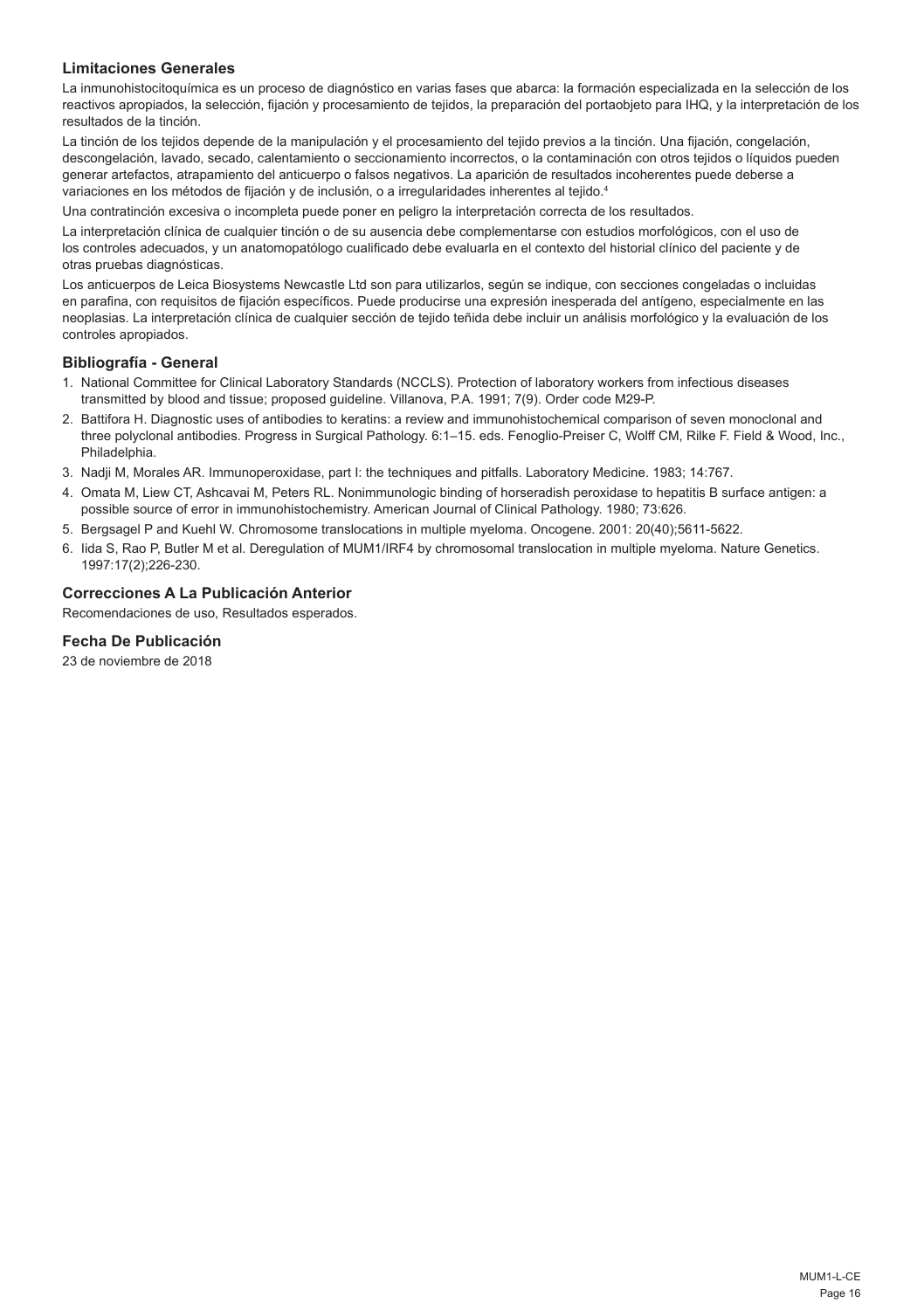# <span id="page-17-0"></span>**Novocastra™ Anticorpo Monoclonal Líquido de Ratinho Multiple Myeloma Oncogene 1 (MUM-1) Código Do Produto: NCL-L-MUM1**

# **Utilização prevista**

## *Para utilização em diagnósticos in vitro*.

NCL-L-MUM1 destina-se a ser utilizado na identificação qualitativa por microscopia ótica do oncogene humano do mieloma múltiplo 1 (MUM-1) em cortes de parafina. A interpretação clínica de qualquer coloração ou da sua ausência deve ser complementada por estudos morfológicos empregando os devidos controlos e deve ser avaliada por um patologista qualificado, dentro do contexto do historial clínico do doente e de outros testes de diagnóstico.

# **Princípio Do Procedimento**

As técnicas de coloração imunohistoquímica (IHC) permitem que se faça a visualização de antígenos por meio da aplicação sequencial de um anticorpo específico do antígeno (o anticorpo primário), de um anticorpo secundário ao anticorpo primário, e de um complexo enzimático com um substrato cromogénico e etapas de lavagem de permeio. A activação enzimática do cromogénio resulta num produto de reacção visível no local do antígeno. A amostra pode então ser contrastada e coberta com uma lamela. Os resultados são interpretados por meio de um microscópio óptico, e ajudam a formular o diagnóstico diferencial dos processos fisiopatológicos, os quais podem ou não estar associados a antígenos específicos.

## **Clone**

EAU32

## **Imunogénio**

Proteína procariótica recombinante correspondente a 313 aminoácidos da molécula do oncogene humano do mieloma múltiplo 1 (MUM-1).

## **Especificidade**

Oncogene humano do mieloma múltiplo 1 (MUM-1).

# **Composição Do Reagente**

NCL-L-MUM1 é o sobrenadante líquido da cultura de um tecido contendo de azida de sódio como produto conservante.

## **Classe De Ig**

IgG1

# **Concentração Total De Proteína Total Protein**

Consultar a etiqueta da ampola para determinar a concentração total de proteína do lote específico.

### **Concentração De Anticorpo**

Maior que ou igual a 263 mg/L, conforme determinado por ELISA. Consultar a etiqueta da ampola para determinar a concentração de Ig do lote específico.

## **Recomendações Sobre A Utilização**

Imunohistoquímica em cortes de inclusões em parafina.

**Recuperação de epítopos induzida pelo calor (HIER):** Por favor, siga as instruções de utilização da Novocastra Epitope Retrieval Solution pH 9.

**Diluição sugerida:** 1:100 durante 30 minutos a 25 °C. Esta recomendação serve apenas de orientação e os utilizadores devem determinar as suas diluições óptimas de trabalho.

**Visualização:** Queira seguir as instruções de utilização de Novolink™ Polymer Detection Systems. Para informação adicional do produto ou assistência, contactar o seu distribuidor local ou escritório regional de Leica Biosystems ou, alternativamente, visitar o sitio web de Leica Biosystems, www.LeicaBiosystems.com

O desempenho deste anticorpo deve ser validado quando utilizado com outros sistemas manuais de coloração ou plataformas automáticas.

### **Armazenamento E Estabilidade**

Armazenar a 2–8 °C. Não congelar. Retornar à temperatura de 2–8 °C imediatamente após a utilização. Não utilizar após o prazo de validade indicado no rótulo do recipiente. As condições de armazenamento que diferirem das que se encontram especificadas acima devem ser verificadas pelo utilizador.

## **Preparação Das Amostras**

O fixador recomendado é formol tamponado neutro a 10% para secções de tecido envolvidas em parafina.

### **Avisos E Precauções**

Este reagente foi preparado a partir do sobrenadante de cultura celular. Visto ser um produto biológico, deve ser manuseado com o devido cuidado.

Este reagente contém azida sódica. Encontra-se disponível uma Ficha de Dados de Segurança do Material, mediante pedido ou através do site www.LeicaBiosystems.com

Consultar a legislação aplicável em relação ao descarte de quaisquer componentes potencialmente tóxicos.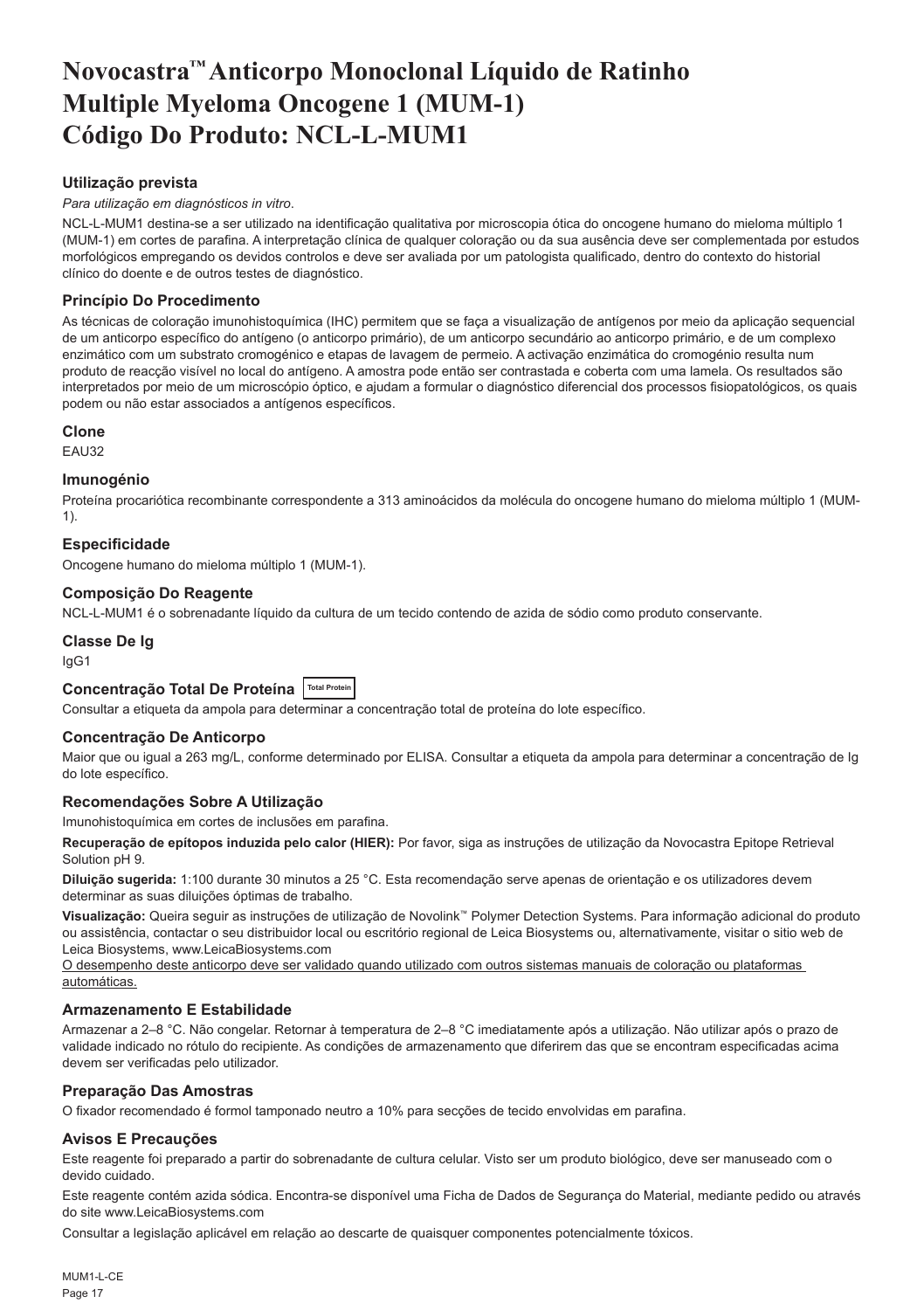As amostras, antes e depois da sua fixação, bem como todos os materiais expostos às mesmas, devem ser manipulados como se tivessem a capacidade de transmitir infecções e devem ser descartados com as devidas precauções.<sup>1</sup> Não pipetar nunca os reagentes com a boca e evitar o contacto entre a pele e membranas mucosas e os reagentes e amostras. Caso os reagentes ou amostras entrem em contacto com áreas sensíveis, lavar com grandes quantidades de água. Consultar um médico.

Minimizar a contaminação microbiana dos reagentes para evitar a possibilidade do aumento da coloração não específica. Os períodos de incubação ou temperaturas diferentes dos que foram especificados poderão dar azo a resultados errados. Todas as alterações desse tipo devem ser validadas pelo utilizador.

# **Controlo Da Qualidade**

As diferenças entre os diferentes métodos e técnicas de processamento de tecidos no laboratório do utilizador podem causar uma grande variabilidade de resultados, requerendo a realização frequente de controlos internos suplementares aos procedimentos que se seguem.

Os controlos devem ser amostras de autópsia/biopsia/cirurgia frescas, fixadas em formol, processadas e envolvidas em cera parafínica logo que possível, da mesma maneira que a(s) amostra(s) do(s) doente(s).

## **Controlo De Tecido Positivo**

Usado para assinalar os tecidos correctamente preparados e as técnicas de coloração indicadas.

Cada conjunto de condições de testes, em cada processo de coloração, deve incluir um controlo de tecido positivo.

Os tecidos com uma coloração positiva fraca são mais indicados do que os têm uma coloração positiva forte para proporcionarem um controlo de qualidade óptimo, bem como para detectar níveis reduzidos de degradação dos reagentes.<sup>2</sup>

O tecido de controlo positivo recomendado é o tecido da amígdala.

Se o controlo de tecido positivo não demonstrar uma coloração positiva, os resultados obtidos com as amostras de testes devem ser considerados inválidos.

# **Controlo De Tecido Negativo**

Este deve ser examinado depois do controlo de tecido positivo para verificar a especificidade da marcação do antígeno objectivado pelo anticorpo primário.

O tecido de controlo negativo recomendado é o cerebelo.

Alternativamente, a variedade de diferentes tipos de células presentes na maioria das secções de tecidos oferece muitas vezes locais de controlo negativo, mas isto deve ser verificado pelo utilizador.

A coloração não específica, caso ocorra, tem geralmente um aspecto difuso. A coloração esporádica do tecido conjuntivo pode também ter lugar em secções de tecido excessivamente fixado em formol. Devem utilizar-se células intactas para a interpretação dos resultados da coloração. As células necróticas ou degeneradas causam muitas vezes uma coloração não específica.<sup>3</sup> Podem

verificar-se resultados positivos falsos devido à ligação não imunológica de proteínas ou de produtos da reacção do substrato. Esses resultados podem também ser causados por enzimas endógenas tais como a pseudoperoxidase (eritrócitos), a peroxidase endógena (citocromo C), ou a biotina endógena (ex. no fígado, mama, cérebro ou rim) dependendo do tipo de imunocoloração utilizado. Para diferenciar entre a actividade das enzimas endógenas e as ligações não específicas de enzimas de imunoreactividade específica, podem colorir-se tecidos adicionais dos doentes exclusivamente com substrato cromogénio ou com complexos de enzimas (avidina-biotina, estreptavidina, polímero marcado) e substrato-cromogénio, respectivamente. Se ocorrer a coloração específica no controlo de tecido negativo, os resultados dos testes feitos com as amostras do doente devem ser considerados inválidos.

## **Controlo De Reagente Negativo**

Utilizar um controlo de reagente negativo não específico em vez do anticorpo primário com uma secção de cada amostra de doente para avaliar a coloração não específica e permitir uma melhor interpretação da coloração específica no local do antígeno.

## **Tecido Do Doente**

Examinar as amostras do doente coloridas com NCL-L-MUM1 em último lugar. A intensidade da coloração positiva deve ser avaliada dentro do contexto de qualquer coloração não específica de fundo do controlo de reagente negativo. Tal como com qualquer teste imunohistoquímico, um resultado negativo significa que o antígeno não foi detectado, e não que o antígeno se encontrava ausente das células ou tecido analisados. Se necessário, deve utilizar-se um painel de anticorpos para identificar reacções falso-negativas.

### **Resultados Previstos**

## Tecidos normais

O clone EAU32 detectou a proteína MUM-1 expressa no núcleo de um subconjunto de linfócitos. A expressão foi detectada no baço e nas amígdalas e em linfócitos presentes em vários outros tecidos. Também se observou uma expressão fraca nas camadas basais da pele e no citoplasma de pituicitos. (Número total de casos = 35).

## Tecidos anormal

O clone EAU32 detectou a proteína MUM-1 em 37 das 42 neoplasias hematológicas malignas avaliadas, incluindo 14/14 linfomas difusos de grandes células B, 5/5 linfomas de Hodgkin, 5/6 linfomas foliculares, 4/6 linfomas de células T periféricas, 2/2 MALTomas, 2/2 linfomas anaplásicos de grandes células, 1/2 linfomas de células do manto, 1/1 linfoma de Burkitt, 1/1 linfoma angioimunoblástico, 1/1 linfoma de células T NK, 1/1 linfoma da zona marginal e 0/1 linfoma linfoblástico. Com excepção dos linfócitos infiltrantes, a proteína MUM-1 também foi detectada em 11/51 neoplasias malignas não linfóides, incluindo 10/10 melanomas e 1/4 tumores do ovário. Não foi detectada nenhuma coloração em carcinomas de células pavimentosas (0/10), tumores hepáticos (0/4), tumores da tiróide (0/4), tumores colo-rectais (0/3), tumores cerebrais (0/2), tumores da mama (0/2), tumores do estômago (0/2), tumores pancreáticos (0/2), tumores do pulmão (0/2), tumores renais (0/2), tumores da próstata (0/2) e carcinomas metastáticos dos gânglios linfáticos (0/2). (Número total de casos = 93).

**O NCL-L-MUM1 é recomendado para a deteção da proteína do oncogene humano do mieloma múltiplo 1 em tecidos normais e neoplásicos, como auxiliar da histopatologia convencional, através da utilização de corantes histoquímicos não imunológicos.**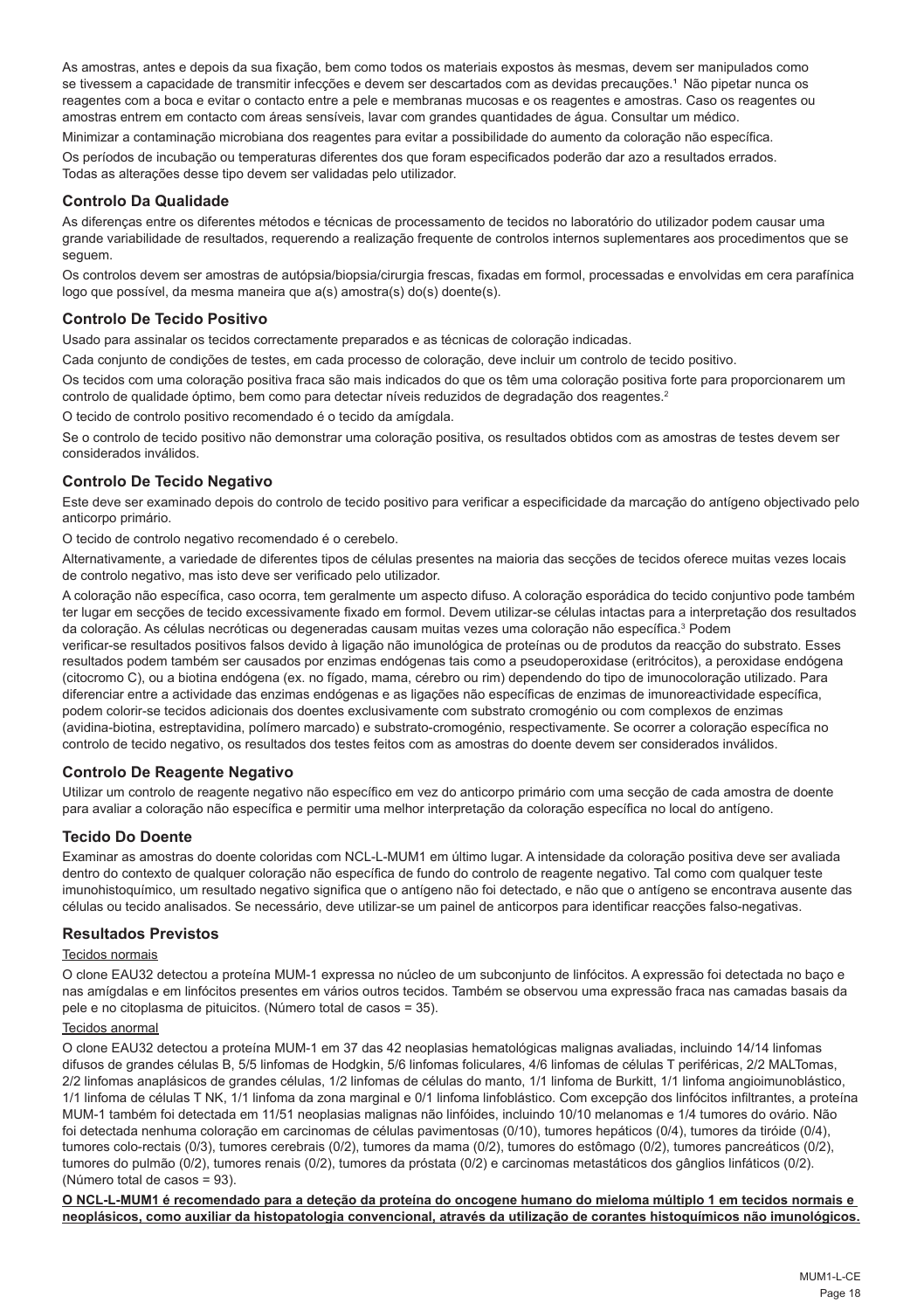# **Limitações Gerais**

A imunohistoquímica é um processo diagnóstico em múltiplas etapas que consta de: uma formação especializada na selecção dos reagentes apropriados, selecção, fixação e processamento de tecidos, preparação das lâminas de IHQ e interpretação dos resultados das colorações.

A coloração de tecidos depende do seu manuseamento e processamento antes da sua coloração. A fixação, congelação, descongelação, lavagem, secagem, aquecimento ou corte incorrectos das amostras, ou a sua contaminação com outros tecidos ou fluidos, podem produzir artefactos, retenção de anticorpos, ou resultados falso-negativos. Os resultados inconsistentes podem dever-se a variações nos métodos de fixação e envolvimento ou a irregularidades inerentes ao tecido.4

Uma contrastação excessiva ou incompleta pode comprometer a correcta interpretação dos resultados.

A interpretação clínica de qualquer coloração ou da sua ausência deve ser complementada por estudos morfológicos empregando os devidos controlos e deve ser avaliada por um patologista qualificado, dentro do contexto do historial clínico do doente e de outros testes de diagnóstico.

Os anticorpos da Leica Biosystems Newcastle Ltd destinam-se a serem utilizados, conforme indicado, em secções de tecido ou congeladas ou envolvidas em parafina, com requisitos de fixação específicos. Pode ocorrer uma expressão inesperada de antígeno, especialmente em neoplasmas. A interpretação clínica de qualquer secção de tecido colorido deverá incluir a análise morfológica e a avaliação de controlos apropriados.

## **Bibliografia - Geral**

- 1. National Committee for Clinical Laboratory Standards (NCCLS). Protection of laboratory workers from infectious diseases transmitted by blood and tissue; proposed guideline. Villanova, P.A. 1991; 7(9). Order code M29-P.
- 2. Battifora H. Diagnostic uses of antibodies to keratins: a review and immunohistochemical comparison of seven monoclonal and three polyclonal antibodies. Progress in Surgical Pathology. 6:1–15. eds. Fenoglio-Preiser C, Wolff CM, Rilke F. Field & Wood, Inc., Philadelphia.
- 3. Nadji M, Morales AR. Immunoperoxidase, part I: the techniques and pitfalls. Laboratory Medicine. 1983; 14:767.
- 4. Omata M, Liew CT, Ashcavai M, Peters RL. Nonimmunologic binding of horseradish peroxidase to hepatitis B surface antigen: a possible source of error in immunohistochemistry. American Journal of Clinical Pathology. 1980; 73:626.
- 5. Bergsagel P and Kuehl W. Chromosome translocations in multiple myeloma. Oncogene. 2001: 20(40);5611-5622.
- 6. Iida S, Rao P, Butler M et al. Deregulation of MUM1/IRF4 by chromosomal translocation in multiple myeloma. Nature Genetics. 1997:17(2);226-230.

# **Emendas Da Edição Anterior**

Recomendações Sobre a Utilização, Resultados Previstos.

## **Data De Emissão**

23 de Novembro de 2018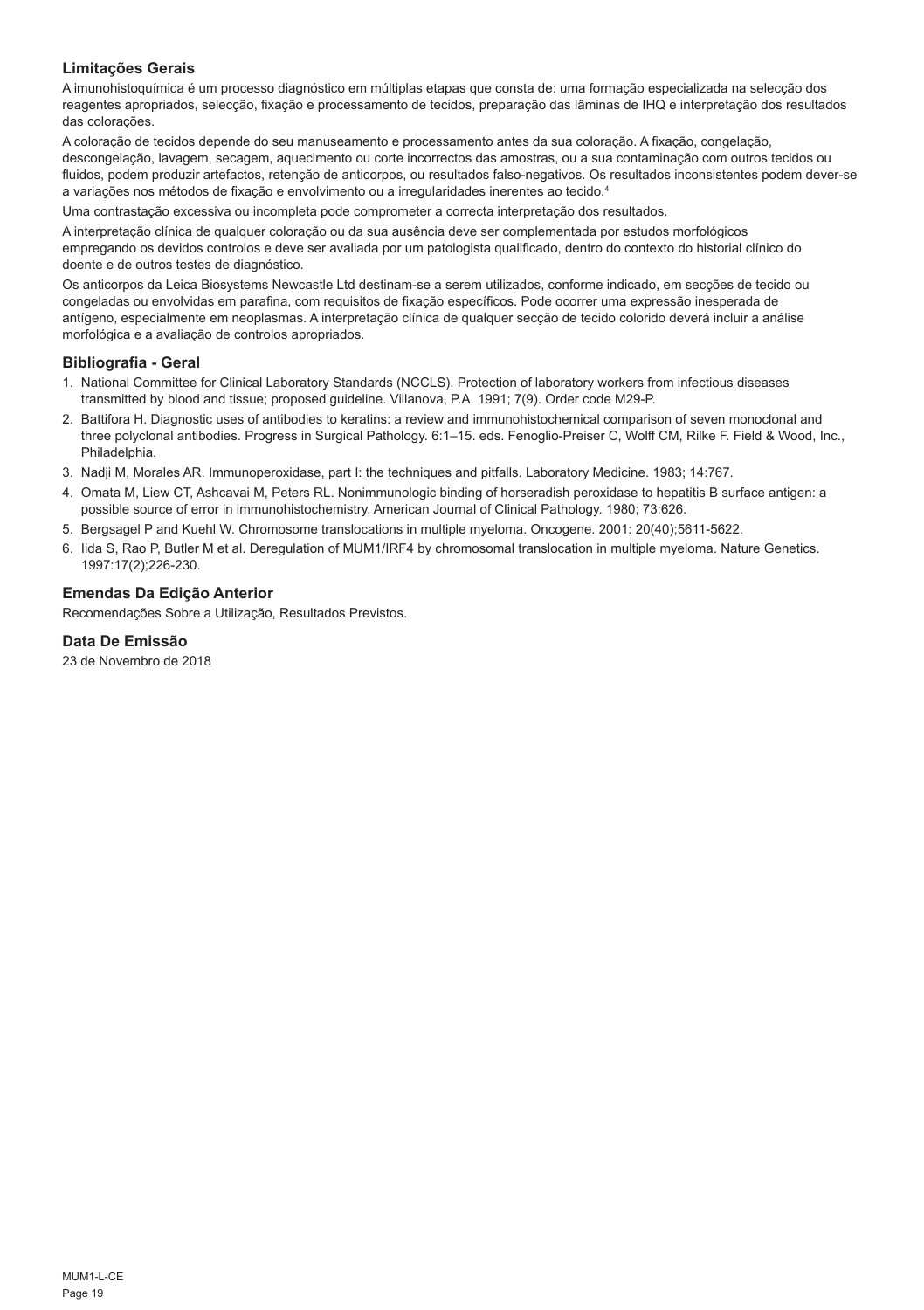# <span id="page-20-0"></span>**Novocastra™ Flytande Monoklonal Musantikropp Multiple Myeloma Oncogene 1 (MUM-1) Produktkod: NCL-L-MUM1**

# **Avsedd Användning**

# *För in vitro diagnostisk användning*.

NCL-L-MUM1 är avsedd för kvalitativ identifiering med ljusmikroskopi av multipelt myelomonkogen 1 (MUM-1) i paraffinerade snitt. Den kliniska tolkningen av all färgning eller dess frånvaro bör kompletteras med morfologiska undersökningar som använder korrekta kontroller och utvärderas av kvalificerad patolog inom ramen för patientens kliniska anamnes och andra diagnostiska tester.

# **Metodens Princip**

Immunhistokemiska (IHC) färgningstekniker tillåter visualisering av antigener genom sekvenstillämpning av en specifik antikropp till antigenet (primär antikropp), en sekundär antikropp till den primära antikroppen och ett enzymkomplex med ett kromogent substrat med inlagda tvättsteg. Den enzymatiska aktiveringen av kromogenet resulterar i en synlig reaktionsprodukt på antigenområdet. Proverna kan då kontrastfärgas och förses med täckglas. Resultaten tolkas med ljusmikroskop och bidrar till differentialdiagnosen av patofysiologiska processer som eventuellt kan associeras till ett särskilt antigen.

# **Klon**

EAU32

## **Immunogen**

Prokaryotiskt rekombinant protein motsvarande 313 aminosyror i human multipel myelomonkogen 1- (MUM-1) molekyl.

# **Specificitet**

Human multipel myelomonkogen 1 (MUM-1).

# **Reagensinnehåll**

NCL-L-MUM1 är en flytande supernatant från vävnadsodling som innehåller natriumazid som konserveringsmedel.

### **Ig-klass**

IgG1

#### **Total Proteinkoncentration Total Protein**

Se flaskans etikett för total specifik proteinkoncentration för satsen.

## **Antikroppskoncentration**

Större än eller lika med 263 mg/L fastställt genom ELISA. Se flaskans etikett för specifik Ig-koncentration för satsen.

## **Rekommendationer Vid Användning**

Immunhistokemi på paraffinsnitt.

**Värmeinducerad epitopåtervinning (HIER):** Följ bruksanvisningen på Novocastra Epitope Retrieval Solution pH 9.

**Föreslagen spädning:** 1:100 i 30 minuter vid 25 °C. Detta är endast en riktlinje och användare bör själva fastställa den optimala bruksspädningen.

**Visualisering:** Vänligen följ instruktionerna för användning i Novolink™ Polymer Detection Systems. Om ytterligare produktinformation eller stöd behövs, kontakta då din lokala distributör eller Leica Biosystems regionalkontor, alternativt in på Leica Biosystems webbplats, www.LeicaBiosystems.com

Denna antikropps prestanda ska valideras när den används med andra manuella infärgningssystem eller automatiserade plattformar.

## **Förvaring Och Stabilitet**

Förvara vid 2–8 °C. Frys ej. Återgå till 2–8 °C direkt efter användning. Använd ej efter det utgångsdatum som anges på flaskans etikett. Förvaringsförhållanden som skiljer sig från de ovannämnda måste kontrolleras av användaren.

# **Preparation Av Prov**

Rekommenderat fixeringsmedel för paraffininbäddade vävnadssnitt är 10% neutralbuffrat formalin.

## **Varningar Och Försiktighetsåtgärder**

Reagenset har förberetts från supernatanten av vävnadsodlingar. Eftersom det är en biologisk produkt bör skälig försiktighet iakttas vid hantering.

Detta reagens innehåller natriumazid. Materialsäkerhetsdatablad finns att få på begäran eller från www.LeicaBiosystems.com

För kassering av potentiellt toxiska komponenter hänvisas till nationella eller lokala bestämmelser.

Före och efter fixering bör prover och alla material som har varit utsatta för dem hanteras som om det finns risk för att de kan överföra infektioner och kasseras med iakttagande av försiktighet.<sup>1</sup> Pipettera aldrig reagenser med munnen och se till att huden och slemhinnorna inte kommer i kontakt med reagens och prover. Om reagens eller prover kommer i kontakt med känsliga områden, tvätta med rikliga mängder vatten. Rådgör med läkare.

Minimera mikrobisk kontaminering av reagens annars kan en ökning av ospecifik färgning ske.

Inkubationstider eller temperaturer som skiljer sig från dem som specificeras kan ge felaktiga resultat. Alla sådana förändringar måste kontrolleras av användaren.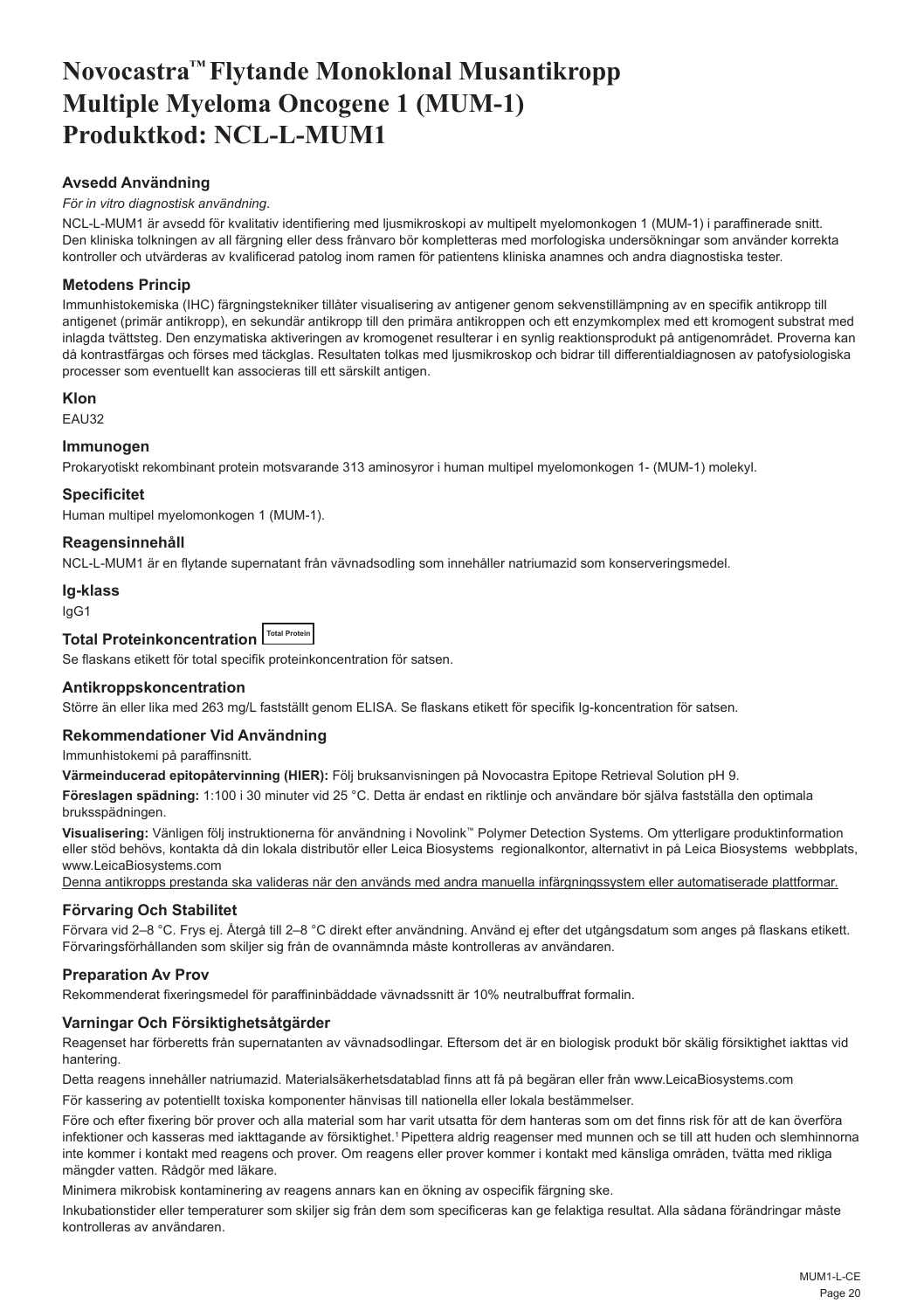# **Kvalitetskontroll**

Skillnader i vävnadsbehandling och tekniska metoder i användarens laboratorium kan ge stor variation i resultaten vilket kan göra det nödvändigt att genomföra regelbundna interna kontroller utöver följande metoder.

Kontroller bör vara färska obduktions-/biopsi-/kirurgiprover som snarast möjligt formalinfixeras, bearbetas och paraffininbäddas på samma sätt som patientprover.

## **Positiv Vävnadskontroll**

Används för att ange korrekt förberedda vävnader och rätt färgningstekniker.

En positiv vävnadskontroll bör ingå i varje uppsättning av testförhållanden vid varje färgningskörning.

En vävnad med svag positiv färgning är mer lämplig för optimal kvalitetskontroll och för att upptäcka låga nivåer av reagensdegradering än en vävnad med stark positiv färgning.<sup>2</sup>

Tonsiller utgör rekommenderad positiv kontrollvävnad.

Om den positiva vävnadskontrollen inte uppvisar positiv färgning bör resultat med testproverna anses vara ogiltiga.

## **Negativ Vävnadskontroll**

Bör undersökas efter den positiva vävnadskontrollen för att fastställa specificiteten för märkningen av målantigenet med den primära antikroppen.

Lillhjärnan utgör rekommenderad negativ kontrollvävnad.

Alternativt ger ofta en mängd olika celltyper som finns i de flesta vävnadssnitt negativa kontrollområden men detta bör kontrolleras av användaren.

Ospecifik färgning, om det förekommer, har ofta ett diffust utseende. Sporadisk färgning av bindväv kan också observeras i snitt från överflödigt formalinfixerade vävnader. Använd intakta celler för tolkning av färgningsresultat. Nekrotiska eller degenererade celler färgar ofta ospecifikt.<sup>3</sup> Falskt positiva resultat kan uppstå p.g.a. icke-immunologisk bindning av proteiner eller substratreaktionsprodukter. De kan också orsakas av endogena enzymer som pseudoperoxidas (erytrocyter), endogent peroxidas (cytokrom C) eller endogent biotin (t.ex. lever, bröst, hjärna, njure) beroende på typ av immunfärgning som används. För att skilja endogen enzymaktivitet eller ospecifik enzymbindning från specifik immunreaktivitet kan ytterligare patientvävnader färgas exklusivt med respektive substratkromogen eller enzymkomplex (avidin-biotin, streptavidin, märkt polymer) och substrat-kromogen. Om specifik färgning sker i den negativa vävnadskontrollen bör resultat med patientprover anses vara ogiltiga.

# **Negativ Reagenskontroll**

Använd en ospecifik negativ reagenskontroll istället för den primära antikroppen med ett snitt från varje patientprov för att utvärdera ospecifik färgning och tillåta bättre tolkning av specifik färgning på antigenområdet.

## **Patientvävnad**

Undersök patientprover färgade med NCL-L-MUM1 sist. Positiv färgningsintensitet bör utvärderas inom ramen för all ospecifik bakgrundsfärgning av den negativa reagenskontrollen. Som vid alla immunhistokemiska tester betyder ett negativt resultat att antigenet inte upptäcktes och inte att det inte förekom i de analyserade cellerna/vävnaderna. Använd vid behov en antikroppspanel för att identifiera falskt negativa reaktioner.

## **Förväntade Resultat**

## Normal vävnad

Klon EAU32 detekterade det MUM-1-protein som uttrycks i kärnan hos en lymfocytundergrupp. Uttrycket detekterades i mjälte och tonsill och i lymfocyter förekommande i olika andra vävnader. Ett svagt uttryck observerades också i hudens basallager och i cytoplasman hos pituicyter. (Totalt antal fall = 35).

### Onormal vävnad

Klon EAU32 detekterade MUM-1-proteinet i 37/42 utvärderade hematologiska maligniteter innefattande 14/14 diffusa storcelliga B-cellslymfom, 5/5 Hodgkins lymfom, 5/6 follikulära lymfom, 4/6 perifera T cellslymfom, 2/2 MALT-lymfom, 2/2 anaplastiska storcelliga lymfom, 1/2 mantelcellslymfom, 1/1 Burkitts lymfom, 1/1 angioimmunoblastiska lymfom, 1/1 NK-/T-cellslymfom, 1/1 marginalzonslymfom, 0/1 lymfoblastiska lymfom. Förutom i infiltrerande lymfocyter detekterades MUM-1-proteinet också i 11/51 icke-lymfoida maligniteter, innefattande 10/10 melanom och 1/4 äggstockstumörer. Ingen färgning detekterades i skivepitelcellskarcinom (0/10), levertumörer  $(0/4)$ , tumörer i sköldkörtel (0/4), kolorektala tumörer (0/3), hjärntumörer (0/2), brösttumörer (0/2), magsäckstumörer (0/2), tumörer i bukspottskörtel (0/2), lungtumörer (0/2), njurtumörer (0/2), prostatatumörer (0/2) och metastatiska karcinom i lymfkörtlar. (0/2). (Totalt antal fall  $= 93$ ).

### **NCL-L-MUM1 rekommenderas för detektering av human multipel myelomonkogen 1 i normal och neoplastisk vävnad, som tillägg till konventionell histopatologi med hjälp av icke-immunologiska histokemiska färgstoffer.**

## **Allmänna Begränsningar**

Immunhistokemi är en diagnostisk process i flera steg som kräver specialiserad utbildning i urvalet av lämpliga reagens, val av vävnad, fixering och bearbetning, förberedelse av IHC-objektglaset samt tolkning av färgningsresultaten.

Vävnadsfärgning påverkas av hantering och bearbetning av vävnaden före färgningen. Felaktig fixering, nedfrysning, upptining, tvättning, torkning, uppvärmning, snittning eller kontaminering av andra vävnader eller vätskor kan framställa artefakter, infångande av antikroppar eller falskt negativa resultat. Motsägelsefulla resultat kan bero på variationer av fixerings- och inbäddningsmetoder eller på naturliga oregelbundenheter i vävnaden.4

Överflödig eller ofullständig kontrastfägning kan försvåra en korrekt tolkning av resultatet.

Den kliniska tolkningen av all färgning eller dess frånvaro bör kompletteras med morfologiska undersökningar som använder korrekta kontroller och utvärderas av kvalificerad patolog inom ramen för patientens kliniska anamnes och andra diagnostiska tester.

Antikroppar från Leica Biosystems Newcastle Ltd är till för användning så som anges på antingen frysta eller paraffininbäddade snitt med specifika fixeringskrav. Oväntat antigenuttryck kan ske, speciellt i neoplasmer. Morfologisk analys och utvärdering av lämpliga kontroller måste ingå i den kliniska tolkningen av alla färgade vävnadssnitt.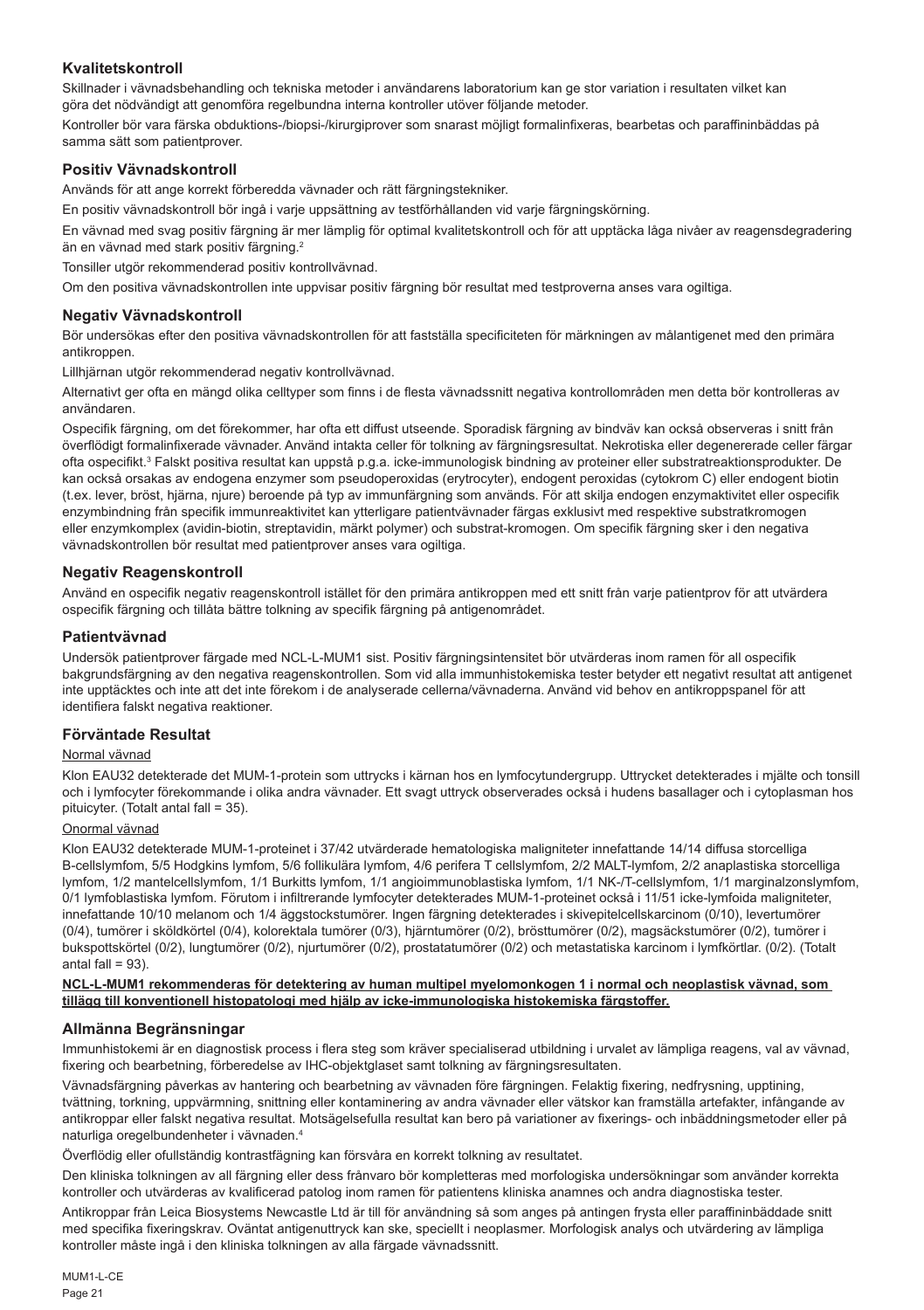# **Bibliografi - Allmän**

- 1. National Committee for Clinical Laboratory Standards (NCCLS). Protection of laboratory workers from infectious diseases transmitted by blood and tissue; proposed guideline. Villanova, P.A. 1991; 7(9). Order code M29-P.
- 2. Battifora H. Diagnostic uses of antibodies to keratins: a review and immunohistochemical comparison of seven monoclonal and three polyclonal antibodies. Progress in Surgical Pathology. 6:1–15. eds. Fenoglio-Preiser C, Wolff CM, Rilke F. Field & Wood, Inc., Philadelphia.
- 3. Nadji M, Morales AR. Immunoperoxidase, part I: the techniques and pitfalls. Laboratory Medicine. 1983; 14:767.
- 4. Omata M, Liew CT, Ashcavai M, Peters RL. Nonimmunologic binding of horseradish peroxidase to hepatitis B surface antigen: a possible source of error in immunohistochemistry. American Journal of Clinical Pathology. 1980; 73:626.
- 5. Bergsagel P and Kuehl W. Chromosome translocations in multiple myeloma. Oncogene. 2001: 20(40);5611-5622.
- 6. Iida S, Rao P, Butler M et al. Deregulation of MUM1/IRF4 by chromosomal translocation in multiple myeloma. Nature Genetics. 1997:17(2);226-230.

# **Rättelser Av Tidigare Utgivning**

Rekommendationer om Användning, Förväntade Resultat.

# **Utgivningsdatum**

23 november 2018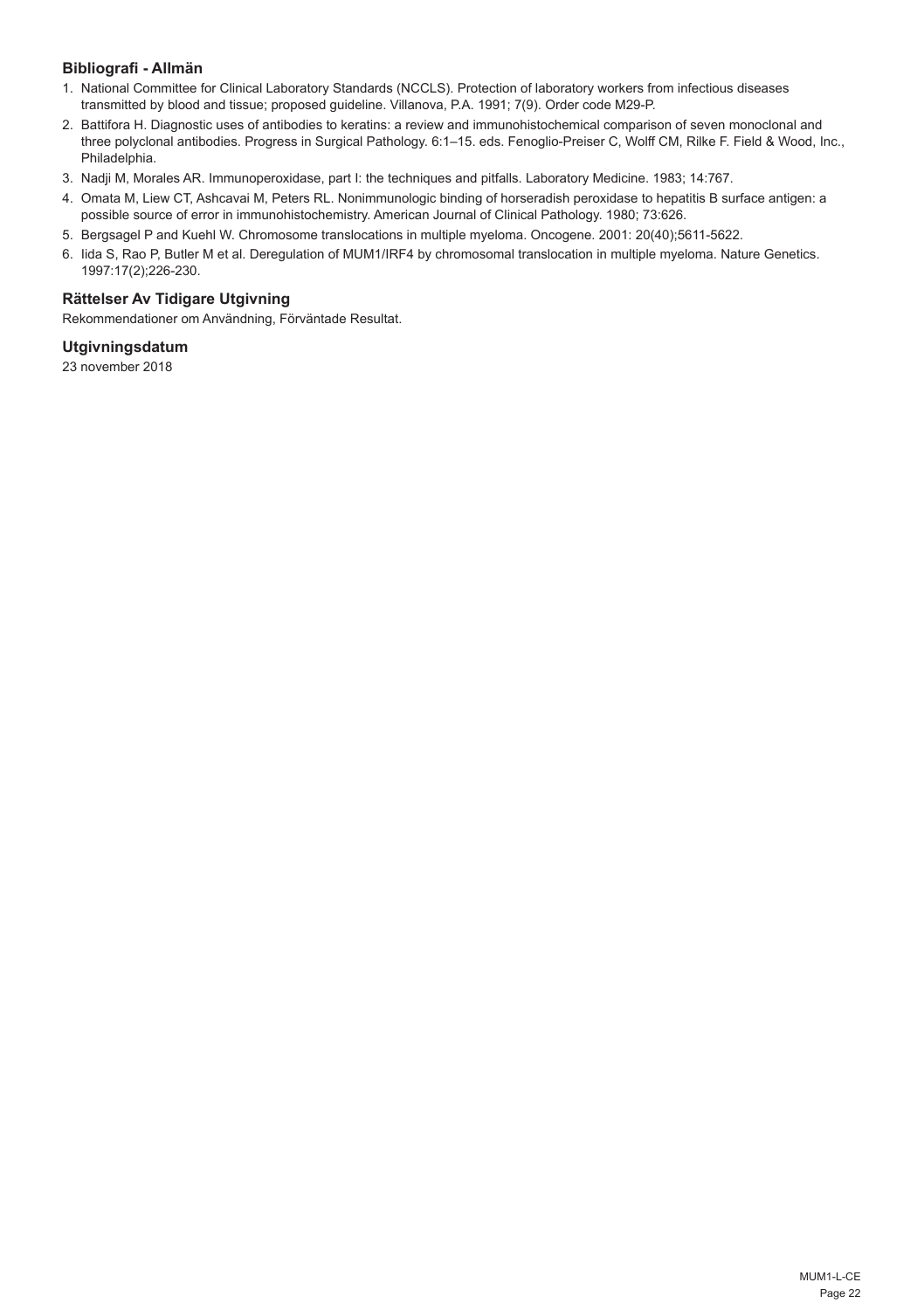# <span id="page-23-0"></span>**Novocastra™ Υγρό Μονοκλωνικό Αντίσωμα Ποντικού Multiple Myeloma Oncogene 1 (MUM-1) Κωδικός είδους: NCL-L-MUM1**

# **Χρήση Για Την Οποία Προορίζεται**

## *Για in vitro διαγνωστική χρήση*.

Το NCL-L-MUM1 προορίζεται για την ποιοτική ταυτοποίηση με οπτική μικροσκοπία του ανθρώπινου ογκογονιδίου 1 πολλαπλού μυελώματος (MUM-1) σε τομές παραφίνης. Η κλινική ερμηνεία οποιασδήποτε χρώσης ή της απουσίας της θα πρέπει να συμπληρώνεται με μορφολογικές μελέτες που χρησιμοποιούν σωστούς μάρτυρες και θα πρέπει να αξιολογείται στα πλαίσια του κλινικού ιστορικού του ασθενούς και άλλων διαγνωστικών εξετάσεων από ειδικευμένο παθολογοανατόμο.

# **Αρχή Της Διαδικασίας**

Οι τεχνικές ανοσοϊστοχημικής (IHC) χρώσης επιτρέπουν την οπτικοποίηση των αντιγόνων μέσω της διαδοχικής εφαρμογής ενός ειδικού αντισώματος στο αντιγόνο (πρωτοταγές αντίσωμα), ενός δευτεροταγούς αντισώματος στο πρωτοταγές αντίσωμα και ενός ενζυμικού συμπλόκου με χρωμογόνο υπόστρωμα με παρεμβαλλόμενα βήματα πλύσης. Η ενζυμική ενεργοποίηση του χρωμογόνου έχει ως αποτέλεσμα το σχηματισμό ενός ορατού προϊόντος αντίδρασης στη θέση του αντιγόνου. Το δείγμα μπορεί κατόπιν να υποβληθεί σε αντίχρωση και να καλυφθεί με καλυπτρίδα. Τα αποτελέσματα ερμηνεύονται με χρήση μικροσκοπίου φωτός και βοηθούν στη διαφορική διάγνωση παθοφυσιολογικών εξεργασιών, οι οποίες ενδέχεται ή όχι να σχετίζονται με ένα συγκεκριμένο αντιγόνο.

## **Κλώνος**

EAU32

## **Ανοσογόνο**

Ανασυνδυασμένη προκαρυωτική πρωτεΐνη που αντιστοιχεί σε 313 αμινοξέα στο μόριο του ανθρώπινου ογκογονιδίου 1 πολλαπλού μυελώματος (MUM-1).

## **Ειδικότητα**

Ανθρώπινο ογκογονίδιο 1 πολλαπλού μυελώματος (MUM-1).

## **Σύνθεση Αντιδραστηρίου**

Το NCL-L-MUM1 είναι ένα υγρό υπερκείμενο ιστοκαλλιέργειας που περιέχει αζίδιο του νατρίου ως συντηρητικό.

## **Τάξη Ig** IgG1

# **Ολική Συγκέντρωση Πρωτεΐνης Total Protein**

Για την ολική συγκέντρωση πρωτεΐνης που είναι ειδική για την εκάστοτε παρτίδα, ανατρέξτε στην ετικέτα του φιαλιδίου.

## **Συγκέντρωση Αντισώματος**

Μεγαλύτερη ή ίση με 263 mg/L, όπως προσδιορίζεται με ELISA. Για τη συγκέντρωση Ig που είναι ειδική για την εκάστοτε παρτίδα, ανατρέξτε στην ετικέτα του φιαλιδίου.

## **Συστάσεις Για Τη Χρήση**

Ανοσοϊστοχημεία σε παρασκευάσματα παραφίνης.

**Επίτοπος Ανάκτηση μέσω Θερμικής Επαγωγής (HIER):** Παρακαλούμε ακολουθήστε τις οδηγίες χρήσης στο Novocastra Epitope Retrieval Solution pH 9.

**Προτεινόμενη διάλυση:** 1:100 επί 30 λεπτά σε 25 °C. Παρέχεται ως οδηγός και οι χρήστε θα πρέπει να καθορίζουν τις δικές τους διαλύσεις εργασίας.

**Απεικόνιση:** Παρακαλούμε ακολουθήστε τις οδηγίες χρήσης στο Novolink™ Polymer Detection Systems. Για περισσότερες πληροφορίες για το προϊόν ή για υποστήριξη, επικοινωνήστε με τον τοπικό διανομέα ή το περιφερειακό γραφείο της Leica Biosystems ή εναλλακτικά επισκεφθείτε τον ιστότοπο της Leica Biosystems , www.LeicaBiosystems.com

Η απόδοση του συγκεκριμένου αντισώματος θα πρέπει να επικυρωθεί όταν χρησιμοποιηθεί μαζί με άλλα μη αυτόματα συστήματα χρώσης ή αυτοματοποιημένες πλατφόρμες.

# **Φύλαξη Και Σταθερότητα**

Φυλάσσετε στους 2–8 °C. Μην καταψύχετε. Επαναφέρετε στους 2–8 °C αμέσως μετά τη χρήση. Μη χρησιμοποιείτε μετά την ημερομηνία λήξης που αναγράφεται στην ετικέτα του φιαλιδίου. Τυχόν συνθήκες φύλαξης διαφορετικές από εκείνες που καθορίζονται παραπάνω πρέπει να επαληθεύονται από το χρήστη.

## **Παρασκευή Δείγματος**

Το συνιστώμενο μονιμοποιητικό είναι ουδέτερο ρυθμιστικό διάλυμα φορμόλης 10% για τομές ιστού εγκλεισμένες σε παραφίνη.

## **Προειδοποιήσεις Και Προφυλάξεις**

Το αντιδραστήριο αυτό έχει παρασκευαστεί από το υπερκείμενο κυτταροκαλλιέργειας. Επειδή είναι βιολογικό προϊόν, θα πρέπει να δίνεται εύλογη προσοχή κατά το χειρισμό του.

Αυτό το αντιδραστήριο περιέχει αζίδιο του νατρίου. Δελτίο δεδομένων ασφαλείας υλικού διατίθεται κατόπιν αιτήματος ή από τη διεύθυνση www.LeicaBiosystems.com

Συμβουλευτείτε τους ομοσπονδιακούς, πολιτειακούς ή τοπικούς κανονισμούς για απόρριψη τυχόν δυνητικώς τοξικών συστατικών. Ο χειρισμός δειγμάτων, πριν και μετά τη μονιμοποίηση, καθώς και όλων των υλικών που έχουν εκτεθεί σε αυτά, θα πρέπει να γίνεται ως εάν ήταν δυνητικά μετάδοσης λοίμωξης και η απόρριψή τους να πραγματοποιείται λαμβάνοντας τις σωστές προφυλάξεις.<sup>1</sup>Μην αναρροφάτε ποτέ με πιπέτα αντιδραστήρια με το στόμα και αποφύγετε την επαφή του δέρματος και των βλεννογόνων με αντιδραστήρια και δείγματα. Εάν τα αντιδραστήρια ή τα δείγματα έλθουν σε επαφή με ευαίσθητες περιοχές, πλύνετε με άφθονες ποσότητες νερού. Ζητήστε τη συμβουλή ιατρού.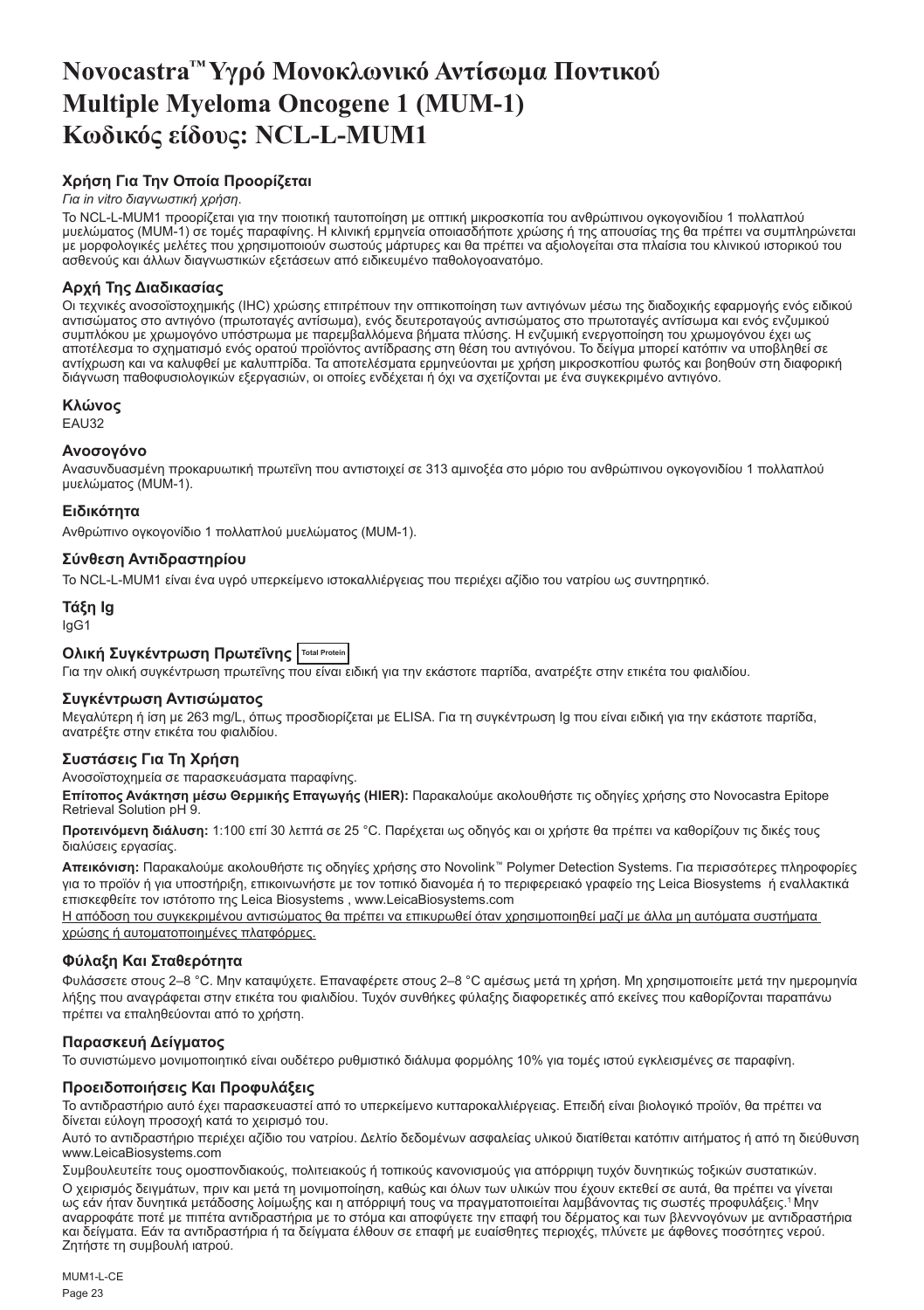Ελαχιστοποιήστε τη μικροβιακή μόλυνση των αντιδραστηρίων, διότι ενδέχεται να συμβεί αύξηση μη ειδικής χρώσης. Χρόνοι ή θερμοκρασίες επώασης διαφορετικές από εκείνες που καθορίζονται ενδέχεται να δώσουν εσφαλμένα αποτελέσματα. Τυχόν τέτοιες μεταβολές πρέπει να επικυρώνονται από το χρήστη.

# **Ποιοτικός Έλεγχος**

Τυχόν διαφορές στην επεξεργασία των ιστών και τις τεχνικές διαδικασίες στο εργαστήριο του χρήστη ενδέχεται να προκαλέσουν σημαντική μεταβλητότητα στα αποτελέσματα, καθιστώντας αναγκαία την τακτική εκτέλεση εσωτερικών ελέγχων επιπλέον των ακόλουθων διαδικασιών.

Οι μάρτυρες θα πρέπει να είναι φρέσκα δείγματα νεκροψίας/βιοψίας/χειρουργικά δείγματα, τα οποία είναι μονιμοποιημένα σε φορμόλη, επεξεργασμένα και εγκλεισμένα σε κηρό παραφίνης, το συντομότερο δυνατό με τον ίδιο τρόπο με το(α) δείγμα(τα) του ασθενούς.

# **Θετικός Μάρτυρας Ιστού**

Χρησιμοποιείται για να υποδεικνύει σωστά παρασκευασμένους ιστούς και σωστές τεχνικές χρώσης.

Θα πρέπει να περιλαμβάνεται ένας θετικός μάρτυρας ιστού για κάθε σύνολο συνθηκών εξέτασης σε κάθε εκτέλεση χρώσης.

Ένας ιστός με ασθενή θετική χρώση είναι πιο κατάλληλος από έναν ιστό με ισχυρή θετική χρώση για βέλτιστο έλεγχο ποιότητας και για την ανίχνευση πολύ μικρών επιπέδων τυχόν αποδόμησης των αντιδραστηρίων.<sup>2</sup>

Συνιστώμενος ιστός ως θετικός μάρτυρας είναι η αμυγδαλή.

Εάν ο θετικός μάρτυρας ιστού δεν παρουσιάζει θετική χρώση, τα αποτελέσματα με τα δείγματα της εξέτασης θα πρέπει να θεωρούνται άκυρα.

# **Αρνητικός Μάρτυρας Ιστού**

Θα πρέπει να εξετάζεται μετά τον θετικό μάρτυρα ιστού για την επαλήθευση της ειδικότητας της επισήμανσης του αντιγόνου-στόχου από το πρωτοταγές αντίσωμα.

Συνιστώμενος ιστός ως αρνητικός μάρτυρας είναι η παρεγκεφαλίδα.

Εναλλακτικά, η ποικιλία διαφόρων κυτταρικών τύπων που υπάρχουν στις περισσότερες τομές ιστών παρέχει συχνά θέσεις αρνητικού μάρτυρα, αλλά αυτό πρέπει να επαληθεύεται από το χρήστη.

Μη ειδική χρώση, εάν υπάρχει, έχει συνήθως διάχυτη εμφάνιση. Ενδέχεται επίσης να παρατηρηθεί σποραδική χρώση του συνδετικού ιστού σε τομές από ιστούς που έχουν μονιμοποιηθεί με υπερβολική ποσότητα φορμόλης. Χρησιμοποιείτε άθικτα κύτταρα για την<br>ερμηνεία των αποτελεσμάτων της χρώσης. Νεκρωτικά ή εκφυλισμένα κύτταρα παρουσιάζουν συχνά μη ειδική παρατηρηθούν ψευδώς θετικά αποτελέσματα λόγω μη ανοσολογικής δέσμευσης των πρωτεϊνών ή των προϊόντων αντίδρασης του υποστρώματος. Ενδέχεται επίσης να προκληθούν από ενδογενή ένζυμα, όπως η ψευδοϋπεροξειδάση (ερυθροκύτταρα), η ενδογενής<br>υπεροξειδάση (κυτόχρωμα C) ή η ενδογενής βιοτίνη (π.χ. ήπαρ, μαστός, εγκέφαλος, νεφρός) ανάλογα με το χρησιμοποιείται. Για τη διαφοροποίηση της ενδογενούς ενζυμικής δραστικότητας ή της μη ειδικής δέσμευσης των ενζύμων από ειδική ανοσοαντιδραστικότητα, είναι δυνατό να χρωματιστούν αποκλειστικά επιπλέον ιστοί ασθενών με χρωμογόνο υποστρώματος ή ενζυμικά σύμπλοκα (αβιδίνη-βιοτίνη, στρεπταβιδίνη, σημασμένο πολυμερές) και υπόστρωμα-χρωμογόνο, αντίστοιχα. Εάν παρουσιαστεί ειδική χρώση στον αρνητικό μάρτυρα ιστού, τα αποτελέσματα με τα δείγματα ασθενούς θα πρέπει να θεωρούνται άκυρα.

# **Αρνητικός Μάρτυρας Αντιδραστηρίου**

Χρησιμοποιείτε έναν μη ειδικό αρνητικό μάρτυρα αντιδραστηρίου αντί του πρωτοταγούς αντισώματος με μια τομή κάθε δείγματος<br>ασθενούς για την αξιολόγηση μη ειδικής χρώσης και για να επιτρέπεται καλύτερη ερμηνεία της ειδικής

## **Ιστός Ασθενούς**

Εξετάστε τελευταία τα δείγματα ασθενούς που έχουν χρωματιστεί με το NCL-L-MUM1. Η ένταση της θετικής χρώσης θα πρέπει να εκτιμάται στα πλαίσια τυχόν μη ειδικής χρώσης υποβάθρου του αρνητικού μάρτυρα αντιδραστηρίου. Όπως συμβαίνει με οποιαδήποτε ανοσοϊστοχημική εξέταση, ένα αρνητικό αποτέλεσμα σημαίνει ότι το αντιγόνο δεν ανιχνεύτηκε, όχι ότι το αντιγόνο δεν υπήρχε στα κύτταρα/στον ιστό που εξετάστηκε. Εάν είναι απαραίτητο, χρησιμοποιήστε μια σειρά αντισωμάτων για την αναγνώριση ψευδώς αρνητικών αντιδράσεων.

## **Αναμενόμενα Αποτελέσματα**

### Φυσιολογικοί ιστοί

Ο κλώνος EAU32 ανίχνευσε την πρωτεΐνη MUM-1 που εκφράζεται στον πυρήνα ενός υποσυνόλου λεμφοκυττάρων. Η έκφραση ανιχνεύτηκε στον σπλήνα, την αμυγδαλή και σε λεμφοκύτταρα που υπήρχαν σε διάφορους άλλους ιστούς. Ασθενής έκφραση παρατηρήθηκε επίσης σε βασικά στρώματα του δέρματος και στο κυτταρόπλασμα των υποφυσιοκυττάρων. (Συνολικός αριθμός περιπτώσεων = 35).

## Ανώμαλη ιστού

Ο κλώνος EAU32 ανίχνευσε την πρωτεΐνη MUM-1 σε 37/42 αιματολογικές κακοήθειες που αξιολογήθηκαν, συμπεριλαμβανομένων 14/14 διάχυτων λεμφωμάτων εκ μεγάλων κυττάρων Β, 5/5 λεμφωμάτων Hodgkin, 5/6 οζωδών λεμφωμάτων, 4/6 περιφερικών T-κυτταρικών λεμφωμάτων, 2/2 λεμφωμάτων MALT, 2/2 αναπλαστικών μεγαλοκυτταρικών λεμφωμάτων, 1/2 λεμφωμάτων κυττάρων του μανδύα, 1/1 λεμφώματος Burkitt, 1/1 αγγειοανοσοβλαστικού λεμφώματος, 1/1 NK/T-κυτταρικού λεμφώματος, 1/1 λεμφώματος οριακής ζώνης, 0/1 λεμφοβλαστικού λεμφώματος. Εκτός από τα διηθητικά λεμφοκύτταρα, η πρωτεΐνη MUM-1 ανιχνεύτηκε επίσης σε 11/51 μη λεμφοειδείς κακοήθειες, συμπεριλαμβανομένων 10/10 μελανωμάτων και 1/4 ωοθηκικών όγκων. Δεν ανιχνεύτηκε χρώση σε καρκινώματα εκ πλακωδών κυττάρων (0/10), ηπατικούς όγκους (0/4), θυρεοειδικούς όγκους (0/4), όγκους στο ορθό και το κόλον (0/3), εγκεφαλικούς όγκους (0/2), όγκους μαστού (0/2), όγκους στομάχου (0/2), παγκρεατικούς όγκους (0/2), πνευμονικούς όγκους (0/2), νεφρικούς όγκους (0/2), όγκους προστάτη (0/2) και μεταστατικά λεμφαδενικά καρκινώματα (0/2). (Συνολικός αριθμός περιπτώσεων = 93).

# **Το NCL-L-MUM1 συνιστάται για την ανίχνευση της ανθρώπινης πρωτεΐνης ογκογόνου πολλαπλού μυελώματος 1 σε φυσιολογικούς και νεοπλασματικούς ιστούς, ως συμπλήρωμα της συμβατικής ιστοπαθολογίας χρησιμοποιώντας μη ανοσολογικές ιστοχημικές χρώσεις.**

# **Γενικοί Περιορισμοί**

Η ανοσοϊστοχημεία είναι μια διαγνωστική διεργασία πολλαπλών βημάτων, η οποία αποτελείται από ειδικευμένη εκπαίδευση στην επιλογή των κατάλληλων αντιδραστηρίων, επιλογή ιστού, μονιμοποίηση και επεξεργασία, προετοιμασία της πλάκας IHC και ερμηνεία των αποτελεσμάτων της χρώσης.

Η χρώση του ιστού εξαρτάται από το χειρισμό και την επεξεργασία του ιστού πριν από τη χρώση. Τυχόν εσφαλμένη μονιμοποίηση, κατάψυξη, απόψυξη, πλύση, στέγνωμα, θέρμανση, τομή ή μόλυνση με άλλους ιστούς ή υγρά ενδέχεται να παράγει μορφώματα, παγίδευση αντισώματος ή ψευδώς αρνητικά αποτελέσματα. Τυχόν ασυνεπή αποτελέσματα ενδέχεται να οφείλονται σε παραλλαγές των μεθόδων μονιμοποίησης και εγκλεισμού ή σε εγγενείς ανωμαλίες εντός του ιστού.4

Τυχόν υπερβολική ή ατελής αντίχρωση ενδέχεται να διακυβεύσει τη σωστή ερμηνεία των αποτελεσμάτων.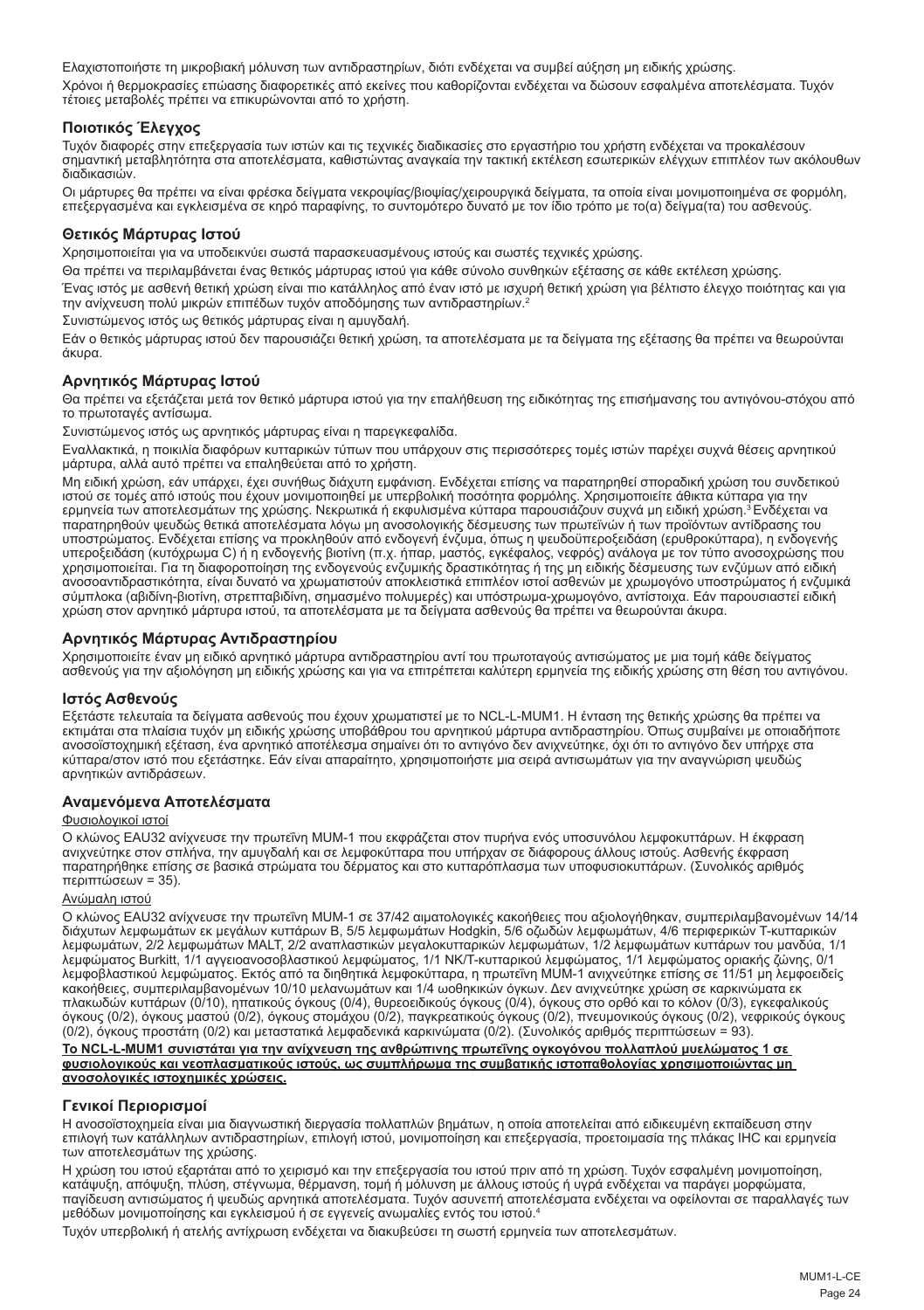Η κλινική ερμηνεία οποιασδήποτε χρώσης ή της απουσίας της θα πρέπει να συμπληρώνεται με μορφολογικές μελέτες που χρησιμοποιούν σωστούς μάρτυρες και θα πρέπει να αξιολογείται στα πλαίσια του κλινικού ιστορικού του ασθενούς και άλλων διαγνωστικών εξετάσεων από ειδικευμένο παθολογοανατόμο.

Τα αντισώματα που παρέχονται από την Leica Biosystems Newcastle Ltd προορίζονται για χρήση, όπως υποδεικνύεται, είτε σε κατεψυγμένες είτε σε εγκλεισμένες σε παραφίνη τομές, με ειδικές απαιτήσεις μονιμοποίησης. Ενδέχεται να παρουσιαστεί μη<br>αναμενόμενη έκφραση αντιγόνου, ειδικά σε νεοπλάσματα. Η κλινική ερμηνεία οποιασδήποτε χρωματισμένης περιλαμβάνει μορφολογική ανάλυση και την αξιολόγηση των κατάλληλων μαρτύρων.

# **Βιβλιογραφία - Γενική**

- 1. National Committee for Clinical Laboratory Standards (NCCLS). Protection of laboratory workers from infectious diseases transmitted by blood and tissue; proposed guideline. Villanova, P.A. 1991; 7(9). Order code M29-P.
- 2. Battifora H. Diagnostic uses of antibodies to keratins: a review and immunohistochemical comparison of seven monoclonal and three polyclonal antibodies. Progress in Surgical Pathology. 6:1–15. eds. Fenoglio-Preiser C, Wolff CM, Rilke F. Field & Wood, Inc., Philadelphia.
- 3. Nadji M, Morales AR. Immunoperoxidase, part I: the techniques and pitfalls. Laboratory Medicine. 1983; 14:767.
- 4. Omata M, Liew CT, Ashcavai M, Peters RL. Nonimmunologic binding of horseradish peroxidase to hepatitis B surface antigen: a possible source of error in immunohistochemistry. American Journal of Clinical Pathology. 1980; 73:626.
- 5. Bergsagel P and Kuehl W. Chromosome translocations in multiple myeloma. Oncogene. 2001: 20(40);5611-5622.
- 6. Iida S, Rao P, Butler M et al. Deregulation of MUM1/IRF4 by chromosomal translocation in multiple myeloma. Nature Genetics. 1997:17(2);226-230.

# **Τροποποιήσεις Στην Προηγούμενη Έκδοση**

Συστάσεις Για Τη Χρήση, Αναμενόμενα Αποτελέσματα.

# **Ημερομηνία Έκδοσης**

23 Νοεμβρίου 2018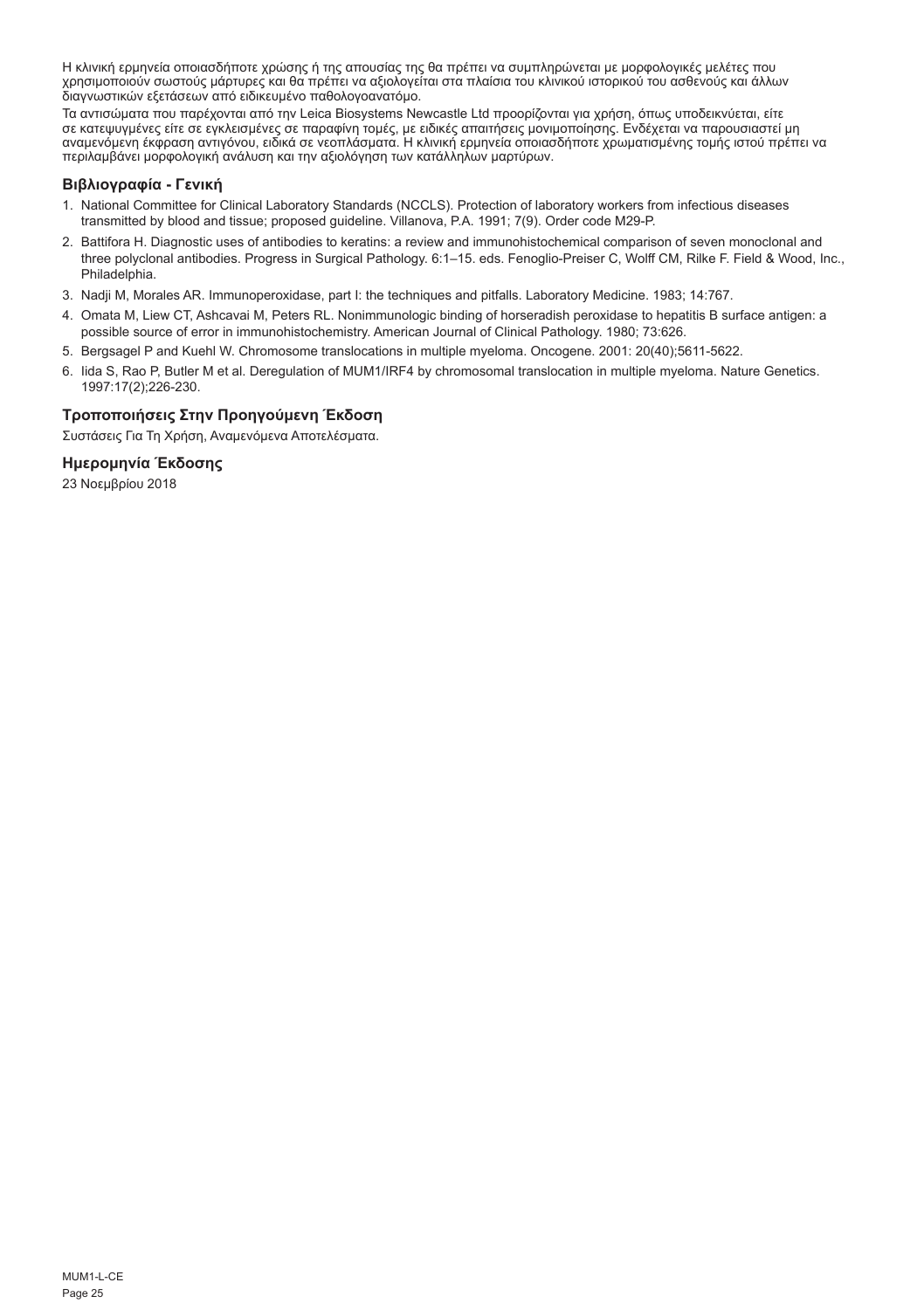# <span id="page-26-0"></span>**Novocastra™ Væskeformigt Monoklonalt Museantistof Multiple Myeloma Oncogene 1 (MUM-1) Produktkode: NCL-L-MUM1**

# **Tilsigtet Anvendelse**

# *Til in vitro diagnostisk anvendelse*.

NCL-L-MUM1 er beregnet til kvalitativ identifikation af humant multipelt myelom-onkogen 1 (MUM-1) i paraffinsnit ved lysmikroskopi. Klinisk fortolkning af farvning eller mangel derpå skal suppleres med morfologiske undersøgelser under anvendelse af passende kontroller og bør evalueres i sammenhæng med patientens kliniske historie og andre diagnostiske tests af en kvalificeret patolog.

# **Procedureprincip**

Immunhistokemiske (IHC) farvningsteknikker muliggør visualisering af antigener via sekventiel tilsætning af et specifikt antistof mod antigenet (primært antistof), et sekundært antistof mod det primære antistof og et enzym kompleksbundet til et kromogent substrat med indskudte vasketrin. Den enzymatiske aktivering af kromogenet resulterer i et synligt reaktionsprodukt på antigenstedet. Prøven kan derefter kontrastfarves og dækkes med et dækglas. Resultaterne fortolkes ved anvendelse af et lysmikroskop og medvirker til differentiel diagnose af patofysiologiske processer, som muligvis kan være associeret med et bestemt antigen.

# **Klon**

EAU32

## **Immunogen**

Prokaryot, rekombinant protein, der svarer til 313 aminosyrer af det humane multipelt myelom-onkogen 1 (MUM-1)-molekyle.

## **Specificitet**

Humant multipelt myelom-onkogen 1 (MUM-1).

## **Reagenssammensætning**

NCL-L-MUM1 er en flydende vævskultursupernatant indeholdende natriumazid som konserveringsmiddel.

### **Ig-klasse**

IgG1

# **Totalproteinkoncentration Total Protein**

Se etiketten på hætteflasken for lotspecifik totalproteinkoncentration.

## **Antistofkoncentration**

Større end eller lig med 263 mg/L som bestemt ved ELISA. Se etiketten på hætteflasken for lotspecifik Ig-koncentration.

# **Anbefalinger Vedrørende Anvendelse**

Immunhistokemi på paraffinsnit.

**Varmeinduceret epitopgenfinding (HIER):** Følg brugsanvisningen for Novocastra Epitope Retrieval Solution pH 9.

**Foreslået fortynding:** 1:100 ved 30 minutter ved 25 °C. Disse retningslinjer er vejledende, og brugeren bør selv bestemme egne optimale brugsopløsninger.

**Visualisering:** Følg venligst vejledningen i Novolink™ Polymer Detection Systems. Yderligere produktinformation og support fås ved henvendelse til lokal forhandler eller Leica Biosystems regionskontor - samt på vores hjemmeside: www.LeicaBiosystems.com Dette antistofs funktion bør valideres, når det anvendes med andre manuelle farvningssystemer eller automatiserede platforme.

## **Opbevaring Og Holdbarhed**

Opbevares ved 2–8 °C. Må ikke fryses. Sættes tilbage til 2–8 °C umiddelbart efter brug. Må ikke anvendes efter udløbsdatoen angivet på hætteflaskens etikette. Andre opbevaringsbetingelser end de ovenfor angivne skal verificeres af brugeren.

## **Prøveklargøring**

Det anbefalede fiksativ er 10% neutralbufferjusteret formalin til paraffinindstøbte vævssnit.

## **Advarsler Og Forholdsregler**

Dette reagens er fremstillet ud fra supernatanten af en cellekultur. Da det er et biologisk produkt, skal der tages fornuftige sikkerhedsforanstaltninger ved dets håndtering.

Denne reagens indeholder natriumazid. Et datablad for materialesikkerhed kan fås efter anmodning eller er tilgængeligt på www.LeicaBiosystems.com

Konsulter landsdækkende og lokale love og regler vedrørende bortskaffelse af alle potentielt toksiske komponenter.

Prøver skal før og efter fiksering, lige som alle materialer eksponeret mod prøverne, håndteres som potentielt smittefarlige og bortskaffes under iagttagelse af passende forholdsregler<sup>ı</sup>. Pipetter aldrig reagenser med munden og undgå, at reagenser og prøver kommer i kontakt med huden eller slimhinder. Hvis reagenser eller prøver kommer i kontakt med følsomme områder, skal der skylles efter med rigelige mængder vand. Søg læge.

Minimer mikrobiel kontaminering af reagenserne, da der ellers kan forekomme øget uspecifik farvning.

Inkubationstider eller -temperaturer andre end de specificerede kan give fejlagtige resultater. Alle sådanne ændringer skal valideres af brugeren.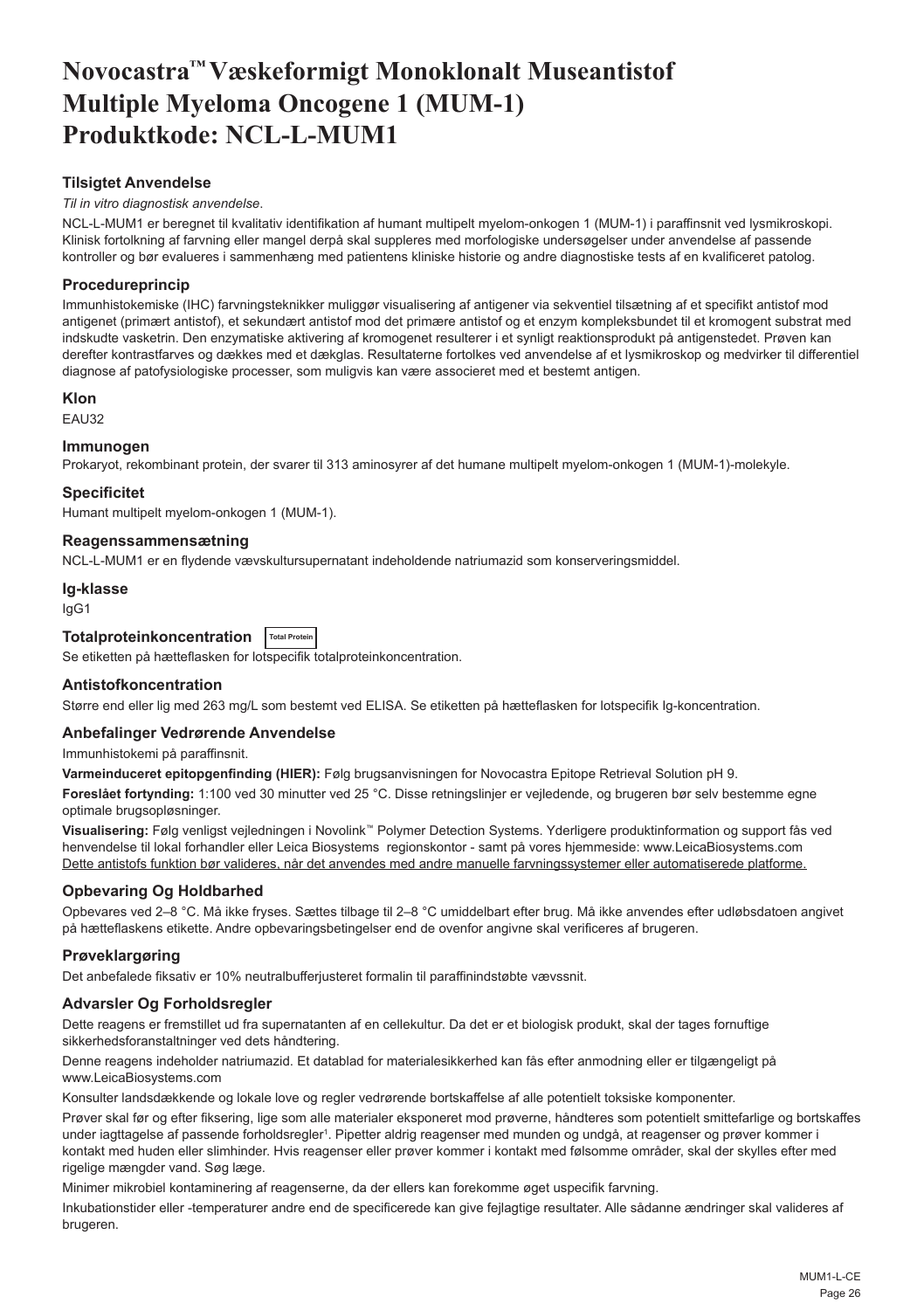# **Kvalitetskontrol**

Forskelle i behandlingen af væv og forskelle i tekniske procedurer i brugerens laboratorium kan frembringe betydeligt varierende resultater og nødvendiggøre regelmæssig udførelse af kontroller på stedet ud over nedenstående procedurer. Kontrollerne skal være friske autopsier/biopsier/kirurgiske prøver fikseret i formalin og behandlet og indstøbt i paraffin så hurtigt som muligt på samme måde som patientprøver.

# **Positiv Vævskontrol**

Anvendes til påvisning af, at vævet er fremstillet korrekt, og at der er anvendt korrekte farvningsteknikker.

Der bør inkluderes en positiv vævskontrol for hvert sæt testbetingelser i hver farvekørsel.

Svagt positivt farvet væv er mere egnet end kraftigt positivt farvet væv til optimal kvalitetskontrol og påvisning af små niveauer af reagensnedbrydning.<sup>2</sup>

Anbefalet positivt kontrolvæv er tonsil.

Hvis den positive vævskontrol ikke udviser positiv farvning, skal resultater af testprøverne kasseres.

# **Negativ Vævskontrol**

Skal undersøges efter den positive vævskontrol for at sikre, at det primære antistof mærker målantigenet specifikt.

Anbefalet negativt kontrolvæv er cerebellum.

Alternativt frembyder de mange forskellige celletyper, der er til stede i de fleste vævssnit, ofte negative kontrolsteder, men dette skal verificeres af brugeren.

Uspecifik farvning har, hvis til stede, ofte et diffust udseende. Sporadisk farvning af bindevæv kan ligeledes observeres i vævssnit af væv, der er fikseret for kraftigt i formalin. Anvend intakte celler til fortolkning af farvningsresultaterne. Nekrotiske eller degenererede celler farves ofte mere uspecifikt.<sup>3</sup>Der kan eventuelt ses falske positive resultater, der skyldes non-immunologisk binding af proteiner eller substratreaktionsprodukter. Dette kan ligeledes skyldes endogene enzymer, såsom pseudoperoxidase (erytrocytter), endogen peroxidase (cytochrom C) eller endogent biotin (f.eks. lever, bryst, hjerne, nyre) afhængigt af den anvendte type immunfarve. For at differentiere mellem endogen enzymaktivitet eller uspecifik enzymbinding og specifik immunreaktivitet kan yderligere patientvæv eventuelt farves udelukkende med henholdsvis substratkromogen eller enzymkomplekser (avidin-biotin, streptavidin, mærket polymer) og substratkromogen. Hvis der optræder specifik farvning i den negative vævskontrol, skal resultaterne af patientprøverne kasseres.

# **Negativ Reagenskontrol**

Anvend en uspecifik negativ reagenskontrol i stedet for det primære antistof på et vævssnit af hver patientprøve for at vurdere uspecifik farvning og muliggøre bedre fortolkning af specifik farvning på antigenstedet.

## **Patientvæv**

Eksaminer patientprøver farvet med NCL-L-MUM1 sidst. Intensiteten af positiv farvning bør vurderes i sammenhæng med eventuel uspecifik baggrundsfarvning af den negative reagenskontrol. Som med alle immunhistokemiske tests betyder et negativt resultat, at antigenet ikke blev påvist. Ikke at antigenet var fraværende i de analyserede celler eller det analyserede væv. Om nødvendigt anvendes et panel af antistoffer til identifikation af falske negative reaktioner.

## **Forventede Resultater**

## Normalt væv

Klon EAU32 påviste MUM-1-proteinet udtrykt i kernen af en undergruppe af lymfocytter. Ekspression blev påvist i milt og tonsil samt i lymfocytter til stede i forskelligt andet væv. Det blev ligeledes noteret en svag ekspression i hudens basallag og i cytoplasmaet fra pituicytter. (Antal tilfælde i alt = 35).

## Abnormt væv

Klon EAU32 påviste MUM-1-proteinet i 37/42 evaluerede hæmatologiske maligniteter, inklusive 14/14 diffuse store B-cellelymfomer, 5/5 Hodgkin lymfomer, 5/6 follikulære lymfomer, 4/6 perifere T-cellelymfomer, 2/2 MALT-lymfomer, 2/2 anaplastiske store cellelymfomer,<br>1/2 mantlecellelymfomer, 1/1 Burkitt lymfom, 1/1 angioimmunoblastisk lymfom, 1/1 NK/T-c lymfoblastisk lymfom. Med undtagelse af infiltrerende lymfocytter blev MUM-1-proteinet ligeledes påvist i 11/51 non-lymfoide maligniteter, inklusive 10/10 melanomer og 1/4 ovarietumorer. Der blev ikke påvist farvning i pladecellecarcinomer (0/10), levertumorer (0/4), thyroideatumorer (0/4), colorektale tumorer (0/3), hjernetumorer (0/2), brysttumorer (0/2), mavetumorer (0/2), pankreastumorer (0/2), lungetumorer (0/2), nyretumorer (0/2), prostatatumorer (0/2) og lymfeknude metastatiske carcinomer (0/2). (Antal tilfælde i alt = 93).

**NCL-L-MUM1 anbefales til påvisning af humant myelomatose onkogen-1-protein i normale og neoplastiske væv, som et hjælpemiddel til traditionel histopatologi ved brug af ikke-immunologiske histokemiske farvninger.**

## **Generelle Begrænsninger**

Immunhistokemi er en diagnostisk proces bestående af mange trin, der omfatter specialiseret uddannelse i valg af passende reagenser, vævsselektion, -fiksering og -behandling samt fremstilling af IHC-objektglas og fortolkning af farvningsresultaterne.

Vævsfarvning er afhængig af håndteringen og behandlingen af vævet inden farvning. Forkert fiksering, frysning, optøning, vask, tørring, opvarmning, sektionering eller kontaminering med andet væv eller andre væsker kan frembringe artefakter, indfangning af antistof eller falske negative resultater. Inkonsistente resultater kan skyldes variationer i fikserings- og indstøbningsmetoder eller irregulariteter indeholdt i vævet<sup>4</sup>

For kraftig eller ukomplet kontrastfarvning kan gøre korrekt fortolkning af resultaterne vanskelig.

Klinisk fortolkning af farvning eller mangel derpå skal suppleres med morfologiske undersøgelser under anvendelse af passende kontroller og bør evalueres i sammenhæng med patientens kliniske historie og andre diagnostiske tests af en kvalificeret patolog.

Antistoffer fra Leica Biosystems Newcastle Ltd er som angivet beregnet til anvendelse på enten frosne eller paraffinindstøbte vævssnit med specifikke krav til fiksering. Der kan forekomme uventet antigenekspression, navnlig i neoplasmer. Den kliniske fortolkning af alle farvede vævssnit skal indbefatte morfologisk analyse og evaluering af passende kontroller.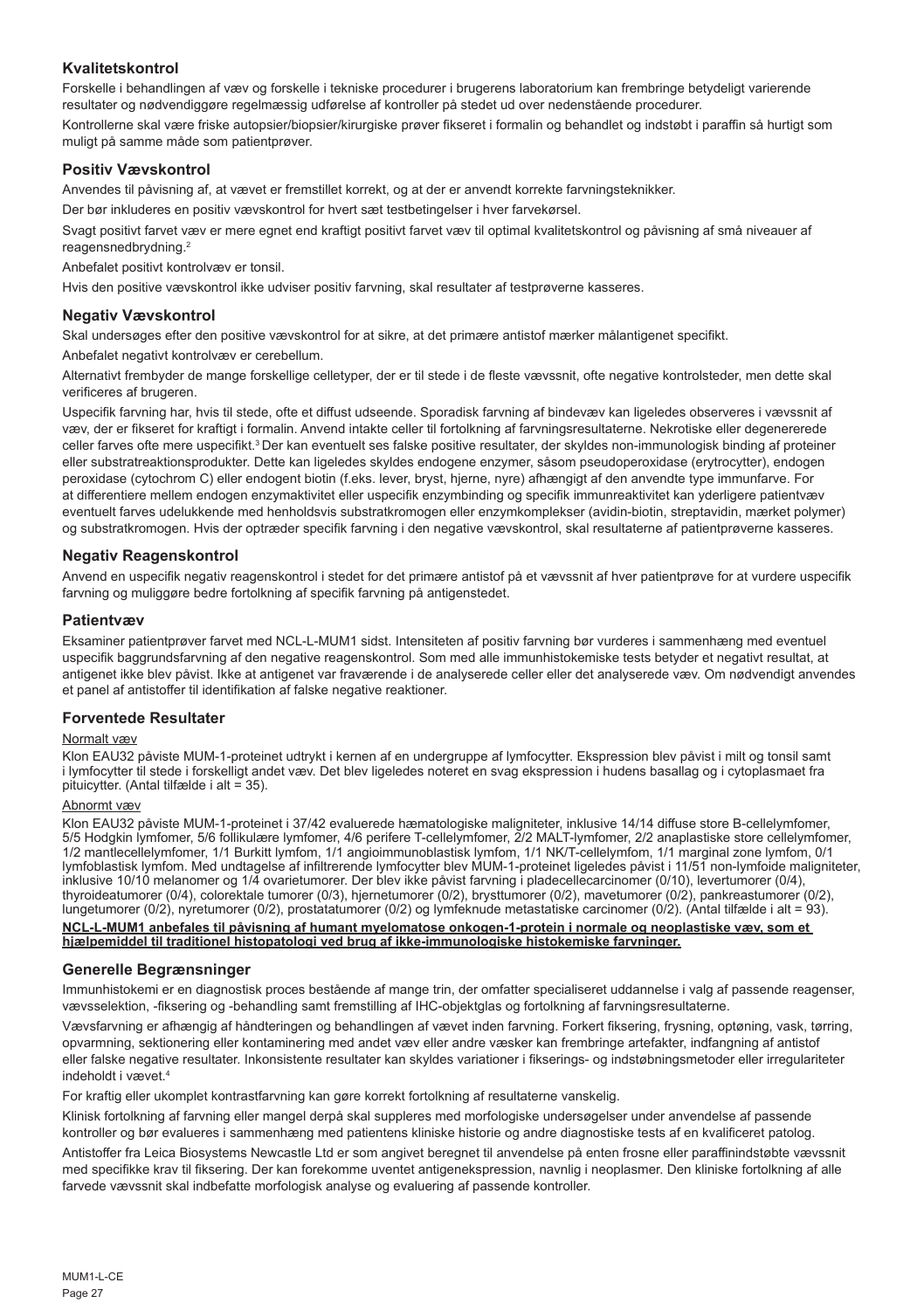# **Bibliografi - Generelt**

- 1. National Committee for Clinical Laboratory Standards (NCCLS). Protection of laboratory workers from infectious diseases transmitted by blood and tissue; proposed guideline. Villanova, P.A. 1991; 7(9). Order code M29-P.
- 2. Battifora H. Diagnostic uses of antibodies to keratins: a review and immunohistochemical comparison of seven monoclonal and three polyclonal antibodies. Progress in Surgical Pathology. 6:1–15. eds. Fenoglio-Preiser C, Wolff CM, Rilke F. Field & Wood, Inc., Philadelphia.
- 3. Nadji M, Morales AR. Immunoperoxidase, part I: the techniques and pitfalls. Laboratory Medicine. 1983; 14:767.
- 4. Omata M, Liew CT, Ashcavai M, Peters RL. Nonimmunologic binding of horseradish peroxidase to hepatitis B surface antigen: a possible source of error in immunohistochemistry. American Journal of Clinical Pathology. 1980; 73:626.
- 5. Bergsagel P and Kuehl W. Chromosome translocations in multiple myeloma. Oncogene. 2001: 20(40);5611-5622.
- 6. Iida S, Rao P, Butler M et al. Deregulation of MUM1/IRF4 by chromosomal translocation in multiple myeloma. Nature Genetics. 1997:17(2);226-230.

# **Rettelser Til Tidligere Udgave**

Anbefalinger Vedrørende Anvendelse, Forventede Resultater.

## **Udgivelsesdato**

23 november 2018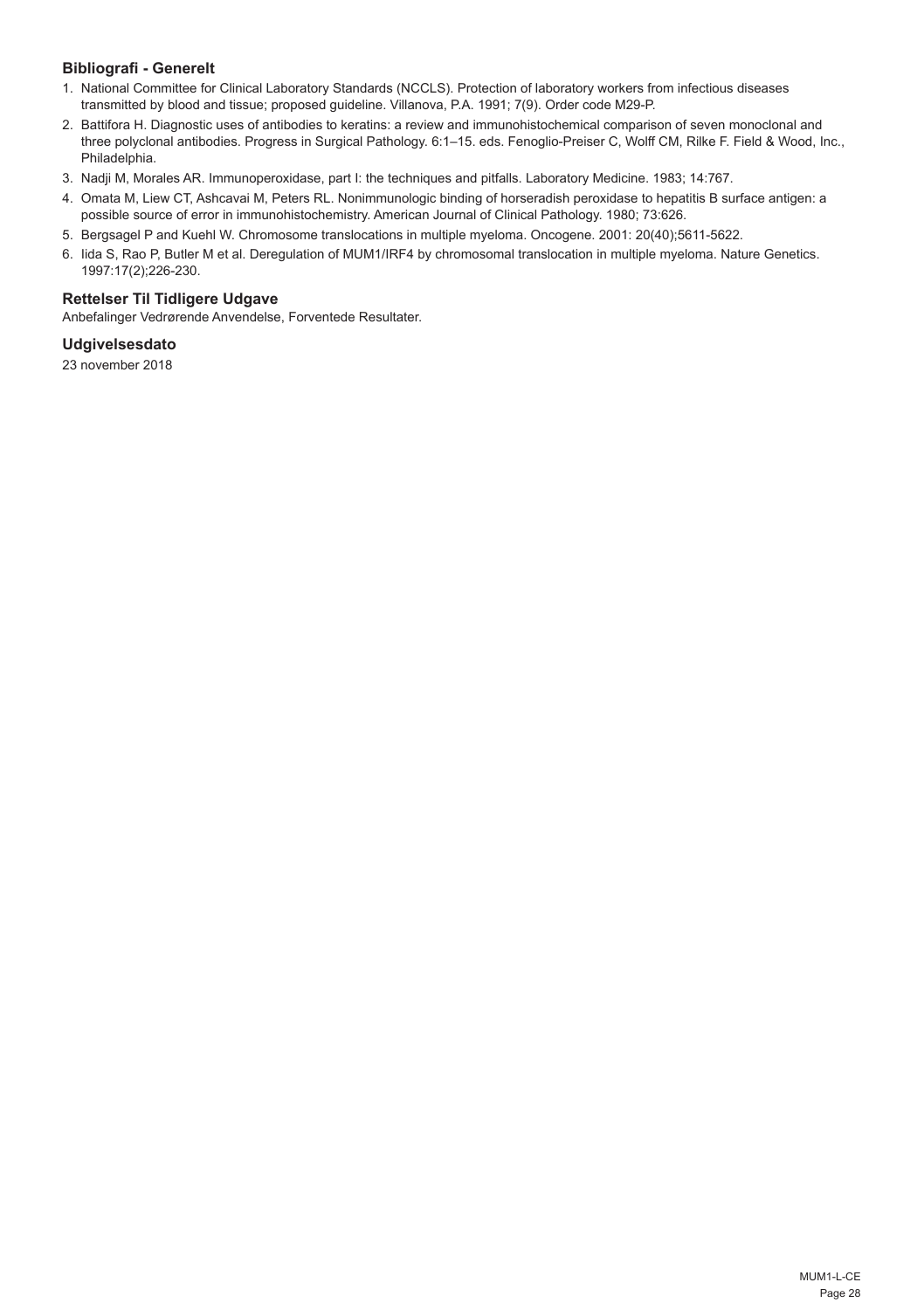# <span id="page-29-0"></span>**Novocastra™ vloeibaar monoklonaal muisantilichaam Multiple Myeloma Oncogene 1 (MUM-1) Productcode: NCL-L-MUM1**

# **Beoogd gebruik**

#### *Voor diagnostisch gebruik in vitro.*

NCL-L-MUM1 is bedoeld voor de kwalitatieve identificatie, door middel van lichtmicroscopie, van humaan multipel myeloom oncogen 1 (MUM-1) in paraffinecoupes. De klinische interpretatie van elke kleuring of het ontbreken hiervan moet worden aangevuld door morfologische studies met de juiste controles en moet binnen de context van de klinische voorgeschiedenis van de patiënt en andere diagnostische tests worden geëvalueerd door een bevoegd patholoog.

## **Principe van de procedure**

Immunohistochemische (IHC) kleuringstechnieken maken het mogelijk om antigenen te visualiseren via de sequentiële toepassing van een specifiek antilichaam op het antigeen (primair antilichaam), een secundair antilichaam op het primaire antilichaam en een enzymcomplex met een chromogeen substraat met ingevoegde wasstappen. De enzymatische activering van het chromogeen resulteert in een zichtbaar reactieproduct op de antigeenplaats. Het monster kan dan worden tegengekleurd en met een dekglaasje worden bedekt. De resultaten worden geïnterpreteerd met behulp van een lichtmicroscoop en helpen bij de differentiële diagnose van pathofysiologische processen, die al dan niet met een bepaald antigeen kunnen worden geassocieerd.

## **Kloon**

EAU32

## **Immunogeen**

Prokaryoot recombinant eiwit, overeenkomend met 313 aminozuren van het humane multipel myeloom oncogen 1 (MUM-1)-molecuul.

## **Specificiteit**

Humaan multipel myeloom oncogen 1 (MUM-1).

# **Reagenssamenstelling**

NCL-L-MUM1 is een vloeibaar supernatant uit weefselkweek met natriumazide als conserveermiddel.

### **Ig-klasse**

IgG1

# **Totale eiwitconcentratie Total Protein**

Zie het etiket van de flacon voor de totale eiwitconcentratie van de partij.

### **Antilichaamconcentratie**

Groter dan of gelijk aan 263 mg/l zoals bepaald door ELISA. Zie het etiket van de flacon voor de totale Ig-concentratie van de partij.

## **Aanbevelingen voor het gebruik**

## Immunohistochemie op paraffinecoupes.

**Warmte-geïnduceerd epitoopherstel (Heat Induced Epitope Retrieval, HIER):** Volg de instructies voor het gebruik in Novocastra Epitope Retrieval Solution pH 9.

**Voorgestelde verdunning:** 1:100 gedurende 30 minuten bij 25 °C. Dit is een richtsnoer en gebruikers moeten zelf de voor hen optimale werkverdunning bepalen.

**Visualisatie:** Volg de instructies voor het gebruik in de Novolink™ Polymer Detection Systems. Voor verdere productinformatie of advies neem contact op met uw lokale distributeur of het regionale kantoor van Leica Biosystems of bezoek in plaats daarvan de LEICA Biosystems-website: www.LeicaBiosystems.com

De prestaties van dit antilichaam moeten worden gevalideerd bij gebruik met andere handmatige kleuringssystemen of geautomatiseerde platformen.

## **Opslag en stabiliteit**

Bewaren bij 2–8 °C. Niet invriezen. Direct na gebruik weer bij 2–8 °C opslaan. Niet gebruiken na de vervaldatum die op het etiket van de flacon staat. Andere dan de hierboven genoemde opslagcondities moeten door de gebruiker worden geverifieerd.

# **Specimenpreparatie**

Het aanbevolen fixeermiddel is 10% neutraal gebufferde formaline voor in paraffine ingebedde weefselcoupes.

komen met gevoelige gebieden, moet u deze wassen met een overvloedige hoeveelheid water. Raadpleeg een arts.

### **Waarschuwingen en voorzorgsmaatregelen**

Dit reagens is bereid uit het supernatant van celkweek. Aangezien dit een biologisch product is, moet redelijke voorzichtigheid worden betracht bij het hanteren ervan.

Dit reagens bevat natriumazide. Er is een veiligheidsinformatieblad verkrijgbaar op verzoek of

via www.LeicaBiosystems.com

Raadpleeg de nationale, regionale en plaatselijke voorschriften voor het afvoeren van potentieel giftige componenten. Specimens, zowel voor als na de fixatie, en alle materialen die eraan worden blootgesteld, moeten worden behandeld als potentiële overdragers van infecties en met inachtneming van de juiste voorzorgsmaatregelen worden afgevoerd.1 Pipetteer reagentia nooit met de mond en vermijd dat de huid en slijmvliezen in aanraking komen met reagentia en specimens. Indien reagentia of monsters in aanraking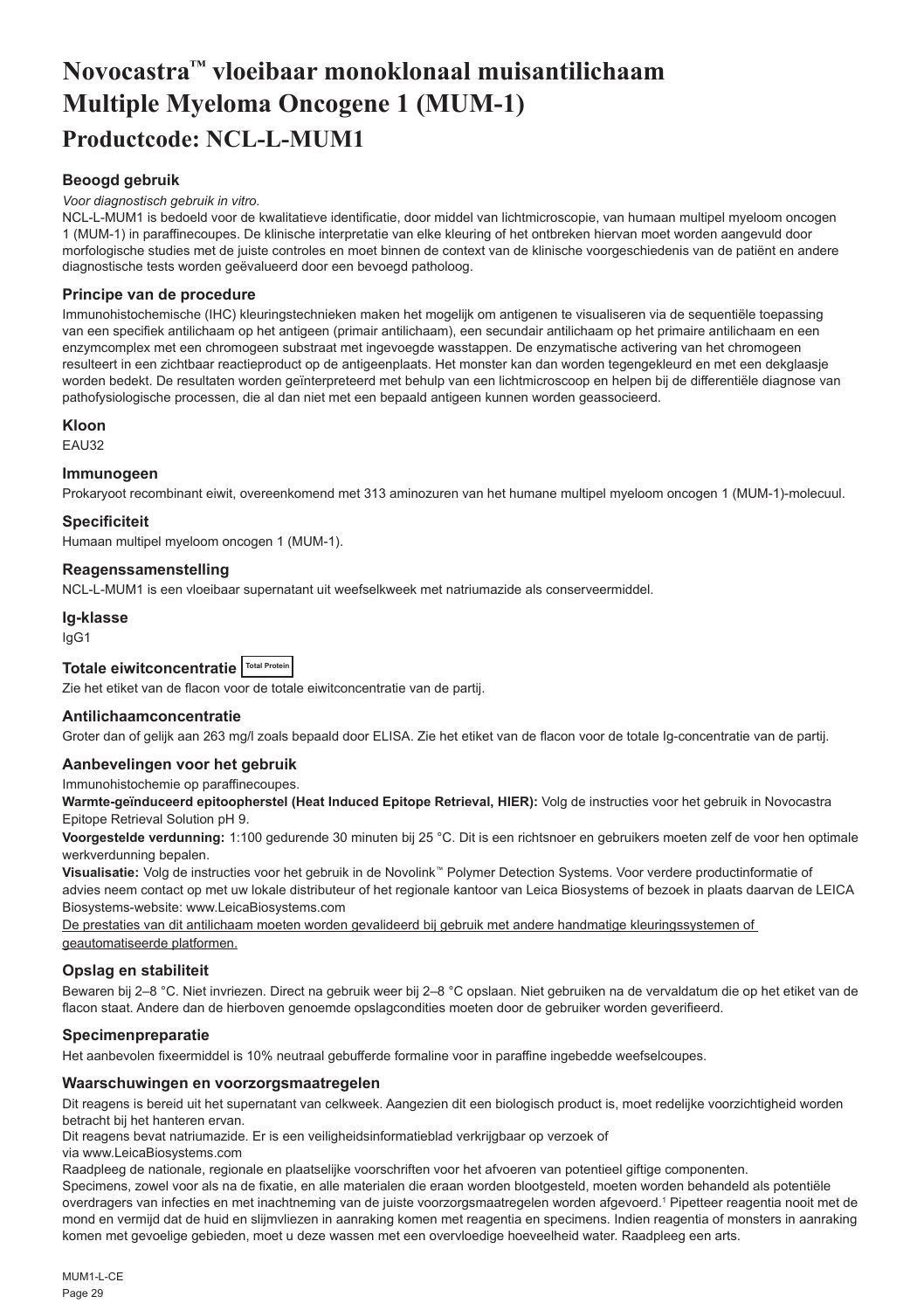Minimaliseer de kans op microbiële contaminatie van reagentia omdat hierdoor de niet-specifieke kleuring kan toenemen. Andere incubatietijden of temperaturen dan hierin vermeld, kunnen onjuiste resultaten opleveren. Dergelijke wijzigingen moeten door de gebruiker worden gevalideerd.

# **Kwaliteitscontrole**

Verschillen in weefselbewerking en technische procedures in het laboratorium van de gebruiker kunnen tot aanzienlijke variabiliteit in de resultaten leiden, waardoor het nodig is om regelmatig interne controles uit te voeren als aanvulling op de volgende procedures. Controles zijn verse autopsie-/biopsie-/chirurgische specimens die zo snel mogelijk en op dezelfde manier als het monster of de monsters van de patiënt zijn gefixeerd in formaline, bewerkt en ingebed in paraffinewas.

## **Positieve weefselcontrole**

Wordt gebruikt om aan te geven dat weefsels correct geprepareerd zijn en dat passende kleuringstechnieken zijn gebruikt.

Voor elke set testvoorwaarden in elke kleuringsrun moet één positieve weefselcontrole worden opgenomen.

Voor optimale kwaliteitscontrole en detectie van lichte degeneratie van het reagens is een weefsel met zwakke positieve kleuring meer geschikt dan een weefsel met sterke positieve kleuring.<sup>2</sup>

Aanbevolen positief controleweefsel is tonsil.

Als de positieve weefselcontrole geen positieve kleuring vertoont, moeten de resultaten die met testmonsters zijn verkregen als ongeldig worden beschouwd.

### **Negatieve weefselcontrole**

De negatieve weefselcontrole moet na de positieve weefselcontrole worden onderzocht om de specificiteit van de labeling van het doelantigeen door het primaire antilichaam te verifiëren.

Aanbevolen negatief controleweefsel is cerebellum.

Aan de andere kant levert de verscheidenheid aan diverse celtypen die in de meeste weefselcoupes aanwezig zijn, vaak negatieve controlelocaties op, maar dit moet wel worden geverifieerd door de gebruiker.

Niet-specifieke kleuring, indien aanwezig, ziet er doorgaans diffuus uit. Een sporadische kleuring van bindweefsel kan ook worden waargenomen in coupes van overmatig in formaline gefixeerde weefsels. Gebruik intacte cellen voor het interpreteren van kleuringsresultaten. Necrotische of gedegenereerde cellen kleuren vaak niet-specifiek.<sup>3</sup> Fout-positieve resultaten kunnen optreden als gevolg van niet-immunologische binding van eiwitten of substraatreactieproducten. Ze kunnen ook worden veroorzaakt door endogene enzymen zoals pseudoperoxidase (erytrocyten), endogene peroxidase (cytochroom c) of endogeen biotine (bv. lever, borst, hersenen, nier), afhankelijk van het gebruikte type immunokleuring. Om activiteit van endogene enzymen of niet-specifieke binding van enzymen te onderscheiden van specifieke immunoreactiviteit, kunnen aanvullende patiëntweefsels worden gekleurd met respectievelijk uitsluitend substraatchromogeen of enzymcomplexen (avidine-biotine, streptavidine, gelabeld polymeer) en substraatchromogeen. Als er specifieke kleuring optreedt in de negatieve weefselcontrole, moeten resultaten met de patiëntmonsters als ongeldig worden beschouwd.

## **Negatieve reagenscontrole**

Gebruik een niet-specifieke negatieve reagenscontrole van het primaire antilichaam met een coupe van elk patiëntspecimen om nietspecifieke kleuring te evalueren en specifieke kleuring op de antigeenlocatie beter te kunnen interpreteren.

### **Patiëntweefsel**

Onderzoek de patiëntmonsters die met NCL-L-MUM1 zijn gekleurd als laatste. De intensiteit van de positieve kleuring moet worden geëvalueerd binnen de context van niet-specifieke achtergrondkleuring van de negatieve reagenscontrole. Zoals bij elke immunohistochemische test betekent een negatief resultaat dat het antigeen niet is gedetecteerd. Het betekent niet dat het antigeen afwezig was in de onderzochte cellen of het onderzochte weefsel. Gebruik zo nodig een panel antilichamen om fout-negatieve reacties te identificeren.

## **Verwachte resultaten**

### Normale weefsels

Kloon EAU32 detecteerde het multipel myeloom oncogen-1 (MUM-1)-eiwit met expressie in de kern van een subset van lymfocyten. De expressie werd gedetecteerd in de milt en tonsils en in lymfocyten in andere weefsels, indien aanwezig. Zwakke expressie werd ook opgemerkt in basale lagen van de huid en in het cytoplasma van pituïcyten. (Totaal aantal gevallen = 35).

Abnormale weefsels Kloon EAU32 detecteerde MUM-1-eiwit in 37/42 andere hematologische maligniteiten die werden geëvalueerd, inclusief 14/14 diffuse grootcellige B-cellymfomen, 5/5 Hodgkin-lymfomen, 5/6 folliculaire lymfomen, 4/6 perifere T-cellymfomen, 2/2 MALT-lymfomen, 2/2 anaplastische grootcellige lymfomen, 1/2 mantelcellymfomen, 1/1 Burkitt-lymfoom, 1/1 angio-immunoblastair lymfoom, 1/1 NK/T-cellymfoom, 1/1 marginale-zone-lymfoom, 0/1 lymfoblastair lymfoom. Naast infiltrerende lymfocyten, werd het MUM-1-eiwit ook gedetecteerd in 11/51 niet-lymfoïde tumoren, inclusief 10/10 melanomen en 1/4 eierstoktumoren. Er werd geen kleuring gedetecteerd in plaveiselcelcarcinomen (0/10), levertumoren (0/4), schildkliertumoren (0/4), colorectale tumoren (0/3), hersentumoren (0/2), borsttumoren (0/2), maagtumoren (0/2), pancreastumoren (0/2), longtumoren (0/2), niertumoren (0/2), prostaattumoren (0/2), metastatische lymfekliercarcinomen (0/2). (Totaal aantal gevallen = 93).

## **NCL-L-MUM1 wordt aanbevolen voor het detecteren van humaan multipel-myeloom-oncogeen-1-eiwit in normale en neoplastische weefsels, als aanvulling op conventionele histopathologie waarbij niet-immunologische histochemische kleuringen worden gebruikt.**

## **Algemene beperkingen**

Immunohistochemie (IHC) is een diagnostisch meerstapsproces waarvoor een gespecialiseerde opleiding nodig is in het kiezen van de juiste reagentia, het selecteren, fixeren en bewerken van weefsel, het prepareren van IHC-objectglaasjes en het interpreteren van de kleuringsresultaten.

Weefselkleuring is afhankelijk van de manier waarop het weefsel vóór de kleuring wordt behandeld en bewerkt. Verkeerd fixeren, invriezen, ontdooien, wassen, drogen, verwarmen, snijden of contaminatie met andere weefsels of vloeistoffen kan tot artefacten, insluiting van antilichamen of fout-negatieve resultaten leiden. Inconsistente resultaten kunnen te wijten zijn aan variaties in de fixatie- en inbeddingsmethodes, of aan intrinsieke onregelmatigheden in het weefsel.<sup>4</sup>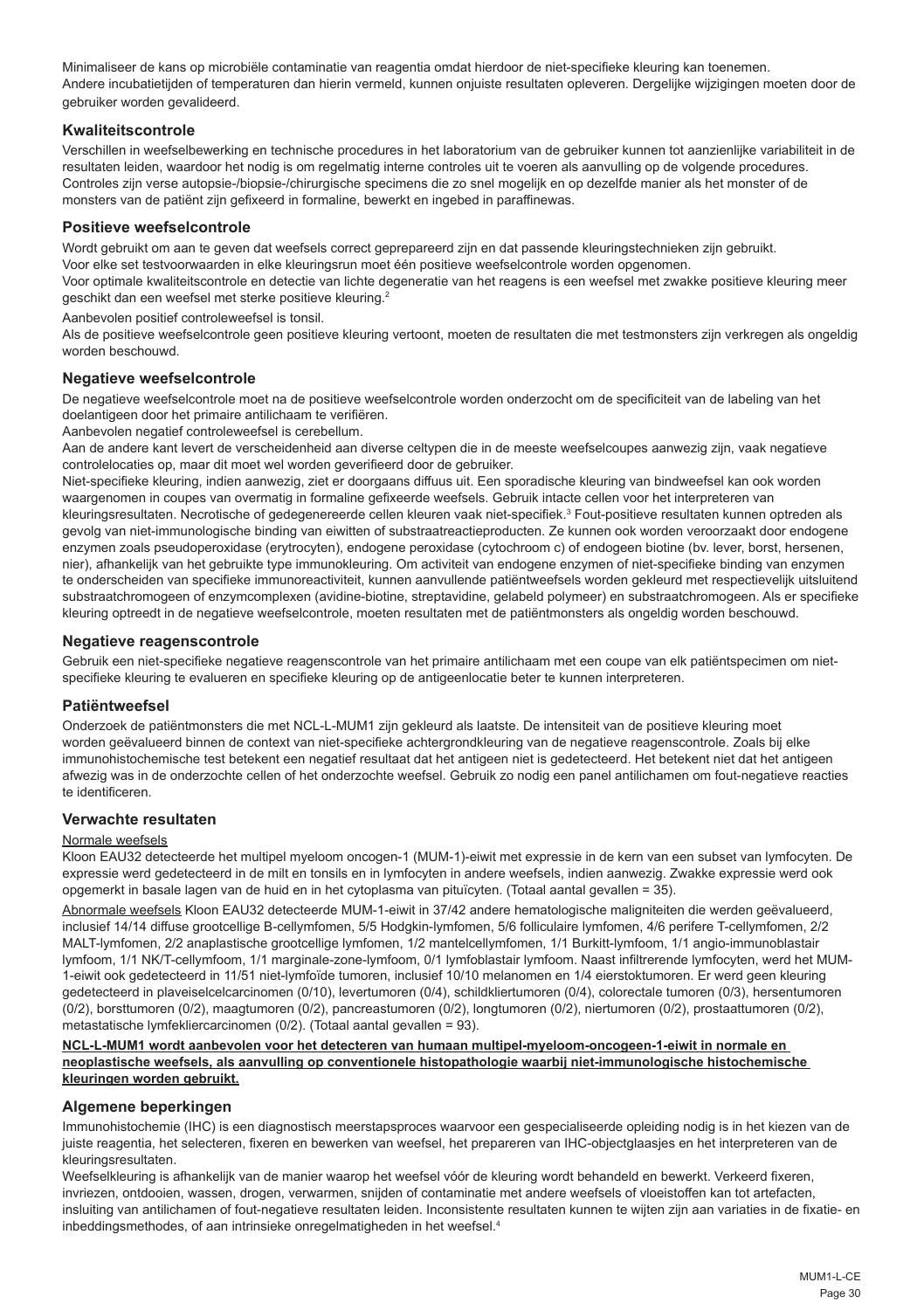Een te sterke of onvolledige tegenkleuring kan een juiste interpretatie van de resultaten bemoeilijken of onmogelijk maken. De klinische interpretatie van een kleuring of de afwezigheid hiervan moet worden aangevuld met morfologische studies en de juiste controles. Ook moeten er evaluaties worden uitgevoerd binnen de context van de klinische voorgeschiedenis van de patiënt en andere diagnostische tests uitgevoerd door een bevoegd patholoog.

Antilichamen van Leica Biosystems Newcastle Ltd zijn bedoeld voor gebruik, zoals aangegeven, op bevroren of in paraffine ingebedde coupes die een specifieke fixatie vereisen. Er kan onverwachte antigeenexpressie optreden, met name bij neoplasma's. De klinische interpretatie van gekleurde weefselcoupes moet een morfologische analyse en de evaluatie van overeenkomstige controles bevatten.

## **Literatuurlijst – algemeen**

- 1. National Committee for Clinical Laboratory Standards (NCCLS). Protection of laboratory workers from infectious diseases transmitted by blood and tissue; proposed guideline. Villanova, P.A. 1991; 7(9). Order code M29-P.
- 2. Battifora H. Diagnostic uses of antibodies to keratins: a review and immunohistochemical comparison of seven monoclonal and three polyclonal antibodies. Progress in Surgical Pathology. 6:1–15. eds. Fenoglio-Preiser C, Wolff CM, Rilke F. Field & Wood, Inc., Philadelphia.
- 3. Nadji M, Morales AR. Immunoperoxidase, part I: the techniques and pitfalls. Laboratory Medicine. 1983; 14:767.
- 4. Omata M, Liew CT, Ashcavai M, Peters RL. Nonimmunologic binding of horseradish peroxidase to hepatitis B surface antigen: a possible source of error in immunohistochemistry. American Journal of Clinical Pathology. 1980; 73:626.
- 5. Bergsagel P and Kuehl W. Chromosome translocations in multiple myeloma. Oncogene. 2001: 20(40);5611-5622.
- 6. Iida S, Rao P, Butler M et al. Deregulation of MUM1/IRF4 by chromosomal translocation in multiple myeloma. Nature Genetics. 1997:17(2);226-230.

## **Aanpassingen ten opzichte van de vorige uitgave**

Aanbevelingen voor gebruik, Verwachte resultaten

# **Datum uitgave**

23 november 2018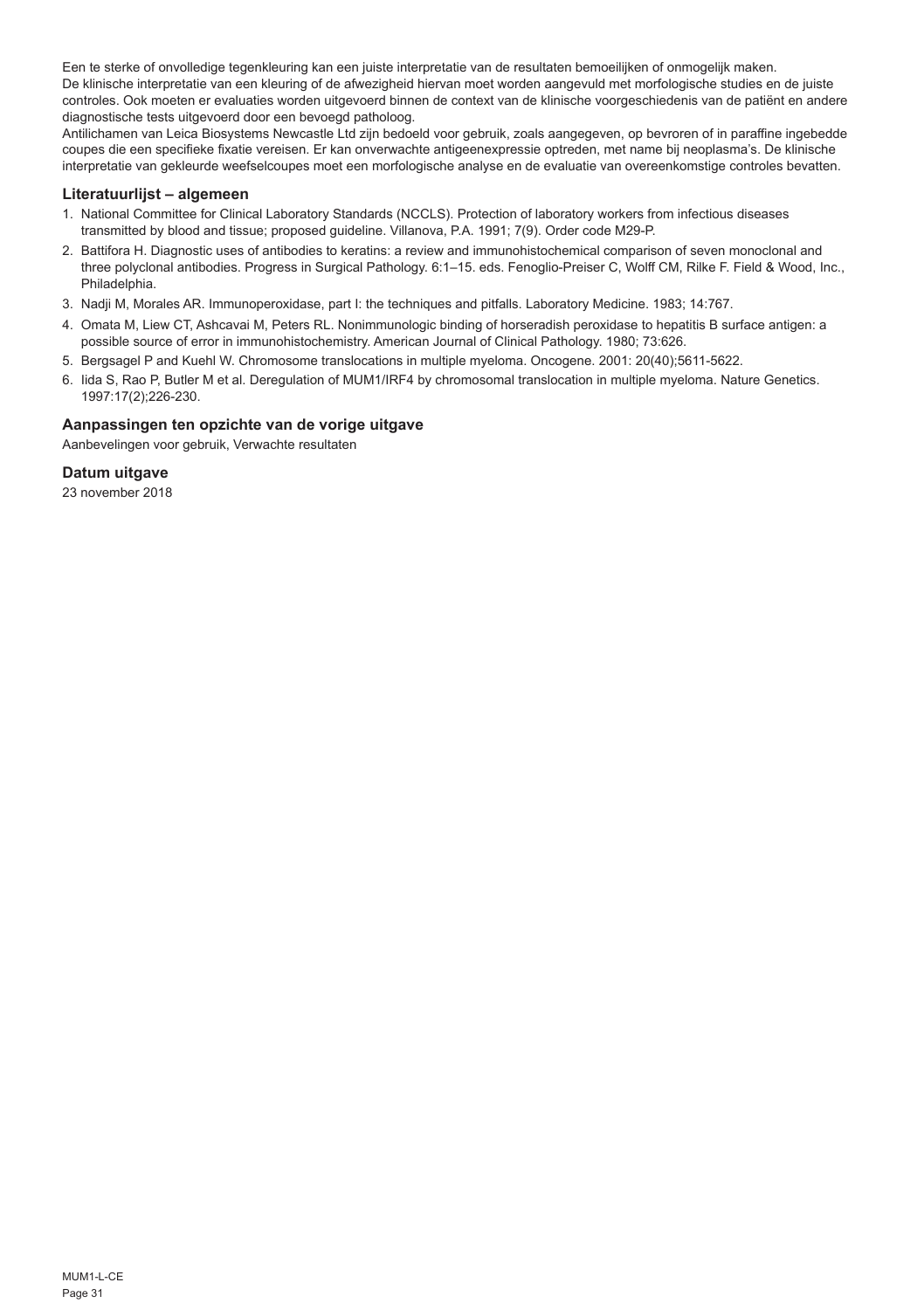# <span id="page-32-0"></span>**Novocastra™ Flytende murint monoklonalt antistoff Multiple Myeloma Oncogene 1 (MUM-1) Produktkode: NCL-L-MUM1**

# **Tiltenkt bruk**

#### *Til in vitro-diagnostisk bruk.*

NCL-L-MUM1 skal brukes til kvalitativ identifikasjon av humant multippel myelomonkogen 1 (MUM-1) i parafinsnitt ved lysmikroskopi. Den kliniske tolkningen av en farging eller uteblitt farging skal suppleres av morfologiske studier ved bruk av riktige kontroller og skal evalueres av en kvalifisert patolog innenfor sammenhengen av pasientens sykehistorie og andre diagnostiske tester.

## **Prinsipp for prosedyren**

Teknikker for immunhistokjemisk (IHC) farging muliggjør visualisering av antigener via sekvensiell applikasjon av et spesifikt antistoff på antigenet (primært antistoff), et sekundært antistoff på det primære antistoffet og et enzymkompleks med et kromogensubstrat med mellomliggende vasketrinn. Den enzymatiske aktiveringen av kromogenet resulterer i et synlig reaksjonsprodukt på antigenstedet. Prøven kan deretter kontrastfarges og påføres dekkglass. Resultatene tolkes ved hjelp av et lysmikroskop og bidrar til differensialdiagnosen for patofysiologiske prosesser, som kan være tilknyttet et spesielt antigen eller ikke.

### **Klon**

EAU32

## **Immunogen**

Prokaryotisk, rekombinant protein svarende til 313 aminosyrer på den N-terminale delen av humant multippel myelomonkogen 1-molekyl (MUM-1).

## **Spesifisitet**

Humant multippel myelomonkogen 1 (MUM-1).

## **Reagenssammensetning**

NCL-L-MUM1 er en flytende vevskultursupernatant som inneholder natriumazid som konserveringsmiddel.

# **Ig-klasse**

IgG1

# **Total proteinkonsentrasjon Total Protein**

Se etiketten på hetteglasset for partispesifikk totalproteinkonsentrasjon.

# **Antistoffkonsentrasjon**

Større enn eller lik 263 mg/l som fastslått av ELISA. Se etiketten på hetteglasset for partispesifikk Ig-konsentrasjon.

## **Anbefalinger for bruk**

Immunhistokjemi på parafinsnitt.

**Varmeindusert epitopgjenfinning (Heat Induced Epitope Retrieval, HIER):** Følg bruksanvisningen for Novocastra Epitope Retrieval Solution pH 9.

**Foreslått fortynning:** 1:100 i 30 minutter ved 25 °C. Dette er kun veiledende, og brukerne bør fastslå egne optimale fortynninger for sitt arbeid.

**Visualisering:** Følg bruksanvisningen for Novolink™ Polymer Detection Systems. Hvis du ønsker ytterligere produktinformasjon eller -støtte, kan du kontakte din lokale forhandler eller regionkontoret til Leica Biosystems, eller du kan besøke Leica Biosystems' nettsted på www.LeicaBiosystems.com

Ytelsen til dette antistoffet bør valideres når det brukes med andre systemer for manuell farging eller automatiserte plattformer.

### **Oppbevaring og stabilitet**

Oppbevares ved 2–8 °C. Skal ikke fryses. Returner til 2–8 °C umiddelbart etter bruk. Må ikke brukes etter utløpsdatoen som er angitt på etiketten på hetteglasset. Andre oppbevaringsforhold enn de som er angitt ovenfor, må verifiseres av brukeren.

## **Prøveklargjøring**

Anbefalt fiksativ er 10 % nøytralbufret formalin for parafininnstøpte vevsnitt.

## **Advarsler og forholdsregler**

Dette reagenset ble fremstilt fra supernatanten fra cellekultur. Ettersom det er et biologisk produkt, må det utvises rimelig forsiktighet når det håndteres.

Denne reagensen inneholder natriumazid. Et sikkerhetsdatablad er tilgjengelig på forespørsel eller tilgjengelig fra www.LeicaBiosystems.com

Følg nasjonale og lokale forskrifter for avfallshåndtering av bestanddeler som kan være giftige.

Prøver, før og etter fiksering, og alle materialer som utsettes for dem, skal håndteres som smittefarlige og avhendes etter egnede forholdsregler.<sup>1</sup> Pipetter aldri reagenser via munnen og unngå kontakt med hud og slimhinner med reagenser og prøver. Hvis reagenser eller prøver kommer i kontakt med følsomme områder, skyll med rikelige mengder vann. Kontakt lege.

Minimer mikrobiell kontaminering av reagenser, ellers kan det forekomme en økning i uspesifikk farging.

Andre inkuberingstider eller temperaturer enn de som er spesifisert, kan gi feilaktige resultater. Enhver slik endring må valideres av brukeren.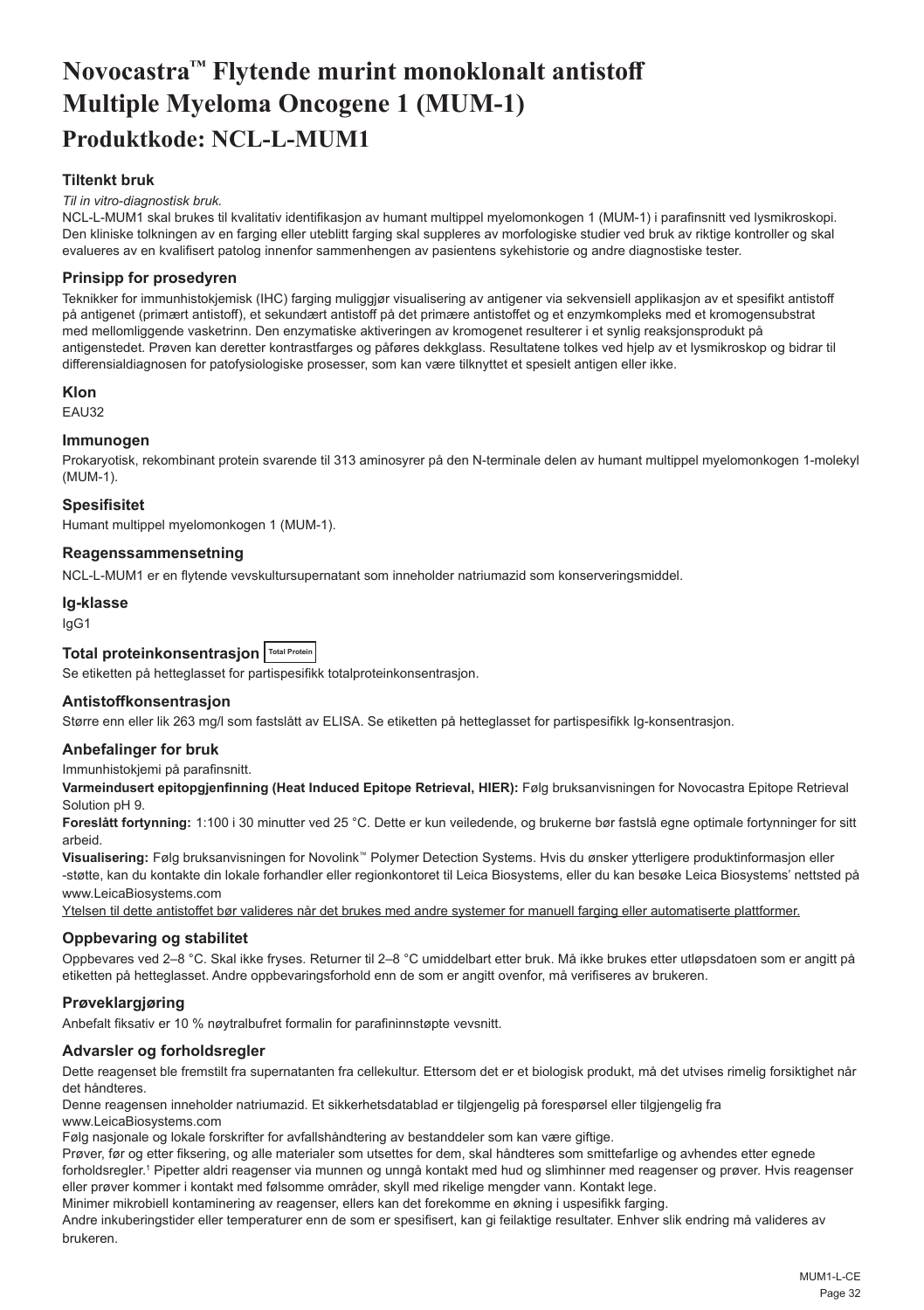# **Kvalitetskontroll**

Forskjeller i vevprosessering og tekniske prosedyrer i brukerens laboratorium kan frembringe signifikant variasjon i resultatene og gjør det påkrevd med regelmessige interne ytelseskontroller i tillegg til følgende prosedyrer.

Kontroller skal være ferske prøver fra obduksjon/biopsi/kirurgi, som er formalinfiksert, behandlet og parafinvoksinnstøpt så snart som mulig på samme måte som pasientprøven(e).

## **Positivt kontrollvev**

Brukes for å indikere riktig klargjorte vev og riktige fargingsteknikker.

Ett positivt kontrollvev bør inkluderes for hvert sett med testbetingelser i hver fargerunde.

Svakt positivt farget vev er mer egnet enn kraftig positivt farget vev til optimal kvalitetskontroll og påvisning av små nivåer reagensnedbrytning.<sup>2</sup>

Anbefalt positivt kontrollvev er mandel.

Hvis den positive vevkontrollen ikke gir positiv farging, skal resultater med testprøvene betraktes som ugyldige.

# **Negativt kontrollvev**

Skal undersøkes etter det positive kontrollvevet for å verifisere spesifisiteten i merkingen av målantigenet med det primære antistoffet. Anbefalt negativt kontrollvev er cerebellumvev.

Alternativt gir variasjonen av forskjellige celletyper som kan finnes i de fleste vevsnitt ofte rom for negativ kontroll, men dette må verifiseres av brukeren.

Uspesifikk farging, hvis dette forekommer, har vanligvis et diffust utseende. Sporadisk farging av bindevev vil også kunne observeres i vevsnitt som er fiksert i for mye formalin. Bruk intakte celler til tolkning av fargingsresultater. Nekrotiske eller degenererte celler farger ofte uspesifikt.<sup>3</sup> Falske positive resultater kan sees på grunn av ikke-immunologisk binding av proteiner eller substratreaksjonsprodukter. De kan også forårsakes av endogene enzymer slik som pseudoperoksidase (erytrocytter), endogen peroksidase (cytokrom C) eller endogent biotin (f.eks. lever, bryst, hjerne, nyre) avhengig av type immunfarging som brukes. For å differensiere endogen enzymaktivitet eller ikke-spesifikk binding av enzymer fra spesifikk immunreaktivitet kan ekstra pasientvev farges eksklusivt med henholdsvis substratkromogen eller enzymkomplekser (avidin-biotin, streptavidin, merket polymer) og substratkromogen. Hvis det forekommer spesifikk farging i de negative vevkontrollene, skal resultater med pasientprøvene betraktes som ugyldige.

# **Negativ reagenskontroll**

Bruk en uspesifikk negativ reagenskontroll i stedet for det primære antistoffet med et snitt av hver pasientprøve for å evaluere uspesifikk farging og gi bedre mulighet for tolkning av den spesifikke fargingen på antigenstedet.

## **Pasientvev**

Undersøk pasientprøver farget med NCL-L-MUM1 sist. Positiv fargingsintensitet skal vurderes i lys av eventuell ikke-spesifikk bakgrunnsfarging i den negative reagenskontrollen. På samme måte som for alle andre immunhistokjemiske tester betyr et negativt resultat at antigenet ikke ble påvist, ikke at antigenet ikke var til stede i cellene / det analyserte vevet. Om nødvendig, skal det brukes et panel med antistoffer til å identifisere falske negative reaksjoner.

## **Forventede resultater**

## Normalt vev

Klon EAU32 oppdaget multippel myelomonkogen 1-proteinet (MUM-1) uttrykt i kjernen til en delmengde lymfocytter. Uttrykk ble detektert i milt og tonsill og i lymfocytter i ytterligere vev der dette forekom. Det ble også merket svakt uttrykk i hudens basale lag og i celleslimet til pituicytter. (Totalt antall tilfeller = 35).

# Unormalt vev

Klon EAU32 detekterte det evaluerte MUM-1-proteinet i 37/42 hematologiske ondartetheter inkludert 14/14 diffuse storcellede B-cellelymfomer, 5/5 Hodgkins lymfomer, 5/6 follikulære lymfomer, 4/6 perifere T-celle lymfomer, 2/2 MALTomer, 2/2 anaplastiske storcellede lymfomer, 1/2 mantelcelle-lymfomer, 1/1 Burkitts lymfomer, 1/1 angioimmunoblastiske lymfomer, 1/1 NK/T cellelymfomer, 1/1 marginalsone-lymfomer og 0/1 lymfoblastiske lymfomer. Bortsett fra infiltrerende lymfocytter, ble MUM-1-proteinet også detektert i 11/51 ikke-lymfoide ondartetheter, inkludert 10/10 melanomer og 1/4 eggstokk-tumorer. Det ble ikke detektert farging i skiveepitel-karsinomer (0/10), levertumorer (0/4), skjoldbruskkjerteltumorer (0/4), endetarmtumorer (0/3), hjernetumorer (0/2), brysttumorer (0/2), magetumorer (0/2), bukspyttkjertel-tumorer (0/2), lungetumorer (0/2), nyretumorer (0/2), prostatatumorer (0/2), metastastisk lymfeknute-karsinomer (0/2). (Totalt antall tilfeller = 93).

**NCL-L-MUM1 anbefales for deteksjon av human multippel myelomonkogen onkogen -1-protein i normalt og neoplastisk vev, i tillegg til konvensjonell histopatologi med bruk av ikke-immunologiske histokjemiske farger.**

# **Generelle begrensninger**

Immunhistokjemi er en flertrinns diagnostisk prosess som krever spesialisert opplæring i valg av egnede reagenser, valg, fiksering og behandling av vev, klargjøring av IHC-objektglass og tolkning av fargingsresultater.

Vevfargingen er avhengig av håndteringen og behandlingen av vevet før det farges. Uriktig fiksering, dypfrysing, opptining, vasking, tørking, oppvarming, snitting eller kontaminering med annet vev eller væsker kan frembringe artefakter, fanging av antistoff eller falske negative resultater. Inkonsistente resultater kan skyldes variasjoner i fikserings- og innstøpingsmetoder eller uregelmessigheter i vevet.4 Overdreven eller ufullstendig kontrastfarging kan hindre riktig tolkning av resultater.

Den kliniske tolkningen av en farging eller uteblitt farging skal suppleres av morfologiske studier ved bruk av riktige kontroller og skal evalueres av en kvalifisert patolog innenfor sammenhengen av pasientens sykehistorie og andre diagnostiske tester.

Antistoffer fra Leica Biosystems Newcastle Ltd er til bruk, som indisert, på enten frosne eller parafininnstøpte snitt med spesifikke fikseringskrav. Det kan forekomme uventet antigenuttrykk, spesielt i neoplasmer. Den kliniske tolkningen av ethvert farget vevsnitt må inkludere morfologisk analyse og evaluering av egnede kontroller.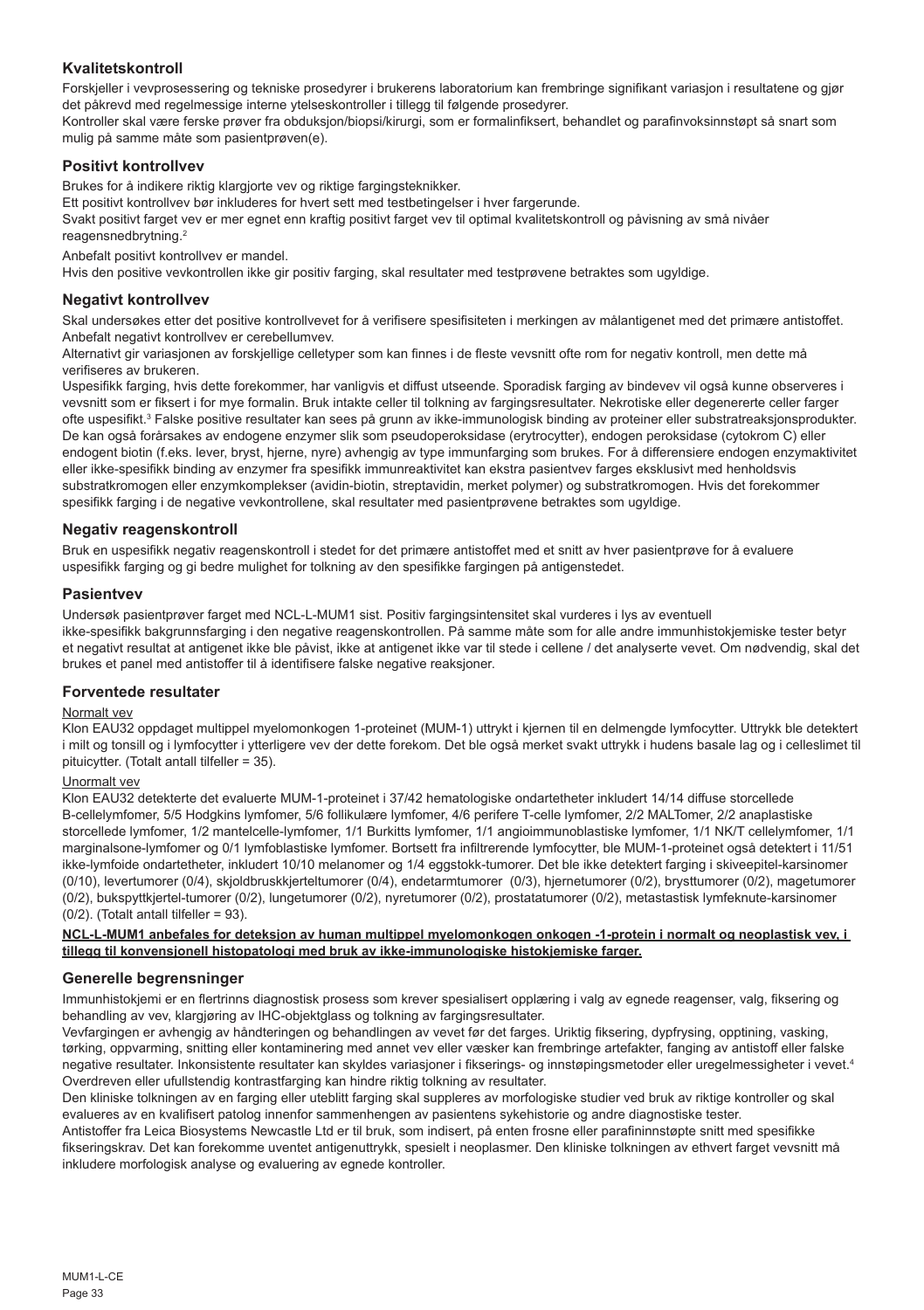# **Bibliografi – generell**

- 1. National Committee for Clinical Laboratory Standards (NCCLS). Protection of laboratory workers from infectious diseases transmitted by blood and tissue; proposed guideline. Villanova, P.A. 1991; 7(9). Order code M29-P.
- 2. Battifora H. Diagnostic uses of antibodies to keratins: a review and immunohistochemical comparison of seven monoclonal and three polyclonal antibodies. Progress in Surgical Pathology. 6:1–15. eds. Fenoglio-Preiser C, Wolff CM, Rilke F. Field & Wood, Inc., Philadelphia.
- 3. Nadji M, Morales AR. Immunoperoxidase, part I: the techniques and pitfalls. Laboratory Medicine. 1983; 14:767.
- 4. Omata M, Liew CT, Ashcavai M, Peters RL. Nonimmunologic binding of horseradish peroxidase to hepatitis B surface antigen: a possible source of error in immunohistochemistry. American Journal of Clinical Pathology. 1980; 73:626.
- 5. Bergsagel P and Kuehl W. Chromosome translocations in multiple myeloma. Oncogene. 2001: 20(40);5611-5622.
- 6. Iida S, Rao P, Butler M et al. Deregulation of MUM1/IRF4 by chromosomal translocation in multiple myeloma. Nature Genetics. 1997:17(2);226-230.

# **Endringer på tidligere utgave**

Anbefalinger for bruk. forventede resultater.

# **Utstedelsesdato**

23 november 2018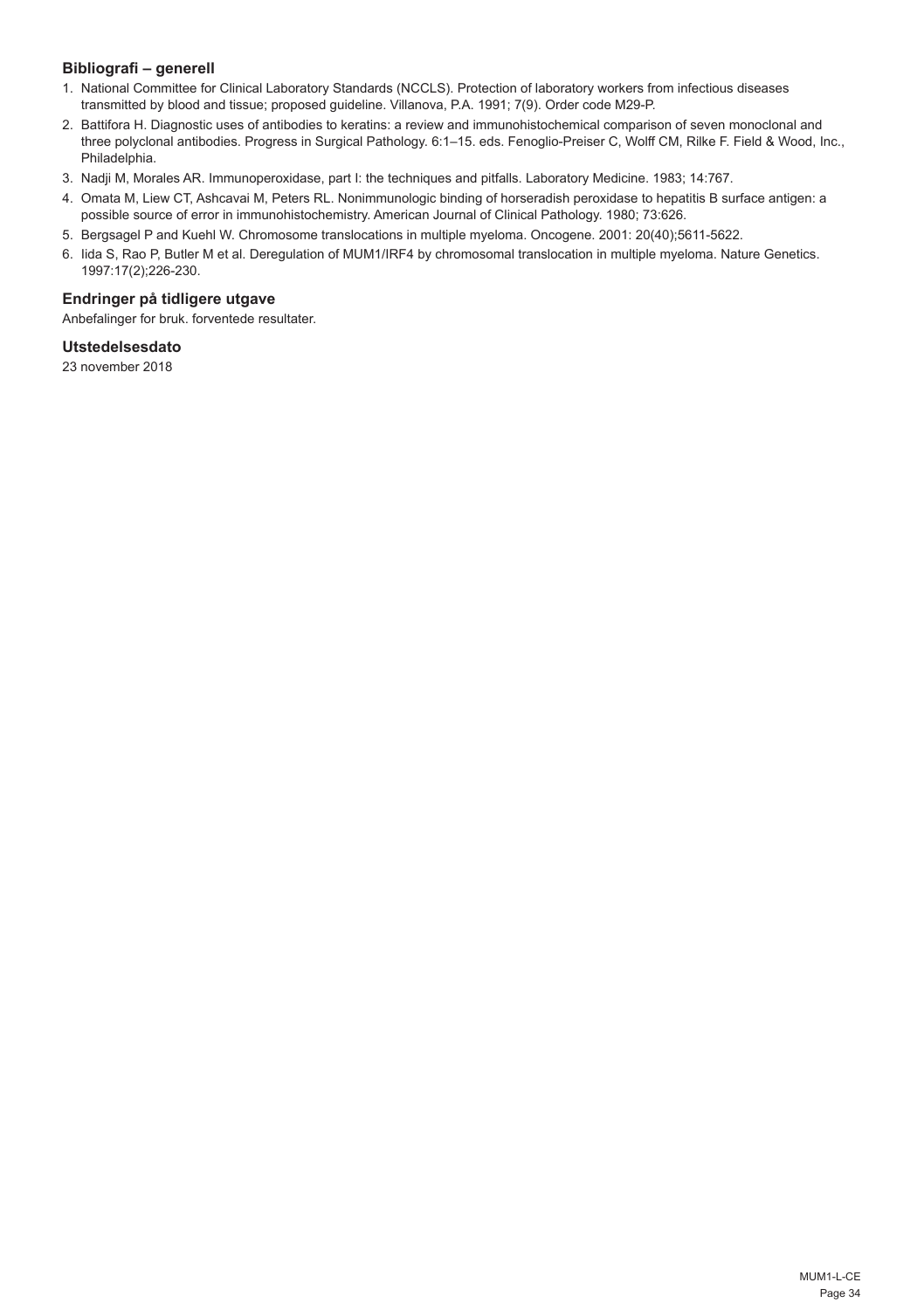# <span id="page-35-0"></span>**Novocastra™ Likit Monoklonal Fare Antikor Multiple Myeloma Oncogene 1 (MUM-1) Ürün Kodu: NCL-L-MUM1**

# **Kullanım Amacı**

### *İn vitro diagnostik kullanım içindir.*

NCL-L-MUM1, parafin kesitlerindeki insan multipl miyelom onkojeni 1 (MUM-1) ışık mikroskobisi ile nitel tanımlanması için tasarlanmıştır. Herhangi bir boyamanın veya boyama yokluğunun klinik yorumu, morfolojik çalışmalar ve uygun kontrollerle tamamlanmalıdır ve nitelikli bir patolog tarafından hastanın klinik öyküsü ve diğer tanı testleri bağlamında değerlendirilmelidir.

# **Prosedür İlkesi**

İmmünohistokimyasal (IHC) boyama teknikleri, antijene ardışık olarak belirli bir antikorun uygulanması (birincil antikor), birincil antikora ikincil bir antikorun uygulanması ve aralardaki yıkama adımları ile, antijenlerin kromojenik substratlı bir enzim kompleksi yoluyla görselleştirilmesine olanak tanır. Kromojenin enzimle etkinleştirilmesi, antijen alanında gözle görülür bir tepkiye yol açar. Örnek daha sonra karşıt boyanabilir ve lamelle örtülebilir. Sonuçlar bir ışık mikroskobu kullanılarak yorumlanır ve belirli bir antijen ile ilişkili olabilecek veya olmayabilecek patofizyolojik süreçlerin ayırıcı tanısına yardımcı olur.

## **Clone**

EAU32

## **İmmünojen**

İnsan multipl miyelom onkojen 1 (MUM-1) molekülünün 313 amino aside karşılık gelen prokaryotik rekombinant protein.

# **Özgüllük**

İnsan multipl miyelom onkojeni 1 (MUM-1).

## **Reaktif Bileşimi**

NCL-L-MUM1, prezervatif olarak sodyum azit içeren supernatant bir likit doku kültürüdür.

## **Ig Sınıfı**

IgG1

# **Toplam Protein Konsantrasyonu Total Protein**

Lota özgü toplam protein konsantrasyonu için flakon etiketine başvurun.

## **Antikor Konsantrasyonu**

ELISA tarafından belirlendiği gibi 263 mg/L'ye eşit veya bu değerden yüksek. Lota özgü Ig konsantrasyonu için flakon etiketine başvurun.

## **Kullanım Önerileri**

Parafin kesitlerinde immünohistokimya.

**Isı İndüklü Epitop Alımı (Heat Induced Epitope Retrieval, HIER):** Lütfen, Novocastra Epitope Retrieval Solution pH 9 için kullanma talimatını izleyin.

**Önerilen dilüsyon:** 25°C'de 30 dakika süreyle 1:100. Bu, kılavuz olarak verilmiştir ve kullanıcılar kendi optimal çalışma seyreltilerini belirlemelidir.

**Görselleştirme:** Lütfen Novolink™ Polymer Detection Systems'ın kullanım talimatlarını izleyin. Ürünle ilgili daha fazla bilgi veya destek için yerel disribütörünüzle veya Leica Biosystems bölge ofisiyle iletişime geçebilir ya da bunun yerine Leica Biosystems Web sitesini ziyaret edebilirsiniz: www.LeicaBiosystems.com

Bu antikorun performansı, diğer manuel boyama sistemleriyle veya otomatik platformlarla birlikte kullanıldığında doğrulanmalıdır.

## **Saklama ve Stabilite**

2-8°C'de saklayın. Dondurmayın. Kullanımdan hemen sonra 2-8°C'ye geri alın. Flakon etiketinde belirtilen son kullanma tarihinden sonra kullanmayın. Yukarıda belirtilenler dışında saklama koşulları kullanıcı tarafından doğrulanmalıdır.

# **Örnek Hazırlama**

Önerilen fiksatif, parafine gömülmüş doku kesitleri için %10 nötr tamponlu formalindir.

## **Uyarılar ve Önlemler**

Bu reaktif hücre kültürü süpernatanından hazırlanmıştır. Biyolojik bir ürün olduğundan, elleçleme sırasında makul düzeyde dikkatli olunmalıdır.

Bu reaktif sodyum azid içerir. Malzeme Güvenlik Bilgileri Formu, talep üzerine sağlanabilir ve www.LeicaBiosystems.com sitesinde mevcuttur. Potansiyel olarak toksik bileşenlerin atılmasıyla ilgili yerel, ulusal veya bölgesel düzenlemeleri dikkate alın. Fiksasyondan önce ve sonra örnekler ve onlara maruz kalmış bütün materyaller, enfeksiyon yayabilecekmiş gibi işlem görmelidir ve gerekli önlemler alınarak atılmalıdır.<sup>ı</sup> Reaktifleri hiçbir zaman ağızla pipetlemeyin. Cildin ve mukoz membranların reaktifler ve örneklerle temas etmesini önleyin. Reaktifler veya numuneler hassas bölgelere temas ederse bol miktarda suyla yıkayın. Tıbbi yardım isteyin. Reaktiflerin mikrobik kontaminasyonunu minimize edin, aksi takdirde spesifik olmayan boyamada bir artış meydana gelebilir. Belirtilenler dışındaki inkübasyon süreleri veya sıcaklıklar hatalı sonuçlara yol açabilir. Bu tür değişiklikler kullanıcı tarafından doğrulanmalıdır.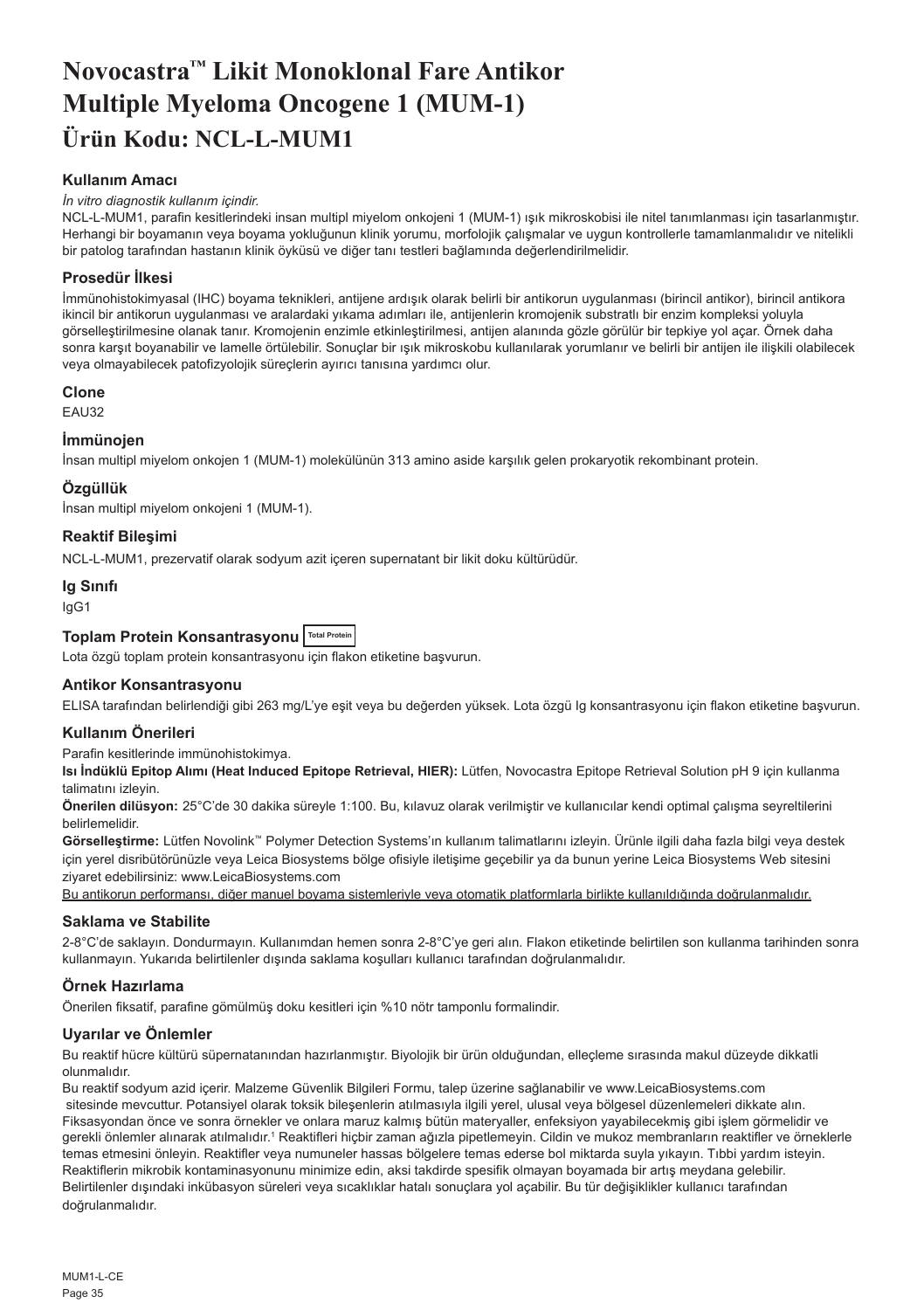# **Kalite Kontrol**

Kullanıcı laboratuvarında doku işleme ve teknik prosedürlerdeki farklılıklar sonuçlarda, aşağıdaki prosedürlere ek olarak kurum içi kontrollerin düzenli performansını gerektiren anlamlı değişkenliğe yol açabilir.

Kontroller, hasta numunesinde/numunelerinde yapıldığı gibi mümkün olan en kısa sürede dondurulan formalinle fikse edilmiş, parafin mumuna gömülmüş, taze otopsi numuneleri/biyopsi numuneleri/cerrahi örnekler olmalıdır.

# **Pozitif Doku Kontrolü**

Doğru hazırlanmış dokuları ve uygun boyama tekniklerini belirtmek için kullanılır.

Her boyama döngüsünde her test koşulu setine bir pozitif doku kontrolü dahil edilmelidir.

Zayıf pozitif boyama yapılmış doku, optimal kalite kontrolü ve minör reaktif bozunma düzeylerini saptamak için güçlü pozitif boyama yapılmış dokudan daha uygundur.<sup>2</sup>

Önerilen pozitif kontrol dokusu bademciktir.

Pozitif doku kontrolü pozitif boyama göstermezse test örneklerinin sonuçları geçersiz kabul edilmelidir.

## **Negatif Doku Kontrolü**

Primer antikor tarafından hedef antijenin etiketlenmesinin spesifikliğini doğrulamak için, pozitif doku kontrolünden sonra incelenmelidir. Önerilen negatif kontrol dokusu beyinciktir.

Alternatif olarak, doku kesitlerinin çoğunda bulunan farklı hücre tipi çeşitleri sıklıkla negatif kontrol bölgeleri sunar ancak bu kullanıcı tarafından doğrulanmalıdır.

Olduğu durumda, spesifik olmayan boyamanın görünümü genelde diffüzdür. Aşırı formalin fiksasyonlu dokulardan kesitlerde bağ dokusunun sporadik boyanması da görülebilir. Boyama sonuçlarının yorumlanması için intakt hücreler kullanın. Nekrotik ve dejenere hücreler genellikle spesifik olmayan şekilde boyanır.<sup>3</sup> Proteinlerin veya substrat reaksiyon ürünlerinin immünolojik olmayan bağlanması nedeniyle yanlış pozitif sonuçlar görülebilir. Bu sonuçlar ayrıca, kullanılan immün-boyaya bağlı olarak psödoperoksidaz (eritrositler), endojen peroksidaz (sitokrom C) veya endojen biotin (örn. karaciğer, meme, beyin, böbrek) gibi endojen enzimlerden de kaynaklanabilir. Endojen enzim aktivitesini veya nonspesifik enzim bağlanmasını spesifik immünoreaktiviteden ayırmak için ek hasta dokuları sırasıyla sadece substrat kromojen veya enzim kompleksleri (avidin-biotin, streptavidin, etiketli polimer) ve substrat kromojen ile boyanabilir. Negatif doku kontrolünde spesifik boyanma oluşursa hasta örneklerinin sonuçları geçersiz kabul edilmelidir.

## **Negatif Reaktif Kontrolü**

Spesifik olmayan boyamayı değerlendirmek ve antijen bölgesinde spesifik boyanmayı daha iyi yorumlayabilmek için her hasta örneği kesitinde primer antikor yerine spesifik olmayan bir negatif reaktif kontrolü kullanın.

## **Hasta Dokusu**

NCL-L-MUM1 ile boyanmış hasta numunelerini en son inceleyin. Pozitif boyama yoğunluğu, negatif reaktif kontrolünün spesifik olmayan herhangi bir arka plan boyaması bağlamında değerlendirilmelidir. Her immünohistokimyasal testte olduğu gibi negatif bir sonuç antijenin saptanmadığı anlamına gelir, antijenin miktar tayinine tabi tutulan hücrelerde/dokuda bulunmadığı anlamına gelmez. Gerekirse yanlış negatif reaksiyonların belirlenmesi için antikor paneli kullanın.

# **Öngörülen Sonuçlar**

# Normal Dokular

Klon EAU32, lenfosit alt tiplerinin çekirdeğinde ortaya çıkan multipl miyelom onkojeni-1 (MUM-1) proteini belirledi. Ekspresyon, dalak ve tonsilde ve mevcut olduğunda diğer dokularda lenfositlerde saptanmıştır. Ayrıca cildin bazal tabakalarında ve pitüisitlerin sitoplazmasında zayıf düzeyde ekspresyon saptanmıştır. (Toplam vaka sayısı = 35).

# Anormal Dokular

Klon EAU32 14/14 diffüz büyük B hücreli lenfoma, 5/5 Hodgkin lenfoması, 5/6 foliküler lenfoma, 4/6 periferal T hücreli lenfoma, 2/2 MALToma, 2/2 anaplastik büyük hücreli lenfoma, 1/2 mantle hücreli lenfoma, 1/1 Burkitt lenfoması, 1/1 anjiyoimmünoblastik lenfoma, 1/1 NK/T hücreli lenfoma, 1/1 marginal zon lenfoması ve 0/1 lenfoblastik lenfoma dahil olmak üzere değerlendirilen hematolojik malignansilerin 37/42'sinde MUM-1 proteini saptamıştır. MUM-1 proteini infiltran lenfositler hariç 10/10 melanom ve 1/4 over tümörü dahil olmak üzere 11/51 non-lenfoid malignanside de saptanmıştır. Skuamöz hücreli karsinomlar (0/10), karaciğer tümörleri (0/4), tiroid tümörler (0/4), kolorektal tümörler (0/3), beyin tümörleri (0/2), meme tümörleri (0/2), mide tümörleri (0/2), pankreas tümörleri (0/2), akciğer tümörleri (0/2), böbrek tümörleri (0/2), prostat tümörleri (0/2) ve lenf nodu metastatik karsinomlarında (0/2) boyanma saptanmamıştır. (Toplam vaka sayısı = 93).

## **NCL-L-MUM1, immünolojik olmayan histokimyasal boyalar kullanılarak yapılan geleneksel histopatolojiye ek olarak normal ve neoplastik dokularda insan multipl myelom onkojeni-1 proteininin saptanması için önerilir.**

# **Genel Sınırlamalar**

İmmünohistokimya; uygun reaktiflerin seçimi, doku seçimi, fiksasyonu ve işlenmesi, IHC slaytının hazırlanması ve boyama sonuçlarının yorumlanması alanlarında özel eğitimden oluşan, çok adımlı bir diagnostik süreçtir.

Doku boyama, boyama öncesinde dokunun kullanımına ve işlenmesine bağlıdır. Uygun olmayan fiksasyon, dondurma, çözme, yıkama, kurutma, ısıtma, kesit alma veya diğer dokular veya sıvılarla kontaminasyon artefaktlara, antikor tutulmasına veya yanlış negatif sonuçlara yol açabilir. Tutarsız sonuçlar, fiksasyon ve gömme yöntemlerindeki değişikliklerden ya da dokunun yapısından kaynaklanan düzensizliklerden kaynaklanabilir.4

Aşırı ya da tam olmayan karşıt boyama, sonuçların düzgün yorumlanmasını olumsuz etkileyebilir.

Herhangi bir boyamanın veya boyama yokluğunun klinik yorumu, morfolojik çalışmalar ve uygun kontrollerle tamamlanmalıdır ve nitelikli bir patolog tarafından hastanın klinik öyküsü ve diğer tanı testleri bağlamında değerlendirilmelidir.

Leica Biosystems Newcastle Ltd'in antikorları, belirtilen şekilde, özel fiksasyon gereklilikleriyle parafine gömülü yeya dondurulmuş kesitler üzerinde kullanılır. Özellikle neoplazmlarda beklenmeyen antijen ekspresyonu oluşabilir. Boyanmış herhangi bir doku kesitinin klinik yorumu, morfolojik analizi ve uygun kontrollerin değerlendirilmesini içermelidir.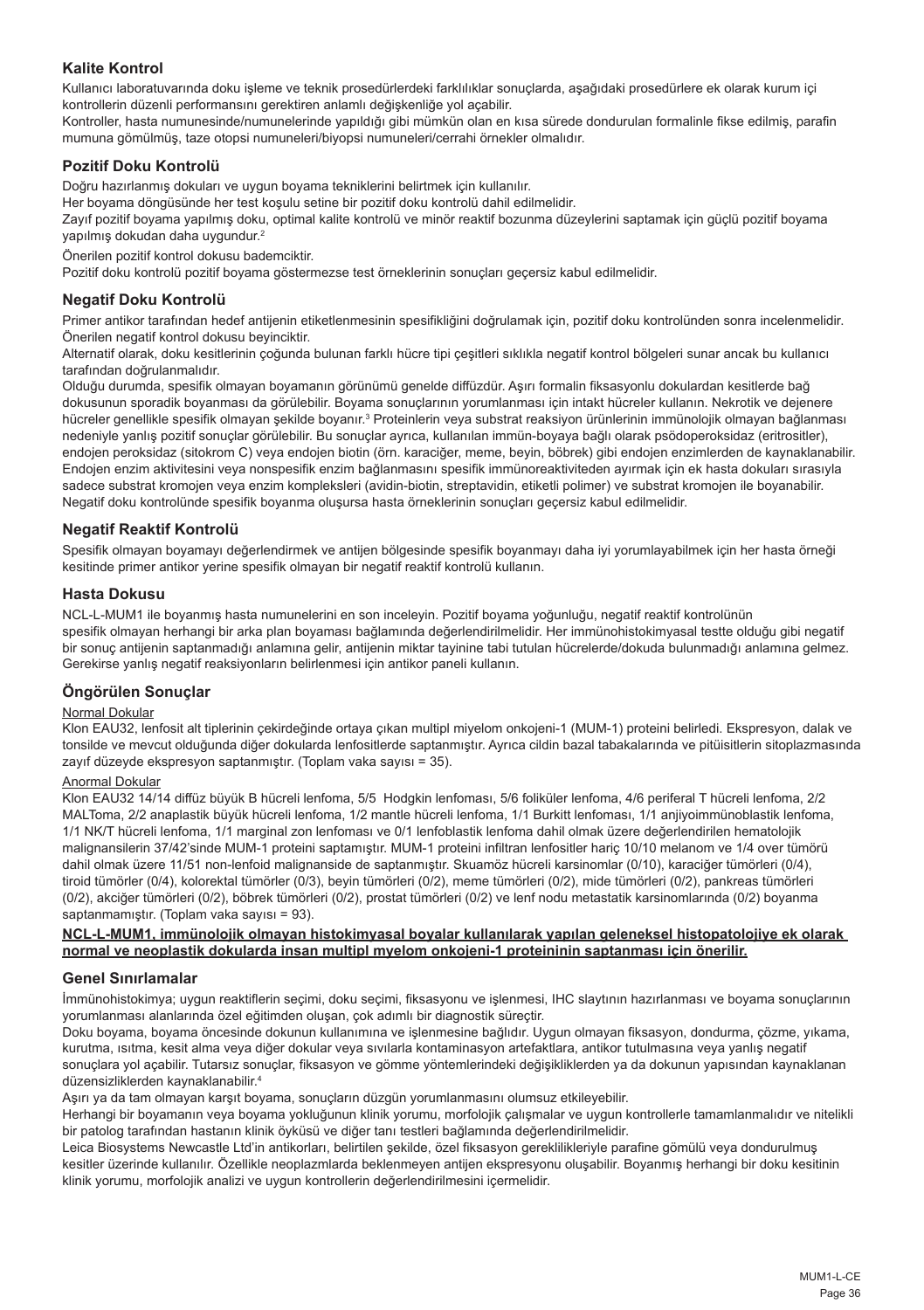# **Kaynakça - Genel**

- 1. National Committee for Clinical Laboratory Standards (NCCLS). Protection of laboratory workers from infectious diseases transmitted by blood and tissue; proposed guideline. Villanova, P.A. 1991; 7(9). Order code M29-P.
- 2. Battifora H. Diagnostic uses of antibodies to keratins: a review and immunohistochemical comparison of seven monoclonal and three polyclonal antibodies. Progress in Surgical Pathology. 6:1–15. eds. Fenoglio-Preiser C, Wolff CM, Rilke F. Field & Wood, Inc., Philadelphia.
- 3. Nadji M, Morales AR. Immunoperoxidase, part I: the techniques and pitfalls. Laboratory Medicine. 1983; 14:767.
- 4. Omata M, Liew CT, Ashcavai M, Peters RL. Nonimmunologic binding of horseradish peroxidase to hepatitis B surface antigen: a possible source of error in immunohistochemistry. American Journal of Clinical Pathology. 1980; 73:626.
- 5. Bergsagel P and Kuehl W. Chromosome translocations in multiple myeloma. Oncogene. 2001: 20(40);5611-5622.
- 6. Iida S, Rao P, Butler M et al. Deregulation of MUM1/IRF4 by chromosomal translocation in multiple myeloma. Nature Genetics. 1997:17(2);226-230.

# **Önceki Sayıya Göre Değişiklikler**

Kullanım Önerileri, Öngörülen Sonuçlar.

# **Yayın Tarihi**

23 Kasım 2018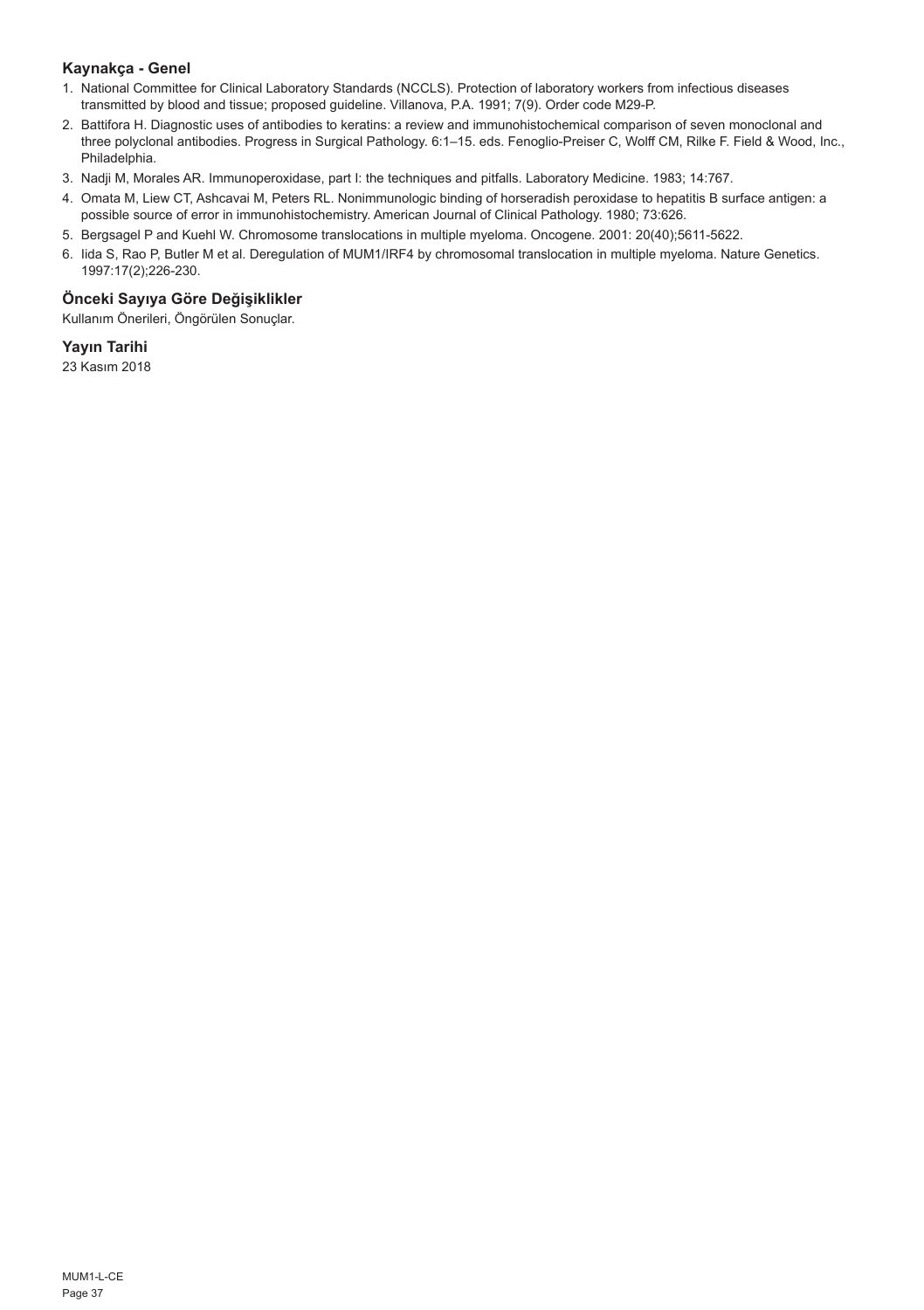# <span id="page-38-0"></span>**Течно мише моноклонално антитяло Novocastra™ Multiple Myeloma Oncogene 1 (MUM-1) Код на продукта: NCL-L-MUM1**

## **Предназначение**

#### *За употреба при in vitro диагностика.*

Продуктът NCL-L-MUM1 е предназначен за качествено идентифициране посредством оптична микроскопия на човешки онкоген 1 при множествен миелом (MUM-1) в парафинови срези. Клиничната интерпретация на всяко оцветяване или неговата липса следва да бъде допълнена от морфологични проучвания с помощта на подходящи контроли и трябва да се оценява в контекста на клиничната история на пациента и други диагностични изследвания от квалифициран патолог.

## **Принцип на процедурата**

Техниките на имунохистохимично (IHC) оцветяване позволяват визуализация на антигени чрез последователно приложение на специфично антитяло на антигена (първично антитяло), вторично антитяло на първичното антитяло и ензимен комплекс с хромогенен субстрат, с междинни стъпки на промиване. Ензимното активиране на хромогена води до видим реакционен продукт на мястото на антигена. След това може да се направи контраоцветяване на спесимена и да се постави покривно стъкло. Резултатите се интерпретират с използване на оптичен микроскоп и са в помощ при диференциалната диагностика на патофизиологични процеси, които може да са или да не са свързани с определен антиген.

### **Клонинг**

EAU32

## **Имуноген**

Прокариотен рекомбинантен протеин, съответстващ на 313 аминокиселини на молекулата на човешки онкоген 1 при множествен миелом (MUM-1).

## **Специфичност**

Човешки онкоген 1 при множествен миелом (MUM-1).

### **Състав на реагента**

NCL-L-MUM1 е течен супернатант от тъканна култура, съдържащ натриев азид като консервант.

## **Имуноглобулинов клас**

IgG1

# **Обща концентрация на протеин Total Protein**

Вижте етикета на флакона относно специфичната за партидата концентрация на общ протеин.

## **Концентрация на антитела**

По-висока или равна на 263 mg/L, както е определено от ELISA. Вижте етикета на флакона за специфичната за партидата концентрация на имуноглобулин.

### **Препоръки за употреба**

Имунохистохимия върху парафинови срези.

**Термично индуцирано извличане на епитоп (Heat Induced Epitope Retrieval, HIER):** Моля, спазвайте инструкциите за употреба, включени в опаковката на Novocastra Epitope Retrieval Solution pH 9.

**Предложение за разреждане:** 1:100 за 30 минути при 25°C. Това е дадено като указание, като потребителите трябва сами да определят техни собствени оптимални работни разреждания.

**Визуализация:** Спазвайте инструкциите за употреба, приложени към Novolink™ Polymer Detection Systems. За допълнителна информация за продукта или помощ се свържете с вашия местен дистрибутор или с регионалния офис на Leica Biosystems, а също така може да посетите уебсайта на Leica Biosystems www.LeicaBiosystems.com

Действието на това антитяло трябва да бъде валидирано при употреба с други мануални системи за оцветяване или автоматизирани платформи.

# **Съхранение и стабилност**

Да се съхранява при температура 2 – 8°C. Да не се замразява. Да се върне на температура 2 – 8°C веднага след употреба. Да не се използва след срока на годност, отбелязан върху етикета на флакона. Други условия на съхранение, освен посочените по-горе, трябва да бъдат проверени от потребителя.

### **Подготовка на спесимени**

Препоръчителният фиксиращ разтвор е неутрален буфериран формалин 10% за тъканни срези, вградени в парафин.

### **Предупреждения и предпазни мерки**

Този реагент е приготвен от супернатант от клетъчна култура. Тъй като е биологичен продукт, необходимо е повишено внимание при работа с него.

Този реагент съдържа натриев азид. Информационният лист за безопасност на материалите е наличен при запитване или от www.LeicaBiosystems.com.

Консултирайте се с федералните, държавните или местните регламенти относно изхвърлянето на потенциално токсични компоненти.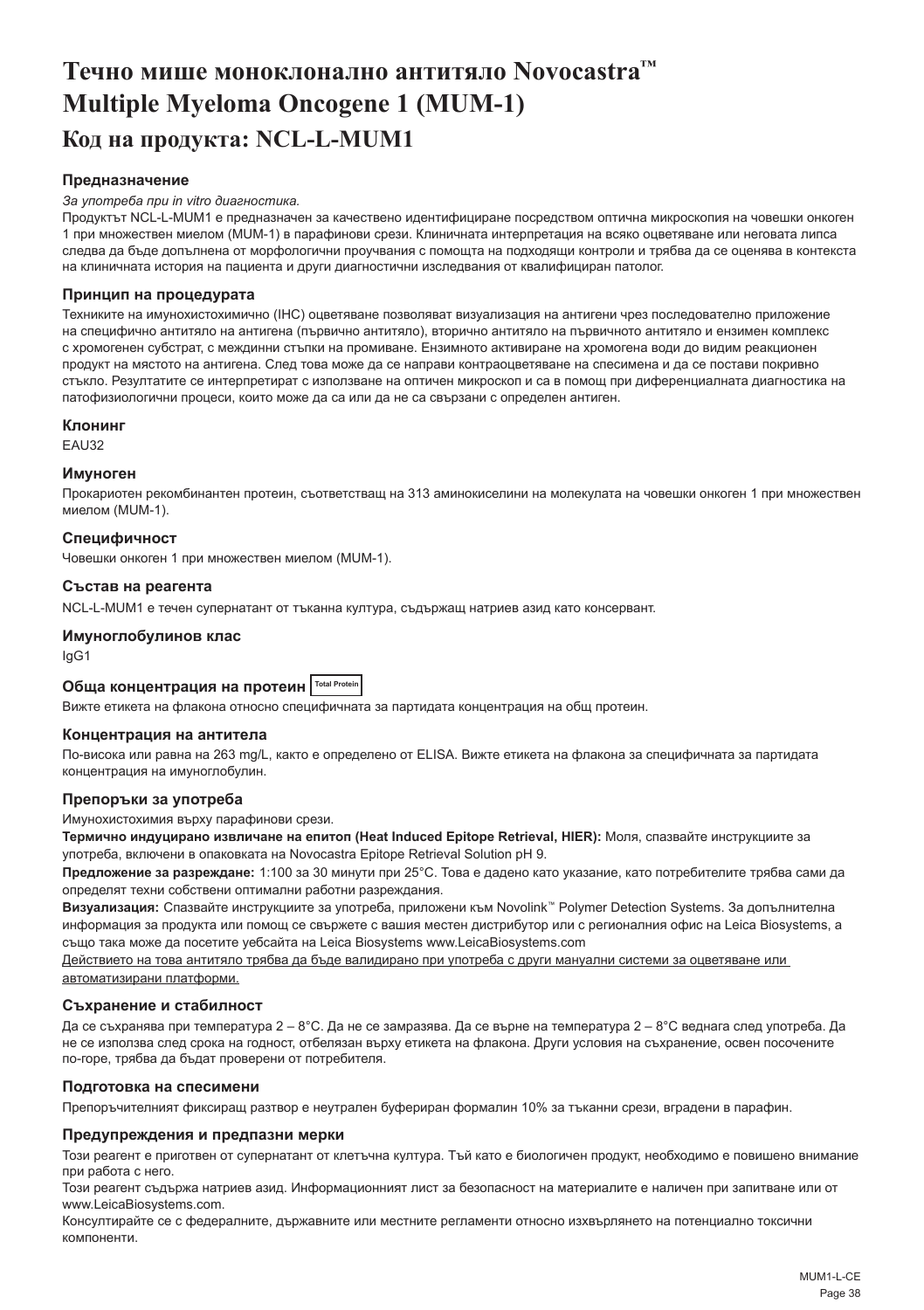Всички спесимени преди и след фиксация, както и всички материали, изложени на тях, трябва да се третират като възможни преносители на инфекция и да се изхвърлят, като се вземат правилни предпазни мерки.' Никога не пипетирайте реагенти с уста и избягвайте контакт на кожата и лигавиците с реагенти и спесимени. При контакт на реагенти или спесимени с чувствителни зони измийте зоните с обилно количество вода. Потърсете медицинска помощ.

Свеждайте до минимум микробната контаминация на реагентите, в противен случай може да се появи увеличаване на неспецифичното оцветяване.

Инкубационни времена или температури, различни от посочените, могат да доведат до грешни резултати. Всички подобни промени трябва да бъдат валидирани от потребителя.

## **Качествен контрол**

Различията в обработката на тъканите и техническите процедури в лабораторията на потребителя могат да доведат до значително вариране на резултатите, налагащо редовно извършване на вътрешен контрол в допълнение към следните процедури.

Контролите трябва да са свежи спесимени, взети по време на аутопсия/биопсия/операция, фиксирани във формалин, обработени и вградени в парафинов восък, възможно най-бързо, по същия начин като проба(та) на пациента(ите).

#### **Позитивна тъканна контрола**

Използва се, за да се покажат правилно приготвени тъкани и правилни техники на оцветяване.

Една позитивна тъканна контрола трябва да бъде включена за всеки сет с тестови условия при всяка серия проби за оцветяване.

Тъкан със слабо позитивно оцветяване е по-подходяща от тъкан със силно позитивно оцветяване за оптимален качествен контрол и за откриване на по-малки нива на деградация на реагента.<sup>2</sup>

Препоръчителната позитивна тъканна контрола е сливица.

Ако позитивната тъканна контрола не показва позитивно оцветяване, резултатите от спесимените, включени в теста, трябва да се считат за невалидни.

#### **Негативна тъканна контрола**

Трябва да се изследва след позитивната тъканна контрола, за да се провери специфичността на белязването на таргетния антиген от първичното антитяло.

Препоръчителната тъкан за негативна контрола е малкият мозък.

Алтернативно, разнообразието от различни видове клетки, присъстващи в повечето тъканни срези, често предлага места за негативна контрола, но това трябва да се провери от потребителя.

Неспецифичното оцветяване, ако присъства, обикновено е дифузно на вид. Спорадично оцветяване на съединителна тъкан може да се наблюдава и в части от прекомерно фиксирани във формалин тъкани. Използвайте интактни клетки за интерпретация на резултатите от оцветяването. Некротичните или дегенериралите клетки често се оцветяват неспецифично.<sup>3</sup> Може да се видят неверни позитивни резултати поради неимунологично свързване на протеини или реакционни продукти на субстрата. Те може да са причинени и от ендогенни ензими, като например псевдопероксидаза (еритроцити), ендогенна пероксидаза (цитохром C) или ендогенен биотин (напр. черен дроб, гърда, мозък, бъбрек) в зависимост от типа на използваното имунно оцветяване. За диференциране на ендогенна ензимна активност или неспецифично ензимно свързване от специфична имунна реактивност ексклузивно може да се оцветят допълнителни тъкани от пациента, съответно със субстрат-хромоген или с ензимни комплекси (авидин-биотин, стрептавидин, маркиран полимер) и субстрат-хромоген. Ако се появи специфично оцветяване в негативната тъканна контрола, резултатите от спесимените на пациентите трябва да се считат за невалидни.

### **Негативна контрола на реагента**

Използвайте неспецифична негативна контрола на реагента, вместо първичното антитяло, със срез от всеки спесимен на пациента, за да се направи оценка на неспецифичното оцветяване и да се даде по-добра интерпретация на специфичното оцветяване на мястото на антигена.

### **Тъкан от пациента**

Изследвайте спесимените на пациенти, оцветени последно с NCL-L-MUM1. Наситеността на позитивното оцветяване трябва да бъде оценена в контекста на всяко неспецифично фоново оцветяване на негативната контрола на реагента. Както при всеки имунохистохимичен тест, един отрицателен резултат означава, че антигенът не е открит, а не че антигенът отсъства в анализираните клетки/тъкан. Ако се налага, използвайте панел от антитела за идентифициране на фалшиво отрицателни реакции.

#### **Очаквани резултати**

#### Нормални тъкани

Клонинг EAU32 открива протеина онкоген 1 при множествен миелом (MUM-1) експресиран в ядрото на подклас лимфоцити. Експресията се открива в далака и сливицата и в лимфоцити в допълнителни тъкани, където е налична. Слаба експресия е забелязана също в базалните слоеве на кожата и в цитоплазмата на питуицитите. (Общ брой на случаите = 35).

# Абнормни тъкани

Клонинг EAU32 открива протеина MUM-1 в 37/42 оценени хематологични злокачествени образувания, включително 14/14 дифузни едроклетъчни B-клетъчни лимфома, 5/5 лимфома на Ходжкин, 5/6 фоликуларни лимфома, 4/6 периферни T-клетъчни лимфома, 2/2 MALTomas, 2/2 анапластични едроклетъчни лимфома, 1/2 мантелоклетъчни лимфома, 1/1 лимфом на Бъркит, 1/1 ангиоимунобластни лимфоми, 1/1 NK/T-клетъчен лимфом, 1/1 лимфома на маргинална зона, 0/1 лимфобластен лимфом. Освен инфилтриращите лимфоцити протеинът MUM-1 също се открива в 11/51 нелимфоидни злокачествени образувания, включително 10/10 меланома и 1/4 овариални тумора. Не се открива оцветяване при плоскоклетъчни карциноми (0/10), чернодробни тумори (0/4), тумори на щитовидната жлеза (0/4), колоректални тумори (0/3), мозъчни тумори (0/2), тумори на гърдата (0/2), тумори на стомаха (0/2), тумори на панкреаса (0/2), тумори на белия дроб (0/2), тумори на бъбреците (0/2), тумори на простатата (0/2) и метастатични карциноми на лимфните възли (0/2). (Общ брой на случаите = 93).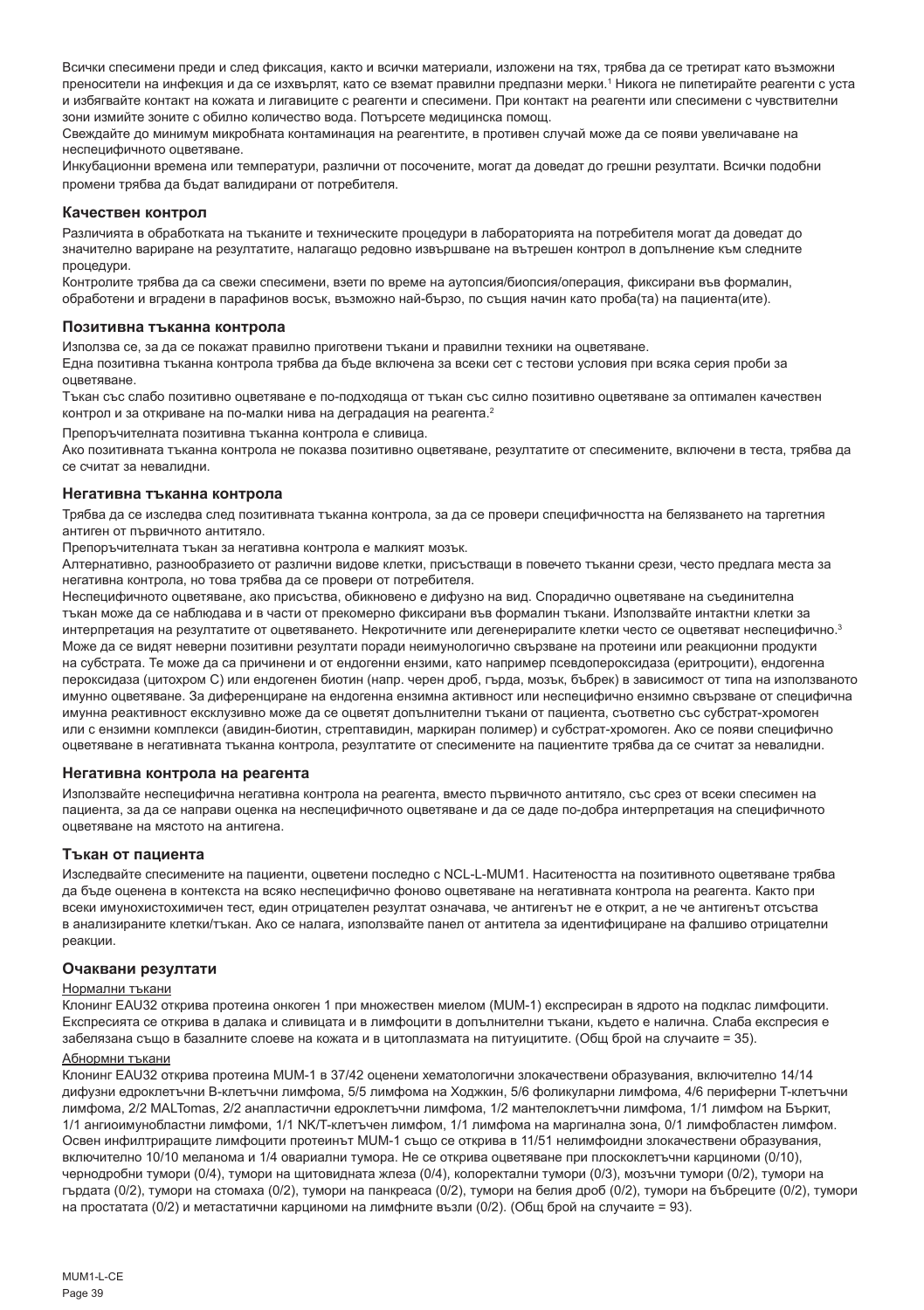### **Продуктът NCL-L-MUM1 се препоръчва за откриване на човешки протеин онкоген 1 при множествен миелом в нормални и неопластични тъкани като допълнение към конвенционалната хистопатология с използване на неимунологични хистохимични оцветявания.**

## **Общи ограничения**

Имунохистохимията е многостъпков диагностичен процес, който се състои от специализирано обучение за избор на подходящи реагенти, избор на тъкани, фиксация и обработка, подготовка на предметното стъкло за имунохистохимия и интерпретация на резултатите от оцветяването.

Тъканното оцветяване зависи от боравенето с тъканта и нейната обработка преди оцветяването. Неправилната фиксация, замразяване, размразяване, промиване, изсушаване, затопляне, срязване или контаминацията с други тъкани или течности може да причини поява на артефакти, блокиране на антителата или фалшиво отрицателни резултати. Несъответстващите резултати може да се дължат на вариации в методите на фиксация и вграждане или на присъща нерегулярност в тъканта.<sup>4</sup> Прекомерното или непълно контраоцветяване може да попречи на правилната интерпретация на резултатите.

Клиничната интерпретация на всяко оцветяване или неговата липса следва да бъде допълнена от морфологични проучвания с помощта на подходящи контроли и трябва да се оценява в контекста на клиничната история на пациента и други диагностични изследвания от квалифициран патолог.

Антителата от Leica Biosystems Newcastle Ltd са предназначени за употреба, както е указано, върху замразени или вградени в парафин срези със специфични изисквания за фиксация. Възможно е да настъпи неочаквана антигенна експресия, особено при неоплазми. Клиничната интерпретация на всеки оцветен тъканен срез трябва да включва морфологичен анализ и оценката на подходящи контроли.

### **Библиография – основна**

- 1. National Committee for Clinical Laboratory Standards (NCCLS). Protection of laboratory workers from infectious diseases transmitted by blood and tissue; proposed guideline. Villanova, P.A. 1991; 7(9). Order code M29-P.
- 2. Battifora H. Diagnostic uses of antibodies to keratins: a review and immunohistochemical comparison of seven monoclonal and three polyclonal antibodies. Progress in Surgical Pathology. 6:1–15. eds. Fenoglio-Preiser C, Wolff CM, Rilke F. Field & Wood, Inc., Philadelphia.
- 3. Nadji M, Morales AR. Immunoperoxidase, part I: the techniques and pitfalls. Laboratory Medicine. 1983; 14:767.
- 4. Omata M, Liew CT, Ashcavai M, Peters RL. Nonimmunologic binding of horseradish peroxidase to hepatitis B surface antigen: a possible source of error in immunohistochemistry. American Journal of Clinical Pathology. 1980; 73:626.
- 5. Bergsagel P and Kuehl W. Chromosome translocations in multiple myeloma. Oncogene. 2001: 20(40);5611-5622.
- 6. Iida S, Rao P, Butler M et al. Deregulation of MUM1/IRF4 by chromosomal translocation in multiple myeloma. Nature Genetics. 1997:17(2);226-230.

## **Изменения на предишно издание**

Препоръки за употреба, Очаквани резултати.

## **Дата на издаване**

23 Ноември 2018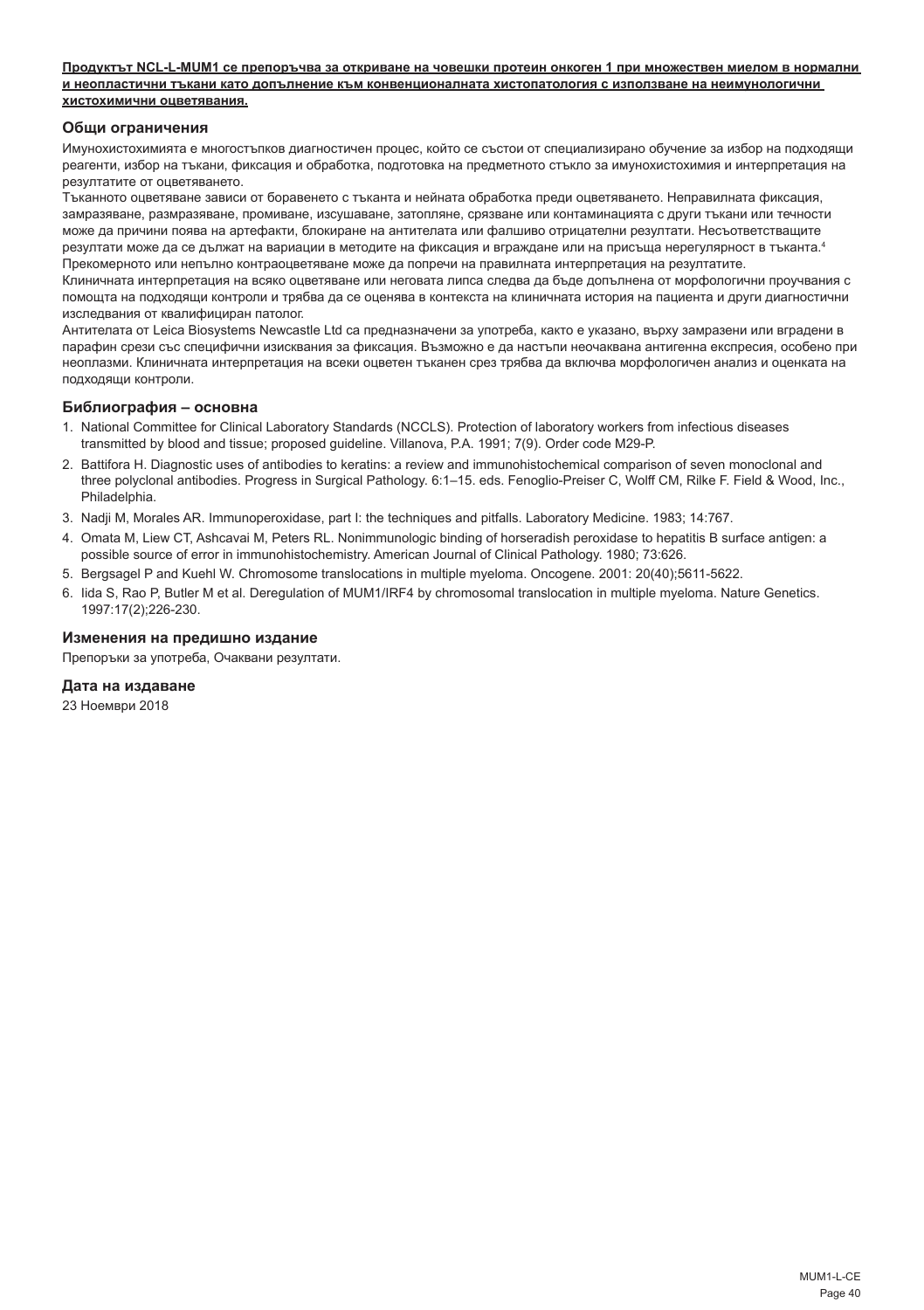# <span id="page-41-0"></span>**Novocastra™ folyékony egér monoklonális antitest Multiple Myeloma Oncogene 1 (MUM-1) Termékkód: NCL-L-MUM1**

# **Alkalmazási terület**

### *In vitro diagnosztikai használatra.*

Az NCL-L-MUM1 a humán mielóma multiplex onkogén 1 (MUM-1) fénymikroszkóppal végzett kvalitatív azonosítására szolgál paraffinos metszetekben. Minden festődés meglétének vagy hiányának klinikai értelmezését morfológiai vizsgálatokkal és megfelelő kontrollokkal kell kiegészíteni, valamint az értékelést a beteg klinikai kórtörténete és egyéb diagnosztikai vizsgálatok figyelembevételével, képzett patológusnak kell elvégeznie.

## **Az eljárás elve**

Az immunhisztokémiai (immunohistochemical, IHC) megfestési technikák az antigén elleni specifikus antitest (elsődleges antitest), az elsődleges antitest elleni másodlagos antitest és egy enzim kromogén szubsztráttal alkotott komplexének egymás után következő alkalmazásán keresztül, közbeiktatott mosási lépések mellett lehetővé teszik az antigének megjelenítését. A kromogén enzimaktiválása látható reakcióterméket eredményez az antigén helyén. Ezután a minta kontrasztfesthető és lefedhető. Az eredmények fénymikroszkóp használatával értelmezhetők, majd segítségül használhatók a patofiziológiás folyamatok differenciáldiagnózisa során, amely folyamatok az esetek egy részében konkrét antigénhez kapcsolódnak.

## **Klón**

EAU32

## **Immunogén**

A humán mielóma multiplex onkogén 1 (MUM-1) molekula 313 aminosavának megfelelő prokarióta eredetű rekombináns fehérje.

# **Specificitás**

Humán mielóma multiplex onkogén 1 (MUM-1).

# **A reagens összetétele**

Az NCL-L-MUM1 tartósítószerként nátrium-azidot tartalmazó folyékony szövetkultúra felülúszó.

### **Ig-osztály**

IgG1

| Összfehérje-koncentráció Total Protein |  |  |
|----------------------------------------|--|--|
|----------------------------------------|--|--|

A sarzsspecifikus összfehérje-koncentrációt lásd az üveg címkéjén.

# **Antitest-koncentráció**

Legalább 263 mg/l, ELISA módszerrel meghatározva. A sarzsspecifikus Ig-koncentrációt lásd az üveg címkéjén.

## **Felhasználási javaslatok**

### Immunhisztokémia paraffinos metszeteken.

**Hőindukált epitópfeltárás (heat induced epitope retrieval, HIER):** Kövesse a Novocastra Epitope Retrieval Solution pH 9 termék használati útmutatóját.

**Javasolt hígítás:** 1:100, 30 percen át, 25 °C-on. Az adatok csak útmutatásul szolgálnak, a felhasználóknak kell meghatározniuk saját optimális munkaoldataikat.

**Megjelenítés:** Kövesse a Novolink™ Polymer Detection Systems rendszerek használati útmutatóját. További termékinformációkért vagy támogatásért forduljon a Leica Biosystems helyi forgalmazójához vagy regionális irodájához, vagy keresse fel a Leica Biosystems weboldalát a www.LeicaBiosystems.com címen.

Az antitest teljesítményét validálni kell, ha azt más manuális festési rendszerrel vagy automata platformmal használja.

### **Tárolás és stabilitás**

2–8 °C-on tárolandó. Tilos fagyasztani. Felhasználás után azonnal tegye vissza 2–8 °C közötti hőmérsékletre. Ne használja az üveg címkéjén feltüntetett lejárati dátum után. A fentiekben előírtaktól eltérő tárolási feltételeket a felhasználónak ellenőriznie kell.

## **A minták előkészítése**

A javasolt fixálószer a paraffinba ágyazott szövetmetszeteknél 10%-os, semleges pufferolású formalin.

## **Figyelmeztetések és óvintézkedések**

Ez a reagens a sejtkultúra felülúszójából készült. Mivel biológiai termék, kezelésekor észszerű körültekintéssel kell eljárni. Ez a reagens nátrium-azidot tartalmaz. Az anyagbiztonsági adatlap kérésre rendelkezésre áll, vagy letölthető a www.LeicaBiosystems. com oldalról.

Minden potenciálisan toxikus összetevő ártalmatlanításával kapcsolatban kövesse a szövetségi, állami és helyi előírásokat. A mintákat fixálás előtt és után, valamint a velük érintkező összes anyagot fertőzések terjesztésére képes anyagként kell kezelni, és megfelelő körültekintéssel kell ártalmatlanítani.<sup>1</sup> Soha ne pipettázza szájjal a reagenseket, továbbá kerülje a bőr és a nyálkahártyák érintkezését a reagensekkel és a mintákkal. Ha a reagensek vagy minták érzékeny területtel érintkeznek, bő vízzel mossa le az érintett területet. Forduljon orvoshoz.

Minimálisra kell csökkenteni a reagensek mikrobiális szennyeződését, különben megnövekedhet a nem specifikus festődés.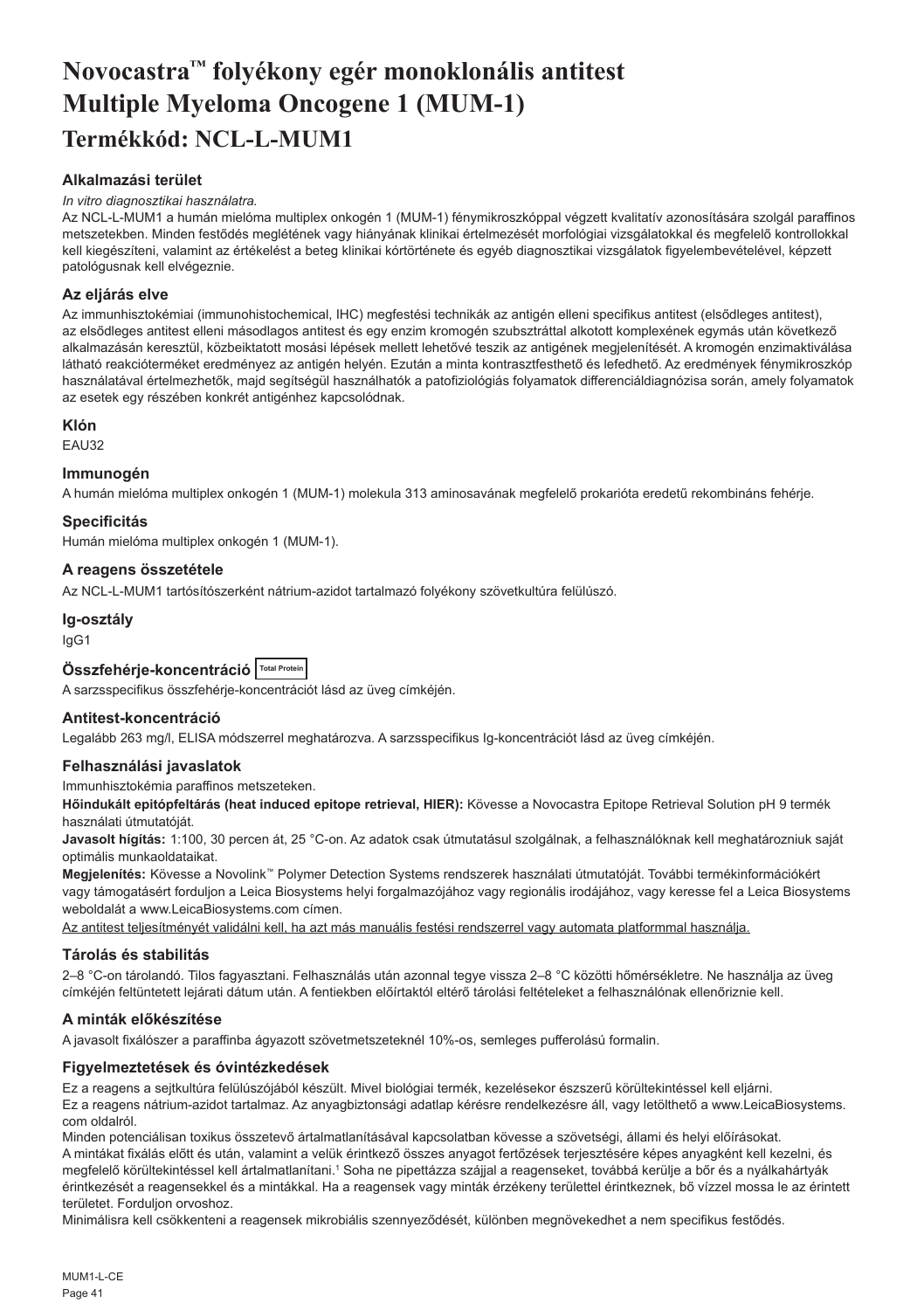A megadottaktól eltérő inkubációs idők és hőmérsékletek hibás eredményekhez vezethetnek. A felhasználónak minden ilyen jellegű változtatást validálnia kell.

# **Minőség-ellenőrzés**

A felhasználó laboratóriumában alkalmazott szövetfeldolgozási és technikai eljárások eltérései jelentős különbséget okozhatnak az eredményekben, ami az alábbi eljárásokon túl belső kontrollok rendszeres futtatását teszi szükségessé. Kontrollként friss boncolási/biopsziás/sebészeti mintákat kell használni, amelyeket a lehető leghamarabb a betegmintákkal megegyező módon kell formalinban fixálni, feldolgozni és paraffinviaszba ágyazni.

## **Pozitív szövetkontroll**

A megfelelő szövet-előkészítés és festési technikák ellenőrzésére használatos.

Minden tesztelési körülményegyüttes esetében és minden megfestési sorozatban kell alkalmazni egy pozitív szövetkontrollt. A gyengén pozitív festődésű szövet alkalmasabb az erősebben pozitív festődésű szövetnél az optimális minőség-ellenőrzéshez, valamint a kismértékű reagensbomlás észleléséhez.<sup>2</sup>

A javasolt pozitív kontrollszövet a tonsilla.

Ha a pozitív szövetkontroll nem mutat pozitív festődést, a vizsgált minták eredményeit érvénytelennek kell tekinteni.

## **Negatív szövetkontroll**

A pozitív szövetkontroll után azért kell megvizsgálni, hogy a vizsgált antigén elsődleges antitest segítségével történő jelölésének specificitását ellenőrizni lehessen.

A javasolt negatív kontrollszövet a kisagy.

Ezenkívül a legtöbb szövetmetszetben jelen lévő különböző sejttípusok gyakran használhatók negatív kontrollként, de ezeket a felhasználónak kell ellenőriznie.

Ha van nem specifikus festődés, az rendszerint diffúz megjelenésű. A formalinban túlfixált szövetekből származó metszeteknél a kötőszövet szórványos festődése is megfigyelhető. A festési eredmények értelmezésére ép sejteket használjon. A nekrotizált vagy degenerálódott sejtek gyakran nem specifikusan festődnek meg.<sup>3</sup> A fehérjék vagy a szubsztrát reakciótermékeinek nem immunológiai kötődése miatt álpozitív eredmények jelentkezhetnek. Az alkalmazott immunfestés típusától függően álpozitív eredményeket okozhatnak olyan endogén enzimek is, mint a pszeudoperoxidáz (vörösvérsejtek), endogén peroxidáz (citokróm C), illetve endogén biotin (pl. máj, emlő, agy, vese). Az endogén enzim aktivitásának vagy az enzimek nem specifikus kötődésének a specifikus immunreakciótól való megkülönböztetésére további betegszövetek festhetők kizárólag szubsztrát–kromogén oldattal vagy enzimkomplexekkel (avidinbiotin, sztreptavidin, jelölt polimer) és szubsztrát–kromogénnel. Ha a negatív szövetkontroll specifikus festődést mutat, a betegminták eredményeit érvénytelennek kell tekinteni.

## **Negatív reagenskontroll**

A nem specifikus festődés kiértékeléséhez és az antigén helyén létrejövő specifikus festődés jobb értelmezéséhez minden betegminta esetén egy metszeten alkalmazzon az elsődleges antitest helyett nem specifikus negatív reagenskontrollt.

### **Betegszövet**

Az NCL-L-MUM1 reagenssel festett betegmintákat vizsgálja meg utolsóként. A pozitív festődés intenzitását a negatív reagenskontroll esetleges nem specifikus háttérfestődésének viszonylatában értékelje. Mint minden immunhisztokémiai vizsgálatnál, a negatív eredmény azt jelenti, hogy az antigén nem volt kimutatható, nem pedig azt, hogy az antigén nem volt jelen a vizsgált sejtekben/ szövetben. Szükség esetén az álnegatív reakciók azonosítására használjon antitestpanelt.

### **Várható eredmények**

### Normál szövetek

Az EAU32 klón kimutatta a limfociták egy alcsoportjának sejtmagjában expresszálódott mielóma multiplex onkogén 1 (MUM-1) fehérjét. Expresszió volt kimutatható a lépben és a tonsillában, valamint egyéb szövetekben a limfocitákban, ahol azok jelen voltak. Gyenge expresszió volt észlelhető emellett a bőr bazális rétegében és az agyalapi mirigy sejtjeinek citoplazmájában. (Összesített esetszám = 35).

### Kóros szövetek

Az EAU32 klón kimutatta a MUM-1 fehérjét 37/42 vizsgálat hematológiai malignitásban, közöttük 14/14 diffúz nagy B-sejtes limfómában, 5/5 Hodgkin-limfómában, 5/6 follikuláris limfómában, 4/6 perifériás T-sejtes limfómában, 2/2 MALTómában, 2/2 anaplasztikus nagysejtes limfómában, 1/2 köpenysejtes limfómában, 1/1 Burkitt-limfómában, 1/1 angioimmunoblasztos limfómában, 1/1 NK/T-sejtes limfómában, 1/1 margináliszóna-limfómában és 0/1 limfoblasztos limfómában. Az infiltráló limfocitákat leszámítva, a MUM-1 fehérjét észlelték 11/51 nem limfoid malignitásban, közöttük 10/10 melanómában és 1/4 petefészek-daganatban. Nem volt festődés észlelhető laphámsejtes karcinóma (0/10), májdaganat (0/4), pajzsmirigydaganat (0/4), kolorektális daganat (0/3), agydaganat (0/2), emlődaganat (0/2), gyomordaganat (0/2), hasnyálmirigy-daganat (0/2), tüdődaganat (0/2), vesedaganat (0/2), prosztatadaganat (0/2) és áttétes nyirokcsomó-karcinóma (0/2) esetén. (Összesített esetszám = 93).

### **Az NCL-L-MUM1 a humán mielóma multiplex onkogén-1 fehérje detektálására ajánlott egészséges és tumoros szövetekben, a nem immunológiai hisztokémiai festést használó hagyományos kórszövettani eljárások kiegészítéseként.**

## **Általános korlátozások**

Az immunhisztokémia több lépésből álló diagnosztikai folyamat, amely a következőket foglalja magában: speciális képzés alapján a megfelelő reagensek kiválasztása; a szövetek kiválasztása, fixálása és feldolgozása; az IHC tárgylemez előkészítése; és a festési eredmények értelmezése.

A szövet festődése függ a szövet festés előtti kezelésétől és feldolgozásától. A nem megfelelő fixálás, a fagyasztás, olvasztás, mosás, szárítás, melegítés, metszetkészítés, illetve a más szövetekkel vagy folyadékokkal történő szennyezés műtermékeket, az antitestek befogását, illetve álnegatív eredményeket okozhat. Ellentmondó eredményekhez vezethetnek a fixálási vagy beágyazási módszerek eltérései, illetve a szövet eredendő rendellenességei.4

A túlzott vagy hiányos kontrasztfestés ronthatja az eredmények megfelelő értelmezését.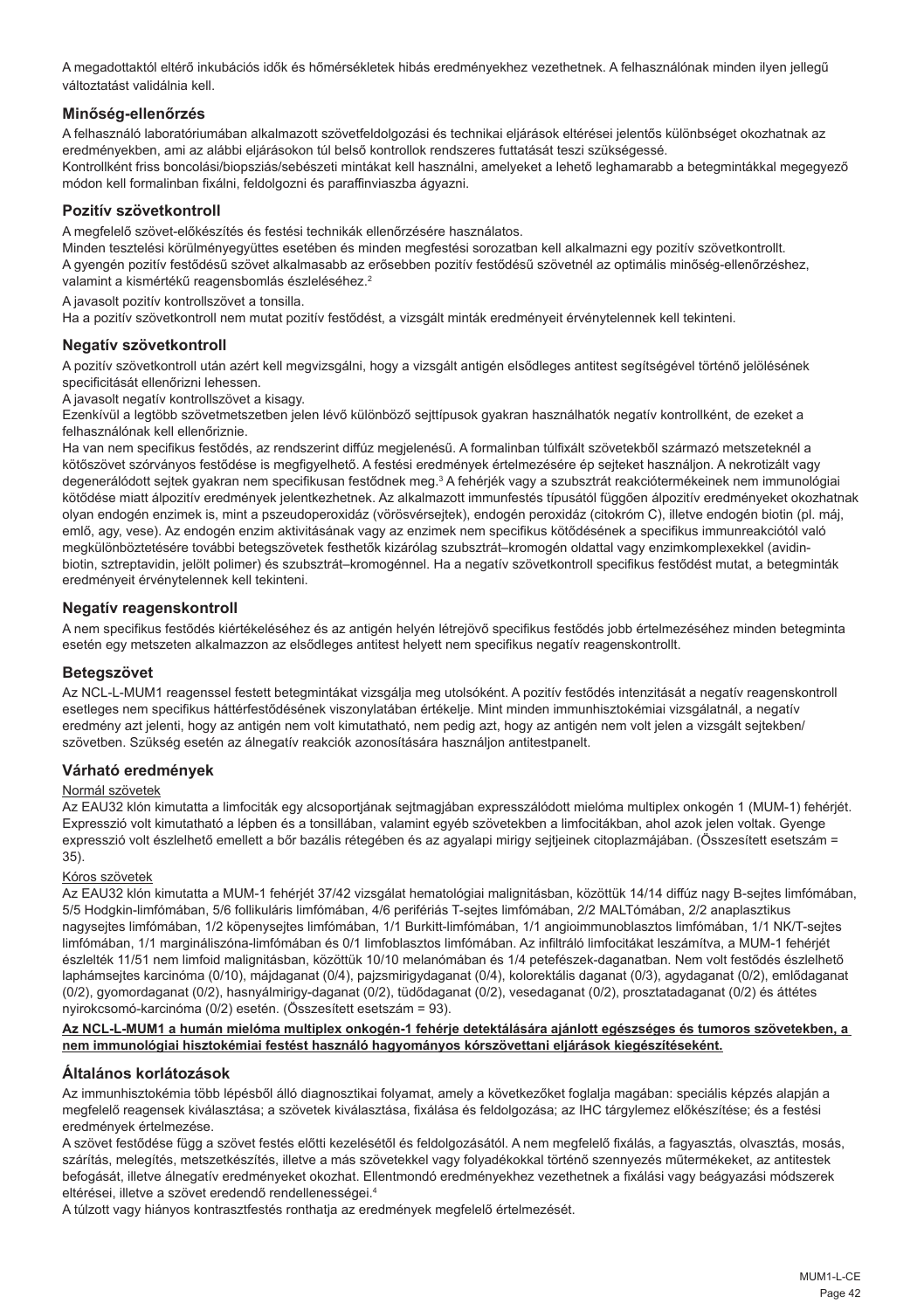Minden festődés meglétének vagy hiányának klinikai értelmezését morfológiai vizsgálatokkal és megfelelő kontrollokkal kell kiegészíteni, valamint az értékelést a beteg klinikai kórtörténete és egyéb diagnosztikai vizsgálatok figyelembevételével, képzett patológusnak kell elvégeznie.

A Leica Biosystems Newcastle Ltd által biztosított antitestek specifikus fixálási követelmények mellett, az utasításoknak megfelelően fagyasztott vagy paraffinba ágyazott metszeteken történő felhasználásra szolgálnak. Időnként váratlan antigén-expresszió fordulhat elő, különösen daganatok esetében. Bármely festett szövetmetszet klinikai értelmezéséhez morfológiai elemzést is kell végezni, és ki kell értékelni a megfelelő kontrollokat.

# **Bibliográfia – általános**

- 1. National Committee for Clinical Laboratory Standards (NCCLS). Protection of laboratory workers from infectious diseases transmitted by blood and tissue; proposed guideline. Villanova, P.A. 1991; 7(9). Order code M29-P.
- 2. Battifora H. Diagnostic uses of antibodies to keratins: a review and immunohistochemical comparison of seven monoclonal and three polyclonal antibodies. Progress in Surgical Pathology. 6:1–15. eds. Fenoglio-Preiser C, Wolff CM, Rilke F. Field & Wood, Inc., Philadelphia.
- 3. Nadji M, Morales AR. Immunoperoxidase, part I: the techniques and pitfalls. Laboratory Medicine. 1983; 14:767.
- 4. Omata M, Liew CT, Ashcavai M, Peters RL. Nonimmunologic binding of horseradish peroxidase to hepatitis B surface antigen: a possible source of error in immunohistochemistry. American Journal of Clinical Pathology. 1980; 73:626.
- 5. Bergsagel P and Kuehl W. Chromosome translocations in multiple myeloma. Oncogene. 2001: 20(40);5611-5622.
- 6. Iida S, Rao P, Butler M et al. Deregulation of MUM1/IRF4 by chromosomal translocation in multiple myeloma. Nature Genetics. 1997:17(2);226-230.

# **Módosítások az előző változathoz képest**

Felhasználási javaslatok, várható eredmények.

## **Kiadás dátuma**

23 november 2018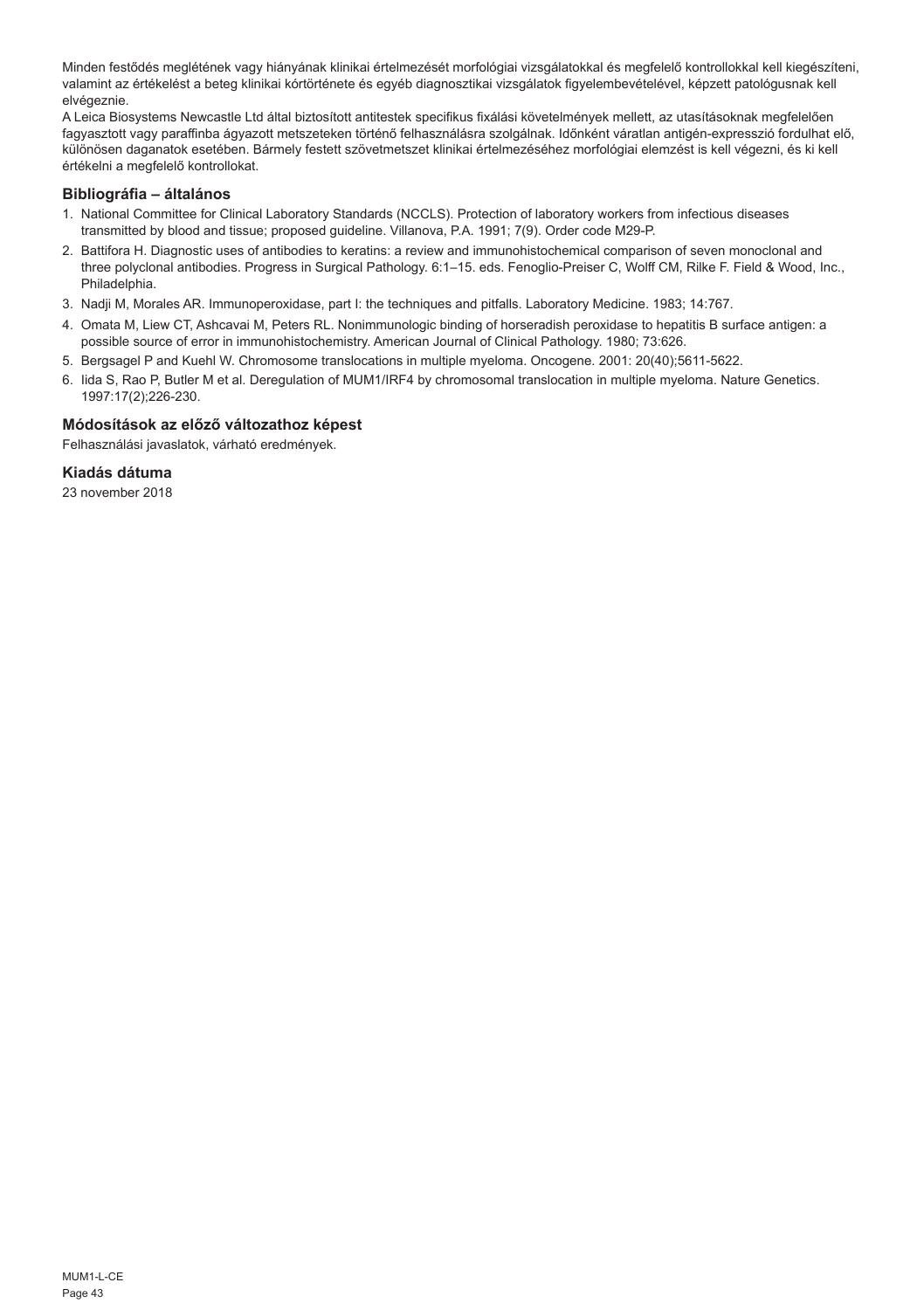# <span id="page-44-0"></span>**Novocastra™ Anticorp lichid monoclonal de șoarece Multiple Myeloma Oncogene 1 (MUM-1) Cod produs: NCL-L-MUM1**

# **Utilizare prevăzută**

#### *Pentru diagnosticare in vitro.*

NCL-L-MUM1 este destinat identificării calitative, prin intermediul microscopiei optice, a oncogenului 1 de mielom multiplu (MUM-1) uman în secțiunile de parafină. Interpretarea clinică a oricărei colorări sau a absenței acesteia trebuie completată cu studii morfologice utilizând controale adecvate și trebuie evaluată în contextul antecedentelor clinice ale pacientului, precum și al altor teste de diagnosticare efectuate de către un patolog calificat.

## **Principiul de procedură**

Tehnicile de colorare imunohistochimică (IHC) permit vizualizarea antigenilor prin aplicarea secvențială a unui anumit anticorp pe antigen (anticorp primar), a unui anticorp secundar pe anticorpul primar și a unui complex enzimatic cu un substrat cromogen, cu etape de spălare intercalate. Activarea enzimatică a cromogenului duce la un produs de reacție vizibil la locul aplicării antigenului. Specimenul poate fi apoi contracolorat și acoperit cu lamelă. Rezultatele sunt interpretate folosind un microscop optic și ajută la diagnosticul diferențial al proceselor patofiziologice, care pot sau nu să fie asociate cu un anumit antigen.

## **Clonă**

EAU32

### **Imunogen**

Proteină procariotică recombinantă care corespunde la 313 de aminoacizi ai moleculei de oncogen 1 de mielom multiplu uman (MUM-1).

## **Specificitate**

Oncogen 1 de mielom multiplu uman (MUM-1).

## **Compoziția reactivului**

NCL-L-MUM1 este un supernatant de cultură tisulară lichid care conține azidă de sodiu drept conservant.

## **Clasa Ig**

IgG1

## **Concentrație proteină totală Total Protein**

Consultați eticheta flaconului pentru concentrația proteinelor totale specifică lotului.

# **Concentrație anticorpi**

Mai mare sau egală cu 263 mg/L, așa cum este determinată prin ELISA. Consultați eticheta flaconului pentru concentrația lg specifică lotului.

## **Recomandări privind utilizarea**

#### Imunohistochimie pe secțiuni de parafină.

**Recuperarea indusă de căldură a epitopilor (HIER):** Urmați instrucțiunile de utilizare din Novocastra Epitope Retrieval Solution pH 9. **Diluție sugerată:** 1:100 timp de 30 de minute la 25 °C. Aceste informații sunt furnizate cu rol de îndrumare, iar utilizatorii trebuie să-și stabilească singuri propriile diluții de lucru optime.

**Vizualizare:** Respectați instrucțiunile de utilizare din Novolink™ Polymer Detection Systems. Pentru asistență sau informații suplimentare cu privire la produs, luați legătura cu distribuitorul dvs. local sau cu biroul regional al Leica Biosystems sau, ca alternativă, vizitați site-ul web al Leica Biosystems, www.LeicaBiosystems.com.

Eficiența acestui anticorp trebuie validată atunci când este utilizat cu alte sisteme de colorare manuală sau alte platforme automatizate.

### **Depozitare și stabilitate**

A se depozita la 2–8 °C. A nu se congela. A se returna la 2–8 °C imediat după utilizare. A nu se utiliza după data expirării indicată pe eticheta flaconului. Alte condiții de depozitare decât cele specificate mai sus trebuie verificate de către utilizator.

### **Pregătirea specimenului**

Mediul de fixare recomandat este formalină tamponată neutru 10% pentru secțiunile de țesut încorporate în parafină.

## **Avertismente și precauții**

Acest reactiv a fost pregătit din supernatantul culturii celulare. Întrucât este un produs biologic, trebuie să se acționeze cu prudență rezonabilă la manipularea sa.

Acest reactiv conține azidă de sodiu. O Fișă tehnică de securitate a materialului este disponibilă la cerere sau pe site-ul www. LeicaBiosystems.com

Consultați reglementările naționale sau locale pentru informații privind eliminarea la deșeuri a tuturor componentelor potențial toxice. Probele, înainte și după fixare, precum și toate materialele expuse la acestea, trebuie manipulate ca și când ar avea potențialul de a transmite infecții și trebuie eliminate la deșeuri luând măsurile de precauție adecvate.<sup>1</sup>Nu pipetați niciodată reactivii cu gura și evitați contactul reactivilor și probelor cu pielea și membranele mucoase. Dacă reactivii sau probele vin în contact cu suprafețele sensibile, spălați cu apă din abundență. Solicitați asistență medicală.

Reduceți la minimum contaminarea microbiană a reactivilor, în caz contrar poate apărea o creștere a colorării nespecifice.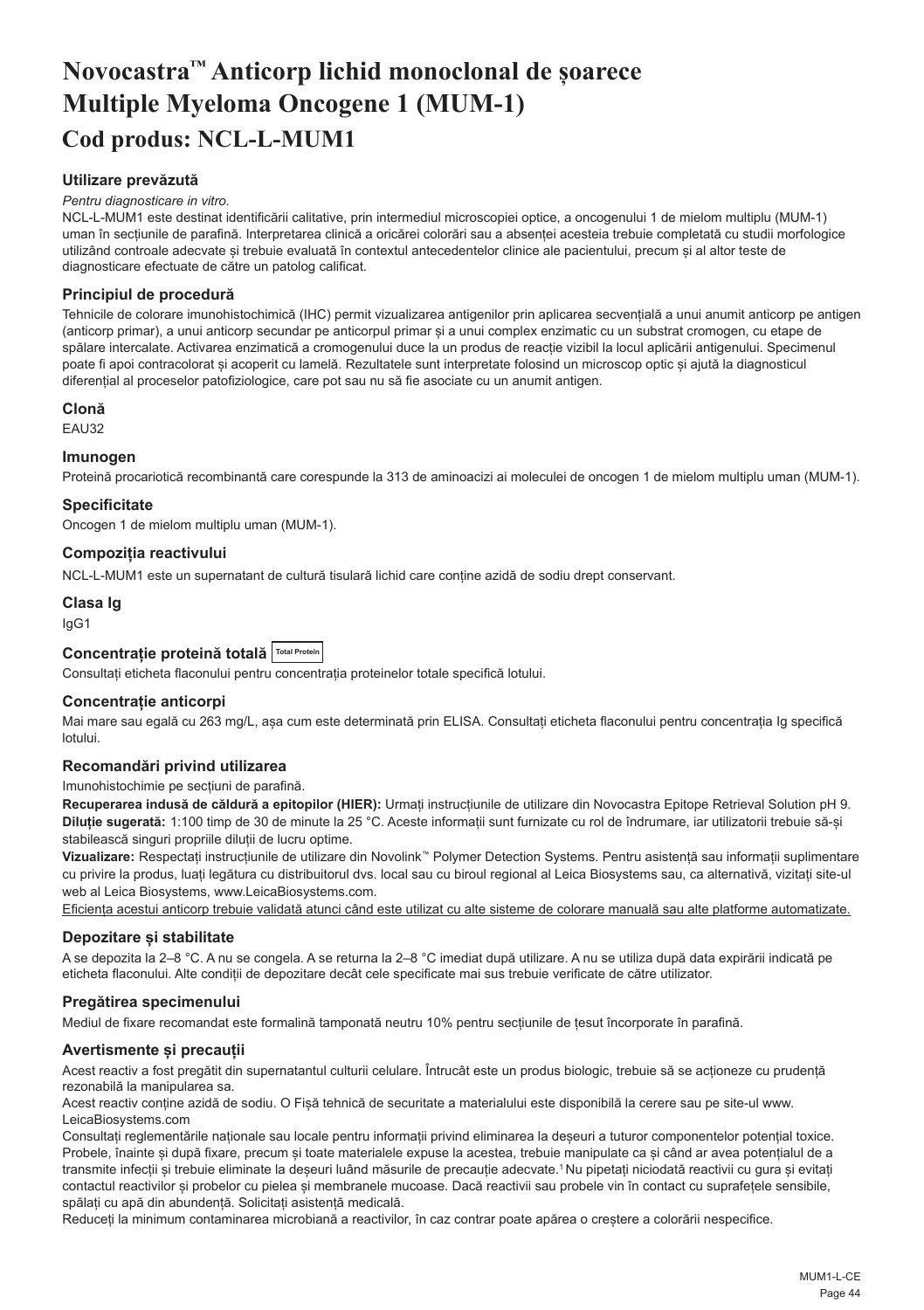Timpii sau temperaturile de incubație care diferă de valorile specificate pot genera rezultate eronate. Orice astfel de modificări trebuie validate de către utilizator.

# **Controlul calității**

Diferentele în ceea ce priveste procesarea tesutului și procedurile tehnice în laboratorul utilizatorului pot cauza o variabilitate semnificativă a rezultatelor, necesitând efectuarea cu regularitate de controale interne, în plus față de următoarele proceduri. Probele de control trebuie să fie probe proaspete de autopsie/biopsie/chirurgicale, fixate în formalină, procesate și încorporate în ceară de parafină cât mai curând posibil și în aceeași manieră ca și probele pacientului.

# **Țesutul de control pozitiv**

Folosit pentru a indica țesuturile pregătite corect și tehnicile de colorare adecvate.

O probă de țesut de control pozitiv trebuie să fie inclusă pentru fiecare set de condiții de testare în fiecare etapă de colorare. Un țesut cu colorare pozitivă slabă este mai adecvat decât un țesut cu colorare pozitivă puternică în vederea unui control optim al calității și pentru a detecta nivelurile minore de degradare a reactivului.<sup>2</sup>

Țesutul de control pozitiv recomandat este de amigdale.

Dacă țesutul de control pozitiv nu demonstrează colorația pozitivă, rezultatele obținute cu acele probe de testare trebuie considerate nevalide.

# **Țesutul de control negativ**

Trebuie examinat după țesutul de control pozitiv pentru a verifica specificitatea informațiilor de etichetare ale antigenului țintă în funcție de anticorpul primar.

Țesutul de control negativ recomandat este cerebelul.

Ca alternativă, varietatea de tipuri diferite de celule prezente în majoritatea secțiunilor tisulare oferă frecvent locuri de control negativ, dar acest lucru trebuie verificat de către utilizator.

Colorația nespecifică, dacă este prezentă, are, de obicei, un aspect difuz. Colorația sporadică a țesutului conjunctiv poate fi observată, de asemenea, în secțiuni de țesuturi fixate în mod excesiv în formalină. Folosiți celule intacte pentru interpretarea rezultatelor de colorare. Celulele necrotice sau degenerate se colorează deseori într-un mod nespecific.<sup>3</sup> Se pot observa rezultate fals pozitive ca urmare a legării non-imunologice a proteinelor sau produșilor de reacție ai substratului. Acestea pot fi cauzate, de asemenea, de enzimele endogene precum pseudoperoxidaza (eritrocite), peroxidaza endogenă (citocromul C) sau biotina endogenă (de exemplu, ficat, sân, encefal, rinichi), în funcție de tipul de imunocolorație folosit. Pentru a diferenția activitatea enzimelor endogene sau legarea nespecifică a enzimelor de imunoreactivitatea specifică, pot fi colorate țesuturi suplimentare de la pacient numai cu substrat-cromogen sau, respectiv, complexe enzimatice (avidină-biotină, streptavidină, polimer etichetat) și substrat-cromogen. În cazul în care colorația specifică are loc în țesutul de control negativ, rezultatele obținute pe probele pacientului trebuie să fie considerate nevalide.

# **Reactivul de control negativ**

Folosiți un reactiv de control negativ non-specific în locul anticorpului primar cu o secțiune din fiecare specimen al pacientului pentru a evalua colorația nespecifică și a permite o mai bună interpretare a colorării specifice la situl antigenului.

# **Țesutul pacientului**

Examinați specimenele pacientului colorate cu NCL-L-MUM1 ultimele. Intensitatea colorației pozitive trebuie evaluată în contextul oricărei colorații de fond nespecifice a reactivului de control negativ. La fel ca în cazul oricărui test imunohistochimic, un rezultat negativ înseamnă că antigenul nu a fost detectat, și nu că antigenul a fost absent în celulele/țesuturile analizate. Dacă este necesar, folosiți un panel pentru anticorpi pentru identificarea reacțiilor fals negative.

## **Rezultate așteptate**

## Țesuturi normale

Clona EAU32 a detectat proteina de oncogen-1 de mielom multiplu (MUM-1) exprimată în nucleele unui subset al limfocitelor. Expresia a fost detectată în splină și amigdală și în limfocitele din alte țesuturi, unde erau prezente. A fost de asemenea observată o expresie slabă în stratele bazale ale pielii și în citoplasma pituicitelor. (Numărul total al cazurilor = 35).

## Țesuturi anormale

Clona EAU32 a detectat proteina MUM-1 în 37/42 malignități hematologice evaluate incluzând 14/14 limfoame difuze cu celule B mari, 5/5 limfoame Hodgkin, 5/6 limfoame foliculare, 4/6 limfoame periferice cu celule T, 2/2 limfoame MALTomas, 2/2 limfoame anaplastice cu celule mari, 1/2 limfoame cu celule de manta, 1/1 limfoame Burkitt, 1/1 limfoame angioimunoblastice, 1/1 limfoame cu celule NK/T, 1/1 limfoame de zonă marginală, 0/1 limfoame limfoblastice. În afara limfocitelor infiltrate, proteina MUM-1 a fost detectată și în 11/51 malignități non-limfoide, incluzând 10/10 melanoame și 1/4 tumori ovariene. Nu a fost detectată vreo colorare în carcinoame cu celule scuamoase (0/10), tumori hepatice (0/4), tumori tiroidiene (0/4), tumori colorectale (0/3), tumori cerebrale (0/2), tumori mamare (0/2), tumori gastrice (0/2), tumori pancreatice (0/2), tumori pulmonare (0/2), tumori renale (0/2), tumori prostatice (0/2), carcinoame metastatice de ganglion limfatic (0/2). (Număr total al cazurilor = 93).

## **NCL-L-MUM1 este recomandat pentru detectarea proteinei oncogenului 1 de mielom multiplu uman în țesuturile normale și neoplazice, ca adjuvant al histopatologiei convenționale, utilizând coloranți histochimici non-imunologici.**

## **Limitări generale**

Imunohistochimia este un proces de diagnostic cu mai multe etape, care constă din instruirea specializată în ceea ce privește alegerea reactivilor adecvați; alegerea, fixarea și procesarea țesutului; prepararea lamei IHC; și interpretarea rezultatelor de colorare. Colorarea tisulară depinde de manipularea și procesarea țesutului înainte de colorare. Fixarea, congelarea, dezghețarea, spălarea, uscarea, încălzirea, secționarea necorespunzătoare sau contaminarea cu alte țesuturi ori fluide pot cauza artefacte, captura anticorpilor sau rezultate fals negative. Rezultatele inconsecvente pot fi atribuite diferentelor în ceea ce priveste metodele de fixare și încorporare, ori neregularităților inerente ale tesutului.<sup>4</sup>

Contracolorația excesivă sau incompletă poate compromite interpretarea adecvată a rezultatelor.

Interpretarea clinică a oricărei colorări sau a absenței acesteia trebuie completată cu studii morfologice utilizând controale adecvate și trebuie evaluată în contextul antecedentelor clinice ale pacientului, precum și al altor teste de diagnosticare efectuate de către un patolog calificat.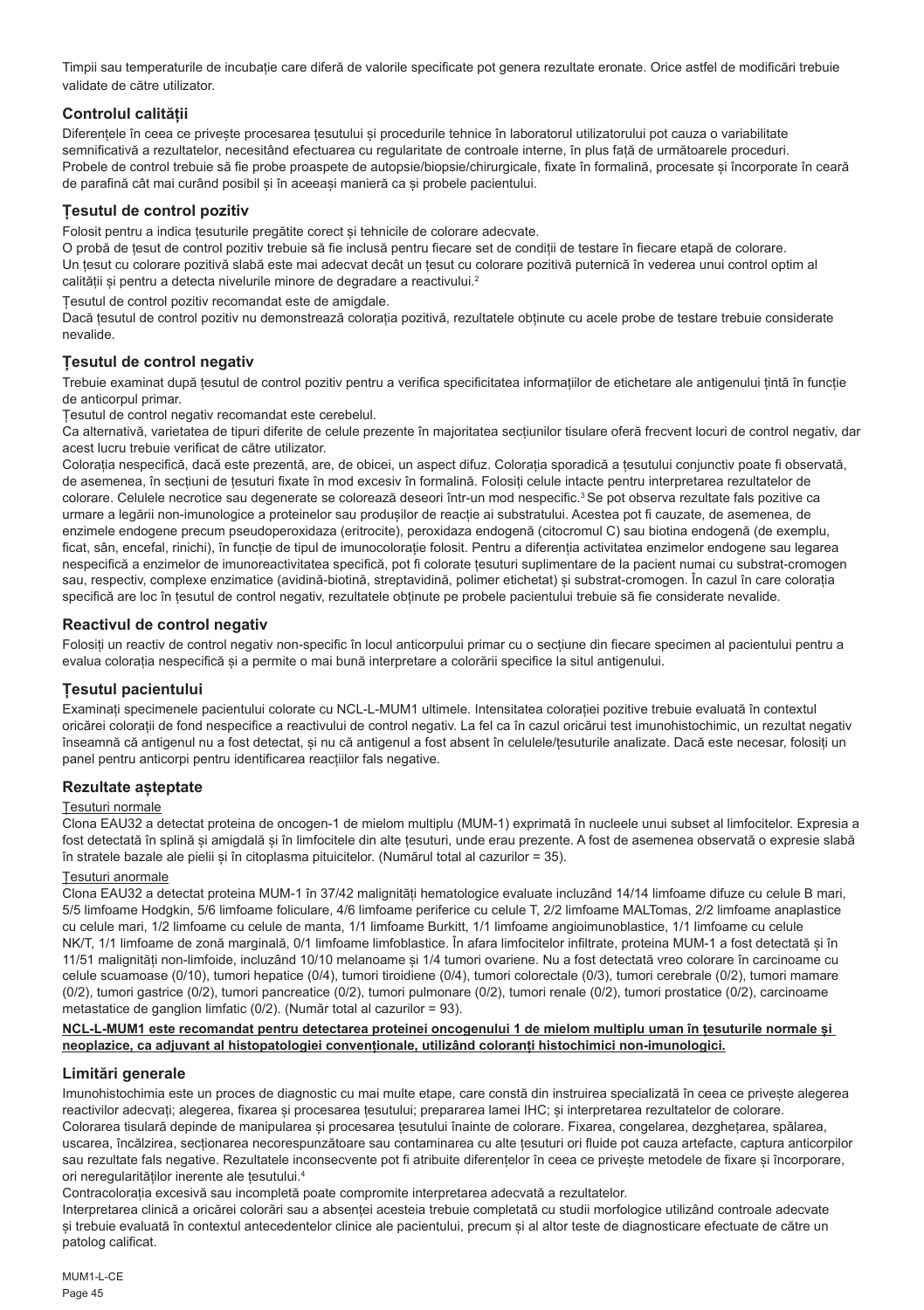Anticorpii de la Leica Biosystems Newcastle Ltd sunt destinați utilizării, conform indicațiilor, fie pe secțiuni congelate, fie pe secțiuni încorporate în parafină cu cerințe de fixare specifice. Poate apărea exprimarea neașteptată a antigenului, în special în neoplasme. Interpretarea clinică a oricărei secțiuni tisulare colorate trebuie să includă analiza morfologică și evaluarea probelor de control adecvate.

# **Bibliografie - General**

- 1. National Committee for Clinical Laboratory Standards (NCCLS). Protection of laboratory workers from infectious diseases transmitted by blood and tissue; proposed guideline. Villanova, P.A. 1991; 7(9). Order code M29-P.
- 2. Battifora H. Diagnostic uses of antibodies to keratins: a review and immunohistochemical comparison of seven monoclonal and three polyclonal antibodies. Progress in Surgical Pathology. 6:1–15. eds. Fenoglio-Preiser C, Wolff CM, Rilke F. Field & Wood, Inc., Philadelphia.
- 3. Nadji M, Morales AR. Immunoperoxidase, part I: the techniques and pitfalls. Laboratory Medicine. 1983; 14:767.
- 4. Omata M, Liew CT, Ashcavai M, Peters RL. Nonimmunologic binding of horseradish peroxidase to hepatitis B surface antigen: a possible source of error in immunohistochemistry. American Journal of Clinical Pathology. 1980; 73:626.
- 5. Bergsagel P and Kuehl W. Chromosome translocations in multiple myeloma. Oncogene. 2001: 20(40);5611-5622.
- 6. Iida S, Rao P, Butler M et al. Deregulation of MUM1/IRF4 by chromosomal translocation in multiple myeloma. Nature Genetics. 1997:17(2);226-230.

# **Amendamente la ediția anterioară**

Recomandări de utilizare, Rezultate așteptate.

# **Data publicării**

23 noiembrie 2018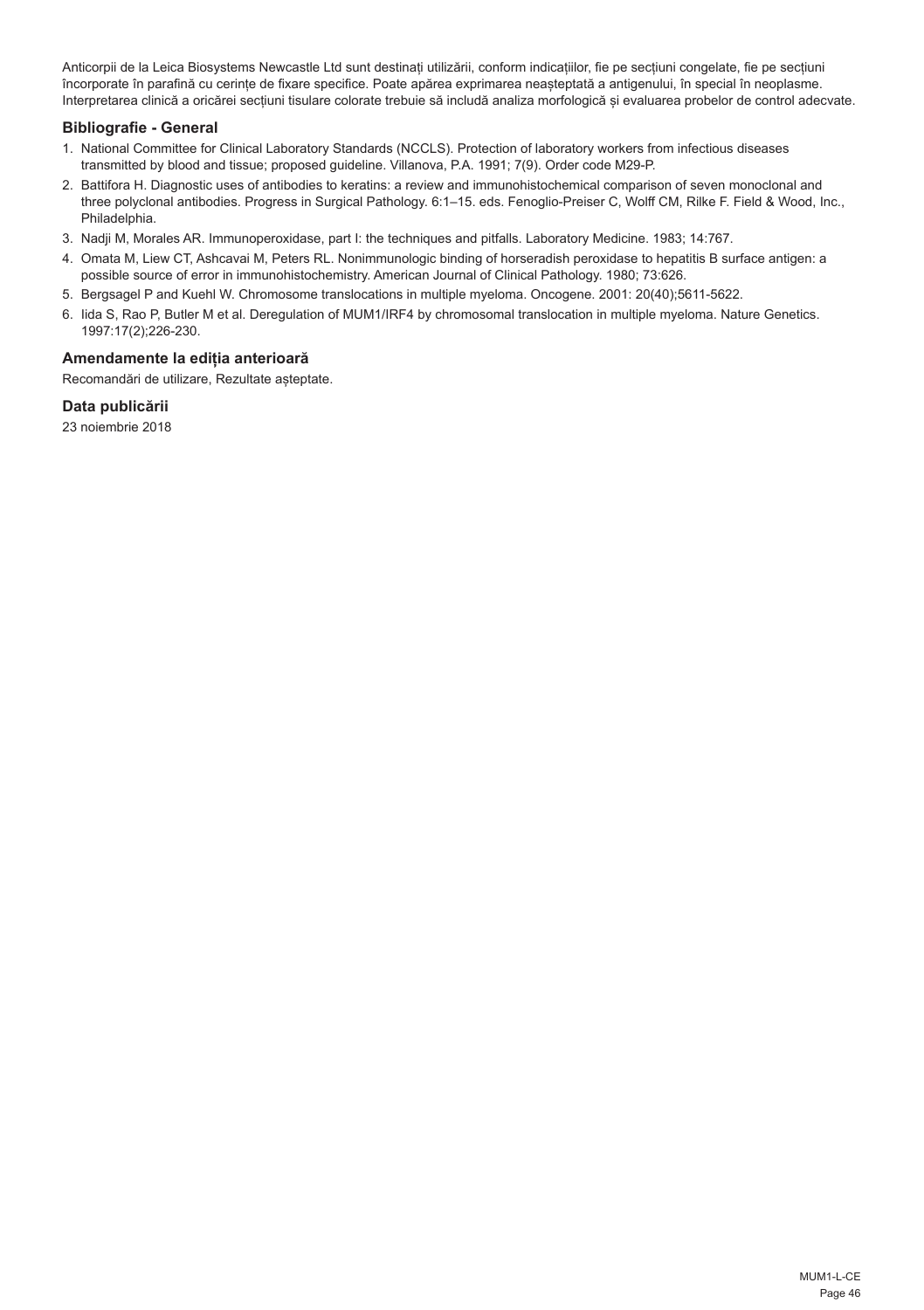# <span id="page-47-0"></span>**Жидкая форма моноклональных антител мыши NovocastraTM Multiple Myeloma Oncogene 1 (MUM1) Код продукта: NCL-L-MUM1**

# **Назначение**

#### *Для диагностики in vitro*

Препарат NCL-L-MUM1 предназначен для качественного определения онкогена множественной миеломы 1 (MUM-1) человека в парафиновых срезах методом световой микроскопии. Клиническая интерпретация любого окрашивания или его отсутствия должна быть дополнена морфологическими исследованиями с надлежащими контролями и должна быть оценена квалифицированным патологом с учетом анамнеза пациента и других диагностических тестов.

## **Принцип метода**

Иммуногистохимические (ИГХ) методы окрашивания позволяют визуализировать антигены путем последовательного связывания специфического антитела с антигеном (первичное антитело), вторичного антитела с первичным антителом и ферментного комплекса с хромогенным субстратом. Между этими этапами выполняется промежуточная промывка. Ферментная активация хромогена приводит к образованию видимого продукта реакции в месте расположения антигена. После этого образцы можно подвергать контрастному окрашиванию и заключить под покровную пленку. Интерпретацию результатов выполняют под световым микроскопом и используют для дифференциальной диагностики патофизиологических процессов, которые могут быть связаны или не связаны с конкретным антигеном.

### **Клон**

**EAU32** 

### **Иммуноген**

Рекомбинантный белок из прокариотических клеток, соответствующий 313 аминокислотам молекулы онкогена множественной миеломы 1 (MUM-1) человека.

## **Специфичность**

Онкоген множественной миеломы 1 (MUM-1) человека.

## **Состав реактива**

NCL-L-MUM1 является супернатантом жидкой культуры тканей, содержащим азид натрия в качестве консерванта.

## **Класс иммуноглобулинов**

IgG1

# **Общая концентрация белка Total Protein**

Общая концентрация белка в каждой партии указана на этикетке флакона.

### **Концентрация антитела**

Не менее 263 мг/л при измерении методом ИФА. Общая концентрация иммуноглобулина в каждой партии указана на этикетке флакона.

## **Рекомендации по применению**

Иммуногистохимическое окрашивание парафиновых срезов.

**Тепловая демаскировка эпитопа (Heat Induced Epitope Retrieval, HIER):** выполняйте инструкцию по применению,

прилагаемую к препарату Novocastra Epitope Retrieval Solution pH 9.

**Рекомендуемое разведение:** 1:100 в течение 30 минут при температуре 25 °C. Данная информация носит рекомендательный характер, и пользователям следует самостоятельно определять оптимальные рабочие разведения.

**Визуализация:** Следуйте инструкциям по применению, которые прилагаются к системам визуализации Novolink™ Polymer Detection Systems. Для получения дополнительной информации о продукции и технической поддержки обратитесь к местному дистрибьютору или в региональный офис компании Leica Biosystems либо, в качестве альтернативы, посетите веб-сайт компании Leica Biosystems, www.LeicaBiosystems.com

В случае применения этого антитела с другими ручными системами окрашивания или автоматизированными платформами следует выполнять валидацию его рабочих параметров.

## **Хранение и стабильность**

Хранить при температуре 2–8 °C. Не замораживать. После использования незамедлительно вернуть на хранение при температуре 2–8 °C. Не использовать после указанной на этикетке флакона даты истечения срока годности. Условия хранения, отличающиеся от указанных выше, должны быть проверены пользователем.

### **Подготовка образцов**

Для приготовления залитых в парафин срезов тканей рекомендуется фиксация в 10 % нейтральном забуференном формалине.

## **Предупреждения и меры предосторожности**

Этот реактив был изготовлен из супернатанта культуры клеток. При обращении с этим продуктом, как и с другими биологическими продуктами, следует соблюдать разумную осторожность.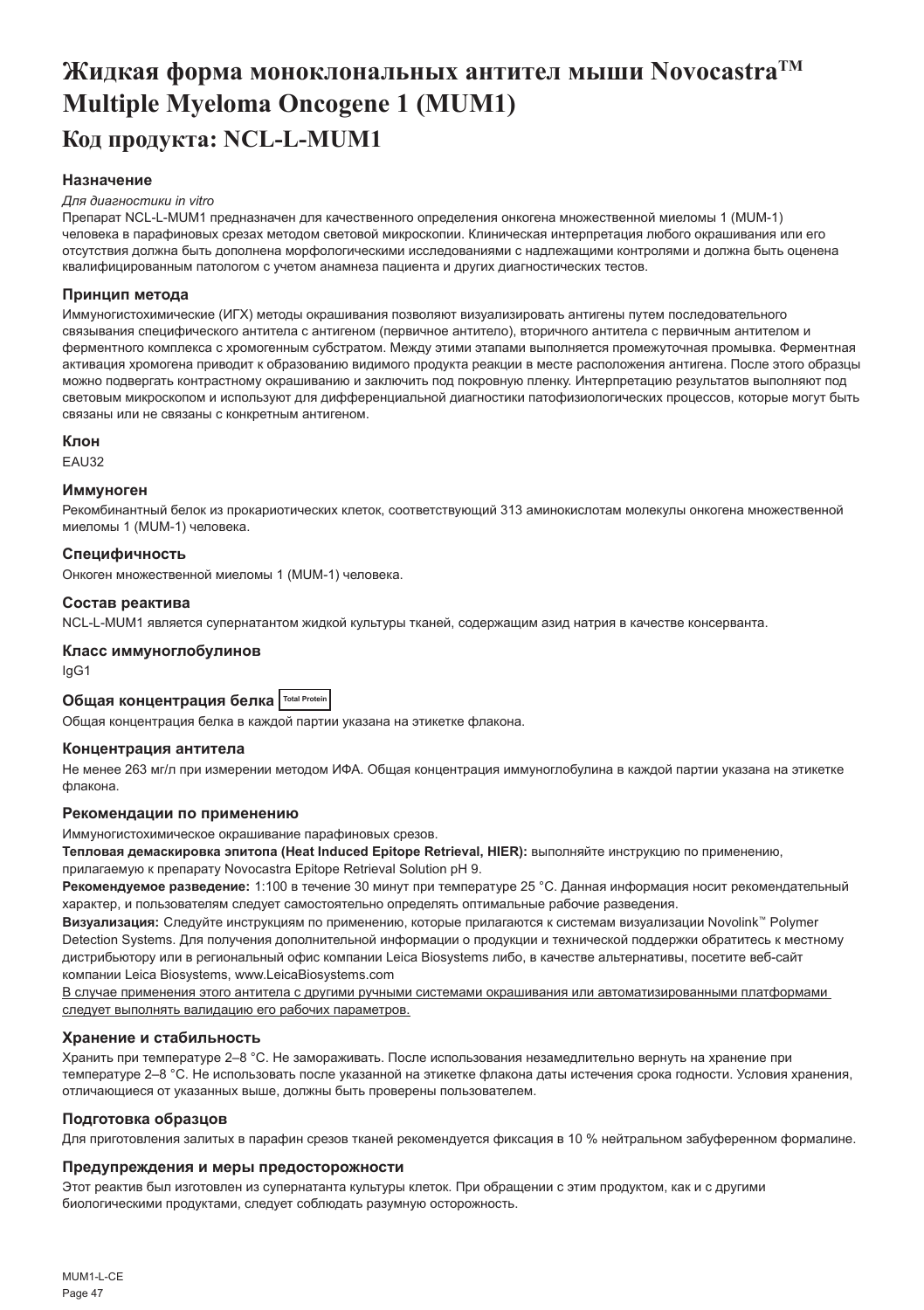Этот реактив содержит азид натрия. Паспорт безопасности химической продукции предоставляется по запросу или доступен на сайте www.LeicaBiosystems.com В отношении утилизации любых потенциально опасных компонентов следуйте требованиям федеральных, региональных и местных нормативных документов.

С образцами (до и после фиксации) и всеми материалами, которые находятся под их воздействием, следует обращаться как со способными к передаче инфекции и утилизировать, соблюдая соответствующие меры предосторожности.<sup>1</sup>Никогда не набирайте реактивы в пипетку ртом и не допускайте контакта реактивов и образцов с кожей и слизистыми оболочками. В случае контакта реактивов или образцов с чувствительными зонами промойте их большим количеством воды. Обратитесь за медицинской помощью.

Сводите к минимуму микробное загрязнение реактивов во избежание усиления неспецифического окрашивания. Инкубация при сроках и температурах, отличных от указанных в инструкции, может дать ошибочные результаты. Любые подобные изменения должны быть валидированы пользователем.

#### **Контроль качества**

Различия в методах обработки тканей и технических процедурах, выполняемых в лаборатории пользователя, могут привести к существенной вариабельности результатов, в связи с чем требуется регулярное выполнение внутрилабораторных контролей в дополнение к указанным ниже процедурам.

В качестве контролей следует использовать свежие образцы, полученные при аутопсии, биопсии или хирургических процедурах, фиксированные в формалине, обработанные и как можно скорее залитые в парафин так же, как были обработаны полученные у пациентов образцы.

#### **Положительный контроль ткани**

Применяется для проверки правильности подготовки тканей и методов окрашивания.

В каждый набор условий теста при каждом цикле окрашивания следует включать один срез ткани для положительного контроля. Для оптимального контроля качества и обнаружения незначительных уровней деградации реактива более подходит ткань со слабым положительным окрашиванием, чем ткань с сильным положительным окрашиванием.<sup>2</sup>

В качестве положительного контроля рекомендуется использовать ткань миндалин.

При отсутствии положительного окрашивания ткани, использующейся в качестве положительного контроля, результаты, полученные с исследуемыми образцами, считаются недействительными.

#### **Отрицательный контроль ткани**

Этот тест необходимо выполнять после положительного контроля ткани для проверки специфичности мечения целевого антигена первичным антителом.

В качестве отрицательного контроля рекомендуется ткань мозжечка.

Кроме того, разнообразные типы клеток для отрицательного контроля можно часто найти в большинстве срезов тканей, однако такие препараты должны быть проверены пользователем.

Неспецифическое окрашивание, если оно присутствует, обычно выглядит диффузным. В срезах тканей, избыточно фиксированных формалином, можно также иногда увидеть окрашивание соединительной ткани. Для интерпретации результатов окрашивания используйте интактные клетки. Некротизированные или разрушенные клетки часто окрашиваются неспецифически.<sup>з</sup> Неиммунное связывание белков или продуктов реакции с субстратом может привести к ложноположительным результатам. Такие же результаты могут быть связаны с эндогенными ферментами, например псевдопероксидазой (в эритроцитах), эндогенной пероксидазой (цитохром C) или эндогенным биотином (например, в печени, молочной железе, головном мозге или почке) в зависимости от типа использованного иммунного окрашивания. Чтобы отличить активность эндогенных ферментов или неспецифическое связывание ферментов от специфической иммунореактивности, можно выполнить окрашивание дополнительных тканей пациента исключительно хромогенным субстратом или ферментными комплексами (авидин-биотин, стрептавидин, меченый полимер) и хромогенным субстратом соответственно. При наличии специфического окрашивания в отрицательном контроле ткани результаты исследования полученных у пациентов образцов считаются недействительными.

### **Отрицательный контроль реактива**

Для оценки неспецифического окрашивания и лучшей интерпретации специфического окрашивания в области связывания антигена, исследуя срезы каждого образца, взятого у пациента, вместо первичных антител используйте реактив, служащий в качестве неспецифического отрицательного контроля.

#### **Ткань, полученная у пациента**

Исследуйте образцы взятой у пациента ткани, которые окрашены с помощью NCL-L-MUM1, в последнюю очередь. Интенсивность положительного результата окрашивания следует оценивать с учетом любого неспецифического фонового окрашивания реактива, представляющего собой отрицательный контроль. Как и при любом иммуногистохимическом исследовании, отрицательный результат означает необнаружение антигена, но не его отсутствие в исследованных клетках или ткани. При необходимости следует использовать панель антител для выявления ложноотрицательных реакций.

#### **Ожидаемые результаты**

#### Нормальные ткани

Клон EAU32 обнаружил белок онкогена множественной миеломы 1 (MUM1), выраженный в ядре подгруппы лимфоцитов. Экспрессия была обнаружена в селезенке и миндалине и в лимфоцитах дополнительных тканей, где они имеются. Слабая экспрессия также наблюдалась в базальном слое кожи и в цитоплазме питуицитов. (Общее число исследованных образцов = 35).

#### Патологически измененные ткани

Клон EAU32 обнаружил белок MUM-1 в 37/42 исследованных злокачественных образований гематологической природы, включая 14/14 случаев диффузной крупноклеточной B-лимфоцитарной лимфомы, 5/5 случаев лимфомы Ходжкина, 5/6 случаев фолликулярной лимфомы, 4/6 случаев периферийной Т-лимфоцитарной лимфомы, 2/2 случаев MALT-лимфомы, 2/2 случаев анапластической крупноклеточной лимфомы, 1/1 случая ангиоиммунобластной лимфомы, 1/1 случая NK/T-лимфоцитарной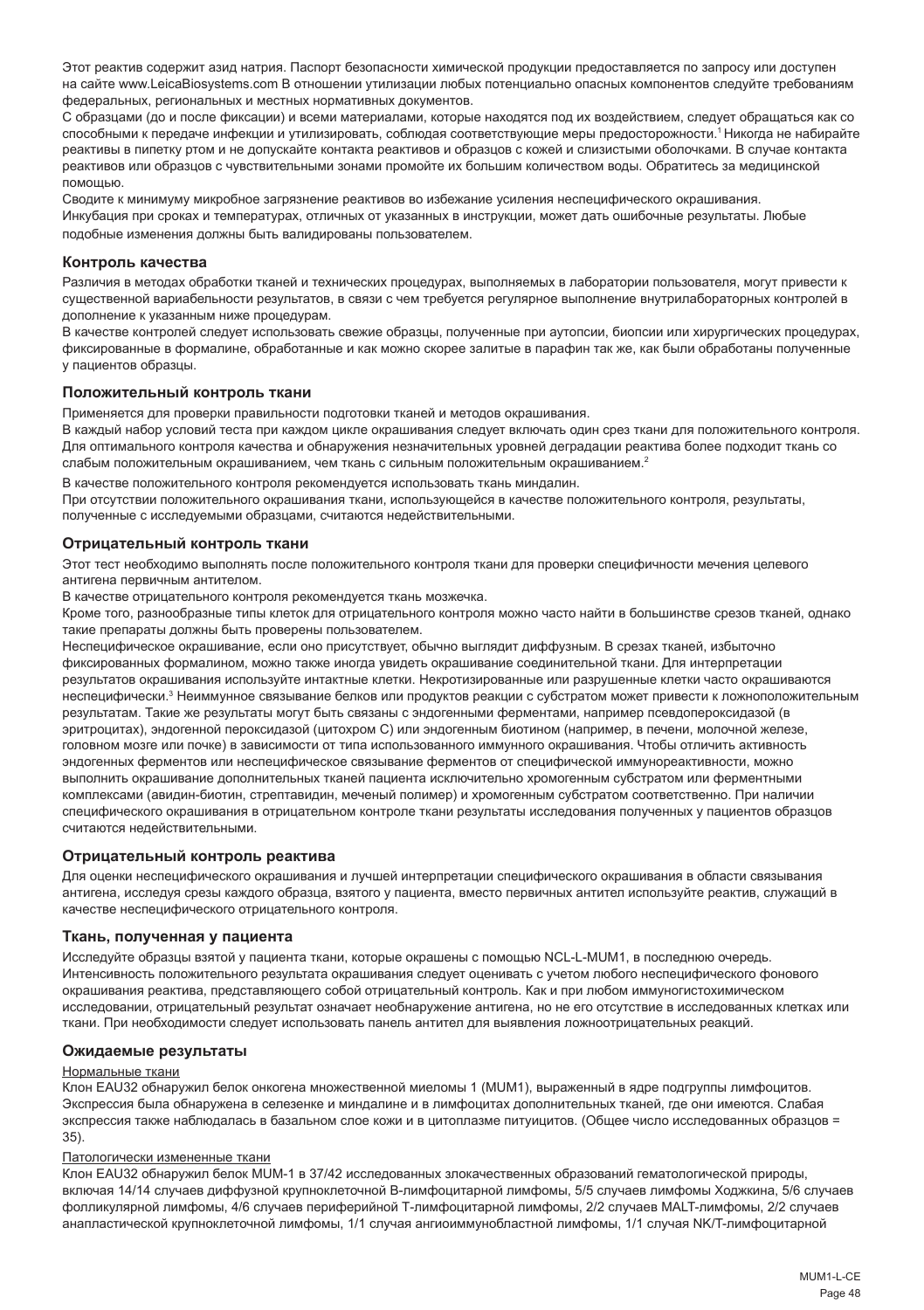лимфомы, 1/1 случая лимфомы из клеток маргинальной зоны, 0/1 случая лимфобластной лимфомы. За исключением инфильтрирующих лимфоцитов белок MUM-1 также обнаружен в 11/51 случаев злокачественных новообразований нелимфоидного происхождения, включая 10/10 случаев меланомы и 1/4 случаев опухоли яичников. Окрашивание не наблюдалось в плоскоклеточных карциномах (0/10), опухолях печени (0/4), опухолях щитовидной железы (0/4), колорекатальных опухолях (0/3), опухолях мозга (0/2), опухолях молочной железы (0/2), опухолях желудка (0/2), опухолях поджелудочной железы (0/2), опухолях легких (0/2), опухолях почек (0/2), опухолях простаты (0/2), метастатических карциномах лимфатических узлов (0/2). (Общее число случаев = 93.)

**NCL-L-MUM1 рекомендуется использовать для обнаружения белка онкогена множественной миеломы 1 человека в здоровых и пораженных опухолью тканях в качестве дополнения к обычным гистопатологическим исследованиям с неиммунным гистохимическим окрашиванием.**

### **Общие ограничения**

Иммуногистохимическое исследование является многостадийным диагностическим процессом, требующим специальных навыков в выборе надлежащих реактивов; выборе, фиксации и обработке тканей; приготовлении среза с ИГХ препаратом; интерпретации результатов окрашивания.

Окрашивание тканей зависит от обращения с тканями и их обработкой перед окрашиванием. Неправильные процедуры фиксации, замораживания, оттаивания, промывки, сушки, нагрева, приготовления срезов, а также загрязнение другими тканями или жидкостями могут приводить к артефактам, захвату антител или ложноотрицательным результатам. Противоречивые результаты могут быть обусловлены различиями методов фиксации и заливки препарата или присущей тканям внутренней неравномерностью структуры.4

Чрезмерное или неполное контрастирование может негативно отразиться на точности интерпретации результатов. Клиническая интерпретация любого окрашивания или его отсутствия должна быть дополнена морфологическими исследованиями с надлежащими контролями и должна быть оценена квалифицированным патологом с учетом анамнеза пациента и других диагностических тестов.

Изготовленные компанией Leica Biosystems Newcastle Ltd антитела предназначены, как указано выше, для применения на замороженных или залитых в парафин срезах и требуют выполнения конкретных требований по фиксации. Возможна непредвиденная экспрессия антигена, особенно в опухолях. Клиническая интерпретация любого окрашенного среза ткани должна включать морфологический анализ и оценку соответствующих контролей.

#### **Литература — общая**

- 1. National Committee for Clinical Laboratory Standards (NCCLS). Protection of laboratory workers from infectious diseases transmitted by blood and tissue; proposed guideline. Villanova, P.A. 1991; 7(9). Order code M29-P.
- 2. Battifora H. Diagnostic uses of antibodies to keratins: a review and immunohistochemical comparison of seven monoclonal and three polyclonal antibodies. Progress in Surgical Pathology. 6:1–15. eds. Fenoglio-Preiser C, Wolff CM, Rilke F. Field & Wood, Inc., Philadelphia.
- 3. Nadji M, Morales AR. Immunoperoxidase, part I: the techniques and pitfalls. Laboratory Medicine. 1983; 14:767.
- 4. Omata M, Liew CT, Ashcavai M, Peters RL. Nonimmunologic binding of horseradish peroxidase to hepatitis B surface antigen: a possible source of error in immunohistochemistry. American Journal of Clinical Pathology. 1980; 73:626.
- 5. Bergsagel P and Kuehl W. Chromosome translocations in multiple myeloma. Oncogene. 2001: 20(40);5611-5622.
- 6. Iida S, Rao P, Butler M et al. Deregulation of MUM1/IRF4 by chromosomal translocation in multiple myeloma. Nature Genetics. 1997:17(2);226-230.

## **Дополнения к предыдущему выпуску**

Рекомендации по применению, ожидаемые результаты.

# **Дата выпуска**

23 Ноябрь 2018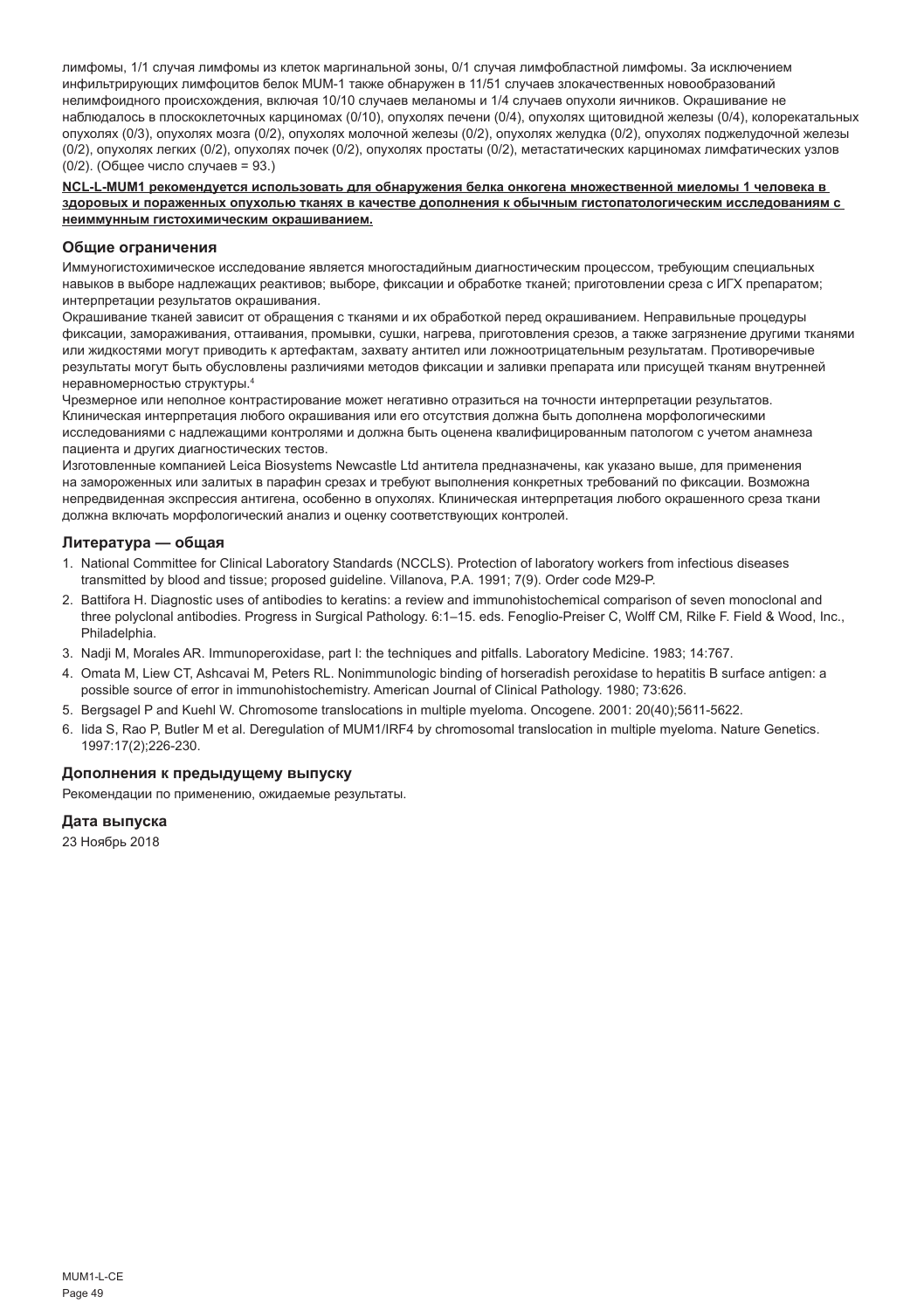# <span id="page-50-0"></span>**Płynne mysie przeciwciało monoklonalne Novocastra™ Multiple Myeloma Oncogene 1 (MUM-1) Kod produktu: NCL-L-MUM1**

# **Przeznaczenie**

## *Do diagnostyki in vitro.*

Preparat NCL-L-MUM1 jest przeznaczony do jakościowej identyfikacji za pomocą mikroskopii świetlnej ludzkiego onkogenu szpiczaka mnogiego 1 (MUM-1) w skrawkach parafinowych. Kliniczną interpretację barwienia lub jego braku należy uzupełnić badaniami morfologicznymi oraz odpowiednimi kontrolami. Ocenę powinien przeprowadzić wykwalifikowany patolog w kontekście historii choroby pacjenta oraz innych badań diagnostycznych.

## **Zasady postepowania**

Metody barwienia immunohistochemicznego (IHC) umożliwiają wizualizację antygenów dzięki zastosowaniu – po kolei – swoistego przeciwciała przeciwko antygenowi (przeciwciała pierwszorzędowego), przeciwciała drugorzędowego przeciwko przeciwciału pierwszorzędowemu i kompleksu enzymu z substratem chromogennym z etapami przemywania. Aktywacja enzymatyczna chromogenu prowadzi do wytworzenia widocznego produktu reakcji w miejscu antygenu. Następnie można wykonać barwienie kontrastowe próbki i zakryć ją szkiełkiem nakrywkowym. Wyniki są interpretowane przy użyciu mikroskopu świetlnego i pomagają w diagnostyce różnicowej procesów patofizjologicznych, które mogą mieć związek z określonym antygenem.

## **Klon**

EAU32

## **Immunogen**

Prokariotyczne rekombinowane białko odpowiadające 313 aminokwasom cząsteczki ludzkiego onkogenu szpiczaka mnogiego 1 (MUM-1).

## **Swoistość**

Ludzki onkogen szpiczaka mnogiego 1 (MUM-1).

## **Skład odczynnika**

NCL-L-MUM1 jest płynnym supernatantem hodowli tkankowej zakonserwowanym azydkiem sodu.

## **Klasa Ig**

IgG1

# **Całkowite stężenia białka Total Protein**

Całkowite stężenie białka w danej serii podano na etykiecie fiolki.

### **Stężenie przeciwciał**

Większe lub równe 263 mg/L oznaczone za pomocą testu ELISA. Stężenie lg w danej serii podano na etykiecie fiolki.

### **Zalecenia dotyczące stosowania**

Badanie immunohistochemiczne skrawków zatopionych w parafinie.

**Cieplne odmaskowywanie epitopu (HIER):** Należy postępować zgodnie z instrukcją stosowania załączoną do roztworu Novocastra Epitope Retrieval Solution pH 9.

**Sugerowane rozcieńczenie:** 1:100 przez 30 minut w temperaturze 25 °C. Te informacje stanowią jedynie wskazówkę – użytkownicy powinni sami określić swoje optymalne rozcieńczenie robocze.

**Wizualizacja:** Należy postępować zgodnie z instrukcją stosowania dołączoną do Novolink™ Polymer Detection Systems. W celu uzyskania dodatkowych informacji o produkcie lub dalszej pomocy należy skontaktować się z lokalnym dystrybutorem lub regionalnym biurem Leica Biosystems, lub odwiedzić stronę internetową, www.LeicaBiosystems.com

Działanie tego przeciwciała należy zweryfikować podczas używania z innymi ręcznymi metodami barwienia lub platformami automatycznymi.

## **Przechowywanie i trwałość**

Przechowywać w temperaturze 2-8 °C. Nie zamrażać. Niezwłocznie po użyciu ponownie umieścić w temperaturze 2–8 °C. Nie używać po upływie daty ważności podanej na etykiecie fiolki. Przechowywanie w warunkach innych od wskazanych powyżej wymaga weryfikacji użytkownika.

## **Przygotowanie próbek**

Zalecanym utrwalaczem jest 10-procentowa obojętna buforowana formalina do zatopionych w parafinie skrawków tkankowych.

### **Ostrzeżenia i środki ostrożności**

Odczynnik został przygotowany z supernatantu hodowli tkankowej. Ponieważ jest to produkt biologiczny, podczas jego używania należy zachować odpowiednie środki ostrożności.

Ten odczynnik zawiera azydek sodu. Karta charakterystyki jest dostępna na żądanie lub dostępna na stronie www.LeicaBiosystems.com Wszelkie potencjalnie toksyczne składniki należy utylizować zgodnie z krajowymi lub lokalnymi przepisami.

Próbki przed i po utrwaleniu oraz wszelkie materiały narażone na kontakt z nimi należy traktować jak materiały potencjalnie zakaźne i należy je utylizować z zachowaniem odpowiednich środków ostrożności.<sup>1</sup> Podczas pobierania pipetą nie wolno zasysać odczynników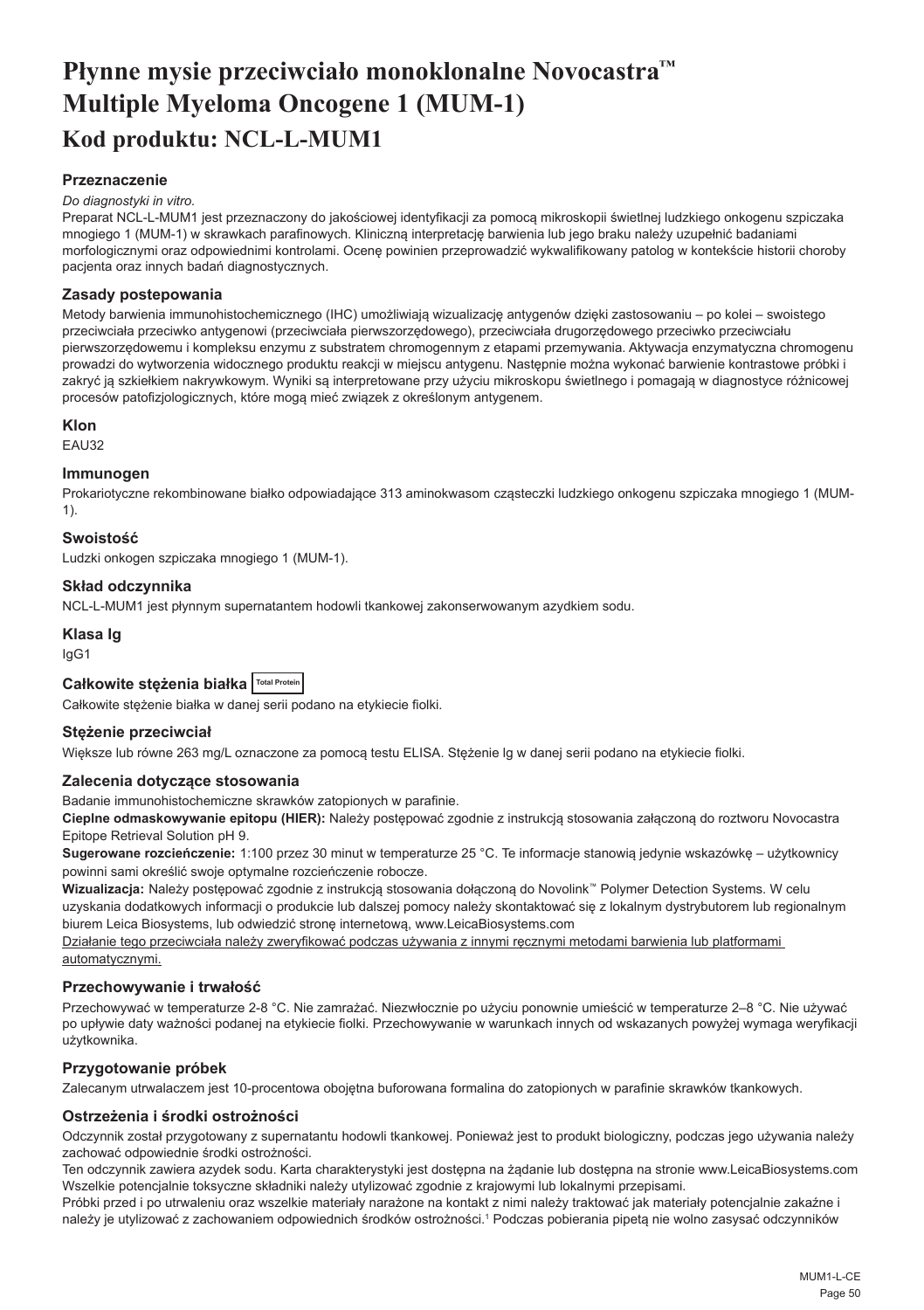ustami i należy unikać kontaktu odczynników i preparatów ze skórą oraz błonami śluzowymi. W razie kontaktu odczynników lub próbek ze szczególnie narażonymi miejscami przemyć miejsce kontaktu dużą ilością wody. Należy zasięgnąć porady lekarza. Chronić odczynniki przed skażeniem drobnoustrojami, ponieważ może ono doprowadzić do zwiększonego barwienia niespecyficznego. Zastosowanie okresów inkubacji i temperatur innych niż podano w instrukcji może spowodować błędne wyniki. Wszelkie zmiany tego typu muszą zostać zweryfikowane przez użytkownika.

# **Kontrola jakości**

Różnice w przetwarzaniu tkanek i procedurach technicznych w laboratorium użytkownika mogą doprowadzić do znacznej zmienności wyników, co oznacza konieczność dodatkowego przeprowadzania regularnych kontroli wewnętrznych. Kontrole należy przeprowadzać jak najszybciej na świeżych próbkach z autopsji/biopsji/operacji chirurgicznej utrwalonych, przetworzonych i zatopionych w parafinie, taką samą metodą, jaką badane są pobrane tkanki.

# **Tkankowa kontrola pozytywna**

Stosowana w celu wskazania prawidłowo przygotowanych tkanek i prawidłowych technik barwienia.

W każdej serii barwienia każdy zestaw warunków testowych powinien uwzględniać jedną tkankową kontrolę pozytywną. Do optymalnej kontroli jakości i do wykrywania niewielkich poziomów degradacji odczynników bardziej nadaje się tkanka o słabym barwieniu pozytywnym niż tkanka o silnym barwieniu pozytywnym.<sup>2</sup>

Tkankowa kontrola pozytywna powinna obejmować migdałek.

Jeśli tkankowa kontrola pozytywna nie wykaże odpowiedniego barwienia pozytywnego, wyniki testu przeprowadzonego na próbkach pobranych od pacjenta należy uznać za nieważne.

# **Tkankowa kontrola negatywna**

Należy ją wykonać po tkankowej kontroli pozytywnej, aby sprawdzić swoistość znakowania docelowego antygenu przez przeciwciało pierwszorzędowe.

Tkankowa kontrola negatywna powinna obejmować móżdżek.

Ewentualnie tkankowa kontrola negatywna może obejmować różne typy komórek obecne w większości skrawków tkankowych, jednak powinno to zostać zweryfikowane przez użytkownika.

Barwienie niespecyficzne, jeżeli jest obecne, zwykle ma charakter rozproszony. Na skrawkach wykonanych z materiału tkankowego nadmiernie utrwalonego w formalinie można również zaobserwować sporadyczne barwienie tkanki łącznej. Do interpretacji wyników barwienia należy używać nieuszkodzonych komórek. Komórki martwicze lub zdegenerowane często powodują barwienie niespecyficzne.<sup>3</sup>Wyniki fałszywie pozytywne mogą pojawić się w następstwie nieimmunologicznego wiązania białek lub występowania produktów reakcji substratów. Mogą być również spowodowane przez endogenne enzymy, takie jak pseudoperoksydaza (erytrocyty), endogenna peroksydaza (cytochrom C) lub endogenna biotyna (np. wątroba, piersi, mózg, nerki), w zależności od zastosowanego barwnika immunohistochemicznego. Aby odróżnić endogenną aktywność enzymatyczną lub niespecyficzne wiązanie enzymów od swoistej immunoreaktywności, dodatkowe tkanki pacjenta mogą być barwione wyłącznie substratem chromogenem lub kompleksem enzymatycznym (awidyna-biotyna, streptawidyna, znakowany polimer) i substratem-chromogenem. Jeśli w trakcie tkankowej kontroli negatywnej nastąpi barwienie specyficzne, wyniki testu przeprowadzonego na próbkach pobranych od pacjenta należy uznać za nieważne.

## **Negatywna kontrola odczynnika**

Aby przeprowadzić ocenę barwienia niespecyficznego oraz umożliwić lepszą interpretację barwienia specyficznego na każdym skrawku z próbki pobranej od pacjenta należy przeprowadzić nieswoistą kontrolę negatywną odczynnika w miejscu wiązania przeciwciała pierwszorzędowego.

## **Tkanka pacjenta**

Próbki pobrane od pacjenta barwione NCL-L-MUM1 należy badać jako ostatnie. Intensywność barwienia pozytywnego należy oceniać w kontekście ewentualnego barwienia niespecyficznego tła w negatywnej kontroli odczynnika. Tak jak we wszystkich innych badaniach immunohistochemicznych wynik ujemny oznacza, że antygen nie został wykryty, co jednak nie oznacza, że jest on nieobecny w badanych komórkach/tkankach. W razie konieczności do identyfikacji reakcji fałszywie negatywnych należy wykorzystać panel przeciwciał.

## **Oczekiwane wyniki**

## Tkanki prawidłowe

Klon EAU32 wykrył ekspresję białka onkogen szpiczaka mnogiego 1 (MUM-1) w jądrze podzespołu limfocytów. Ekspresję wykryto w śledzionie i migdałkach oraz w ewentualnie obecnych limfocytach w dodatkowych tkankach. Słabą ekspresję zaobserwowano również w podstawnych warstwach skóry i w cytoplazmie pituicytów. (Łączna liczba przypadków = 35).

# Tkanki nieprawidłowe

Klon EAU32 wykrył białko MUM-1 w 37/42 ocenianych nowotworach złośliwych, w tym 14/14 rozlanych chłoniakach z dużych limfocytów B, 5/5 chłoniakach Hodgkina, 5/6 chłoniakach grudkowych, 4/6 chłoniakach z obwodowych limfocytów T, 2/2 chłoniakach MALToma, 2/2 anaplastycznych chłoniakach z dużych limfocytów, 1/2 chłoniaku z komórek płaszcza, 1/1 chłoniaku Burkitta, 1/1 chłoniaku angioimmunoblastycznym, 1/1 chłoniaku z limfocytów NK/T, 1/1 chłoniaku strefy brzeżnej, 0/1 chłoniakach limfoblastycznych. Z wyjątkiem naciekających limfocytów, białko MUM-1 wykryto również w 11/51 nowotworach złośliwych nielimfoidalnych, w tym 10/10 czerniakach i 1/4 guzie jajnika. Nie stwierdzono barwienia w raku płaskokomórkowym (0/10), guzach wątroby (0/4), guzach tarczycy (0/4), guzach jelita grubego (0/3), guzach mózgu (0/2), guzach sutka (0/2), guzach żołądka (0/2), guzach trzustki (0/2), guzach płuc (0/2), guzach nerek (0/2), guzach gruczołu krokowego (0/2), rakach przerzutowych węzłów chłonnych (0/2). (Łączna liczba przypadków  $= 93$ .

**Zaleca się stosowanie NCL-L-MUM1 do wykrywania ludzkiego białka onkogenu-1 szpiczaka mnogiego w tkankach zdrowych i rakowych, jako uzupełnienie konwencjonalnego badania histopatologicznego opartego na nieimmunologicznym barwieniu histologicznym.**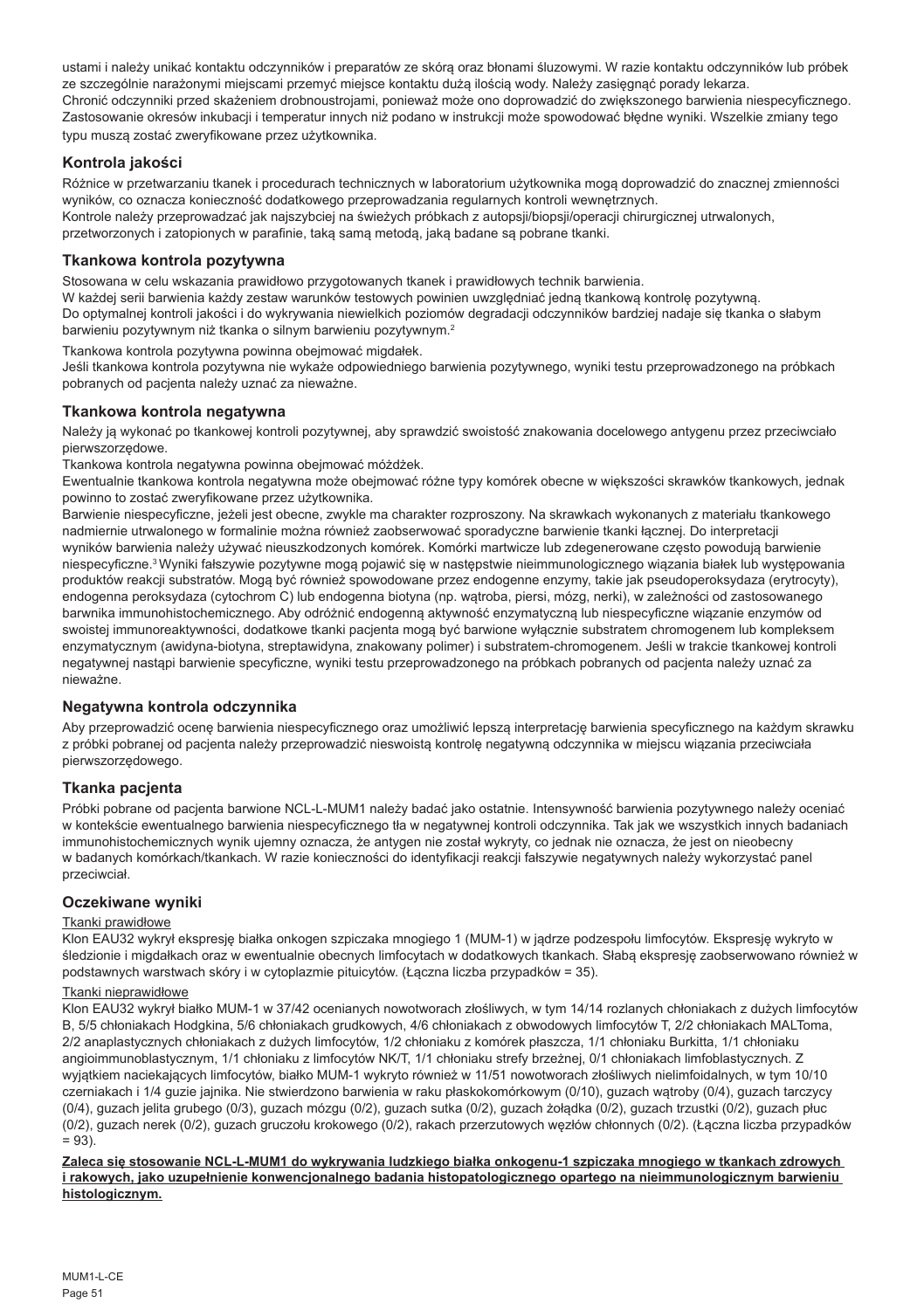# **Ograniczenia ogólne**

Badanie immunohistochemiczne to wieloetapowy proces diagnostyczny, który wymaga specjalistycznego szkolenia w zakresie doboru odpowiednich odczynników i tkanek, utrwalania i przetwarzania tkanek, przygotowywania preparatów immunohistochemicznych oraz interpretacji wyników barwienia.

Barwienie tkanek zależy od postępowania z tkanką i jej przetwarzania przed barwieniem. Nieprawidłowe utrwalanie, zamrażanie, rozmrażanie, przemywanie, suszenie, podgrzewanie, ścinanie skrawków lub skażenie innymi tkankami lub płynami może powodować artefakty, zatrzymywanie przeciwciał lub wyniki fałszywie negatywne. Niespójne wyniki mogą wynikać z różnic w metodach utrwalania i zatapiania lub nieprawidłowości związanej z tkanką.4

Nadmierne lub niepełne barwienie kontrastowe może negatywnie wpływać na właściwą interpretację wyników.

Kliniczną interpretację barwienia lub jego braku należy uzupełnić badaniami morfologicznymi oraz odpowiednimi kontrolami. Ocenę powinien przeprowadzić wykwalifikowany patolog w kontekście historii choroby pacjenta oraz innych badań diagnostycznych. Przeciwciała firmy Leica Biosystems Newcastle Ltd są przeznaczone do badania skrawków zamrożonych lub zatopionych w parafinie, które utrwalono zgodnie z określonymi wymogami. Może wystąpić nieoczekiwana ekspresja antygenu, szczególnie w przypadku nowotworów. Interpretacja kliniczna wybarwionych skrawków musi obejmować analizę morfologiczną oraz ocenę przeprowadzoną w ramach odpowiednich kontroli.

## **Piśmiennictwo - ogólne.**

- 1. National Committee for Clinical Laboratory Standards (NCCLS). Protection of laboratory workers from infectious diseases transmitted by blood and tissue; proposed guideline. Villanova, P.A. 1991; 7(9). Order code M29-P.
- 2. Battifora H. Diagnostic uses of antibodies to keratins: a review and immunohistochemical comparison of seven monoclonal and three polyclonal antibodies. Progress in Surgical Pathology. 6:1–15. eds. Fenoglio-Preiser C, Wolff CM, Rilke F. Field & Wood, Inc., Philadelphia.
- 3. Nadji M, Morales AR. Immunoperoxidase, part I: the techniques and pitfalls. Laboratory Medicine. 1983; 14:767.
- 4. Omata M, Liew CT, Ashcavai M, Peters RL. Nonimmunologic binding of horseradish peroxidase to hepatitis B surface antigen: a possible source of error in immunohistochemistry. American Journal of Clinical Pathology. 1980; 73:626.
- 5. Bergsagel P and Kuehl W. Chromosome translocations in multiple myeloma. Oncogene. 2001: 20(40);5611-5622.
- 6. Iida S, Rao P, Butler M et al. Deregulation of MUM1/IRF4 by chromosomal translocation in multiple myeloma. Nature Genetics. 1997:17(2);226-230.

# **Zmiany wprowadzone do poprzedniego wydania**

Zalecenia dotyczące stosowania, Oczekiwane wyniki

**Data publikacji**

23 listopada 2018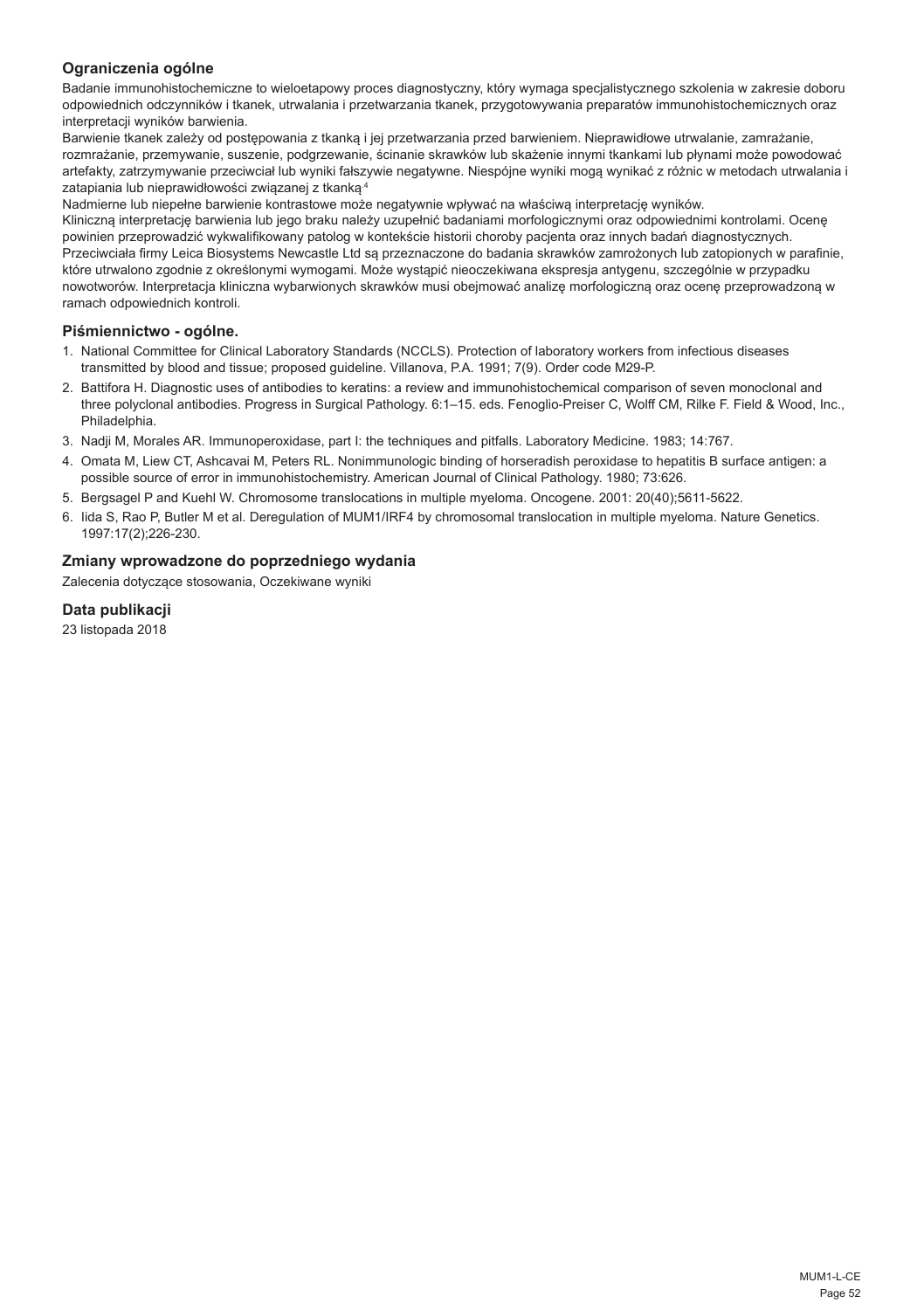# <span id="page-53-0"></span>**Tekoče mišje monoklonsko protitelo Novocastra™ Multiple Myeloma Oncogene 1 (MUM-1) Koda izdelka: NCL-L-MUM1**

# **Predvidena uporaba**

### *Za diagnostično uporabo in vitro.*

Izdelek NCL-L-MUM1 je namenjen za kvalitativno identifikacijo humanega onkogena multiplega mieloma 1 (MUM-1) v parafinskih rezinah s pomočjo svetlobne mikroskopije. Klinično razlago obarvanja ali odsotnosti le-tega morajo dopolnjevati morfološke študije ustreznih kontrolnih vzorcev, ki jih v okviru klinične anamneze bolnika in drugih diagnostičnih testov oceni usposobljen patolog.

# **Načelo postopka**

Imunohistokemijske (IHC) tehnike barvanja omogočajo vizualizacijo antigenov z izvajanjem zaporednega nanosa - z vmesnimi koraki izpiranja - specifičnega protitelesa na antigen (primarno protitelo), sekundarnega protitelesa na primarno protitelo in encimskega kompleksa s kromogenim substratom. Encimska aktivacija kromogena povzroči vidno reakcijo izdelka na mestu antigena. Tak vzorec lahko nato nasprotno barvamo in pokrijemo s krovnim stekelcem. Rezultate nato obdelamo s pomočjo svetlobnega mikroskopa in jih uporabimo pri diferencialni diagnozi patološko-fizioloških procesov, ki so morda povezani z določenim antigenom ali pa tudi ne.

## **Klon**

EAU32

## **Imunogen**

Prokariontski rekombinantni protein, ki ustreza 313 aminokislinam molekule humanega onkogena multiplega mieloma 1 (MUM-1).

## **Specifičnost**

Humani onkogen multiplega mieloma 1 (MUM-1).

## **Sestava reagenta**

NCL-L-MUM1 je tekočinski supernatant kulture tkiva in vsebuje natrijev azid kot konzervans.

## **Razred Ig**

IgG1

# **Skupna koncentracija beljakovin Total Protein**

Skupna koncentracija beljakovin v določeni seriji je navedena na oznaki na viali.

## **Koncentracija protiteles**

Višja ali enaka 263 mg/l, določena s testom ELISA. Glejte oznako na viali za koncentracijo Ig določene serije.

# **Priporočila za uporabo**

Imunohistokemija parafinskih rezin.

**Toplotno pridobivanje epitopa (HIER):** Upoštevajte navodila za uporabo raztopine za pridobivanje epitopov Novocastra Epitope Retrieval Solution pH 9.

**Predlagano redčenje:** 1:100 za 30 minut pri 25 °C. To so samo smernice; uporabniki naj poiščejo svoje lastne najbolj učinkovite delovne razredčine.

**Vizualizacija:** Upoštevajte navodila za uporabo sistemov za zaznavanje polimerov Novolink™ Polymer Detection Systems. Za dodatne informacije o izdelku ali podporo se obrnite na svojega lokalnega distributerja ali regionalno pisarno družbe Leica Biosystems, lahko pa tudi obiščete spletno mesto družbe Leica Biosystems na naslovu www.LeicaBiosystems.com.

Učinkovitost tega protitelesa je treba validirati, kadar ga uporabljate z drugimi sistemi za ročno barvanje ali avtomatiziranimi okolji.

## **Shranjevanje in stabilnost**

Hraniti pri temperaturi 2–8 °C. Ne zamrzujte. Takoj po uporabi ohladite na temperaturo 2–8 °C. Ne uporabljajte po datumu izteka roka uporabnosti, ki je naveden na oznaki na viali. Uporabnik naj preveri pogoje shranjevanja, ki se razlikujejo od zgoraj navedenih.

## **Priprava vzorcev**

Priporočena fiksirna raztopina je 10-% formalin v nevtralnem pufru za tkivne rezine, vstavljene v parafin.

## **Opozorila in previdnostni ukrepi**

Vir priprave tega reagenta je supernatant celične kulture. Ker je to biološki izdelek, je treba z njim ravnati z ustrezno skrbnostjo. Ta reagent vsebuje natrijev azid. Varnostni list je na voljo na zahtevo ali na naslovu www.LeicaBiosystems.com. Upoštevajte zvezne, državne ali lokalne predpise za odstranjevanje vseh morebitnih strupenih sestavin.

Z vzorci, pred fiksiranjem in po njem, in vsemi materiali, s katerimi so prišli v stik, morate rokovati, kot da bi lahko prenašali okužbe, in pri njihovem odstranjevanju slediti ustreznim previdnostnim ukrepom.<sup>1</sup> Nikoli ne pipetirajte reagentov skozi usta; pazite, da reagenti in vzorci ne pridejo v stik s kožo in sluznicami. Če reagenti ali vzorci pridejo v stik z občutljivimi deli, jih izperite z obilo vode. Poiščite zdravniško pomoč.

Pazite, da ne pride do mikrobne okužbe reagentov, saj lahko povzroči nespecifično barvanje.

Če uporabite čas ali temperature inkubacije, ki se razlikujejo od navedenih, lahko pridobite napačne rezultate. Uporabnik mora validirati morebitne spremembe.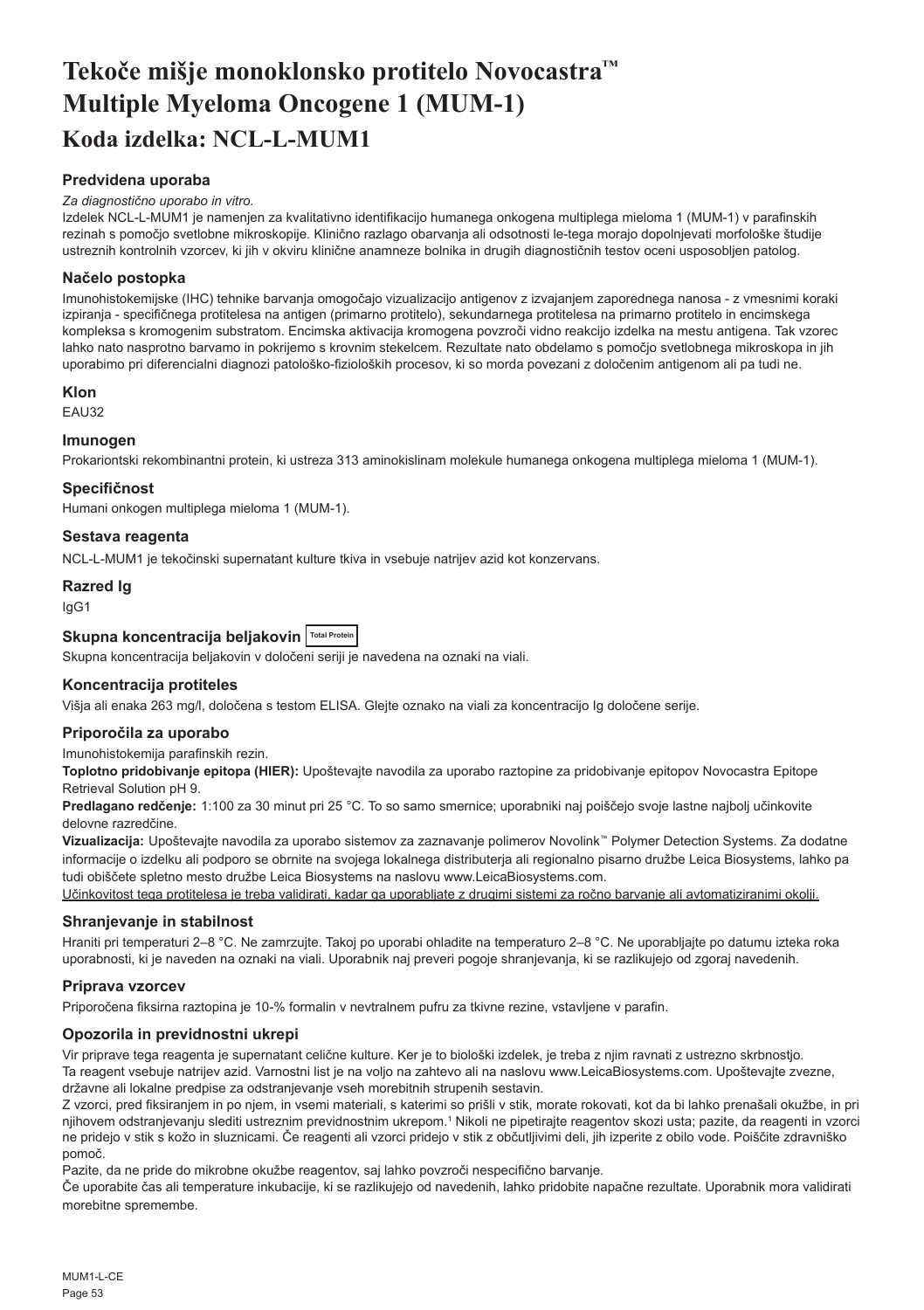# **Kontrola kakovosti**

Razlike pri obdelavi tkiva in tehničnih postopkih v laboratoriju uporabnika lahko vodijo do precejšnje variabilnosti rezultatov, kar zahteva redne interne kontrole učinkovitosti poleg spodaj navedenih postopkov.

Kontrolni vzorci morajo biti sveži vzorci, pridobljeni z obdukcijo/biopsijo/kirurškim posegom, fiksirani s formalinom, obdelani in shranjeni v parafinskem vosku kakor hitro je mogoče ter na isti način, kot vzorci bolnikov.

## **Pozitivni kontrolni vzorci tkiva**

Uporabite jih za opredelitev pravilno pripravljenih tkiv in ustreznih tehnik barvanja.

Pri vsakem postopku barvanja morate vsakemu sklopu preizkusnih pogojev dodati en pozitiven kontrolni vzorec tkiva. Za kar najboljšo kontrolo kakovosti in boljše zaznavanje manjših stopenj razkroja reagenta je bolj primerno uporabiti tkivo s šibkim pozitivnim obarvanjem kot tkivo z močnim pozitivnim obarvanjem.<sup>2</sup>

Za pozitivni kontrolni vzorec tkiva priporočamo tkivo tonzil.

Če pozitivni kontrolni vzorci tkiva ne pokažejo pozitivnega obarvanja, morate rezultate preizkusnih vzorcev zavreči kot neveljavne.

## **Negativni kontrolni vzorci tkiva**

Pregledati jih morate po pregledu pozitivnih kontrolnih vzorcev tkiva, da preverite specifičnost oznake ciljnega antigena glede na primarno protitelo.

Za negativni kontrolni vzorec tkiva priporočamo tkivo malih možganov.

Drugače pa se kot negativni kontrolni vzorci pogosto uporablja vrsta različnih celic, ki so prisotne v večini rezin tkiv, vendar pa mora tako uporabo preveriti uporabnik.

Nespecifično barvanje, če je prisotno, je običajno razpršeno. Opazite lahko tudi posamično obarvanje vezivnega tkiva v rezinah tkiv, kot posledica premočnega fiksiranja s formalinom. Za razlago rezultatov obarvanja uporabite nespremenjene celice. Obarvanje nekrotičnih ali degeneriranih celic je pogosto nespecifično.<sup>3</sup> Lažno pozitivni rezultati se lahko pojavijo zaradi ne-imunološke vezave proteinov ali produktov reakcije substrata. Povzročijo jih lahko tudi endogeni encimi, kot so psevdoperoksidaza (eritrociti), endogena peroksidaza (citokromni C) ali endogeni biotin (npr. jetra, dojke, možgani, ledvice), odvisno od vrste uporabljenega imunskega barvila. Za razlikovanje med endogensko aktivnostjo encimov ali nespecifično vezavo encimov zaradi specifične imunske reaktivnosti, lahko barvate dodatna tkiva bolnika izključno ali s kromogenskim substratom ali encimskimi kompleksi (avidin-biotin, streptavidin, označeni polimer) in kromogenskim substratom. Če pride do specifičnega obarvanja negativnih kontrolnih vzorcev tkiva, morate rezultate vzorcev bolnika zavreči kot neveljavne.

## **Negativni kontrolni reagent**

Za oceno nespecifičnega barvanja in boljšo razlago specifičnega obarvanja na antigenskem mestu uporabite nespecifični negativni kontrolni reagent namesto primarnega protitelesa z eno rezino vsakega vzorca bolnika.

## **Bolnikovo tkivo**

Nazadnje preglejte bolnikove vzorce, obarvane z izdelkom NCL-L-MUM1. Intenzivnost pozitivnega obarvanja ocenite v okviru morebitnega nespecifičnega obarvanja ozadja z negativnim kontrolnim reagentom. Tako kot pri vseh imunohistokemijskih preizkusih negativen rezultat pomeni, da antigen ni bil zaznan, ne pa odsotnosti antigena v testiranih celicah/tkivih. Po potrebi uporabite nabor protiteles za opredelitev napačnih negativnih reakcij.

### **Pričakovani rezultati**

### Normalna tkiva

Klon EAU32 je zaznal onkogen multiplega mieloma 1 (MUM-1) v jedru podskupine limfocitov. Izražanje so opazili v vranici in tonzili ter v limfocitih dodatnih tkiv, kjer so bili prisotni. Šibko izražanje je bilo opaženo tudi v bazalnih plasteh kože in v citoplazmi pituicitov. (Skupno število primerov = 35).

# Nenormalna tkiva

Klon EAU32 je zaznal protein MUM-1 pri 37/42 ocenjenih hematoloških malignosti, vključno s 14/14 difuznih velikoceličnih limfomov celic B, 5/5 Hodgkinovih limfomov, 5/6 folikularnih limfomov, 4/6 limfomov perifernih celic T, 2/2 MALTomov, 2/2 anaplastičnih velikoceličnih limfomov, 1/2 limfomov plaščnih celic, 1/1 Burkittovega limfoma, 1/1 angioimunoblastnega llimfoma, 1/1 limfoma celic NK/T, 1/1 limfoma obrobnega območja, 0/1 limfoblastnega limfoma. Razen pri infiltrirajočih limfocitih je bil protein MUM-1 zaznan tudi pri 11/51 nelimfoidnih malignosti, vključno z 10/10 melanomov in 1/4 tumorjev jajčnikov. Obarvanja niso opazili pri ploščatoceličnih karcinomih (0/10), jetrnih tumorjih (0/4), tumorjih ščitnice (0/4), kolorektalnih tumorjih (0/3), možganskih tumorjih (0/2), tumorjih dojk (0/2), želodčnih tumorjih (0/2), tumorjih trebušne slinavke (0/2), pljučnih tumorjih (0/2), ledvičnih tumorjih (0/2), tumorjih prostate (0/2), metastatskih karcinomih bezgavk (0/2). (Skupno število primerov = 93).

### **Izdelek NCL-L-MUM1 se priporoča za zaznavanje človeške beljakovine onkogenega multiplega mieloma-1 v normalnih in neoplastičnih tkivih kot dodatna analiza ob konvencionalni histopatologiji z uporabo neimunskih histokemičnih barvil.**

### **Splošne omejitve**

Imunohistokemija je diagnostični postopek z več koraki, ki zahteva specializirano usposabljanje za izbiro ustreznih reagentov, izbiro, fiksiranje in obdelavo tkiv, pripravo IHC preparata in razlago rezultatov obarvanja.

Obarvanje tkiva je odvisno od rokovanja s tkivom in njegovo obdelavo pred barvanjem. Nepravilno fiksiranje, zamrzovanje, odtajanje, izpiranje, sušenje, segrevanje, rezanje ali okužba z drugimi tkivi ali tekočinami lahko povzroči nastanek artefaktov, lovljenje protitelesa ali lažne negativne rezultate. Nedosledni rezultati so lahko posledica razlik pri metodah fiksiranja in priprave ali pa so del nepravilnosti tkiva samega.4 Prekomerno ali nepopolno nasprotno barvanje lahko neugodno vpliva na pravilno tolmačenje rezultatov.

Klinično razlago obarvanja ali odsotnosti le-tega morajo dopolnjevati morfološke študije ustreznih kontrolnih vzorcev, ki jih v okviru klinične anamneze bolnika in drugih diagnostičnih testov oceni usposobljen patolog.

Protitelesa družbe Leica Biosystems Newcastle Ltd so namenjena uporabi, kot je navedeno, na zamrznjenih ali v parafin vstavljenih rezinah z določenimi zahtevami za fiksiranje. Lahko pride do nepričakovanega izražanja antigena, zlasti pri neoplazmah. Pri klinični razlagi obarvane rezine tkiva morate upoštevati morfološko analizo in oceno ustreznih kontrol.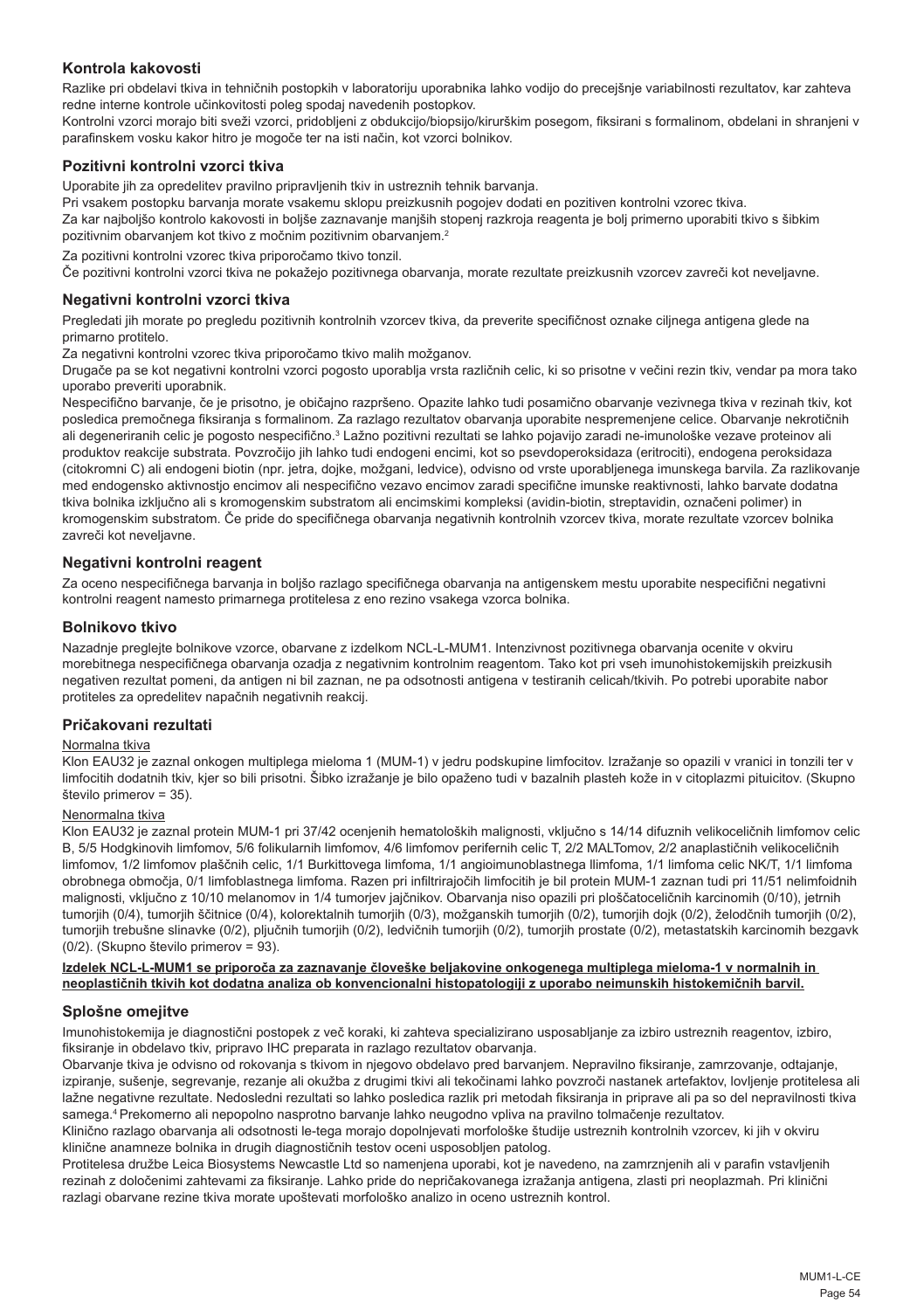# **Splošna literatura**

- 1. National Committee for Clinical Laboratory Standards (NCCLS). Protection of laboratory workers from infectious diseases transmitted by blood and tissue; proposed guideline. Villanova, P.A. 1991; 7(9). Order code M29-P.
- 2. Battifora H. Diagnostic uses of antibodies to keratins: a review and immunohistochemical comparison of seven monoclonal and three polyclonal antibodies. Progress in Surgical Pathology. 6:1–15. eds. Fenoglio-Preiser C, Wolff CM, Rilke F. Field & Wood, Inc., Philadelphia.
- 3. Nadji M, Morales AR. Immunoperoxidase, part I: the techniques and pitfalls. Laboratory Medicine. 1983; 14:767.
- 4. Omata M, Liew CT, Ashcavai M, Peters RL. Nonimmunologic binding of horseradish peroxidase to hepatitis B surface antigen: a possible source of error in immunohistochemistry. American Journal of Clinical Pathology. 1980; 73:626.
- 5. Bergsagel P and Kuehl W. Chromosome translocations in multiple myeloma. Oncogene. 2001: 20(40);5611-5622.
- 6. Iida S, Rao P, Butler M et al. Deregulation of MUM1/IRF4 by chromosomal translocation in multiple myeloma. Nature Genetics. 1997:17(2);226-230.

# **Dodatki in spremembe k prejšnji izdaji**

Priporočila za uporabo, pričakovani rezultati.

# **Datum izdaje**

23 november 2018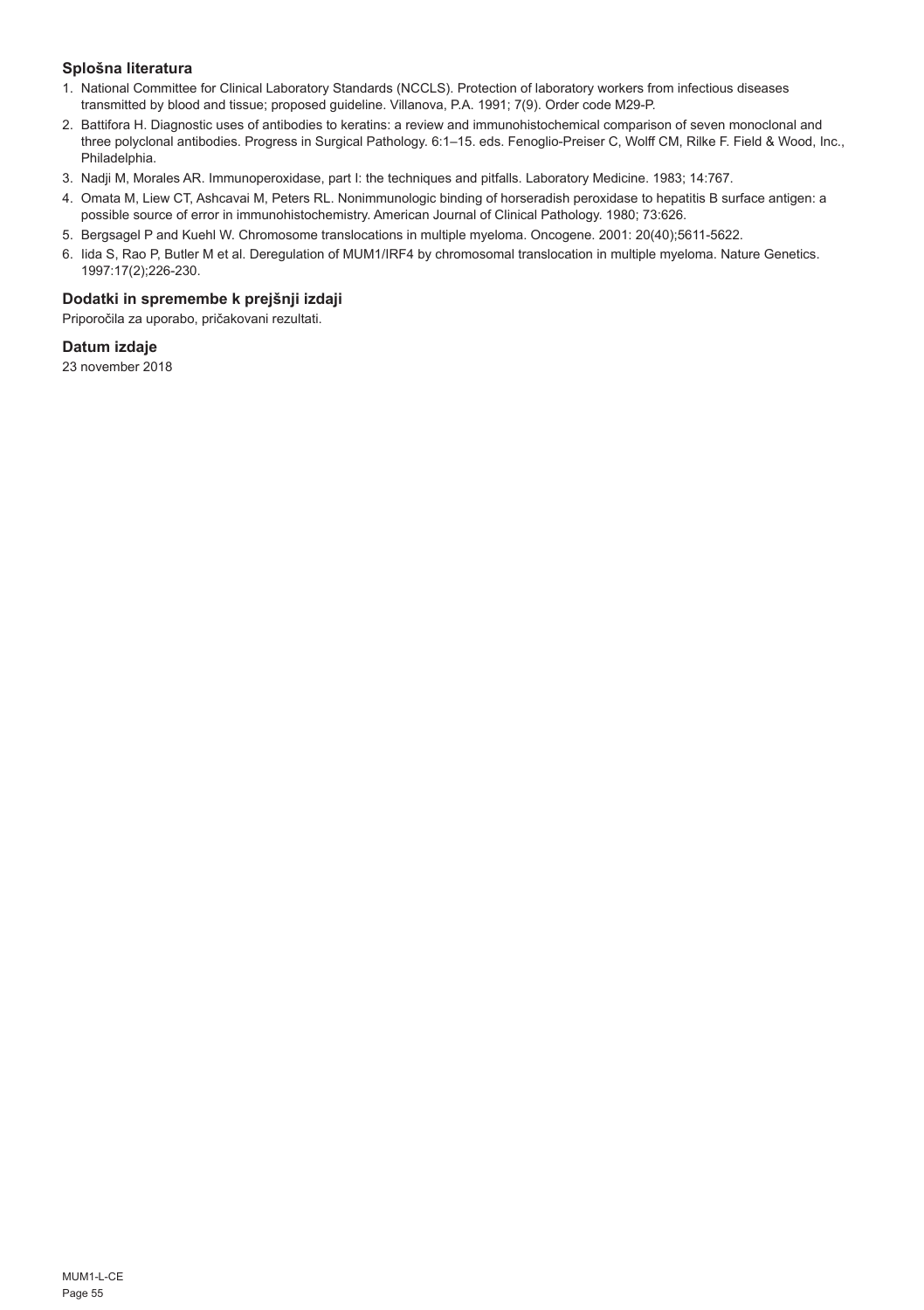# <span id="page-56-0"></span>**Novocastra™ Tekutá myší monoklonální protilátka Multiple Myeloma Oncogene 1 (MUM-1) Kód výrobku: NCL-L-MUM1**

# **Zamýšlené použití**

## *Pro diagnostické použití in vitro.*

NCL-L-MUM1 je určena ke kvalitativnímu stanovení lidského onkogenu 1 mnohočetného myelomu (MUM-1), světelnou mikroskopií na parafínových řezech. Klinickou interpretaci jakéhokoliv barvení nebo jeho nepřítomnosti je nutné doplnit morfologickým vyšetřením s použitím správných kontrol a zhodnotit je musí kvalifikovaný patolog v kontextu s klinickou anamnézou pacienta a jinými diagnostickými testy.

# **Princip metody**

Imunohistochemické (IHC) barvicí techniky umožňují vizualizaci antigenů pomocí sekvenční aplikace specifické protilátky proti antigenu (primární protilátka), sekundární protilátky proti primární protilátce a enzymového komplexu s chromogenním substrátem s interponovanými omývacími kroky. Enzymatická aktivace chromogenu má za následek viditelnou reakci produktu v místě antigenu. Vzorek pak může být kontrastně nabarven a překryt krycím sklíčkem. Výsledky se interpretují ve světelném mikroskopu; jsou pomůckou v diferenciální diagnostice patofyziologických procesů, které mohou, ale nemusí, souviset s příslušným antigenem.

## **Klon**

EAU32

## **Imunogen**

Prokaryotický rekombinantní protein odpovídající 313 aminokyselinám lidské molekuly onkogenu 1 pro mnohočetný myelom (MUM-1).

## **Specificita**

Lidský onkogen 1 pro mnohočetný myelom (MUM-1).

# **Složení reagencie**

NCL-L-MUM1 je tekutý supernatant z tkáňové kultury obsahující jako konzervační prostředek azid sodný.

# **Třída Ig**

IgG1

## **Koncentrace celkového proteinu Total Protein**

Koncentrace celkového proteinu specifická pro šarži je uvedena na štítku na lahvičce.

## **Koncentrace protilátek**

263 mg/l nebo vyšší, stanovená metodou ELISA. Koncentrace imunoglobulinu (Ig) specifická pro šarži je uvedena na štítku na lahvičce.

## **Doporučení k použití**

Imunohistochemické vyšetření na parafínových řezech.

**Teplem indukované odmaskování epitopu (Heat Induced Epitope Retrieval, HIER):** Postupujte podle pokynů k použití k roztoku Novocastra Epitope Retrieval Solution pH 9.

**Doporučené ředění:** 1:100 po dobu 30 minut při 25 °C. Toto doporučení je uvedeno jako vodítko; uživatelé musí stanovit vlastní optimální pracovní ředění.

**Vizualizace:** Postupujte podle návodu k použití k systémům pro detekci polymerů Novolink™ Polymer Detection Systems. Pro více informací či podporu kontaktujte vaši lokální nebo regionální kancelář Leica Biosystems nebo navštivte webové stránky Leica Biosystems, www.LeicaBiosystems.com

Výkon této protilátky je třeba validovat, pokud se používá s jinými systémy pro ruční barvení nebo na automatických platformách.

### **Skladování a stabilita**

Skladujte při teplotě 2–8 °C. Nezmrazujte. Okamžitě po použití vraťte do teploty 2–8 °C. Nepoužívejte po uplynutí data exspirace uvedeného na štítku na lahvičce. Podmínky skladování jiné než výše uvedené musí uživatel validovat.

## **Příprava vzorku**

Fixační roztok doporučený pro řezy tkáně zalité v parafinu je 10% formalín pufrovaný na neutrální pH.

## **Varování a bezpečnostní opatření**

Tato reagencie byla připravena ze supernatantu z buněčné kultury. Protože jde o biologický produkt, je nutno manipulaci s ní věnovat náležitou pozornost.

Tato reagencie obsahuje azid sodný. Bezpečnostní list materiálu je k dispozici na požádání nebo je dostupný na webu www.LeicaBiosystems.com

Údaje o likvidaci jakýchkoli potenciálně toxických komponent prostudujte ve federálních, státních nebo místních nařízeních.

Se vzorky, před fixací i po fixaci, a se všemi materiály jim vystavenými, je nutno zacházet, jako by mohly způsobit přenos infekce,

a likvidovat je s náležitými bezpečnostními opatřeními.<sup>1</sup> Reagencie nikdy nepipetujte ústy a zabraňte styku reagencií a vzorků s kůží a sliznicemi. Pokud se reagencie nebo vzorky dostanou do kontaktu s citlivými oblastmi, omyjte je velkým množstvím vody. Vyhledejte lékařskou pomoc.

Minimalizujte mikrobiální kontaminaci reagencií, mohlo by dojít ke zvýšení výskytu nespecifického barvení.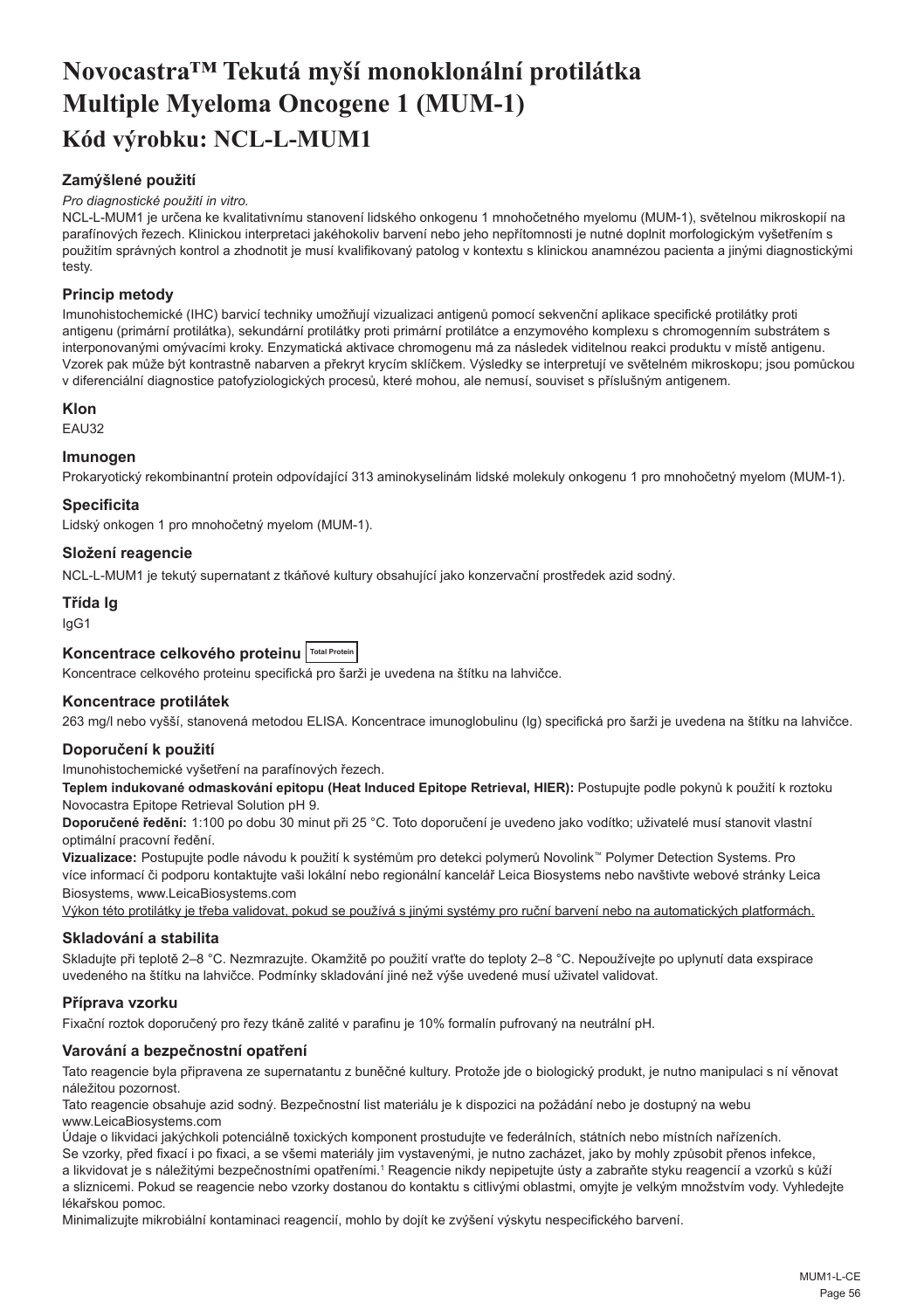Inkubační doby nebo teploty jiné než předepsané mohou vést k chybným výsledkům. Všechny takové změny musí být uživatelem validovány.

# **Kontrola jakosti**

Rozdíly ve zpracování tkání a v technických postupech v laboratoři uživatele mohou způsobit významnou variabilitu výsledků, což vyžaduje kromě níže uvedených postupů i pravidelné provádění kontrol v laboratoři.

Kontroly musí být čerstvé pitevní/bioptické/operační vzorky co nejdříve fixované formalínem, zpracované a zalité do parafínového vosku, stejným způsobem jako vzorek/vzorky pacienta.

# **Pozitivní tkáňová kontrola**

Používá se k průkazu správně připravených tkání a správných barvicích technik.

V každém barvicím cyklu musí být použita jedna pozitivní tkáňová kontrola pro každý soubor testovacích podmínek. Pro optimální kontrolu jakosti a k detekci menšího stupně degradace reagencie je vhodnější tkáň se slabým pozitivním barvením než tkáň se silným pozitivním barvením.<sup>2</sup>

Doporučená pozitivní tkáňová kontrola je tonzila.

Pokud pozitivní tkáňová kontrola nevykazuje pozitivní barvení, musí být výsledky testovaných vzorků považovány za neplatné.

# **Negativní tkáňová kontrola**

Musí být vyšetřena po pozitivní tkáňové kontrole k ověření specificity označení cílového antigenu primární protilátkou.

Doporučená negativní tkáňová kontrola je mozeček.

Alternativně často představuje místa negativní kontroly řada různých typů buněk přítomných ve většině tkáňových řezů, to ale musí uživatel validovat.

Nespecifické barvení, je-li přítomno, má obvykle difúzní vzhled. V řezech ze tkání nadměrně fixovaných formalínem může být také zjištěno sporadické barvení pojivové tkáně. K interpretaci výsledků barvení použijte neporušené buňky. Nekrotické nebo degenerované buňky se často barví nespecificky.<sup>3</sup>Falešně pozitivní výsledky mohou být důsledkem neimunologické vazby proteinů nebo produktů reakčního substrátu. Mohou být také způsobeny endogenními enzymy, jako je např. pseudoperoxidáza (erytrocyty), endogenní peroxidáza (cytochrom C) nebo endogenní biotin (např. játra, prs, mozek, ledviny), podle typu použitého imunobarviva. K odlišení aktivity endogenních enzymů či nespecifické vazby enzymů od specifické imunoreaktivity mohou být barveny další tkáně pacienta výlučně chromogenním substrátem, případně enzymovými komplexy (avidin-biotin, streptavidin, značený polymer) a chromogenním substrátem. Pokud dojde v negativní tkáňové kontrole ke specifickému barvení, musí být výsledky vzorků pacienta považovány za neplatné.

# **Negativní reagenční kontrola**

K vyhodnocení nespecifického barvení a umožnění lepší interpretace specifického barvení v místě antigenu použijte na řezu z každého vzorku pacienta nespecifickou negativní reagenční kontrolu místo primární protilátky.

# **Tkáň pacienta**

Nakonec vyšetřete vzorky pacienta barvené pomocí NCL-L-MUM1. Intenzita pozitivního barvení musí být zhodnocena v kontextu se vším nespecifickým barvením pozadí u negativní reagenční kontroly. Jako u každého imunohistochemického vyšetření, negativní výsledek znamená, že antigen nebyl zjištěn, nikoli, že antigen není ve vyšetřovaných buňkách/tkáních přítomen. V případě potřeby použijte k identifikaci falešně negativních reakcí panel protilátek.

# **Očekávané výsledky**

## Normální tkáně

Klon EAU32 detekoval protein onkogen 1 pro mnohočetný myelom (MUM-1) exprimovaný v jádře podskupiny lymfocytů. Exprese byla detekována ve slezině a tonzile a v lymfocytech dalších tkání, kde se lymfocyty nacházejí. Slabá exprese byla také pozorována v bazálních vrstvách kůže a v cytoplazmě pituicytů. (Celkový počet tkání = 35).

# Abnormální tkáně

Klon EAU32 detekoval protein MUM-1 v 37/42 posuzovaných hematoonkologických malignitách, včetně 14/14 difúzního velkobuněčného B-lymfomu, 5/5 Hodgkinových lymfomů, 5/6 folikulárních lymfomů, 4/6 periferních T-lymfomů, 2/2 MALTomů, 2/2 anaplastických velkobuněčných lymfomů, 1/2 lymfomů buněk plášťové zóny, 1/1 Burkittova lymfomu, 1/1 angioimunoblastického lymfomu, 1/1 NK/T buněčného lymfomu, 1/1 lymfomu marginální zóny, 0/1 lymfoblastického lymfomu. Kromě infiltrujících lymfocytů byl protein MUM-1 detekován také v 11/51 nelymfoidních malignit, včetně 10/10 melanomů a 1/4 nádorů vaječníku. Barvení nebylo pozorováno u dlaždicobuněčných karcinomů (0/10), nádorů jater (0/4), nádorů štítné žlázy (0/4), kolorektálních nádorů (0/3), nádorů mozku (0/2), nádorů prsu (0/2), nádorů žaludku (0/2), nádorů pankreatu (0/2), nádorů plic (0/2), nádorů ledvin (0/2), nádorů prostaty (0/2), metastatických karcinomů lymfatických uzlin (0/2). (Celkový počet nádorů = 93).

### **NCL-L-MUM1 se doporučuje k detekci lidského proteinu onkogen-1 mnohočetného myelomu v normálních a neoplastických tkáních jako doplněk ke konvenční histopatologii s použitím neimunologických histochemických nátěrů.**

## **Obecná omezení**

Imunohistochemické vyšetření je vícekrokový diagnostický proces, který spočívá ve specializovaném školení ve výběru vhodných reagencií; výběru, fixaci a zpracování tkání; přípravě imunohistochemickího sklíčka; a v interpretaci výsledků barvení. Barvení tkáně závisí na manipulaci s tkání a jejím zpracování před barvením. Nesprávným postupem při fixaci, zmrazení, rozmrazení, omývání, sušení, zahřívání, krájení řezů nebo kontaminací jinými tkáněmi či tekutinami mohou vzniknout artefakty, může dojít k vychytávání protilátek nebo k falešně negativním výsledkům. Nekonzistentní výsledky mohou být důsledkem odchylek ve fixačních metodách a metodách zalití v konzervačním médiu, nebo přirozených odchylek ve tkáni.4

Nadměrné nebo nedostatečné kontrastní barvení může narušit správnou interpretaci výsledků.

Klinickou interpretaci jakéhokoliv barvení nebo jeho nepřítomnosti je nutné doplnit morfologickým vyšetřením s použitím správných kontrol a zhodnotit je musí kvalifikovaný patolog v kontextu s klinickou anamnézou pacienta a jinými diagnostickými testy. Protilátky společnosti Leica Biosystems Newcastle Ltd se používají, jak bylo uvedeno, u zmrazených nebo u parafínových řezů se specifickými požadavky na fixaci. Může dojít k expresi neočekávaných antigenů, zejména u nádorů. Klinická interpretace jakéhokoli barveného tkáňového řezu musí zahrnovat morfologickou analýzu a zhodnocení příslušných kontrol.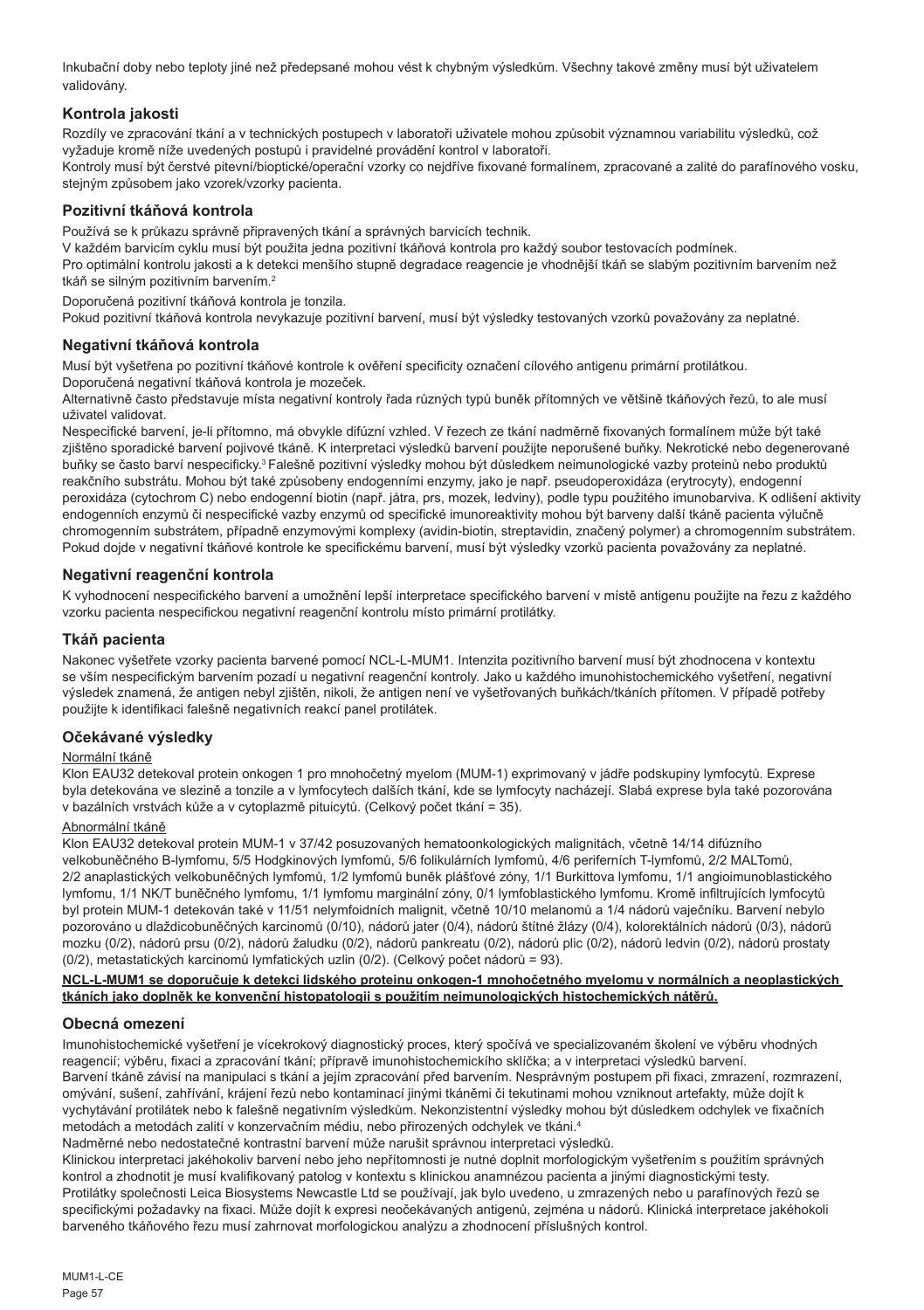# **Literatura - všeobecná**

- 1. National Committee for Clinical Laboratory Standards (NCCLS). Protection of laboratory workers from infectious diseases transmitted by blood and tissue; proposed guideline. Villanova, P.A. 1991; 7(9). Order code M29-P.
- 2. Battifora H. Diagnostic uses of antibodies to keratins: a review and immunohistochemical comparison of seven monoclonal and three polyclonal antibodies. Progress in Surgical Pathology. 6:1–15. eds. Fenoglio-Preiser C, Wolff CM, Rilke F. Field & Wood, Inc., Philadelphia.
- 3. Nadji M, Morales AR. Immunoperoxidase, part I: the techniques and pitfalls. Laboratory Medicine. 1983; 14:767.
- 4. Omata M, Liew CT, Ashcavai M, Peters RL. Nonimmunologic binding of horseradish peroxidase to hepatitis B surface antigen: a possible source of error in immunohistochemistry. American Journal of Clinical Pathology. 1980; 73:626.
- 5. Bergsagel P and Kuehl W. Chromosome translocations in multiple myeloma. Oncogene. 2001: 20(40);5611-5622.
- 6. Iida S, Rao P, Butler M et al. Deregulation of MUM1/IRF4 by chromosomal translocation in multiple myeloma. Nature Genetics. 1997:17(2);226-230.

# **Opravy předchozího vydání**

Doporučení pro použití, očekávané výsledky.

# **Datum vydání**

23 listopad 2018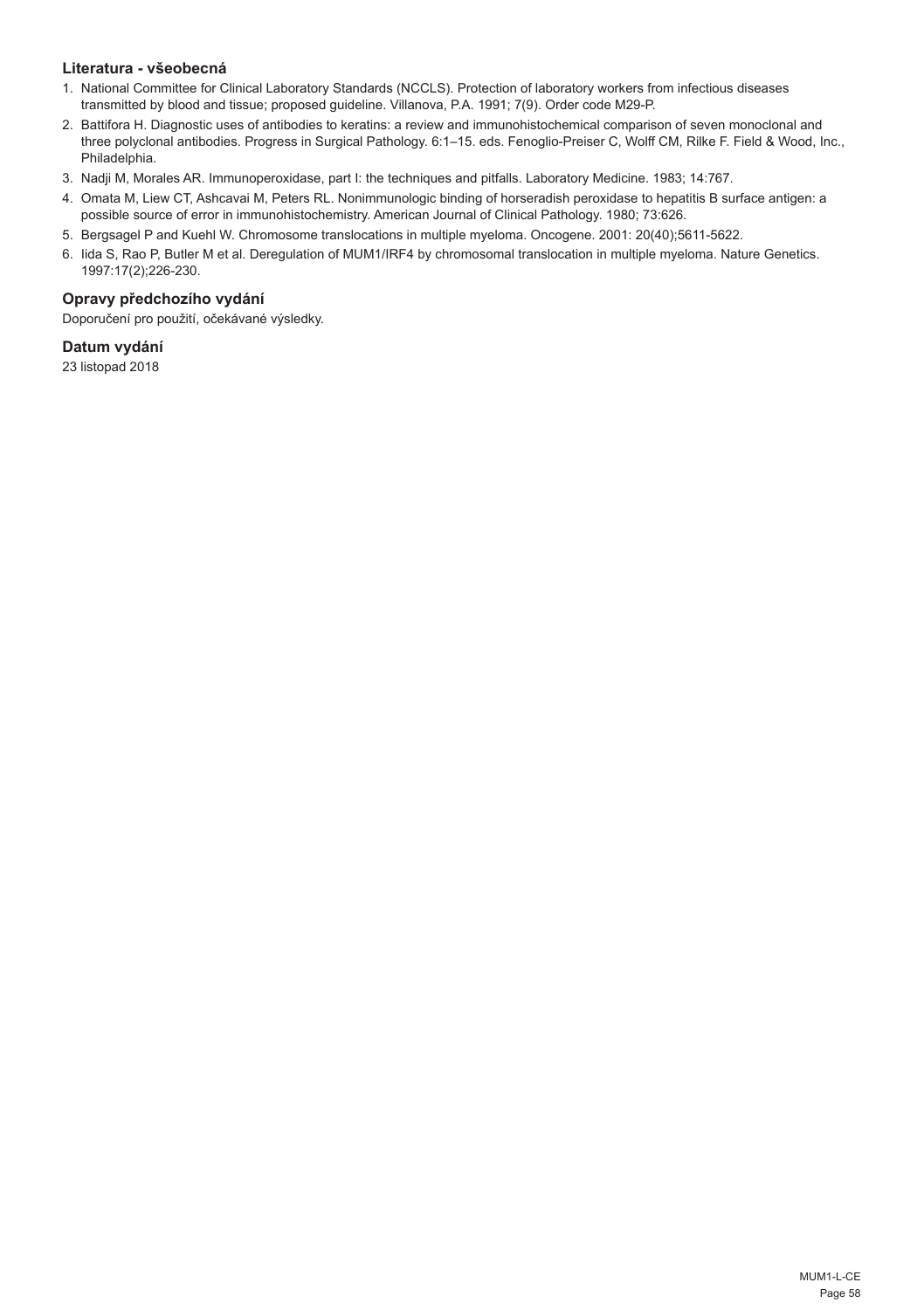# <span id="page-59-0"></span>**Tekutá myšia monoklonálna protilátka Novocastra™ Multiple Myeloma Oncogene 1 (MUM-1) Kód produktu: NCL-L-MUM1**

# **Zamýšľané použitie**

## *Na diagnostické použitie in vitro.*

NCL-L-MUM1 slúži na kvalitatívnu identifikáciu ľudského onkogénu 1 mnohopočetného myelómu (MUM-1) v parafínových rezoch pomocou svetelnej mikroskopie. Klinická interpretácia akéhokoľvek farbenia alebo jeho absencie musí byť kombinovaná s morfologickými vyšetreniami za použitia zodpovedajúcich kontrol. Výsledky je nutné vyhodnotiť v kontexte klinickej anamnézy pacienta a iných diagnostických testov vedených kvalifikovaným patológom.

# **Princíp postupu**

Techniky imunohistochemického (IHC) zafarbenia umožňujú vizualizáciu antigénov sekvenčnou aplikáciou špecifickej protilátky proti antigénu (primárna protilátka), sekundárnej protilátky proti primárnej protilátke a enzymatického komplexu s chromogénnym substrátom. Medzi jednotlivými krokmi prebieha premývanie. Enzymatická aktivácia chromogénu vytvára v mieste antigénu viditeľné produkty reakcie. Môžete doplniť kontrastné zafarbenie vzorky a zakryť ju krycím sklíčkom. Výsledky sa interpretujú pomocou svetelného mikroskopu a napomáhajú pri diferenciálnej diagnostike patofyziologických procesov, ktoré môžu, ale nemusia byť spojené s určitým antigénom.

# **Klon**

EAU32

# **Imunogén**

Prokaryotický rekombinantný proteín zodpovedajúci oblasti 313 aminokyselinám ľudskej molekuly onkogénu 1 mnohopočetného myelómu (MUM-1).

# **Špecificita**

Ľudský onkogén 1 mnohopočetného myelómu (MUM-1).

# **Zloženie činidla**

NCL-L-MUM1 je tekutý supernatant na tkanivovú kultiváciu obsahujúci azid sodný ako konzervačnú látku.

# **Trieda Ig**

IgG1

# **Celková koncentrácia proteínov Total Protein**

Celkovú koncentráciu proteínov špecifickú pre šaržu nájdete na štítku fľaštičky.

## **Koncentrácia protilátok**

Vyššia alebo rovná 263 mg/l podľa ELISA. Koncentráciu Ig špecifickú pre šaržu nájdete na štítku fľaštičky.

## **Odporúčania na použitie**

Imunohistochémia parafínových rezov.

**Záchyt epitopov s tepelnou indukciou (HIER):** Postupujte podľa návodu na použitie systému Novocastra Epitope Retrieval Solution pH 9.

**Odporúčané riedenie:** 1 : 100 po dobu 30 minút pri teplote 25 °C. Táto hodnota je orientačná, používatelia si musia stanoviť svoje vlastné optimálne pracovné riedenia.

**Vizualizácia:** Postupujte podľa návodu na použitie systémov Novolink™ Polymer Detection Systems. Ďalšie informácie o produkte alebo podporu vám poskytne váš miestny distribútor alebo lokálne zastúpenie spoločnosti Leica Biosystems. Takisto môžete navštíviť internetové stránky spoločnosti Leica Biosystems: www.LeicaBiosystems.com

Funkčnosť tejto protilátky je nutné validovať pri použití s inými manuálnymi systémami farbenia alebo automatizovanými platformami.

## **Uskladnenie a stabilita**

Skladujte pri teplote 2 – 8 °C. Nezmrazujte. Okamžite po použití vráťte do teploty 2 – 8 °C. Nepoužívajte po uplynutí dátumu exspirácie uvedeného na štítku fľaštičky. Iné než vyššie uvedené podmienky skladovania si vyžadujú validáciu používateľom.

## **Príprava vzorky**

Odporúčaný fixačný prípravok je 10 % neutrálny pufrovaný formalín pre bločky tkaniva zaliate do parafínu.

## **Varovania a bezpečnostné opatrenia**

Toto činidlo bolo pripravené zo supernatantu bunkovej kultúry. Keďže ide o biologický produkt, pri manipulácii je nutné vynaložiť zodpovedajúcu starostlivosť.

Toto činidlo obsahuje azid sodný. Materiálový bezpečnostný list je k dispozícii na požiadanie alebo na stránkach www.LeicaBiosystems.com.

Likvidáciu prípadných potenciálne toxických súčastí definujú federálne, štátne alebo miestne predpisy.

So vzorkami pred fixáciou a po nej a všetkými materiálmi, ktoré s nimi prišli do kontaktu, je nutné manipulovať ako s potenciálne infekčnými a zlikvidovať ich pri dodržaní zodpovedajúcich bezpečnostných opatrní.<sup>1</sup> Činidlá nikdy nepipetujte ústami a zabráňte kontaktu činidiel a vzoriek s kožou a sliznicami. Ak sa činidlá alebo vzorky dostanú do kontaktu s citlivými oblasťami, umyte ich veľkým množstvom vody. Vyhľadajte lekársku pomoc.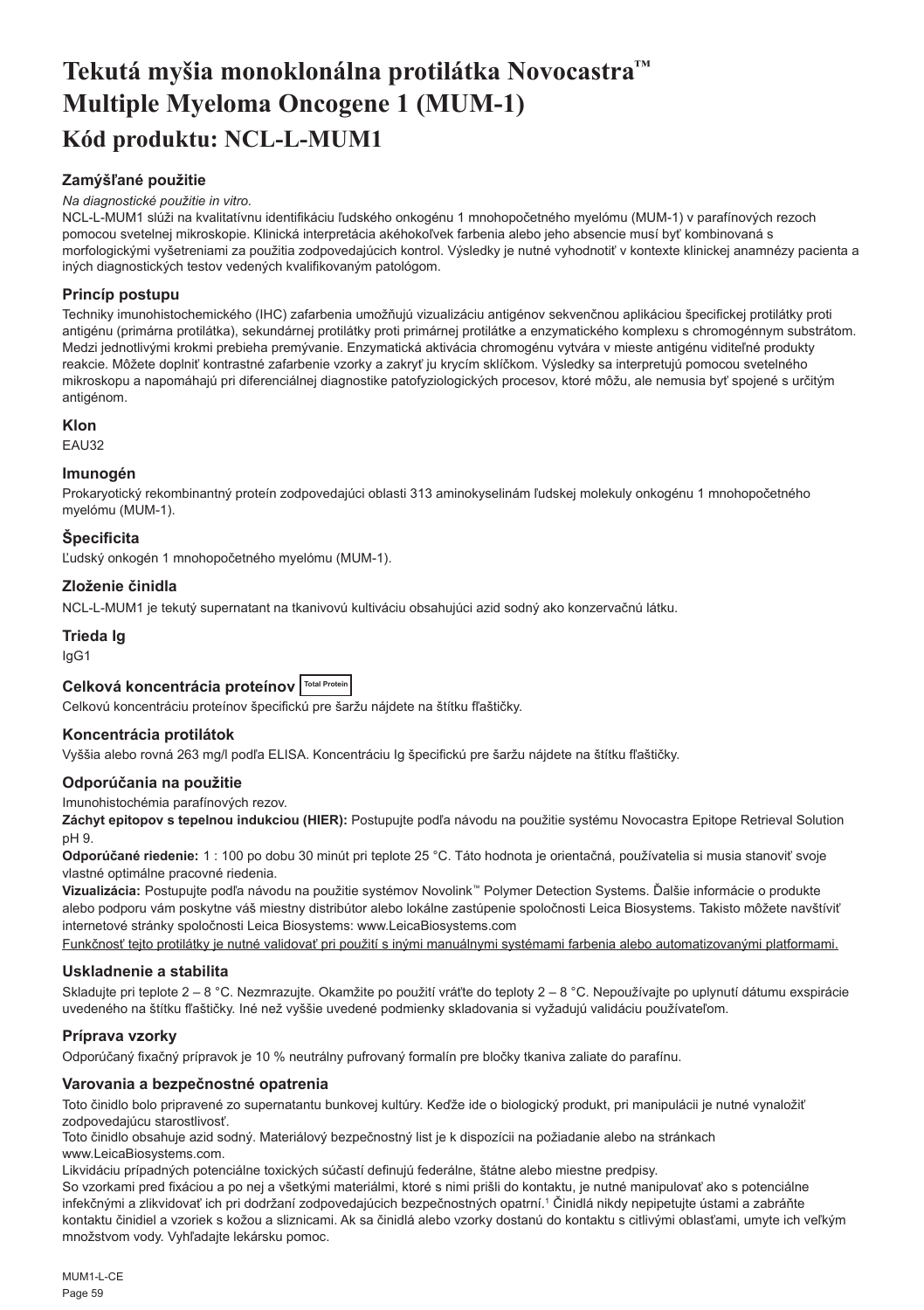Minimalizujte mikrobiálnu kontamináciu činidiel. V opačnom prípade môže dôjsť k zvýšeniu nešpecifického zafarbenia. Nedodržanie predpísaných inkubačných dôb alebo teplôt môže viesť k nesprávnym výsledkom. Všetky takéto zmeny si vyžadujú validáciu používateľom.

# **Kontrola kvality**

Rozdiely v spracovaní tkaniva a technických postupoch v laboratóriu používateľa môžu viesť k významnému kolísaniu výsledkov, čo si vyžaduje, okrem nasledujúcich postupov, aj pravidelné interné kontroly.

Kontroly by mali byť čerstvé pitevné/bioptické/chirurgické vzorky fixované čo najskôr formalínom a spracované zaliatím do parafínu rovnakým spôsobom ako vzorky pacienta.

## **Pozitívna kontrola tkanivom**

Identifikuje správne pripravené tkanivá a správne techniky zafarbenia.

Každá súprava testových podmienok v každom cykle zafarbenia musí obsahovať jednu pozitívnu kontrolu tkanivom.

Tkanivo so slabým pozitívnym farbením je pre optimálnu kontrolu kvality a na detekciu slabšej degradácie činidla vhodnejšie než tkanivo so silným pozitívnym farbením.<sup>2</sup>

Odporúčané tkanivo na pozitívnu kontrolu je tonzila.

Ak pozitívna kontrola tkanivom nebude vykazovať pozitívne zafarbenie, výsledky testovaných vzoriek je nutné považovať za neplatné.

## **Negatívna kontrola tkanivom**

Nutné vyšetriť po pozitívnej kontrole tkanivom s cieľom overiť špecificitu značenia cieľového antigénu primárnou protilátkou. Odporúčané tkanivo na negatívnu kontrolu je mozoček.

Ako negatívnu kontrolu je možné použiť aj rôzne typy buniek prítomné vo väčšine tkanivových rezov, takýto postup si však vyžaduje validáciu používateľom.

Prípadné nešpecifické farbenie má obvykle difúzny vzhľad. V rezoch tkanív silne fixovaných formalínom môže byť pozorované sporadické farbenie spojiva. Na interpretáciu výsledkov farbenia používajte intaktné bunky. Nekrotické alebo degenerované bunky sa často farbia nešpecificky.<sup>3</sup> Falošne pozitívne výsledky môžu byť pozorované v dôsledku neimunologickej väzby proteínov alebo produktov reakcie substrátu. Môžu byť spôsobené aj endogénnymi enzýmami, ako napr. pseudoperoxidázou (erytrocyty), endogénnou peroxidázou (cytochróm C) alebo endogénnym biotínom (napr. pečeň, prsník, mozog, oblička) v závislosti od typu imunologického farbenia. S cieľom diferencovať endogénnu enzymatickú aktivitu alebo nešpecifickú väzbu enzýmov od špecifickej imunoreaktivity môžete nafarbiť ďalšie vzorky tkanív pacienta výhradne substrátovým chromogénom alebo enzymatickými komplexmi (avidín-biotín, streptavidín, značený polymér), resp. substrátovým chromogénom. V prípade špecifického farbenia v negatívnej kontrole tkanivom je nutné výsledky vzoriek pacienta považovať za neplatné.

## **Negatívna kontrola činidlom**

Na vyhodnotenie nešpecifického zafarbenia použite nešpecifickú negatívnu kontrolu činidlom miesto primárnej protilátky s rezom jednotlivých vzoriek pacienta, čo umožní lepšiu interpretáciu špecifického farbenia na mieste antigénu.

## **Tkanivo pacienta**

Pacientske vzorky zafarbené prípravkom NCL-L-MUM1 preskúmajte ako posledné. Intenzitu pozitívneho farbenia je nutné vyhodnotiť v kontexte prípadného nešpecifického zafarbenia negatívnej kontroly činidlom na pozadí. Podobne ako pri všetkých imunohistochemických testov znamená negatívny výsledok, že antigén nebol detegovaný. Nepotvrdzuje jeho absenciu v testovaných bunkách/tkanivách. V prípade potreby identifikujte falošne negatívne reakcie pomocou panelu protilátok.

## **Očakávané výsledky**

### Normálne tkanivá

Klon EAU32 detegoval proteín onkogén 1 mnohopočetného myelómu (MUM-1) exprimovaný v jadre podskupiny lymfocytov. Expresia bola detegovaná v slezine a tonzilách a v lymfocytoch v ďalších tkanivách, ak sa tam nachádzali. Slabá expresia bola zaznamenaná aj v bazálnych vrstvách kože a v cytoplazme pituicytov. (Celkový počet prípadov = 35).

### Abnormálne tkanivá

Klon EAU32 detegoval proteín MUM-1 pri 37/42 hodnotených hematologických malignít vrátane 14/14 difúznych veľkobunkových B-lymfómov, 5/5 Hodgkinových lymfómov, 5/6 folikulárnych lymfómov, 4/6 periférnych T-bunkových lymfómov, 2/2 MALT lymfómov, 2/2 anaplastických veľkobunkových lymfómov, 1/2 lymfómov z plášťových buniek, 1/1 Burkittovho lymfómu, 1/1 angioimunoblastového lymfómu, 1/1 NK/T-bunkového lymfómu, 1/1 lymfómu okrajovej zóny, 0/1 lymfoblastového lymfómu. Okrem infiltrujúcich lymfocytov bol proteín MUM-1 detegovaný aj v 11/51 nelymfoidných malignít vrátane 10/10 melanómov a 1/4 nádorov vaječníkov. Nezistilo sa žiadne zafarbenie pri skvamocelulárnych karcinómoch (0/10), nádoroch pečene (0/4), nádoroch štítnej žľazy (0/4), kolorektálnych nádoroch (0/3), nádoroch mozgu (0/2), nádoroch prsníka (0/2), nádoroch žalúdka (0/2), nádoroch pankreasu (0/2), nádoroch pľúc (0/2), nádoroch obličiek (0/2), nádoroch prostaty (0/2), metastatických karcinómoch lymfatických uzlín (0/2). (Celkový počet prípadov = 93).

## **NCL-L-MUM1 je odporúčaným prostriedkom na detekciu proteínu ľudského onkogénu 1 mnohopočetného myelómu v normálnych a neoplastických tkanivách ako doplnok ku konvenčnej histopatológii za použitia neimunologických histochemických farbení.**

## **Všeobecné limitácie**

Imunohistochémia je diagnostický postup pozostávajúci z viacerých krokov, ktorý si vyžaduje špecializované zaškolenie vo výbere zodpovedajúcich činidiel, výbere tkanív, fixácie a spracovania, príprave IHC sklíčka a interpretácii výsledkov farbenia. Farbenie tkaniva závisí od manipulácie s tkanivom a od jeho spracovania pred farbením. Nesprávna fixácia,

zmrazovanie,rozmrazovanie, premývanie, sušenie, ohrievanie, rezanie alebo kontaminácia inými tkanivami či tekutinami môžu viesť k vzniku artefaktov, záchytu protilátok alebo falošne negatívnym výsledkom. Inkonzistentné výsledky môžu byť spôsobené zmenami metód fixácie a montáže preparátov alebo inherentnými nepravidelnosťami v tkanive.4

Nadmerné alebo neúplné kontrastné farbenie môže narušiť správnosť interpretácie výsledkov.

Klinická interpretácia akéhokoľvek farbenia alebo jeho absencie musí byť kombinovaná s morfologickými vyšetreniami za použitia zodpovedajúcich kontrol. Výsledky je nutné vyhodnotiť v kontexte klinickej anamnézy pacienta a iných diagnostických testov vedených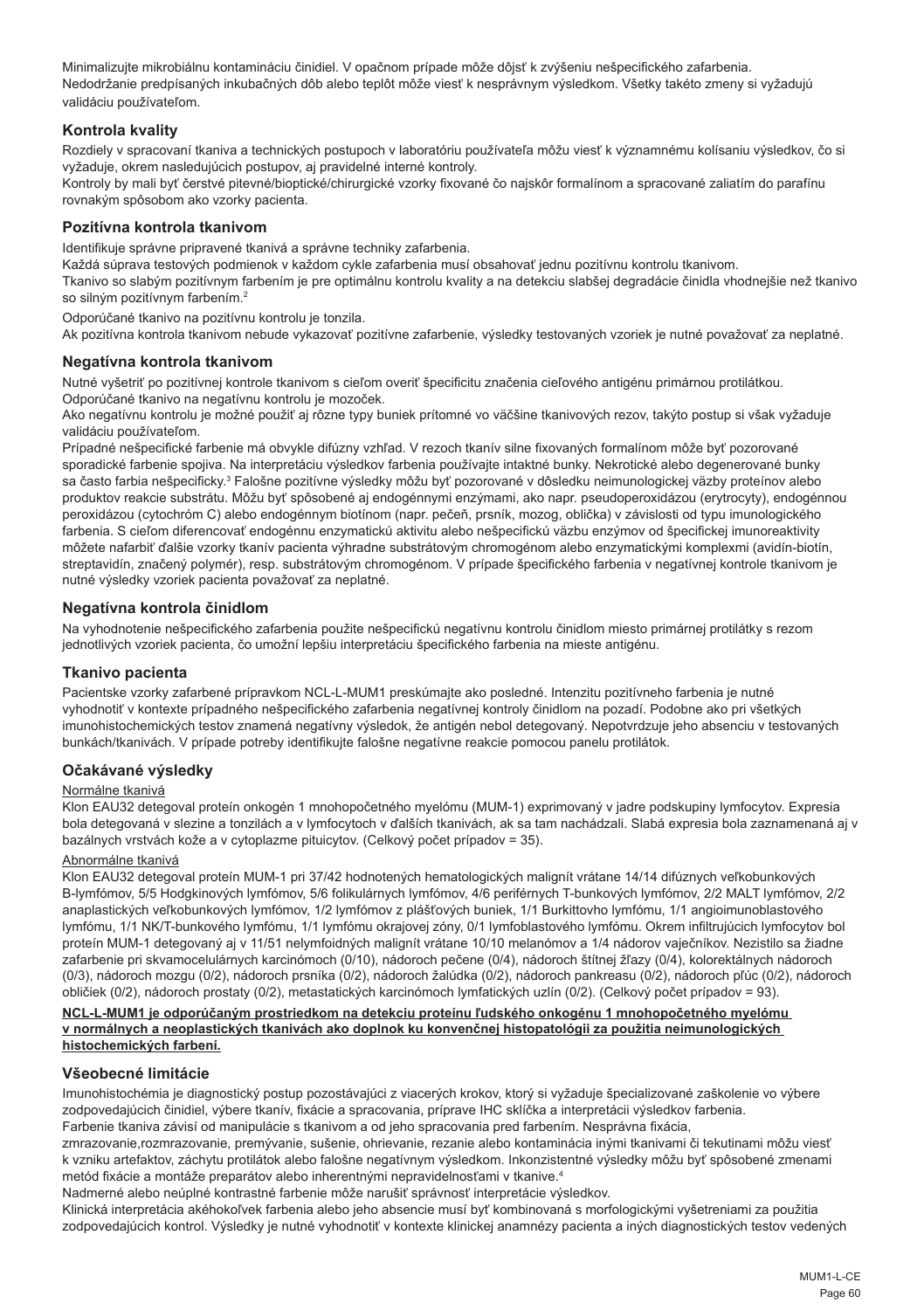kvalifikovaným patológom.

Protilátky spoločnosti Leica Biosystems Newcastle Ltd sú určené na použitie na zmrazených rezoch alebo rezoch zaliatych parafínom so špecifickými požiadavkami na fixáciu, ako uvádza tento dokument. Najmä pri neopláziách môže dôjsť k nečakanej expresii antigénov. Klinická interpretácia akýchkoľvek farbených tkanivových rezov musí zahŕňať morfologickú analýzu a vyhodnotenie zodpovedajúcich kontrol.

# **Bibliografia – všeobecne**

- 1. National Committee for Clinical Laboratory Standards (NCCLS). Protection of laboratory workers from infectious diseases transmitted by blood and tissue; proposed guideline. Villanova, P.A. 1991; 7(9). Order code M29-P.
- 2. Battifora H. Diagnostic uses of antibodies to keratins: a review and immunohistochemical comparison of seven monoclonal and three polyclonal antibodies. Progress in Surgical Pathology. 6:1–15. eds. Fenoglio-Preiser C, Wolff CM, Rilke F. Field & Wood, Inc., Philadelphia.
- 3. Nadji M, Morales AR. Immunoperoxidase, part I: the techniques and pitfalls. Laboratory Medicine. 1983; 14:767.
- 4. Omata M, Liew CT, Ashcavai M, Peters RL. Nonimmunologic binding of horseradish peroxidase to hepatitis B surface antigen: a possible source of error in immunohistochemistry. American Journal of Clinical Pathology. 1980; 73:626.
- 5. Bergsagel P and Kuehl W. Chromosome translocations in multiple myeloma. Oncogene. 2001: 20(40);5611-5622.
- 6. Iida S, Rao P, Butler M et al. Deregulation of MUM1/IRF4 by chromosomal translocation in multiple myeloma. Nature Genetics. 1997:17(2);226-230.

# **Úpravy predchádzajúceho vydania**

Odporúčania na použitie, Očakávané výsledky.

## **Dátum vydania**

23 november 2018